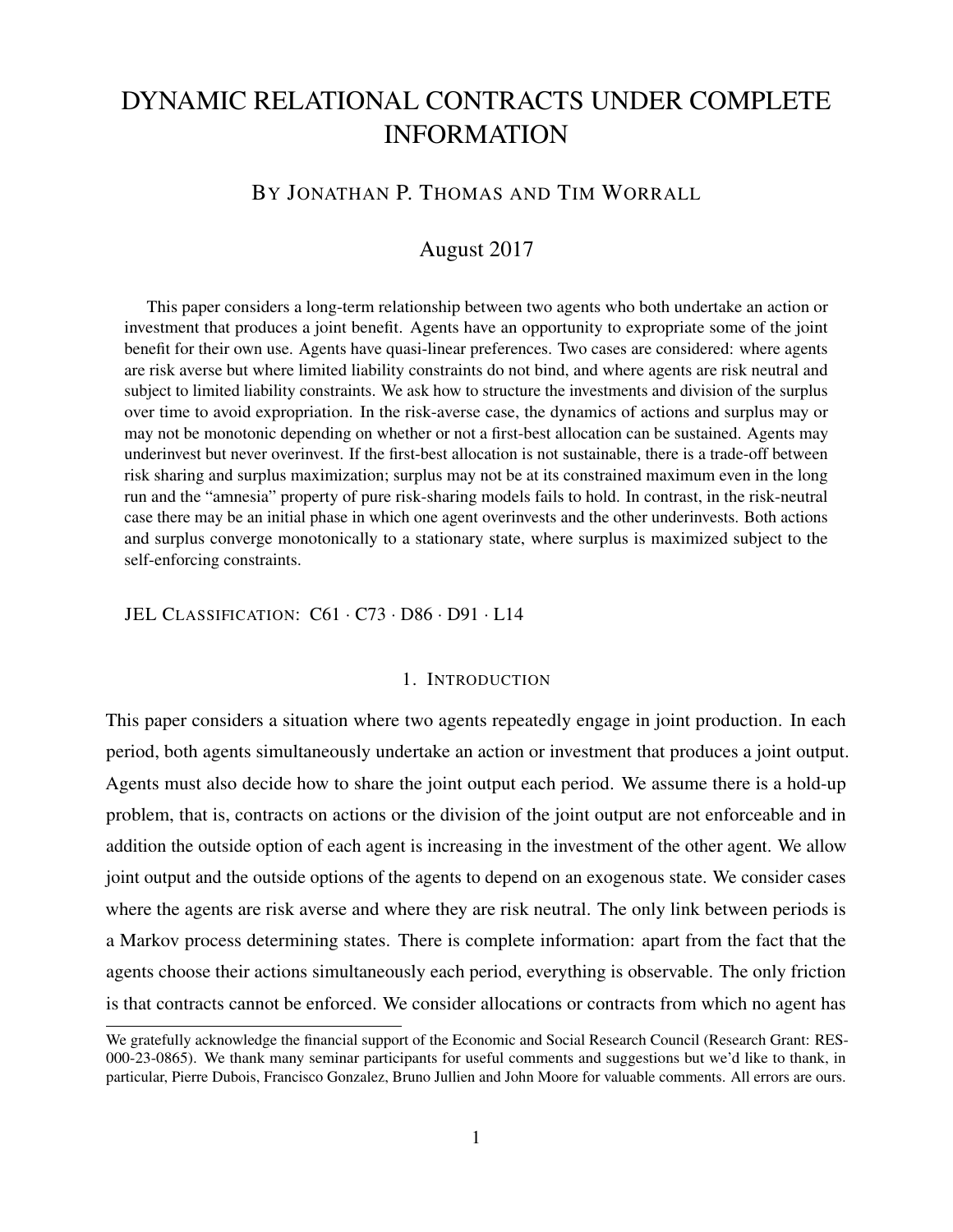an incentive to renege by imposing self-enforcing constraints at each date and state. We refer to feasible contracts that satisfy these constraints as dynamic relational contracts. We characterize the Pareto-efficient dynamic relational contracts; we refer to such contracts as optimal contracts.

We impose two simplifying assumptions on our model. First, we assume that agents' preferences are quasi-linear in consumption and actions. This simplifies the problem because with quasi-linear preferences efficient actions (and hence, surplus) are determined independently of the distribution of resources (the marginal rate of substitution between consumption and the action is equal to unity). Second, we impose sufficient conditions such that the constrained Pareto-frontier is concave. This simplifies our problem because it allows us to focus on non-random contracts.<sup>1</sup> We examine two main cases: where agents are risk averse but preferences are such that non-negativity constraints on consumption can be ignored, and where agents are risk neutral but consumption is constrained to be non-negative (limited liability).

If agents are risk averse results depend on whether or not it is possible to sustain a first-best allocation for some division of the surplus. If it is possible, convergence to the first best is monotone. Otherwise there might be an initial monotone phase, but in the long-run, when there are two or more states, monotonicity does not generally obtain: when the same state recurs, surplus will sometimes be higher at the later date and sometimes lower. There is also a trade-off between achieving efficient risk-sharing and maximizing current surplus even in the long run. In particular, and in contrast to the risk-neutral case, current surplus is not maximized. Better risk-sharing is achieved by holding the action of one agent inefficiently low because this reduces the outside option of the other agent, that is, it relaxes the latter's self-enforcing constraint. We show that the optimal contract depends on the past history of states and so the "amnesia" property of the risk-sharing limited commitment model does not hold.

When agents are risk neutral, we consider the implications of limited liability constraints and show that optimal contracts involve two phases. In the first phase there is backloading with zero consumption for the constrained agent, who overinvests up to the last period of the backloading phase and the terms of the contract move monotonically in his/her favor. This overinvesment arises because

<sup>&</sup>lt;sup>1</sup> It would be straightforward to allow for random contracts by introducing a public randomization device, but at the cost of considerable complexity of notation and statements of our results. Furthermore, the assumptions we make are consistent with those that are commonly made in the literature.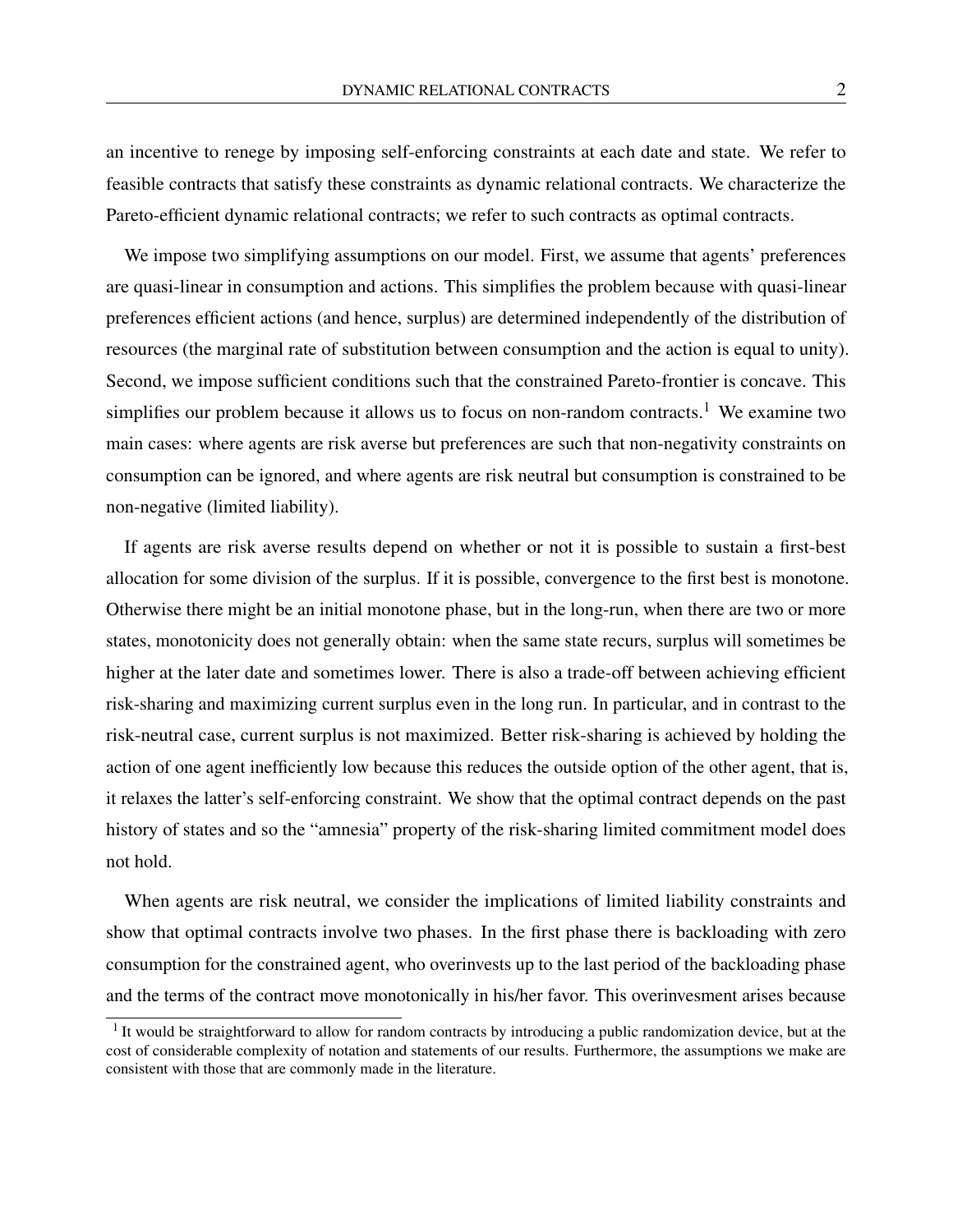it allows a further transfer of utility to the other agent who consumes the extra output. It occurs despite the hold-up problem, that in a static model would lead to underinvestment. Nevertheless, we demonstrate that because of backloading it is never the case that both agents overinvest—even at different dates—in any optimal contract. The second phase is stationary and independent of the initial conditions. Consumption and investment depend on the state but not on the time period. Each agent has positive consumption and, for a given state, either both invest efficiently or both underinvest. In either case, current surplus is maximized subject to the self-enforcing constraints. Convergence to the stationary phase is monotone in the sense that whenever the same state recurs in the backloading phase, surplus is higher at the later date.

## *Related literature*

A number of results for special or limiting cases of this model are known. First, one-sided-action versions of this model or variations on it, have been studied by a number of authors (see, e.g., [Albuquerque and Hopenhayn](#page-35-0) [2004,](#page-35-0) [Kovrijnykh](#page-36-0) [2013,](#page-36-0) [Sigouin](#page-37-0) [2003,](#page-37-0) [Thomas and Worrall](#page-37-1) [1994\)](#page-37-1). Typically, this literature has considered the case where both agents are risk neutral, there is limited liability and the agent taking the action can commit. To prevent the uncommitted agent from taking his/her outside option, actions may be kept low initially. A key insight of this literature is that incentives are improved when payments to the uncommitted agent are backloaded into the future. This provides a growing carrot for adhering to the contract. Consequently, the action or investment of the other agent can be increased in the future. This generates dynamics in the agent's actions as well as in monetary payments. In the long run, actions and transfers converge to a stationary distribution that maximizes the surplus, output less action costs, given the self-enforcing constraints. The speed of backloading is restricted by the limited liability constraints. [Ray](#page-37-2) [\(2002\)](#page-37-2) has established the most general backloading result of this type. He considers a general, but non-stochastic, principal-agent model in which both parties may take actions. The principal can commit within each period, so the self-enforcing constraint only applies to the agent. He shows that an efficient contract has terms that move in favor of the agent, converging in finite time to the efficient self-enforcing continuation that maximizes the agent's payoff. Our results generalize this backloading result to the case where both agents undertake an action and neither agent can commit. Furthermore, we demonstrate that there may be overinvestment in the risk-neutral case and in the risk-averse case, show that there may be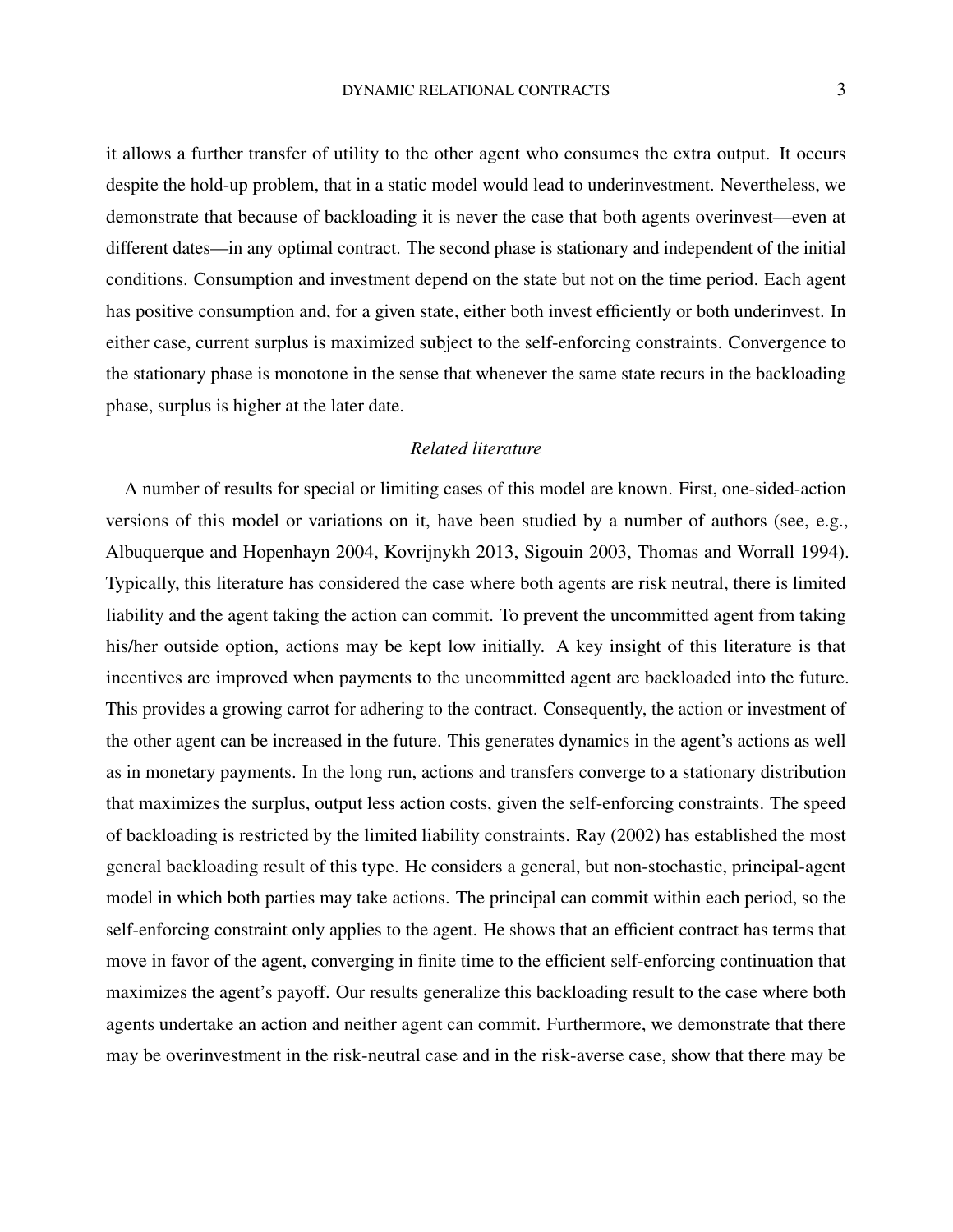a trade-off between productive efficiency and risk sharing even in the long run. Neither of these properties occur in models where only one agent takes an action.

Second, consider the case where agents have no action to take, or where there is no hold-up problem. In this case, the model involves sharing a stochastic endowment. The case in which agents have their own stochastic endowment and can share risk subject to limited commitment constraints has been widely studied (see, e.g., [Kocherlakota](#page-36-1) [1996,](#page-36-1) [Ligon et al.](#page-36-2) [2002,](#page-36-2) [Thomas and Worrall](#page-37-3) [1988\)](#page-37-3). A result of this pure risk-sharing case is that a constrained Pareto-efficient allocation evolves toward a stationary distribution, and that, for some parameter values, the distribution of future expected utilities is non-degenerate. Although the distribution is non-degenerate, the solution exhibits an "amnesia" property that once an agent is constrained, the contract from then on is independent of the past history of shocks. With hold-up, the optimal contract depends on the past history of states and does not in general exhibit the amnesia property of the pure risk-sharing model.<sup>2</sup> Furthermore, the pure risk-sharing literature only considers distributional issues and has no implications for the efficiency and dynamics of actions that are the focus of this paper. Nevertheless, we are able to demonstrate a limit result that as our hold-up problem vanishes, the optimal contract converges to the standard pure-risking contract.

Third, there are a very few papers in this limited commitment literature that examine the situation where two or more agents take actions. The most relevant paper to ours is [Acemoglu et al.](#page-35-1) [\(2011\)](#page-35-1) that considers a model of changes in political power. In [Acemoglu et al.](#page-35-1) [\(2011\)](#page-35-1) a Markov process determines which risk-averse political party is in power. Political parties take actions that contribute to a common pool of resources whether in power or not, but only the party in power gets to determine the allocation of resources across agents. Therefore, states are identified by the agent in power. It is shown that in a constrained Pareto-efficient allocation, the action of one of the agents (the one in power) is always chosen efficiently and actions of other agents (those not in power) are distorted downward. Furthermore, they establish a convergence result that depends on whether a first-best allocation is sustainable or not: if a first-best allocation is sustainable, then the actions and the division of resources converges to a degenerate (first-best) distribution; otherwise, allocations converge to a non-degenerate distribution (it need not be unique). The two-agent model with quasi-linear utility

 $2$  [Ábrahám and Lacsó](#page-35-2) [\(2013\)](#page-35-2) establish a similar result in a model of risk-sharing model and storage. The absence of the amnesia property is more consistent with the empirical evidence (see [Broer](#page-36-3) [2013\)](#page-36-3).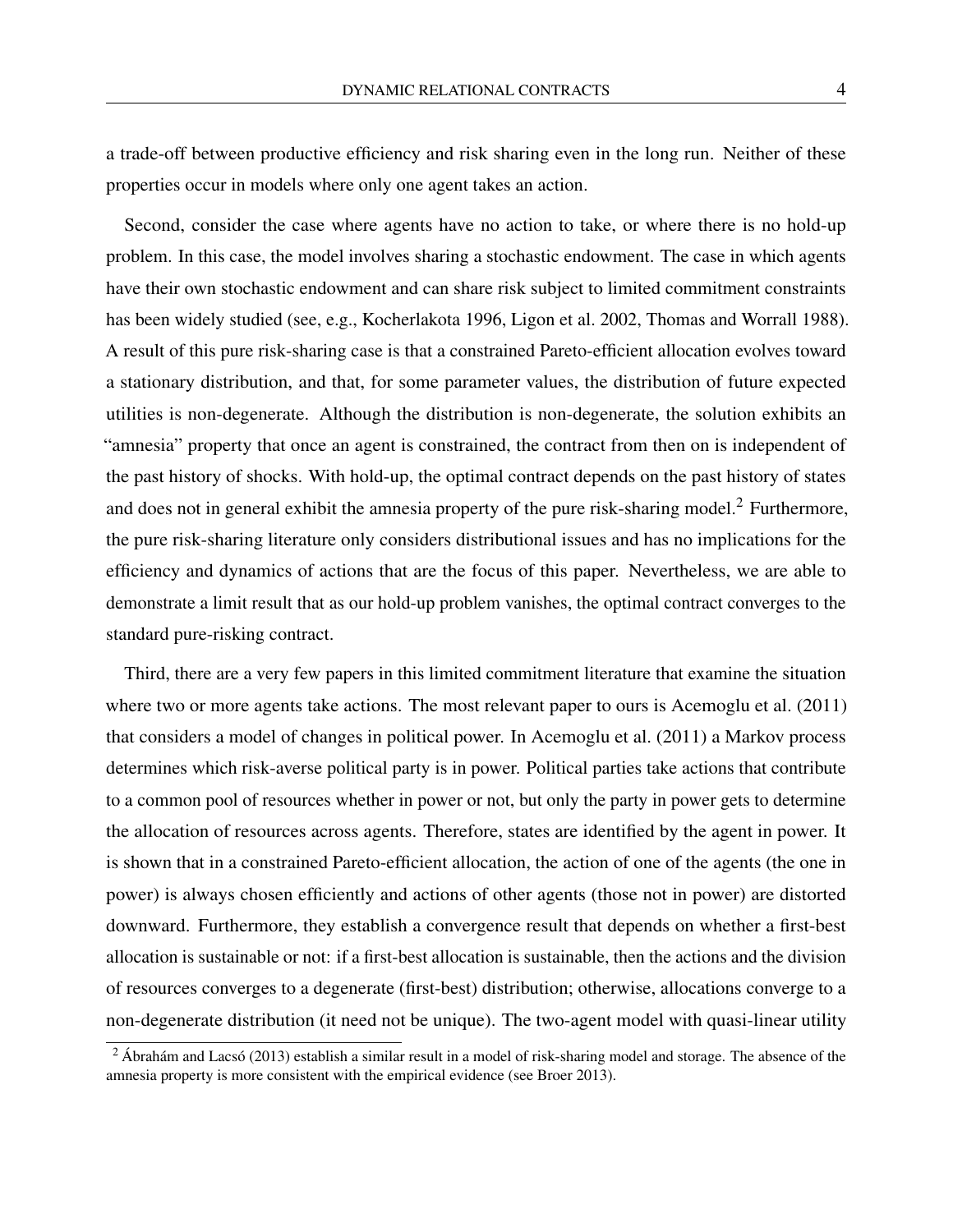considered in their paper corresponds to the limiting case of our model where in each state one agent has all the property rights. We also establish convergence results but our results apply for a general distribution of property rights and an arbitrary number of states and may result in the actions of both agents being inefficiently low, even in the long run. Their convergence result, when a first-best allocation is sustainable, corresponds to our Theorem [1\(](#page-20-0)a). In Theorem [1\(](#page-20-0)b), when a first-best allocation is not sustainable, we establish convergence to a unique limiting distribution that is independent of initial conditions.

Fourth, our model is related to the broader literature on relational contracting (see, e.g., [Doornik](#page-36-4) [2006,](#page-36-4) [Levin](#page-36-5) [2003,](#page-36-5) [Rayo](#page-37-4) [2007\)](#page-37-4) that builds on the work of [Macleod and Malcomson](#page-36-6) [\(1989\)](#page-36-6). This literature has studied models with more general ingredients (including many-sided actions, enforceable payments, moral hazard, hidden information, and endogenous property rights), but has restricted attention to stationary equilibria, thus, eliminating any interesting dynamics in investments and transfers. The restriction to stationary equilibria is either derived, because stationary contracts are optimal (when agents are risk neutral and in the absence of limited liability), or imposed, because the focus is on organizational structures under which full efficiency can be achieved. Most of this literature is therefore silent on the dynamics of relational contracts that are the main concern of this paper.<sup>3</sup>

#### *Illustrative example*

To illustrate the model we have in mind, we present a simple example with no uncertainty and risk averse agents.<sup>4</sup> There are two agents with common discount factor  $\delta \in (0,1)$  and an infinite horizon. In each discrete period the action or effort of agent  $i$  is  $a_i$  and joint output is additive

$$
y(a_1, a_2) = f_1(a_1) + f_2(a_2) = 2(\sqrt{a_1} + \sqrt{a_2}).
$$

<sup>&</sup>lt;sup>3</sup> One exception to the focus on stationary contracts is [Fong and Li](#page-36-7) [\(2017\)](#page-36-7) who introduce limited liability and moral hazard into a risk-neutral model firms and workers based on [Levin](#page-36-5) [\(2003\)](#page-36-5). They show that if the principal extracts most of the surplus, the backloading of the agent's utility can lead to a probationary contract in which the agent's wage is initially at the lower bound, and incentives are provided by the threat of termination; at some point this threat is removed and the wage increases to a higher level.

<sup>&</sup>lt;sup>4</sup> For the purpose of constructing a simple example that illustrates the solution, we here ignore the non-negativity constraints on consumption. We use parameter values such that the Pareto-frontier is concave. In the Supplementary Material, we show how to fully solve this example using our characterization results and without having to use value function iteration.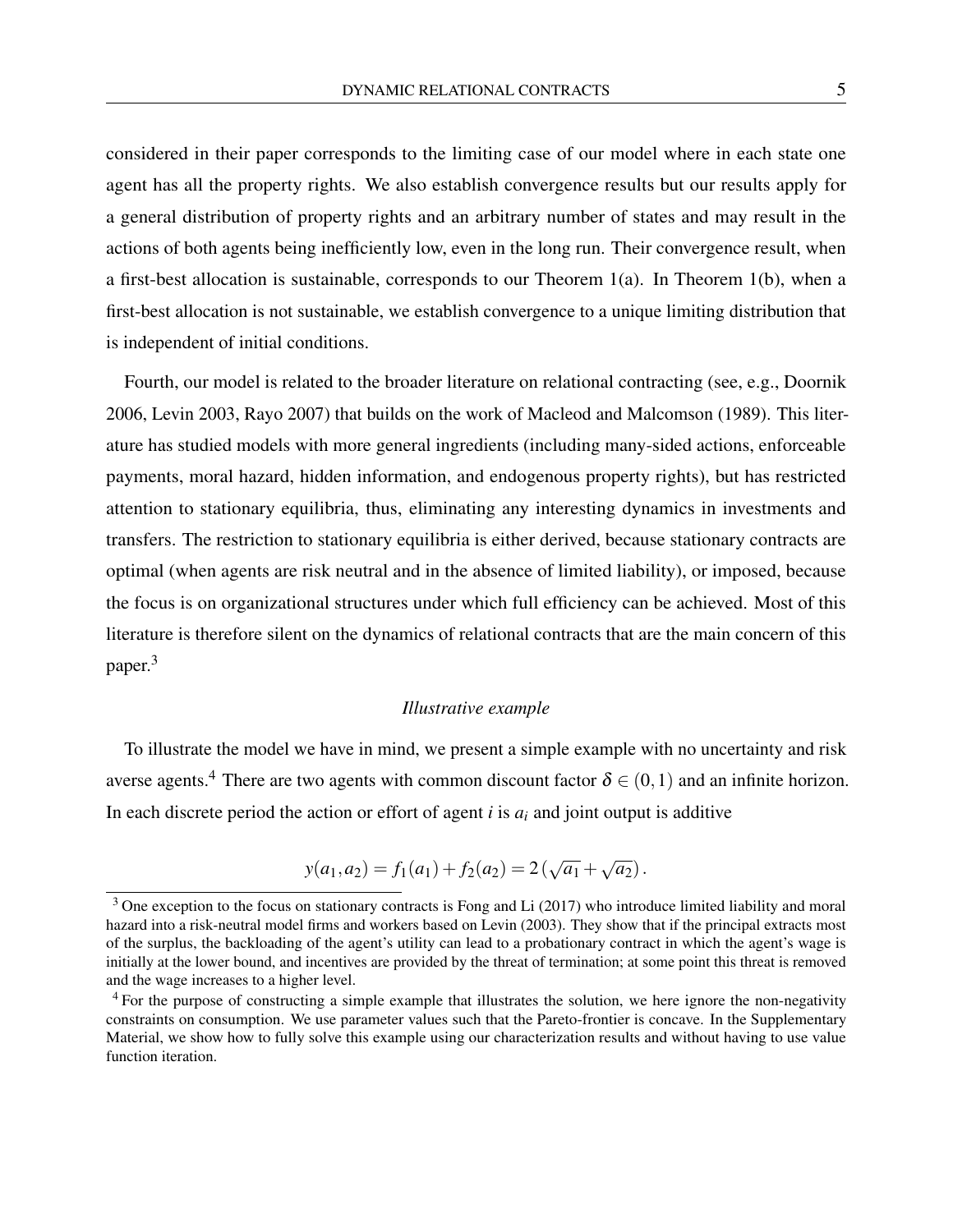Both agents have common preferences satisfying constant absolute risk aversion with coefficient 1/2:

$$
u_i(x) = 2\left(1 - e^{-\frac{1}{2}x}\right),
$$

where  $x := c - a$ , consumption less effort. Actions take place simultaneously at the beginning of each period. At the end of the period, output is realized and it is divided between the two agents. Suppose, that irrespective of how output is divided, agent *i* can unilaterally get a breakdown consumption of  $\phi_i(a_1, a_2) = \theta_{i1} f_1(a_1) + \theta_{i2} f_2(a_2)$ , that depends on the action of the other agent. For parameters  $\theta_{11} = \theta_{22} = 0$  and  $\theta_{12} = \theta_{21} = 1$ , this means that either agent can expropriate all of the other agent's output but if they do so they lose their own output. A relational contract is just an agreed sequence of actions and division of the output from these actions. We assume that if a deviation occurs, in each period thereafter the agents revert to short-run Nash equilibrium anticipating the breakdown payoffs  $\phi_i(a_1, a_2)$ . With the specification for  $\theta_{ij}$  just given, the short-run Nash equilibrium has  $a_i, c_i = 0$  (and hence,  $u_i = 0$ ) and the discounted payoff from a deviation, the deviation utility, is:

$$
D_i(a_j) = u_i\left(2\sqrt{a_j}\right) = 2\left(1 - e^{-\sqrt{a_j}}\right).
$$

We characterize *constrained* Pareto optimal contracts, that is, within the set from which no agent would deviate. At the first best,  $a_1^* = a_2^* = 1$  and surplus  $z := y(a_1^*)$  $i_1^*, a_2^*$  $x_2^*$ ) –  $a_1^*$  –  $a_2^*$  = 2 is maximal. This is sustainable provided an equal split of surplus  $(x_i^* = 1)$  is an equilibrium:

$$
\frac{u_i(1)}{(1-\delta)}=\frac{2(1-e^{-\frac{1}{2}})}{(1-\delta)}\ge D_i(1)=2(1-e^{-1}),
$$

or  $\delta \geq (1 +$ √  $\overline{e})^{-1}.$ 

Suppose that  $\delta \geq (1 +$ √  $\overline{e})^{-1}$ , so that the first-best allocation is sustainable. Let  $V_i$  denote the lifetime utility of agent *i*. For  $\delta > (1 +$ √  $\epsilon$ )<sup>-1</sup> surplus will be constant at its efficient level for a range of values for  $V_1$ . Consider starting from a feasible value of  $V_1$  below  $D_1(1) = u_1(2)$ , i.e., worse for agent 1 than the deviation utility at the first-best allocation. If  $a_2 = a_2^*$  $_{2}^{*}$ , then agent 1 would deviate. Therefore,  $a_2 < a_2^*$  $\frac{1}{2}$ ; the best contract has  $a_2$  as high as possible, such that agent 1 does not wish to deviate, i.e.,  $V_1 = D_1(a_2)$ . Since we are assuming  $\delta \ge (1 +$ √  $\bar{e})^{-1}$ , at any value of  $V_2$  on the Pareto frontier  $V_2 > u_2(2)$ . That is, agent 2 is unconstrained and  $a_1 = 1$  (is efficient). Since  $a_2$ , and hence,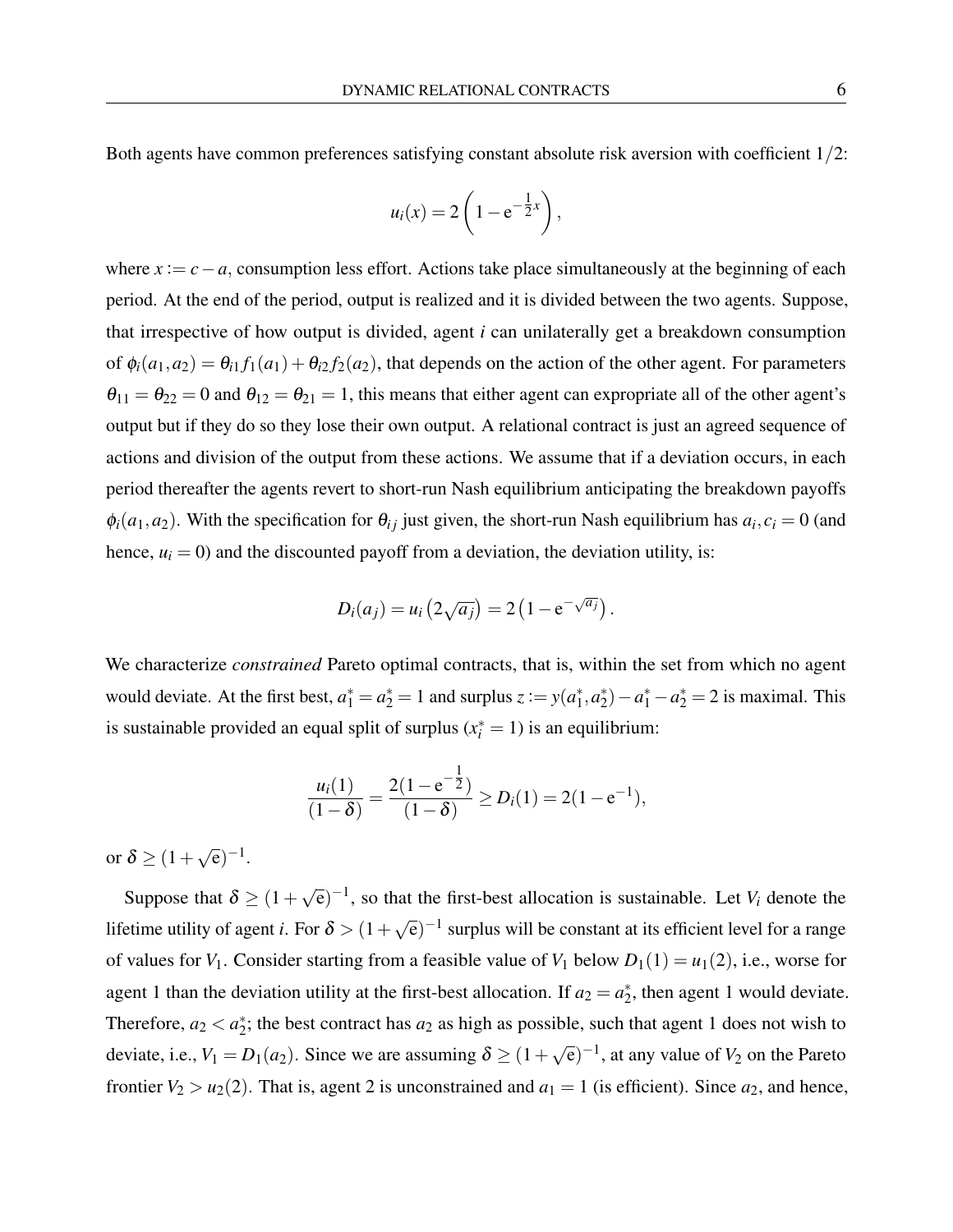surplus *z*, is determined by the binding constraint  $V_1 = D_1(a_2)$ , both can be expressed as functions of *V*1. Hence, in this example:

$$
a_1(V_1) = 1,
$$
  
\n
$$
a_2(V_1) = \left(\frac{1}{2}u_1^{-1}(V_1)\right)^2 = \left(\log\left(1 - \frac{V_1}{2}\right)\right)^2,
$$
  
\n
$$
z(V_1) = 1 + u^{-1}(V_1) - \left(\frac{1}{2}u_1^{-1}(V_1)\right)^2 = 1 - 2\log\left(1 - \frac{V_1}{2}\right) - \left(\log\left(1 - \frac{V_1}{2}\right)\right)^2,
$$
  
\n
$$
z'(V_1) = u_1^{-1}(V_1)\left(1 + u^{-1}(V_1)\right) = \left(1 + \log\left(1 - \frac{V_1}{2}\right)\right)\left(1 - \frac{V_1}{2}\right)^{-1}.
$$

It is easily checked that  $z(V_1)$  is increasing and concave in this region with  $z(0) = z'(0) = 1$  and  $z(u(2)) = 2$  and  $z'(u(2)) = 0$ . We show below (equation [\(5\)](#page-18-0) in Section [4\)](#page-17-0) that for values of *V*<sub>1</sub> where the surplus is increasing in  $V_1$ , as here for  $V_1 < u_1(2)$ , then  $V_1$  will be higher next period. It follows straightforwardly that  $V_1$  is an increasing sequence converging to  $u_1(2)$ . So, the contract converges to the surplus maximizing actions, here the first best. We also show below (see equation [\(4b\)](#page-16-0) in Section [3\)](#page-13-0) that surplus is divided so that  $u_2$  $\frac{1}{2}/u_1^{\prime}$  $\frac{1}{1}$  is equal to the absolute value of the slope of the (strictly concave) Pareto frontier in the following period. Since  $V_1$  is increasing over time, so too is  $u'$  $2/u_1'$  $1<sup>5</sup>$ . That is, the way the surplus is distributed (as well as  $V_1$ ) moves monotonically in favor of agent 1. Thus, backloading of agent 1's utility occurs, and in such a way as to guarantee efficiency in the long-run.

The case where  $\delta < (1 +$ √  $\bar{e}$ )<sup>-1</sup> is similar except convergence is to the constrained surplus maximizing actions (that maximize surplus subject to deviation not being profitable); it is easily checked that both constraints  $V_i = D_i(a_i)$  bind at this point and both will bind as the this point is approached in any optimal contract. Thus, taking both cases together, there is convergence to the constrained surplus maximizing actions for any  $\delta$ .

## *Plan of paper*

The paper extends this example to consider a more general production function and breakdown payoffs. We consider multiple states and quasi-linear preferences including risk-neutrality and non-negativity constraints on consumption. We show that the convergence result of the example generalizes to the case with multiple states when the first-best is sustainable (and also when agents

<sup>&</sup>lt;sup>5</sup> Convergence of  $u'_2/u'_1$  is to  $e(1-\delta(1-e))^{-2} \le 1$ ; convergence is to 1 for  $\delta = (1+\sqrt{e})^{-1}$ .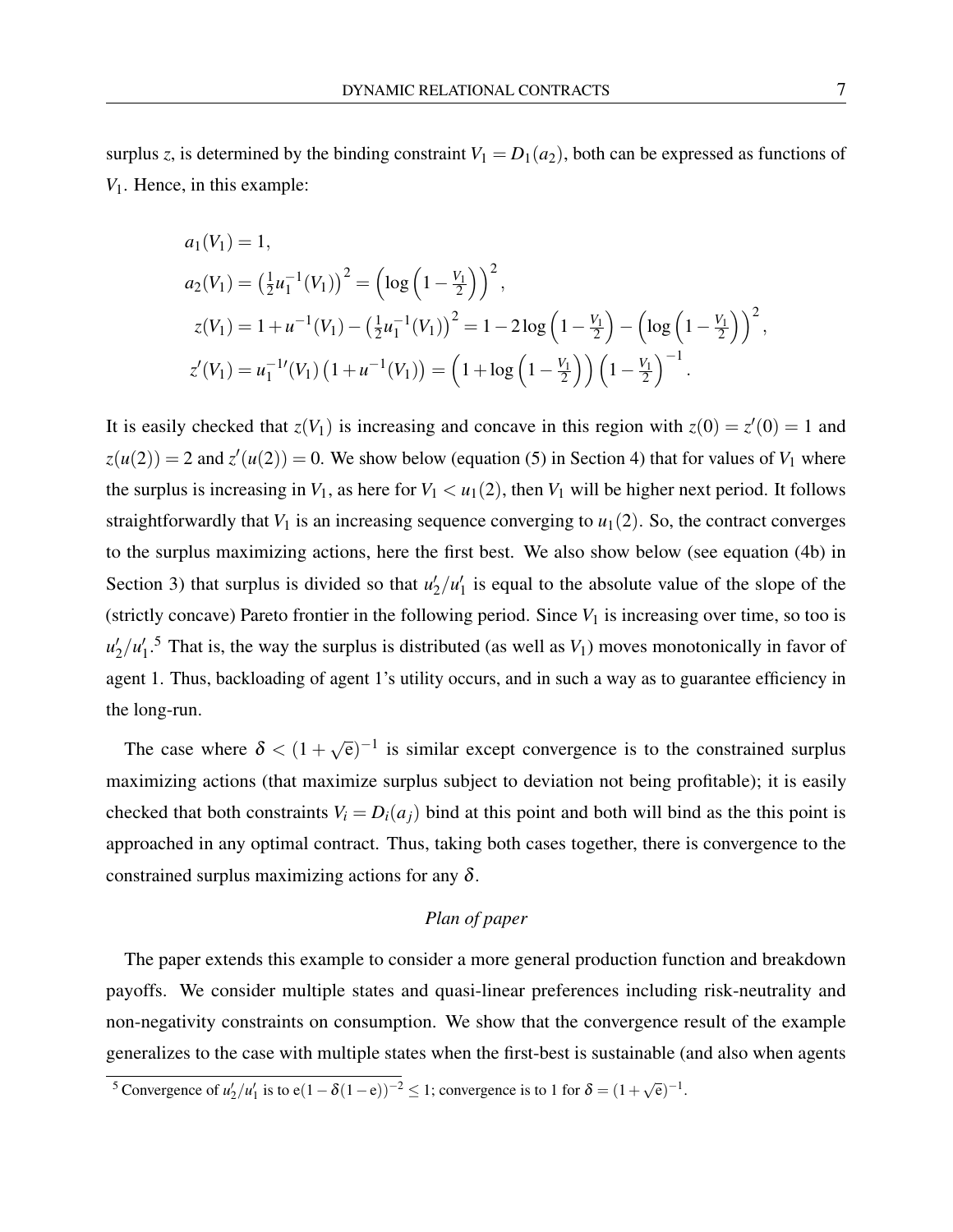are risk-neutral), but otherwise, with risk aversion and multiple states there is a trade-off between risk sharing and efficiency and convergence to surplus maximization does not occur. In this case we show that  $u'_2$  $2/u_1'$  $\frac{1}{1}$  converges to a non-degenerate limiting distribution independent of the initial distribution of the surplus.

The paper proceeds as follows. Section [2](#page-7-0) describes the model. Section [3](#page-13-0) provides some general results that apply to both the risk-neutral and risk-averse cases. Section [4](#page-17-0) analyzes the risk-averse case and Section [5](#page-24-0) the risk-neutral case. Section [6](#page-28-0) concludes. Statements of lemmas and the proofs of theorems are found in the Appendix. Proofs of Propositions and Lemmas are relegated to the Supplementary Material.

## 2. MODEL

<span id="page-7-0"></span>We consider a dynamic model of joint production where agents repeatedly undertake an action or investment that generates a joint output. There is no asset accumulation and full depreciation of the investment in each period. Once produced agents have the opportunity to unilaterally expropriate some of the joint output for their own benefit. In this section, we shall describe the economic environment and the set of dynamic relational contracts. We define a game played by the two agents and identify dynamic relational contracts with the subgame perfect equilibria of that game. Our interest is in optimal contracts, that correspond to the set of Pareto-efficient subgame perfect equilibria.<sup>6</sup>

## *2.1. Economic environment*

Time is discrete and indexed by  $t = 0, 1, 2, \dots, \infty$ . At the start of each period, a state of nature *s* is realized from a finite state space  $\mathscr S$  with  $n \geq 1$  states. The state evolves according to an irreducible, time homogeneous Markov chain with transition matrix  $[\pi_{sr}]$ , where  $\sum_{r \in \mathcal{S}} \pi_{sr} = 1$ , all  $s \in \mathcal{S}$ . The chain starts from an initial state  $s_0$  at date  $t = 0$ . We denote the state at date *t* by  $s_t$  and the history of states by  $s^t = \{s_0, s_1, \ldots, s_t\}.$ 

There are two agents,  $i = 1, 2$ . At every date  $t$ , and after the state at that date is observed, both agents simultaneously choose an action/investment  $a_i \in \mathbb{R}_+$ . Actions produce an output  $y<sup>s</sup>(a) \ge 0$ 

<sup>&</sup>lt;sup>6</sup> More precisely, we focus on efficient pure subgame-perfect equilibria relative to specified "Nash reversion" punishments, although our characterization also applies mutatis mutandis to optimal punishments, should they be different, and hence, to efficient equilibria among the set of all pure strategy equilibria.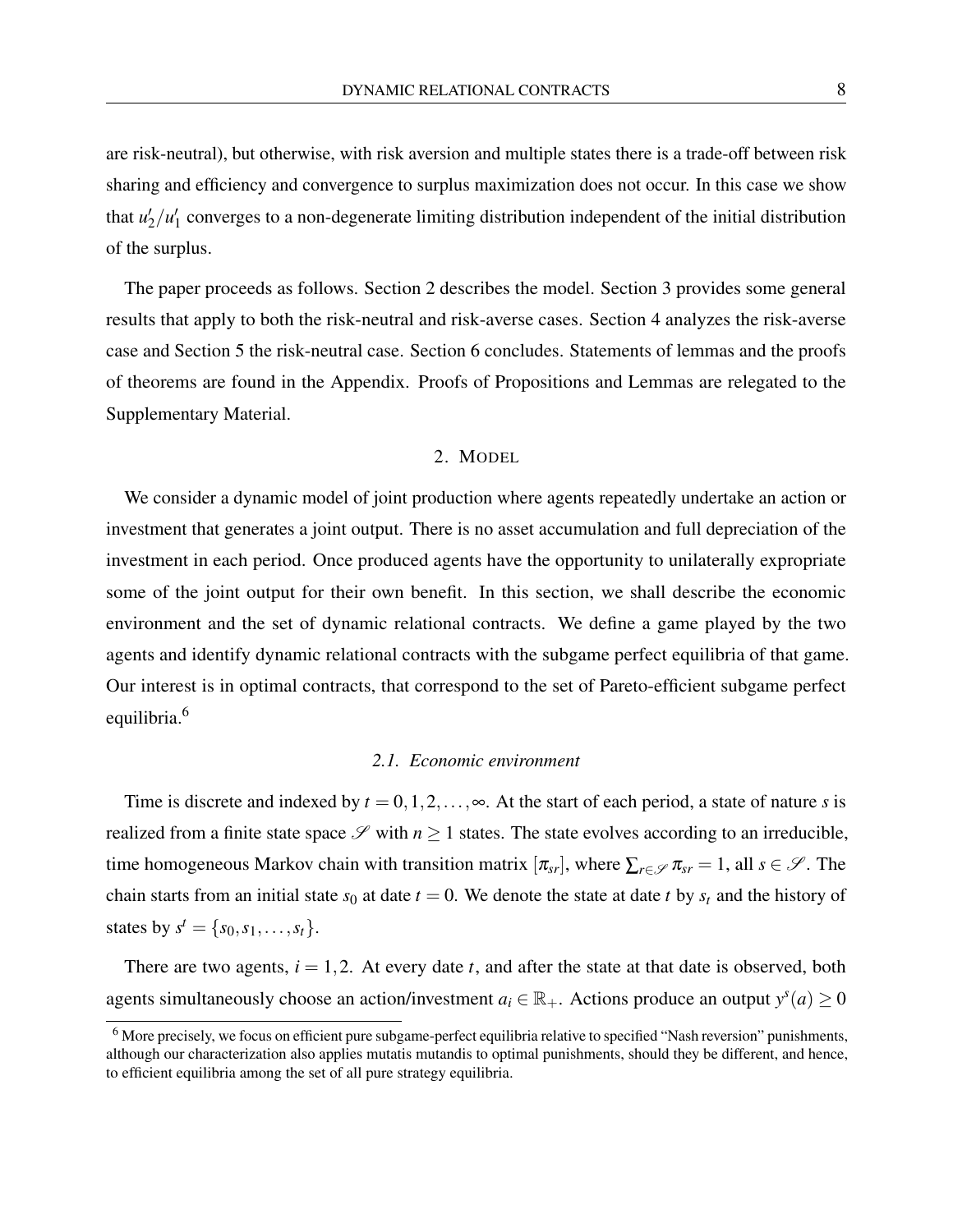that depends on the state *s* and the action pair  $a := (a_1, a_2)$  $a := (a_1, a_2)$  (details are given below in Assumption 2). Having observed actions and output, the agents agree to split output and each consumes non-negative consumption  $c_i$ ,  $c := (c_1, c_2) \in \mathbb{R}^2_+$ . We impose that consumption is non-negative as a simple way to reflect a limited liability constraint on the transfers one agent can make to the other. Consumption *c* is *feasible* if  $c_1 + c_2 \le y^s(a)$ . Agent *i* derives per-period utility  $u_i$  from *net consumption*  $x_i := c_i - a_i$ ,  $x := (x_1, x_2) \in \mathbb{R}^2$ . We make the following assumptions on  $u_i$  and  $y^s$ .

<span id="page-8-1"></span>ASSUMPTION 1: Per-period utility  $u_i: [\underline{x}_i, \infty) \to \{-\infty\} \cup \mathbb{R}$  is a twice continuously differentiable, ¯ strictly increasing and concave function of net consumption, where  $x_i \leq 0.$ 

<span id="page-8-0"></span>ASSUMPTION 2: For each  $s \in \mathscr{S}$ , the production function  $y^s : \mathbb{R}_+^2 \to \mathbb{R}_+$  is twice continuously differentiable, strictly increasing in both arguments and strictly concave. Furthermore, for each  $s \in \mathscr{S}$ ,  $\frac{\partial^2 y^s(a)}{\partial a_1 \partial a_2}$  ≥ 0 (complementarity);  $y^s(0) = 0$  and the upper contour sets  $\{a \in \mathbb{R}^2_+ | y^s(a) - a_1 - a_2\}$  $a_2 \ge \gamma$ ,  $\gamma \in \mathbb{R}$ , are compact.

Assumption [2](#page-8-0) imposes fairly standard conditions on the production function. The last part of Assumption [2](#page-8-0) is a simple way to restrict actions to a compact set  $\mathscr{A}(s)$ . Denote *surplus* in state *s* by  $z^s(a) := y^s(a) - a_1 - a_2$ . Define the *first-best action pair*  $a^s(s)$  as the actions that maximize surplus in state *s*. Given Assumption [2,](#page-8-0) the first-best action pair exists and is unique. We refer to the surplus  $z^s(a^*(s))$  as the *first-best surplus*. Since actions are chosen simultaneously and independently, we also define the *conditionally efficient actions*  $a_i^*(a_j, s)$ ,  $i, j = 1, 2, i \neq j$ , such that

$$
a_i^*(a_j, s) := \underset{a_i \in \mathbb{R}_+}{\arg \max} [y^s(a_1, a_2) - a_i].
$$

The conditionally efficient actions are single-valued, continuous functions of the other agent's action.<sup>7</sup> The weak complementarity assumption is slightly restrictive but reflects our view that relational contracting framework is most natural when there are complementarities in production. Given the weak complementarity assumption, conditionally efficient action functions are weakly upward sloping. In addition,  $a_i^*(s) = a_i^*(a_j^*(s), s)$  for  $i, j = 1, 2, i \neq j$ .

 $<sup>7</sup>$  This result is simple and straightforward to show. Formal statements of results of this type are stated as lemmas in the</sup> Appendix and proofs are given in the Supplementary Material. For example, the fact that conditionally efficient actions are single-valued and continuous is stated as Lemma [1](#page-28-1) in the Appendix.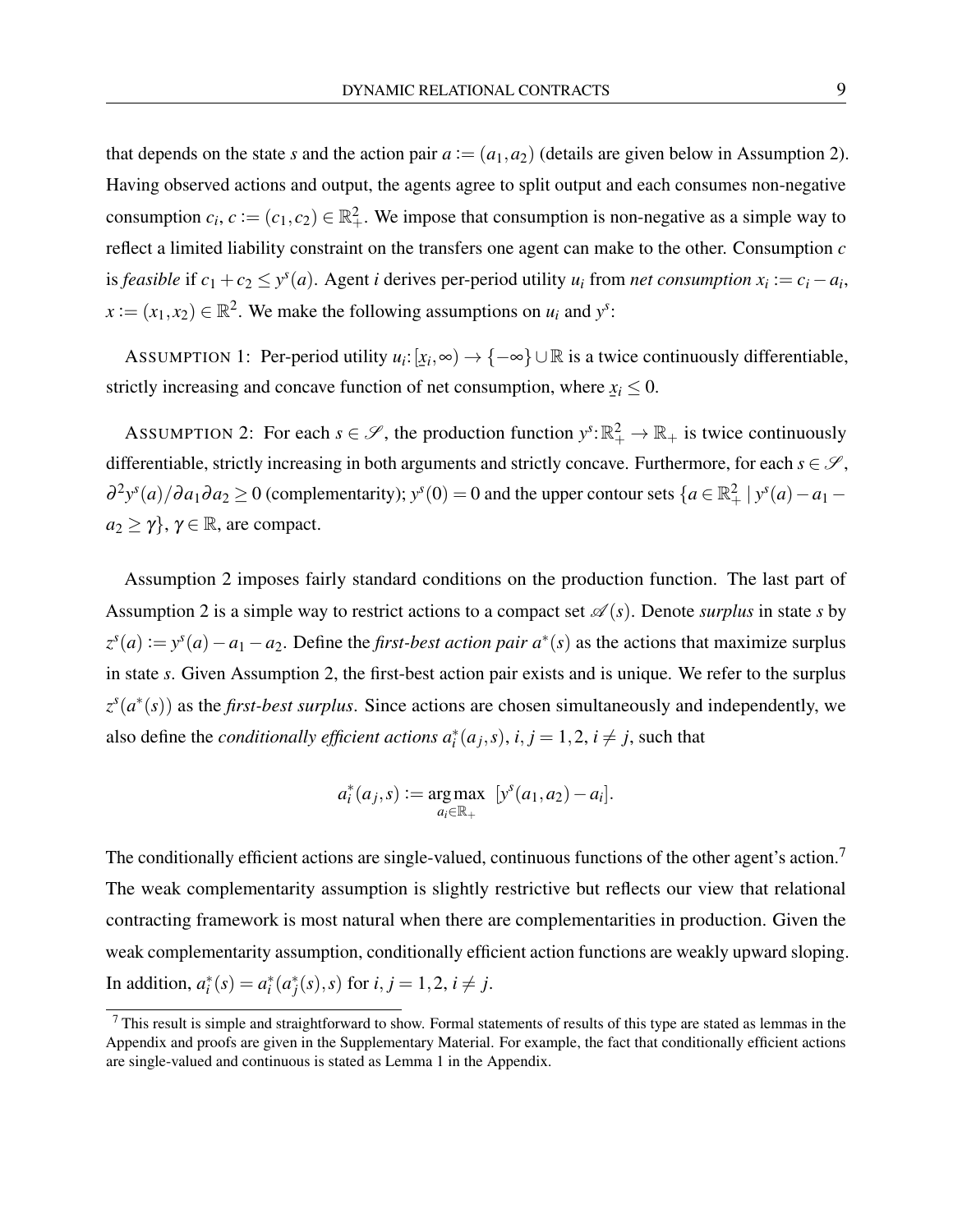We now specify what an agent can get if there is no agreement on how to divide up output. If no agreement is reached, agent *i* gets a *breakdown consumption* of  $\phi_i^s(a)$ , and hence, a *breakdown utility* of  $u_i(\phi_i^s(a) - a_i)$ . An agent can always take the option of receiving her breakdown utility. More formally, we suppose the agents play a Nash demand game to divide output.<sup>8</sup> In this Nash demand game, both agents simultaneously announce consumption claims  $(\tilde{c}_1, \tilde{c}_2)$ ,  $\tilde{c}_i \ge 0$ . If  $\tilde{c}_1 + \tilde{c}_2 = y^s(a)$ , then this determines the division of output: consumption  $c_i = \tilde{c}_i$ . Otherwise, agents receive their breakdown consumption:  $c_i = \phi_i^s(a)$ .

The specific assumptions on  $\phi_i^s(a)$  are given below, but a simple example with *proportional defaults* captures what we have in mind. Suppose that each agent can, by defaulting, capture a fraction θ*<sup>i</sup>* of the available output  $y^s(a)$ . Here,  $\phi_i^s(a) = \theta_i y^s(a)$ . We assume that agents cannot obtain more than the available output, so  $\theta_1 + \theta_2 \leq 1$ . We do not require that the sum exhausts available output. For example, disagreement may incur a cost, such as lawyers' fees or bargaining costs, so that some of output is lost when there is default. In such cases,  $\theta_1 + \theta_2 < 1$ . We assume  $\theta_i > 0$ , so that what an agent gets in the breakdown is increasing in the action of the other agent. This assumption captures the hold-up feature of joint production we wish to model.

As another example, consider the special case with *additive* production:  $y<sup>s</sup>(a) = f<sub>1</sub><sup>s</sup>$  $f_1^s(a_1) + f_2^s$  $2^s(a_2)$ and suppose  $\phi_i^s(a) = \theta_{i1}^s$  $\int_{i1}^{s} f_1^s$  $\theta_1^{ss}(a_1) + \theta_{i2}^{s}$  $\int_{i2}^{s} f_2^s$  $\mathcal{L}_{2}^{s}(a_2), \theta_{ij}^{s} \ge 0$  and  $\sum_{i=1}^{2} \theta_{ij}^{s} \le 1, j = 1,2$  (this is very similar to the formulation used by [Halonen](#page-36-8) [\(2002\)](#page-36-8)). Our hold-up assumption requires  $\theta_{ij}^s > 0$ ,  $i, j = 1, 2, i \neq j$ . With this parameterization, assuming  $\sum_{i=1}^{2} \theta_{ij}^{s} = 1$  and taking the limit as  $\theta_{ij}^{s} \to 0$ , for  $i, j = 1, 2, i \neq j$ and for all  $s \in \mathcal{S}$ , produces the pure risk sharing model that has been studied by [Kocherlakota](#page-36-1) [\(1996\)](#page-36-1), [Ligon et al.](#page-36-2) [\(2002\)](#page-36-2) and others. This is discussed in Section [4.](#page-17-0)

Analogous to Assumption [2,](#page-8-0) we shall assume that  $\phi_i^s(a)$  satisfies:

<span id="page-9-0"></span>ASSUMPTION 3: For each  $s \in \mathcal{S}$  and  $i = 1, 2$ , the function  $\phi_i^s : \mathbb{R}_+^2 \to \mathbb{R}_+$  is continuous, twice continuously differentiable, strictly increasing in both arguments and strictly concave. Moreover,  $\frac{\partial^2 \phi_i^s(a)}{\partial a_1 \partial a_2} \ge 0$  (complementarity) and  $\frac{\partial \phi_i^s(0, a_j)}{\partial a_i} > 1$  for all  $a_j \in \mathbb{R}_+, i, j = 1, 2, i \ne j$ . In

 $8$  This is approach is also used by [Hall](#page-36-9) [\(2005\)](#page-36-9), for example. What we want to capture is that there is an ex ante agreement on what actions should be taken, and how the resulting output should be split, and that failure to abide by it leads to the breakdown utilities. The Nash demand game is a simple way of implementing this idea – but we stress that our results are not sensitive to the way it is operationalized. For a fuller discussion, see [Hall](#page-36-9) [\(2005\)](#page-36-9).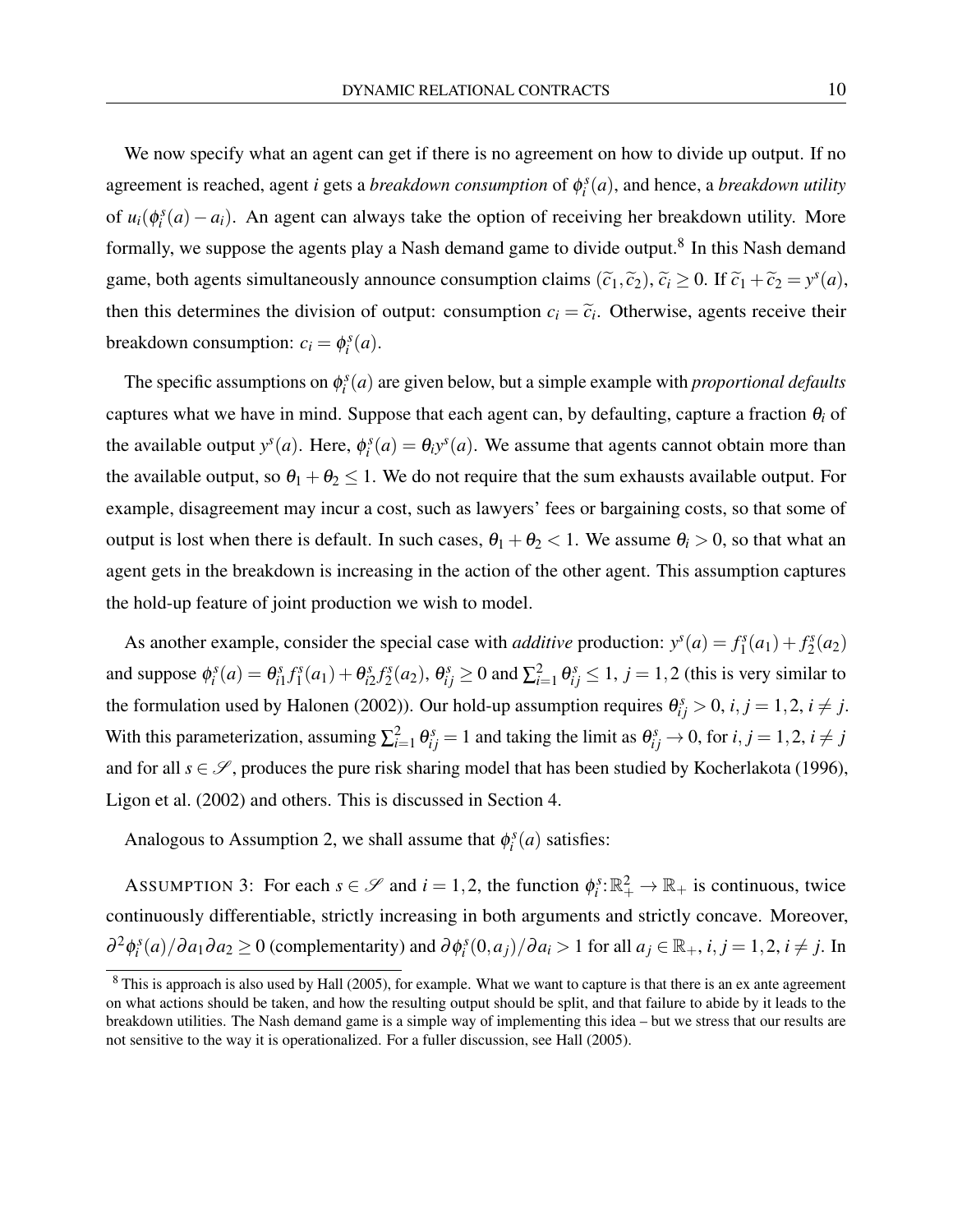addition,  $\phi_i^s(0,0) = 0$  for  $i = 1,2$  and

<span id="page-10-0"></span>(1) 
$$
\frac{\partial \phi_1^s(a)}{\partial a_i} + \frac{\partial \phi_2^s(a)}{\partial a_i} \le \frac{\partial y^s(a)}{\partial a_i} \qquad \forall s \text{ and } i = 1, 2.
$$

In the case of proportional defaults, these conditions (apart from  $\partial \phi_i^s(0, a_j)/\partial a_i > 1$ ) follow directly from Assumption [2.](#page-8-0) Complementarity in Assumption [3](#page-9-0) implies that the reaction functions in the breakdown game are weakly upward sloping, and this simplifies the arguments below. Condition [\(1\)](#page-10-0) requires that the marginal change in the total breakdown consumption from a change in the action of one of the agents cannot exceed the corresponding marginal product. Together with  $\phi_i^s(0,0) = 0$ , it implies that the  $\phi_i^s(a)$  are feasible, that is,  $\phi_i^s$  $\phi_1^s(a) + \phi_2^s$  $2^s_2(a) \leq y^s(a)$  for each *a* and *s*. Condition [\(1\)](#page-10-0) together with  $\partial \phi_i^s(0, a_j)/\partial a_i > 1$ , *i* = 1,2 implies that the first-best action pair is strictly positive. The assumption that  $\phi_i^s$  is strictly increasing in both its arguments, in particular that  $\partial \phi_i^s(a)/\partial a_j > 0$ for  $i \neq j$ , captures the hold-up property of the model.

Denote the Nash best-response functions (functions because  $\phi_i^s(a_1, a_2)$  is strictly concave in  $a_i$ ) in the breakdown game by

$$
a_i^N(a_j, s) := \underset{a_i \in \mathbb{R}_+}{\arg \max} \ \ [\phi_i^s(a_i, a_j) - a_i].
$$

The Nash best response function  $a_i^N(a_j, s)$  is continuous and weakly increasing in  $a_j$ . Moreover, we have  $0 < a_i^N(a_j, s) < a_i^*(a_j, s)$  for each  $a_j$  and every state  $s \in \mathscr{S}$ . It is strictly positive because  $\partial \phi_i^s(0, a_j)/\partial a_i > 1$  and is less than the conditionally efficient action because of the hold-up assumption that  $\partial \phi_i^s(a)/\partial a_j > 0$ . The best-response breakdown utility is

$$
u_i^N(a_j, s) := u_i(\phi_i^s(a_i^N(a_j, s), a_j) - a_i^N(a_j, s)).
$$

A Nash equilibrium of the breakdown game occurs where the best-response functions intersect (existence follows by standard arguments). Without further assumptions, the Nash equilibrium need not be unique (though it is unique if the defaults are proportional). However, the potential non-uniqueness is not critical because the Nash equilibria can be Pareto-ranked (because the bestresponse functions are non-decreasing and all Nash equilibria lie below the first-best action pair  $a^*(s)$ ). Henceforth, we let  $(a_1^{NE})$  $_{1}^{NE}(s)$ ,  $a_{2}^{NE}$  $\frac{NE}{2}(s)$  denote the dominant Nash equilibrium and all our results apply relative to this dominant Nash equilibrium.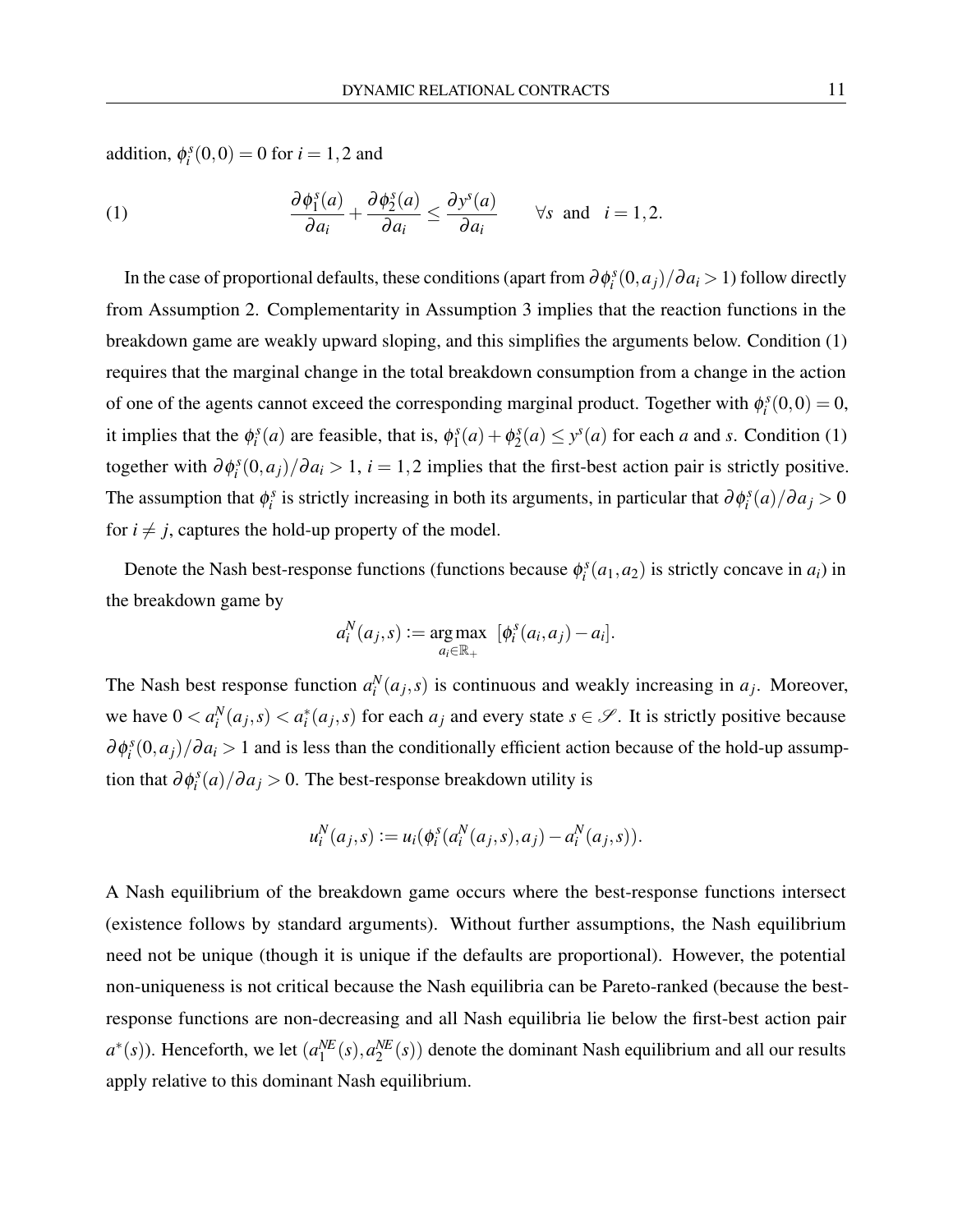#### *2.2. Dynamic relational contracts*

We refer to a non-negative action and consumption sequence  $\{a(s^t), c(s^t)\}_{t \geq 0}$  as a *contract*. Corresponding to a contract, agent *i*'s lifetime utility is

$$
V_i(s_0) := \mathbb{E}\left[\sum_{t=0}^{\infty} \delta^t u_i(c_i(s^t) - a_i(s^t)) \mid s_0\right],
$$

where  $\delta$  is a common discount factor,  $0 < \delta < 1$ , and  $\mathbb E$  denotes expectation. A contract is feasible if  $\sum_i c_i(s^t) \leq y^{s_t}(a(s^t))$  for every history  $s^t$  and  $c_i(s^t) - a_i(s^t) \geq$  $\underline{x}_i$  for  $i = 1, 2$  and every history  $s^t$ .

A *dynamic relational contract* is a feasible contract from which neither agent has an incentive to deviate. The incentive to deviate depends on the punishment for deviation. This is given by the breakdown payoffs in the current period (subsequent to the deviation), and by play of the (dominant) equilibrium of the static breakdown game in all future periods. In particular, suppose that *a* is the current recommended action pair. If agent *i* is to deviate at *t*, then the best she can do is to choose  $a_i^N(a_j(s^t), s_t)$ , which yields a current payoff  $u_i^N(a_j(s^t), s_t)$ . She is punished from  $t+1$  by "Nash reversion" in which both agents choose their best responses in the breakdown game, that is, both will thereafter play the (dominant) Nash equilibrium of the breakdown game described above.<sup>10</sup>

Let  $D_i^s(a_j)$  denote the *deviation utility*: the best discounted payoff that agent *i* can get by deviating, given agent *j*'s putative action  $a_j$  in state *s*. It is defined recursively by

$$
D_i^s(a_j) := u_i^N(a_j, s) + \delta \sum_{r \in \mathscr{S}} \pi_{sr} D_i^r(a_j^{NE}(r)),
$$

where  $D_i^r(a_j^{NE}(r))$  is the deviation utility from the play of the Nash equilibrium in state *r*. Given our hold-up assumption (see Assumption [3\)](#page-9-0), it follows that the deviation utility is continuous, differentiable, strictly increasing and strictly concave in the action of the other agent.

 $9$  Deviation at the output division stage cannot be preferable since breakdown is triggered in either case, and  $a_i$  may not be optimal in the breakdown.

 $10$  A dynamic relational contract is equivalent to a pure strategy subgame perfect equilibrium relative to future reversion to this Nash equilibrium. Here, strategies are infinite sequences of history-dependent actions and consumption *claims*. Punishment consisting of immediate triggering of the breakdown, and repeated play of the (dominant) Nash equilibrium of the breakdown game thereafter, is subgame perfect (each agent just *demands* the whole output after any deviation (i.e., off the equilibrium path), triggering the breakdown game each period).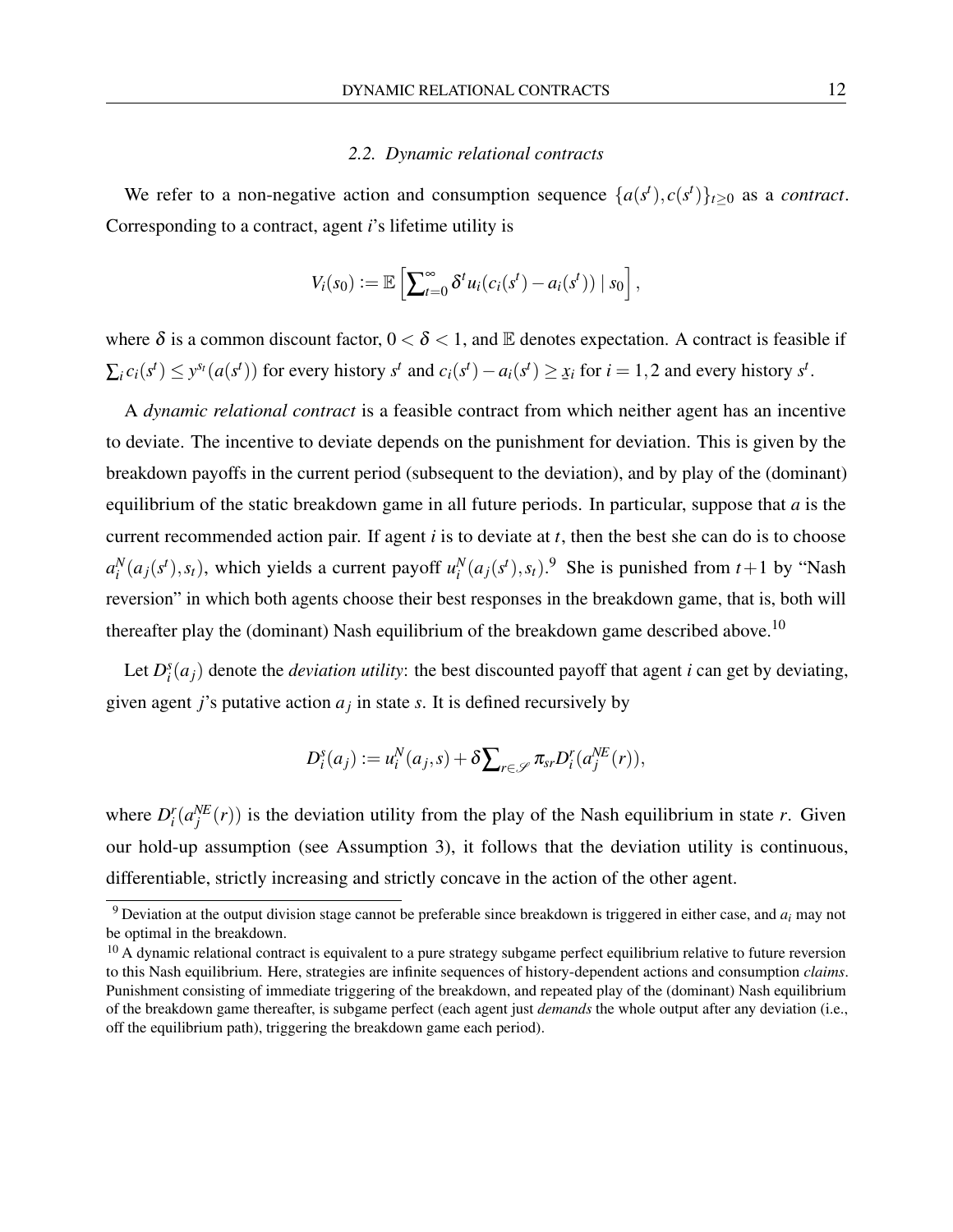We stress that replacing the Nash reversion punishments by any state dependent continuation utilities that are no greater than the Nash reversion punishments leaves all the characterization results we derive intact. In particular, optimal punishments satisfy this property. Equally, if agents can take state-dependent outside options at the start of any period, then, provided these outside options satisfy the condition that they are no greater the Nash reversion punishments, all our results apply. For example, if in periods after a default the breakdown consumptions/utilities were lower than they are in an on-going relationship, then our results still hold.

Since an agent can always take the option of receiving her breakdown utility, the deviation utility provides a lower bound (as a function of the other agent's action) on the discounted utility an agent gets in any dynamic relational contract. Hence,  $\{a(s^t), c(s^t)\}_{t=0}^{\infty}$  is a dynamic relational contract if it is feasible and if for every  $s^t$ , and  $i, j = 1, 2, i \neq j$ ,

<span id="page-12-0"></span>
$$
(2) \qquad V_i(s^t) := u_i(c_i(s^t) - a_i(s^t)) + \mathbb{E}\left[\sum_{\tau=t+1}^{\infty} \delta^{\tau-t} u_i(c_i(s^{\tau}) - a_i(s^{\tau})) \mid s^t\right] \geq D_i^{s_t}(a_j(s^t)).
$$

The *continuation utility*  $V_i(s^t)$  is the discounted utility that agent *i* anticipates from the contract after the history  $s^t$ . The right hand side of [\(2\)](#page-12-0) is the deviation utility agent *i* gets from deviating from the recommended action after the history  $s^t$ . We refer to the inequalities [\(2\)](#page-12-0) as the *self-enforcing* constraints. Whenever [\(2\)](#page-12-0) holds with equality, we say that agent *i* is *constrained*. Otherwise, we say that agent *i* is unconstrained.

Dynamic relational contracts exist. For example, the *trivial* contract that has  $a_i(s^t) = a_i^{NE}(s_t)$  and  $c_i(s^t) = \phi_i^{s_t}$  $i_j^{s_t}(a^{NE}(s_t))$  for all *s*<sup>*t*</sup> is both feasible and self-enforcing and therefore a dynamic relational contract. We show below (see Proposition [2\)](#page-14-0) that there exist other non-trivial dynamic relational contracts.<sup>11</sup> Corresponding to any dynamic relational contract,  $\{a(s^t), c(s^t)\}_{t=0}^{\infty}$ , and initial state  $s_0$ , is a pair of lifetime utilities  $(V_1(s_0), V_2(s_0))$ . Given the set of dynamic relational contracts, let  $\mathscr{V}_{s_0}$  denote the set of the corresponding lifetime utilities. Our objective is to characterize contracts corresponding to the Pareto-frontier of the set  $\mathcal{V}_{s_0}$ . We refer to dynamic relational contracts that correspond to this Pareto-frontier as *optimal contracts* and refer to the corresponding actions as *optimal actions*. We say that agent *i underinvests* (or that the action is *inefficiently low)* at some date *t* in an optimal contract if the optimal actions are such that  $a_i(s^i) < a_i^*(a_j, s)$  and say the agent *overinvests* (or the action is

<sup>&</sup>lt;sup>11</sup> Intuitively, hold-up creates an inefficiency and provided  $\delta > 0$ , repeated game arguments allow cooperation to improve on the breakdown Nash equilibrium.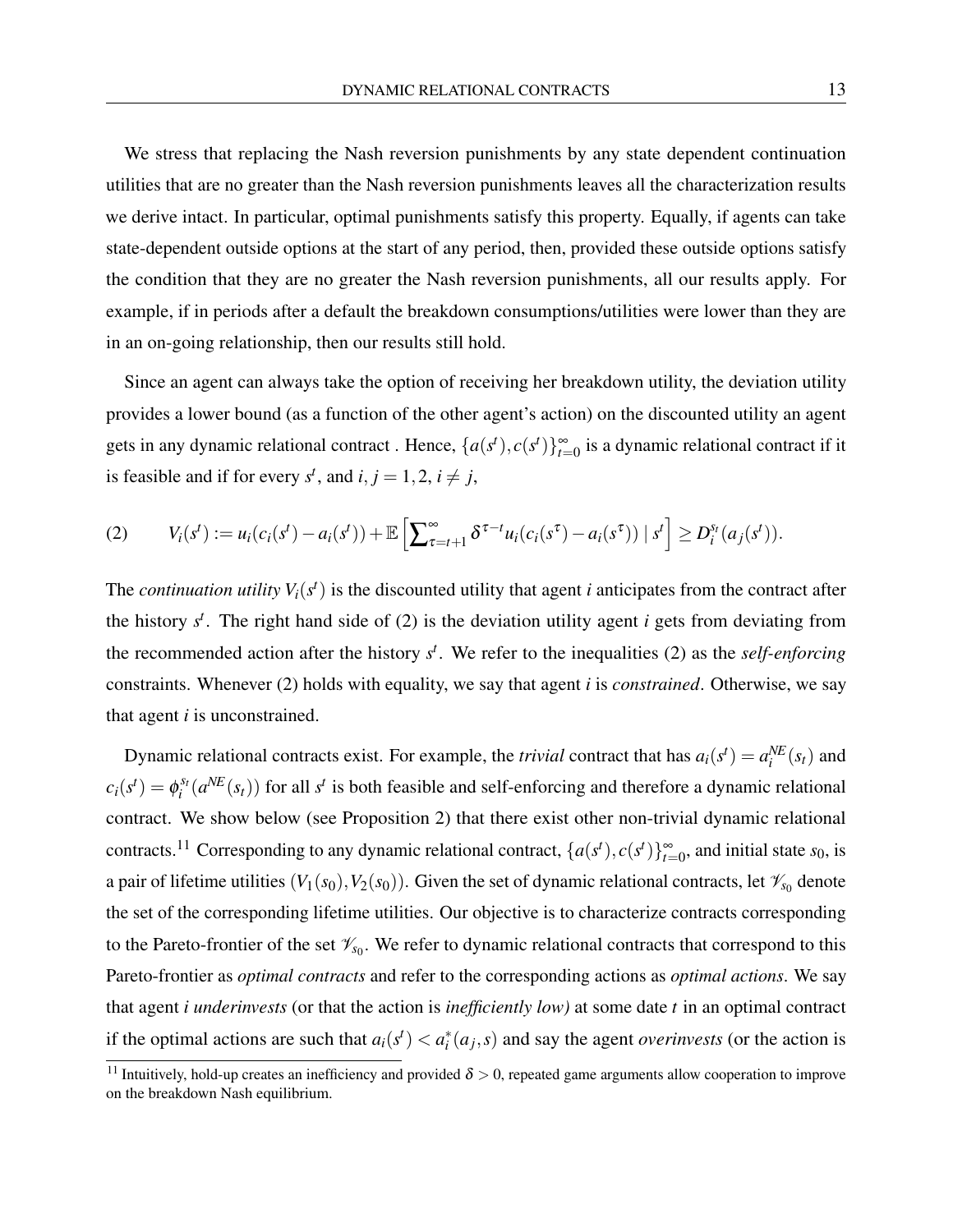*inefficiently high*) if  $a_i(s^t) > a_i^*(a_j, s)$ . Given the stochastic history  $s^t$ , we can treat an optimal contract as a stochastic process for  $(a, c)$ . We will be interested in the long-run behavior of this process and whether it converges, and if so, whether convergence is dependent on  $s_0$  or  $V_1(s_0)$ .

## 3. PRELIMINARY RESULTS

<span id="page-13-0"></span>This section establishes some preliminary results on the Pareto-frontier of the set of dynamic relational contracts and optimal actions. Section [4](#page-17-0) considers the case where agents are risk averse and Section [5](#page-24-0) will consider the case where agents are risk neutral.

#### *3.1. Relationship to the Nash actions*

<span id="page-13-1"></span>PROPOSITION 1: *In any optimal contract (i) actions are never below the Nash reaction functions,*  $a_i(s^t)\geq a_i^N(a_j(s^t),s_t),$  and  $a(s^t)\geq a^{N\!E}(s_t)>0$  for all  $s^t$ ; (ii) an agent who is allocated all current *output and who is not overinvesting (i.e.,*  $a_i(s^t) \leq a_i^*(a_j(s^t), s_t)$ *), is unconstrained.* 

The intuition for (i) is that if the action of one of the agents, say agent 1, were below the Nash reaction function, a Pareto improvement could be found by increasing the action of agent 1 by a small amount. Although the deviation utility of agent 2 increases (by hold-up), his consumption can be increased to prevent a violation of his self-enforcing constraint, and there is sufficient extra output remaining to more than compensate agent 1 for the increase in her action. This property then implies that actions can never be below the Nash equilibrium actions,  $a(s^t) \ge a^{NE}(s_t)$ . Since it can be shown that the Nash equilibrium actions are strictly positive,  $a_i^N(a_j, s) > 0$ , it follows that optimal actions are always positive too. Although (ii) is not trivial, it is unsurprising. Suppose, say, that agent 1 is allocated all of the current output. Then, agent 1 is receiving more of output than she would obtain in the breakdown game, if she held her action constant (because, by Assumption [3,](#page-9-0) agent 2 can claim a positive share of output in the breakdown game). The continuation utility cannot be lower than the deviation continuation utility, so a deviation will lead to output being shared and a punishment continuation, worse than the equilibrium path and thus, agent 1 could not be constrained.

#### *3.2. Concavity, continuity and differentiability*

We define  $V_2^s$  $C_2^s(V_1^s)$  $\binom{1}{1}$  to be the Pareto-frontier of the set  $\mathcal{V}_s$ . It is not necessarily concave; in particular the concavity of the deviation utility  $D_i(a_i)$  in the action of the other agent implies that the selfenforcing constraints [\(2\)](#page-12-0) may not be satisfied at average actions and hence the constraint set need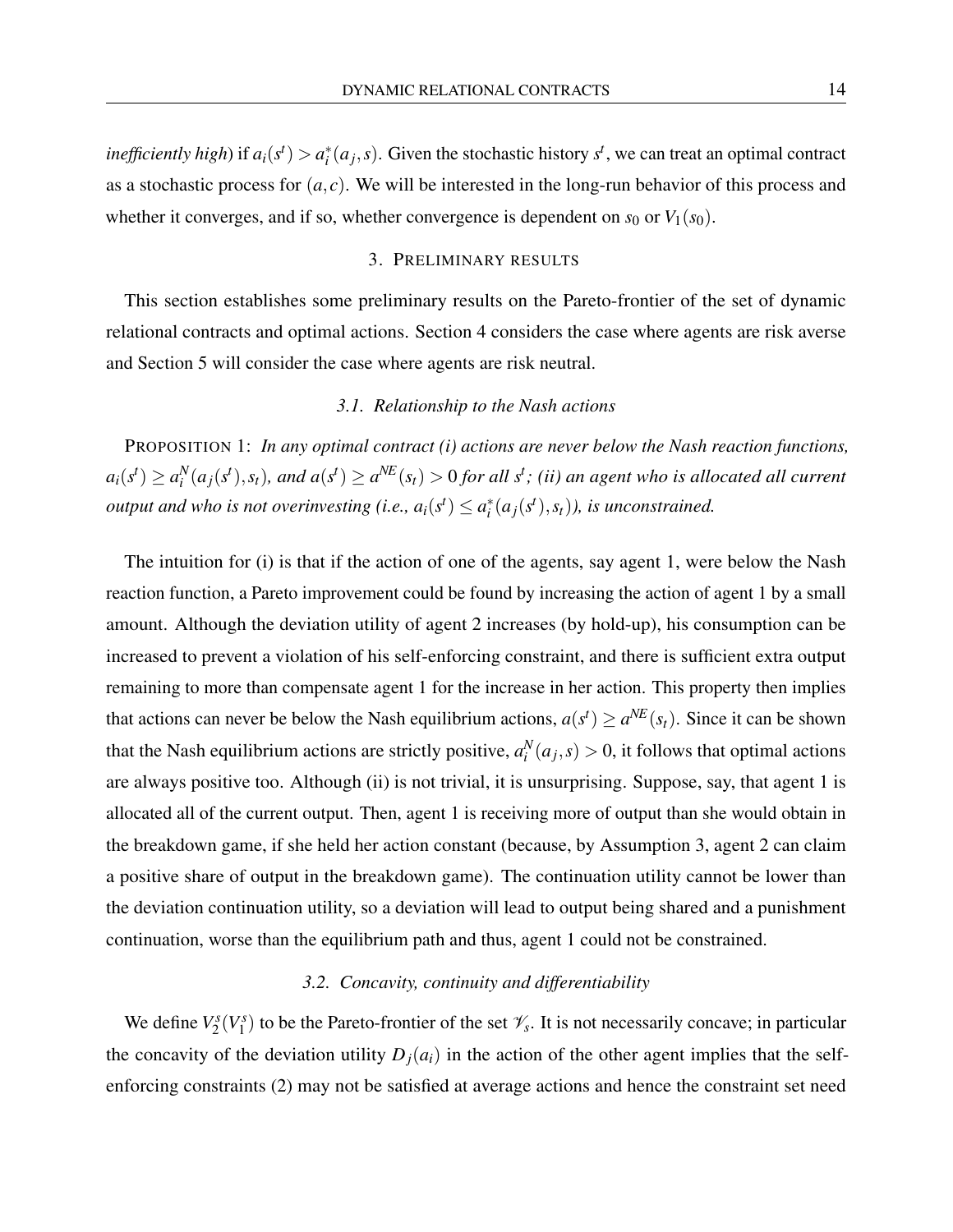not be convex. Nevertheless, the Pareto-frontier can be shown to be concave under some additional restrictions. We state and discuss two *alternative* sufficient conditions for concavity in the Appendix, Assumption [A.4](#page-29-0) and Assumption [A.5.](#page-29-1)

<span id="page-14-0"></span>PROPOSITION 2: *For each*  $s \in \mathscr{S}$  *(i) under either Assumption* [A.4](#page-29-0) *or Assumption* [A.5](#page-29-1),  $V_2^s$  $\binom{r}{2}(V_1)$  *is a continuous and concave function of*  $V_1$  *defined on a non-degenerate closed interval* [*V*] *V s*  $[V_1^s, \bar{V}_1^s]$ *, and is continuously differentiable on its interior. Moreover,*

$$
V_2^{s(+)}(V_1) = 0
$$
 and  $V_2^{s(-)}(\bar{V}_1) = -\infty$ ,

*where*  $V_2^{s(+)}$  $\chi_2^{(s(+))}$  denotes the right and  $V_2^{s(-)}$  $\chi_2^{(s(-))}$  the left derivative. (ii) Under Assumption [A.4](#page-29-0),  $V_2^s$  $i_2^{rs}(V_1)$  *is* strictly *concave* if  $u_i$  is strictly *concave*,  $i = 1, 2$ , *or over any interval such that*  $a<sup>s</sup>(V_1)$  *varies with*  $V_1$ ; under Assumption [A.5](#page-29-1),  $V_2^s(V_1)$  is strictly concave over any interval such that  $a^s(V_1)$  varies with  $V_1$ .

We use Assumption [A.4](#page-29-0) in Section [4](#page-17-0) that considers the case where agents are risk averse. It requires two things: the first is essentially that the curvature of the deviation utility is less than the curvature of surplus as a function of actions. The second is that an optimal contract has  $x_i > 0$ ,  $i = 1,2$  at every date. The latter follows, for example, for utility functions (such as those with constant relative risk aversion with coefficient of risk aversion greater than or equal to one) where  $\lim_{x\to 0} u(x) = -\infty$ . We use Assumption [A.5](#page-29-1) in Section [5](#page-24-0) that considers the case where agents are risk neutral. It requires that the production function is more concave than the corresponding deviation utility. It is satisfied in many reasonable examples and Assumption [A.5](#page-29-1) is a generalized version of the condition given in [Thomas and Worrall](#page-37-1) [\(1994\)](#page-37-1).

In the one-sided action case where only one agent undertakes an action, it is known that the value function can *fail* to be differentiable [\(Thomas and Worrall](#page-37-1) [1994\)](#page-37-1). It is perhaps surprising, then, that in this two-sided case we are able to establish differentiability. The key observation is that since optimal actions are positive, it is possible to vary both actions simultaneously, holding the future utilities constant, so as to vary  $V_1$  whilst satisfying the self-enforcing and feasibility constraints.

## *3.3. Recursive formulation*

We now use a recursive programming approach to examine optimal contracts. It is useful to work with net consumption  $x_i$  as a choice variable instead of consumption  $c_i$ . The Markov assumption on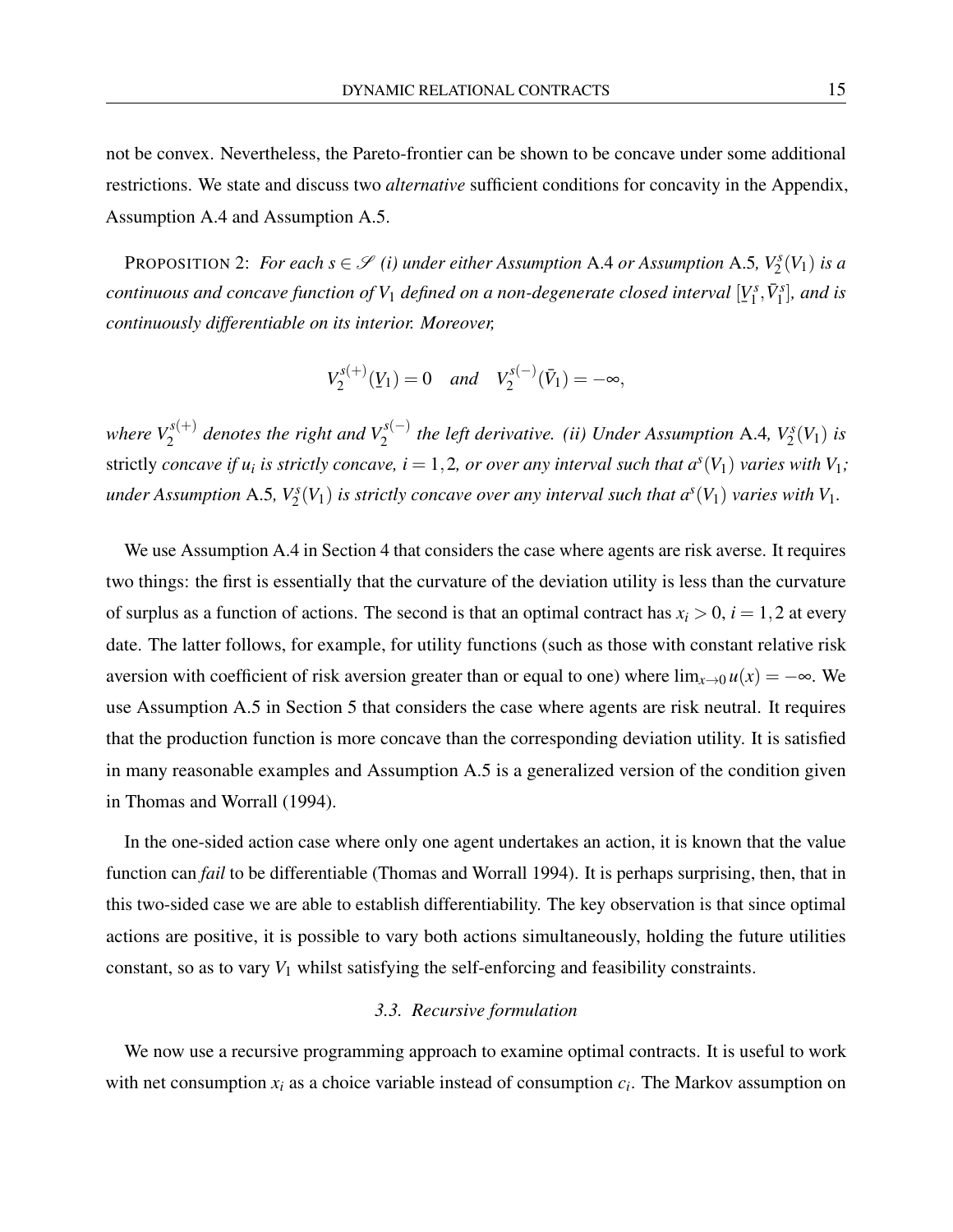the evolution of states and the infinite time horizon, together with the observation that all the selfenforcing constraints are forward looking, means that the set of continuation utilities corresponding to a dynamic relational contract depends only on the state *r* and is independent of the past history. *V s*  ${}_{2}^{s}(V_{1}^{s})$  $\binom{1}{1}$  is characterized as follows:

PROPOSITION 3: *V s*  $\binom{s}{2}(V_1^s)$  $\binom{rs}{1}, V_1^s \in [1]$ *V s*  $\sqrt{\frac{N}{2}}$ ,  $\sqrt{N}$ <sub>3</sub>, *is a solution to the following program* 

$$
[P1] \tV_2^s(V_1) = \max_{a \ge 0, x \ge x, (V_1^r \in \mathbb{R})_{r \in \mathscr{S}}} \left\{ u_2(x_2) + \delta \sum_{r \in \mathscr{S}} \pi_{sr} V_2^r(V_1^r) \right\}
$$

*subject to*

<span id="page-15-1"></span><span id="page-15-0"></span>(3a) 
$$
u_1(x_1) + \delta \sum_{r \in \mathscr{S}} \pi_{sr} V_1^r \geq V_1:
$$

<span id="page-15-2"></span>
$$
V_1 \ge D_1^s (a_2): \qquad \qquad \mu_1
$$

<span id="page-15-3"></span>(3c) 
$$
u_2(x_2) + \delta \sum_{r \in \mathscr{S}} \pi_{sr} V_2^r(V_1^r) \geq D_2^s(a_1)
$$
:  $\mu_2$ 

<span id="page-15-4"></span> $V_1^r \geq \underline{V}$ *V r* 1 :  $\delta \pi_{sr} v_1^r$ (3d)

<span id="page-15-5"></span>(3e) 
$$
V_1^r \leq \bar{V}_1^r: \qquad \delta \pi_{sr} V_2^r
$$

<span id="page-15-6"></span>(3f) 
$$
x_i + a_i \ge 0
$$
:  $i, j = 1, 2, i \ne j$   $\gamma_i$ 

(3g) 
$$
x_1 + x_2 \le z^s(a_1, a_2)
$$
:  $\psi$ 

The non-negative Lagrangian multipliers are indicated after each inequality. The expected discounted utility  $V_1$  of agent 1 (in state  $s$ ) is the state variable in this programming problem. The value function  $V_2^s$  $2<sup>s</sup>(V<sub>1</sub>)$  represents the Pareto-frontier of the set of dynamic relational contracts in the space of continuation utilities. It describes how the maximum continuation utility to agent 2 changes as the continuation utility of agent 1 is changed. The inequality [\(3a\)](#page-15-0) is the *promise-keeping constraint* that requires that the contract delivers at least the current discounted utility. The inequalities [\(3b\)](#page-15-1) and [\(3c\)](#page-15-2) are the self-enforcing constraints corresponding to the inequalities given in [\(2\)](#page-12-0). The constraints [\(3d\)](#page-15-3) and [\(3e\)](#page-15-4) reflect that the continuation utility for agent 1 in state *r* must lie in the interval [ ¯ *V r*  $T_1^r, \bar{V}_1^r$ . Inequalities [\(3f\)](#page-15-5) and [\(3g\)](#page-15-6) are the feasibility constraints.

We denote a solution to [P1] by  $(a^s(V_1), x^s(V_1))$  and continuation utilities  $(V_1^{s,r})$  $\binom{r}{1}$ . It can be shown that  $a^s(V_1)$  is unique; however,  $x^s(V_1)$  and  $V_1^{s,r}$  $\int_1^{s,r}(V_1)$  need not be. Corresponding to this solution, and abusing notation, we define the surplus  $z^{s}(V_1) := z^{s}(a_1^{s})$  $a_1^s(V_1), a_2^s$  $2<sup>s</sup>(V<sub>1</sub>)$ ). We discuss the properties of  $z^{s}(V_1)$  below, but we refer to the maximal value of  $z^{s}(V_1)$  for  $V_1 \in [\underline{V_1}]$ *V s*  $[V_1^s, \bar{V}_1^s]$  as the *constrained maximal* 

1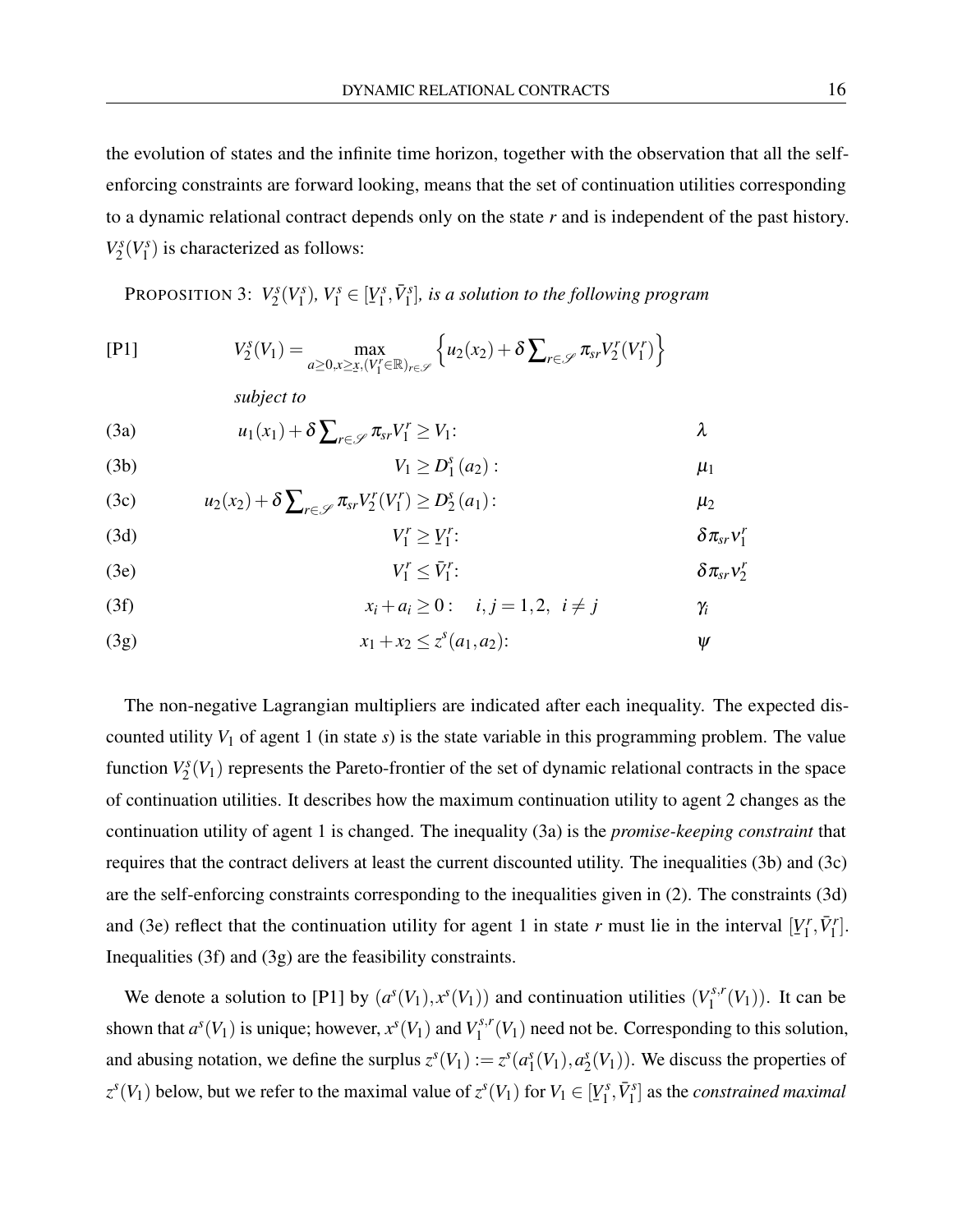*surplus* and the actions that maximize this surplus as the *constrained surplus-maximizing* (CSM) actions. Let  $\bar{a}(s)$  denote the CSM action in state  $s$ .<sup>12</sup> If the CSM actions are equal to the first-best actions  $\bar{a}(s) = a^*(s)$  (and hence the constrained maximal surplus equals the first-best surplus), then we say that the first-best is *sustainable* in state *s*. We denote the set of states in which the first-best actions are sustainable as  $\mathscr{S}_* \subseteq \mathscr{S}$  and denote its complement by  $\mathscr{S}_*^c$  (it is possible that  $\mathscr{S}_* = \emptyset$  or  $\mathcal{S}_{*}^{c} = \emptyset$ ). A first-best allocation (FBA) will involve the first best actions,  $a^{*}(s)$ , in each state and date *and* complete risk-sharing (that is, net consumption  $x^*(s)$  with  $x_1^*$  $x_1^*(s) + x_2^*$  $z^*_{2}(s) = z^s(a^*(s))$  such that  $u'$  $\frac{1}{2}(x_2^*)$  $\binom{x}{2}(s)/u'_1$  $\frac{1}{1}(x_1^*)$  $j<sub>1</sub>(s)$  is constant over all states and dates).

An optimal contract is computed recursively. Start from some given initial value for agent 1's lifetime utility,  $V_1(s_0)$  in state  $s_0$ . The solution to the programming problem provides optimal values for  $a(s_0)$  and  $x(s_0)$  in state  $s_0$  by setting  $V_1 = V_1(s_0)$  in [P1]. The solution also determines the continuation utilities for  $V_1^{s_0,r}$  $\int_1^{s_0,r}(V_1(s_0))$  in each possible subsequent state *r*. At date  $t = 1$  and history  $s<sup>1</sup> = (s<sub>0</sub>, s<sub>1</sub>)$ , the value for  $V<sub>1</sub>$  is determined by the solution for the continuation utility at date  $t = 0$  for the appropriate state and the solution to the date  $t = 1$  programme determines  $a(s^1)$  and  $x(s^1)$ . The process is repeated to determine  $\{a(s^t), x(s^t)\}_{t=0}^{\infty}$ . Doing this for each  $V_1(s_0) \in [\underline{V}]$  $V_1^{s_0}$  $\bar{V}_1^{s_0}, \bar{V}_1^{s_0}$  $\binom{180}{1}$  determines the set of optimal contracts.

### *3.4. First-order conditions*

<span id="page-16-3"></span>From Proposition [2](#page-14-0) the Pareto-frontier is continuously differentiable and the range of absolute slopes of the frontier is  $\mathbb{R}_+ \cup \{\infty\}$ . Let  $\sigma_s(V_1) := -V_2^{s}$  $\sigma_{s,r}^{r}$  $(V_1)$  and  $\sigma_{s,r}^{+}$  $(V_1) := -V_2^{r}$  $C_2^{r'}(V_1^{s,r})$  $\binom{r}{1}$  be the (absolute) slopes of the Pareto-frontiers, where σ*<sup>s</sup>* :[ ¯ *V s*  $\{Y_1^s, \overline{V}_1^s\} \rightarrow \mathbb{R}_+ \cup \{\infty\}$  is strictly increasing. The first-order conditions for [P1] are given by:

<span id="page-16-1"></span>(4a) 
$$
\sigma_{s,r}^+(V_1) - \sigma_s(V_1) = -\sigma_s(V_1)\frac{\mu_2}{1+\mu_2} + \frac{\mu_1}{1+\mu_2} + \frac{v_1^r - v_2^r}{1+\mu_2}
$$

<span id="page-16-0"></span>(4b) 
$$
\sigma_{s,r}^+(V_1) = \frac{u_2'(\cdot)}{u_1'(\cdot)} + \frac{\gamma_2 - \gamma_1}{u_1'(\cdot)(1 + \mu_2)} + \frac{v_1^r - v_2^r}{1 + \mu_2}
$$

<span id="page-16-2"></span>(4c) 
$$
\frac{\mu_j}{1+\mu_2}\frac{\mathrm{d}D_j^s}{\mathrm{d}a_i} = \frac{\partial z^s}{\partial a_i}\left(u'_2(\cdot) + \frac{\gamma_2}{1+\mu_2}\right) + \frac{\gamma_i}{1+\mu_2} \quad i,j = 1,2 \text{ and } i \neq j.
$$

 $12$  In principle, there may be dynamic relational contracts in which there are actions that achieve a higher surplus but at the cost of lower future surplus. Our definition considers only optimal contracts. However, in both the risk-neutral and risk-averse cases that we consider below, the two concepts coincide and the CSM actions do maximize  $z^s(d_1, d_2)$  subject to the self-enforcing constraints. It will also be shown below that in the cases we consider, the CSM actions are unique.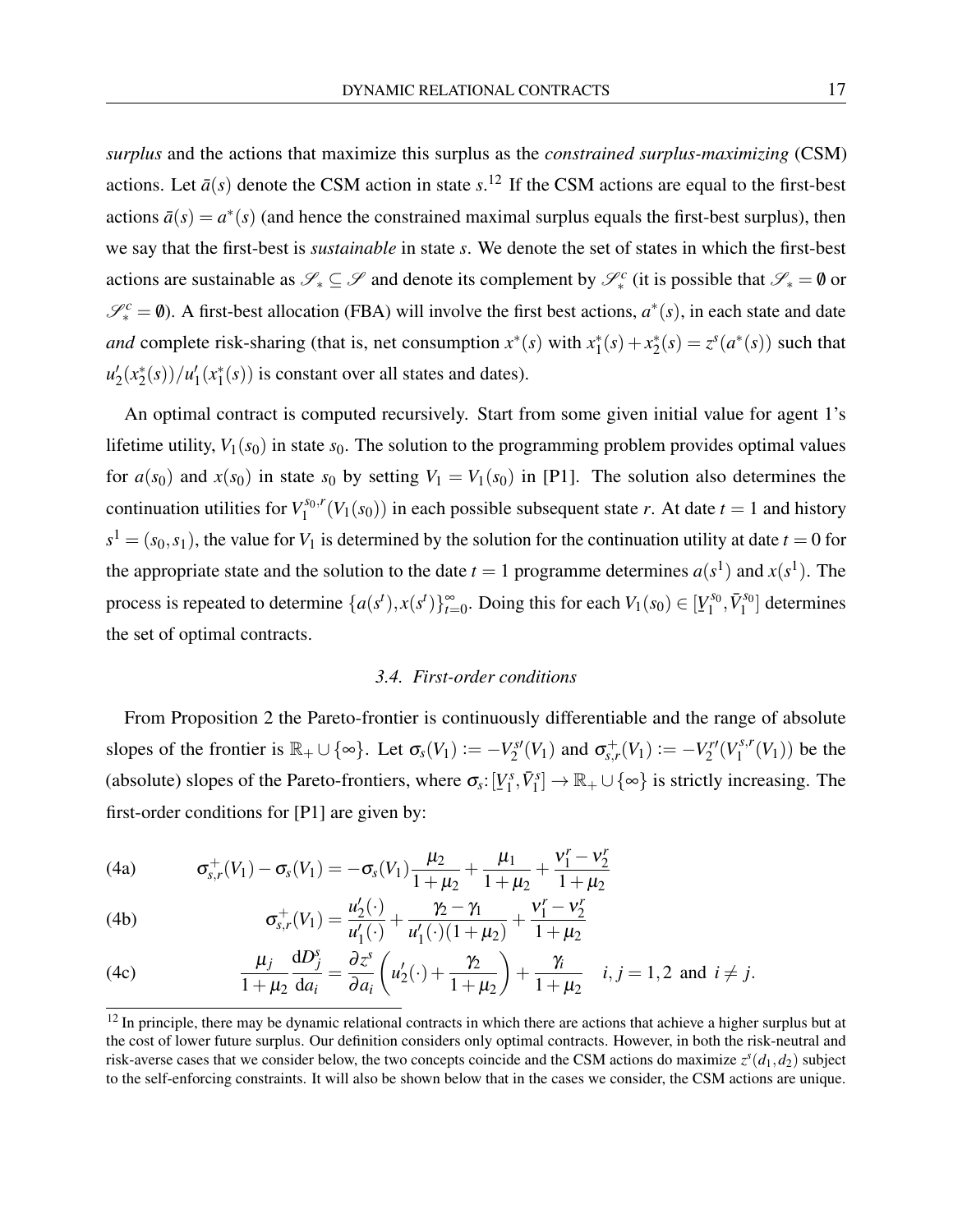Since the range of absolute slopes of the frontier is  $\mathbb{R}_+ \cup \{\infty\}$ , it is intuitive that  $\sigma_{s,r}^+(V_1)$  is the same for each future state  $r \in \mathcal{S}$ . To see this first suppose that  $v_1^r > 0$ . In this case  $V_1^{s,r}$  $I_1^{s,r}(V_1) = \underline{V}$ *V r*  $\sigma_{s,r}^{+}(V_1) = 0$ and by a complementary slackness condition  $v_2^r = 0$ . Then using equation [\(4a\)](#page-16-1),  $-\sigma_s(V_1) - \mu_1 = v_1^r > 0$ which gives a contradiction since  $\sigma_s(V_1)$  and  $\mu_1$  are non-negative. A similar argument can be made to show that  $v_2^r = 0$ . Since  $v_i^r = 0$ , it follows from [\(4a\)](#page-16-1) that  $\sigma_{s,r}^+(V_1)$  is independent of *r* and we write  $\sigma_s^+(V_1)$  for this common future value. This property greatly simplifies the dynamics of the contracting problem.

It follows directly from the first-order conditions [\(4c\)](#page-16-2) that in an optimal contract (i) there is only ever underinvestment,  $a_i(s^t) < a_i^*(a_j(s^t), s)$ , if at least one of the agents is constrained; and (ii) if agent *i* has positive consumption, then he/she does not overinvest,  $a_i(s^t) \le a_i^*(a_j(s^t), s)$ . To see the intuition for the first part, suppose that agent 1 is unconstrained. If agent 2 were underinvesting, he could increase investment and generate more surplus. The surplus would be enough to compensate him for the extra investment and agent 1 won't default because she is unconstrained. Thus, it would be possible to find a better contract, yielding a contradiction. Similarly, to see the second part, suppose that agent 1 is overinvesting. Then she could reduce her investment. This relaxes agent 2's self-enforcing constraint (keeping consumptions now and future promises the same). However, output has fallen, so aggregate consumption must fall. If agent 1 has positive consumption, it is possible to keep the consumption of agent 2 the same, while the utility of agent 1 increases because she has cut her investment from above the conditionally efficient level.

There is also a simple corollary to these results: a) both agents cannot be overinvesting (because one agent must have positive consumption); b) an agent cannot be permanently overinvesting because consumption must be positive at some future date – otherwise the self-enforcing constraint would not be satisfied.

#### 4. RISK AVERSION

<span id="page-17-0"></span>For this section we assume that agents are risk averse: we strengthen Assumption [1](#page-8-1) and assume that  $u_i$  is strictly concave for  $i = 1, 2$ , and use Assumption [A.4](#page-29-0) from the Appendix. In particular, it is assumed that net consumption and hence, consumption is strictly positive in an optimal contract. It will follow from this that overinvestment is not a feature of an optimal contract. The allocation of net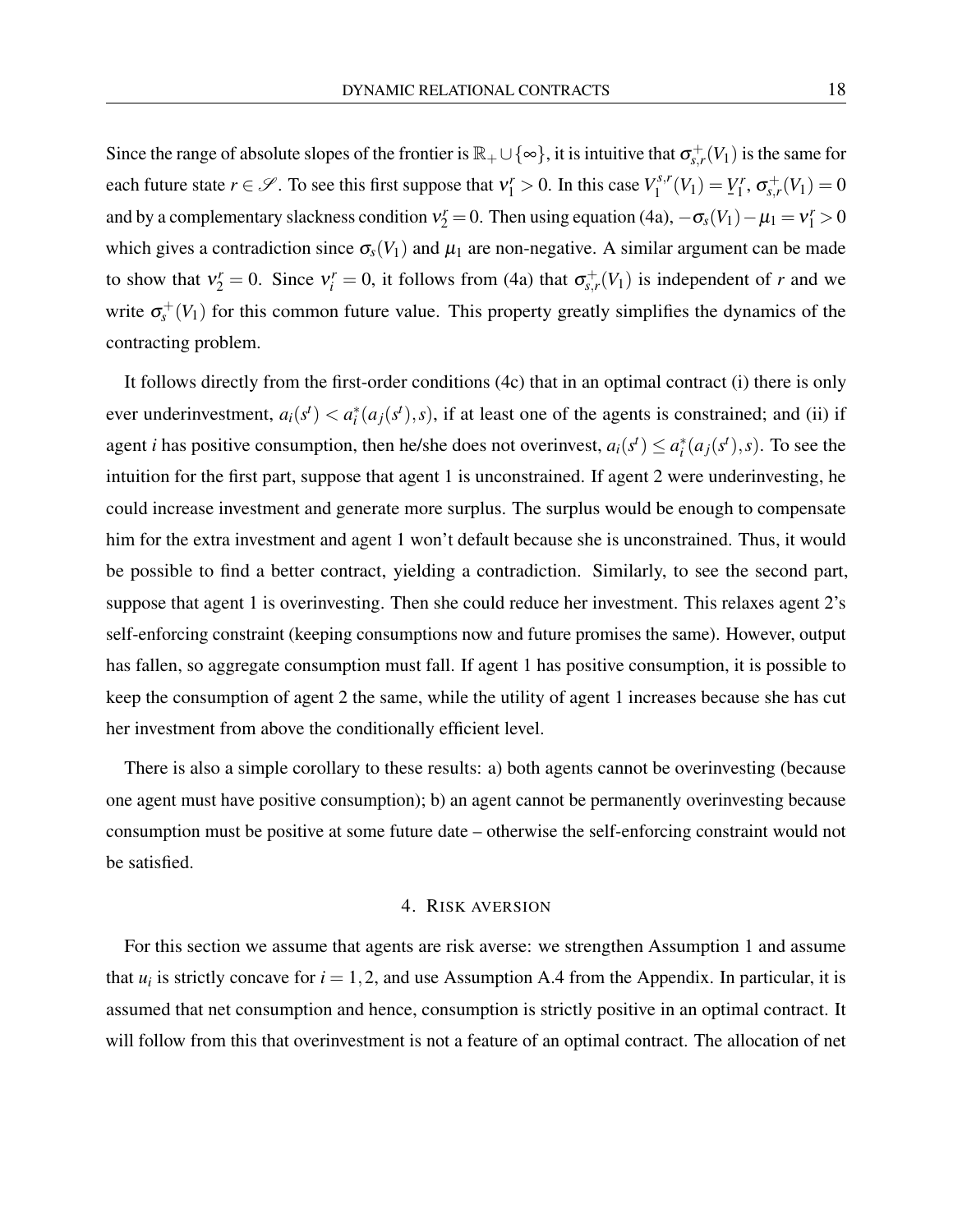consumption between agents may vary, potentially considerably, across states even in the long-run. Thus, it is important to examine how allowing for risk aversion affects optimal contracts.

#### *4.1. Characterization of optimal contracts*

In this sub-section, we consider some properties of the optimal contract and surplus as  $V_1$  varies in a given state, and how the contract is updated period-by-period: in particular, how the ratio of marginal utilities changes from one period to the next. In the following sub-section, we consider the long-run properties of the optimal contract showing that it evolves towards a stationary distribution and study when this stationary distribution does or does not depend on the value of agent 1's lifetime utility  $V_1(s_0)$ .

PROPOSITION 4: *With risk-averse agents and under Assumption* [A.4](#page-29-0) *(i) there is no overinvestment,*  $\partial z^s(a(s^t)) / \partial a_i \geq 0$ ,  $i = 1, 2$ , all  $s^t$ ; (ii) surplus  $z^s(V_1)$  is a concave differentiable function (strictly *concave if*  $s \in \mathscr{S}_*^c$ ) with maximum at unique CSM actions; (iii) at  $V_1$  such that  $z^s(V_1)$  is maximized, if  $s \in \mathscr{S}_*^c$  *both constraints bind and*  $a^s(V_1) < a^*(s)$ *, and if*  $s \in \mathscr{S}_*$  *efficient actions*  $a^*(s)$  *are sustainable by definition; (iv) for each*  $V_1 \in [\underline{V}]$ *V s*  $\int_1^s \bar{V}_1^s$ ,  $\sigma_s^+(V_1)$ , the (absolute value of the) common slope of the *Pareto-frontiers next period, and*  $\sigma_s(V_1)$ *, the slope of the current Pareto-frontier, satisfy* 

<span id="page-18-0"></span>(5) 
$$
\sigma_s^+(V_1) - \sigma_s(V_1) = u'_2 \frac{dz^s(V_1)}{dV_1}.
$$

The intuition for (i) was discussed above in Section [3.4](#page-16-3) when  $c_i > 0$  for  $i = 1, 2$ . Properties (ii) and (iii) are illustrated in Figure [1.](#page-19-0)<sup>13</sup> Equation [\(5\)](#page-18-0) in part (iv) is fundamental to understanding the dynamics of an optimal contract. It is easy to interpret. Consider a (small) unit increase in  $V_1$ . The effect on agent 2's discounted utility is to change it by approximately  $V_2^s$  $\sigma_2^{ss'}(V_1) = -\sigma_s(V_1)$  units. One way to effect this change (as good as any other at the optimum) is to hold the current utility of agent 1 constant (giving any change in the current surplus to agent 2) and increase *V r*  $T_1^r$  in each state *r*, the next-period continuation utilities of agent 1, by  $1/\delta$ . The effect on agent 2's current utility is  $u'$  $\frac{1}{2}$ ( $dz^s(V_1)/dV_1$ ). The effect on the discounted continuation utility of agent 2 is to decrease it by

<sup>&</sup>lt;sup>13</sup> Where  $\bar{\chi}_1^s$  and ¯  $\chi_1^s$  are the values for *V*<sub>1</sub> such that agent 1's constraint binds for  $V_1 \leq \bar{\chi}_1^s$ , while agent 2's constraint binds for  $V_1 \ge \chi_1^s$ ; surplus is maximized at  $\hat{\chi}_1^s$  in case (b). See the Supplementary Material for further details. Note that both constraints bind for values of  $V_1 \in (\chi_1^s, \bar{\chi}_1^s)$  in Figure [1b.](#page-19-1) This contrasts with pure risk-sharing models with limited commitment, for example, [Kocherlakota](#page-36-1) [\(1996\)](#page-36-1) or [Thomas and Worrall](#page-37-3) [\(1988\)](#page-37-3), where at most one self-enforcing constraint binds at any one time in any non-trivial optimum.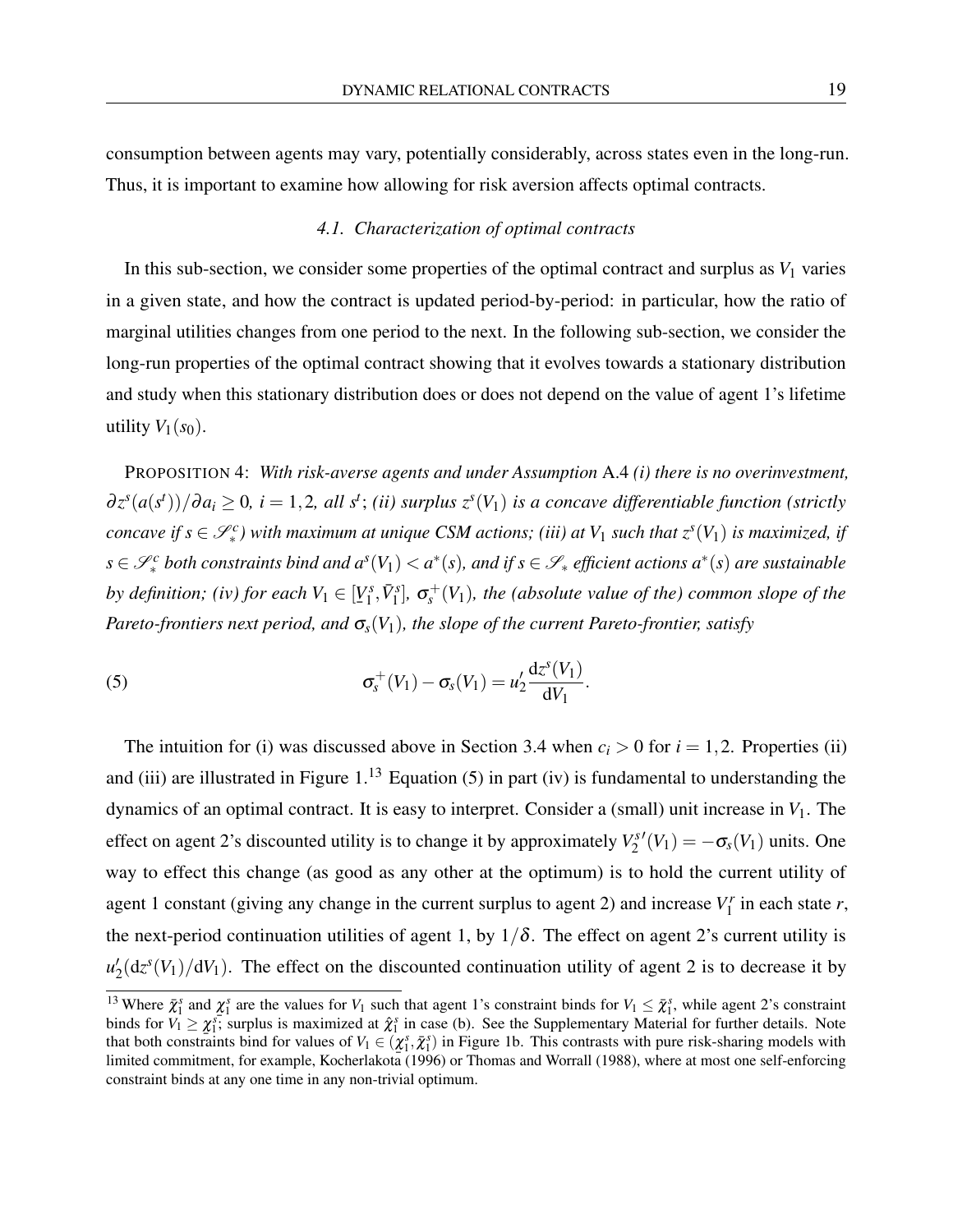

<span id="page-19-1"></span><span id="page-19-0"></span>FIGURE 1: Surplus Function  $z^{s}(V_1)$ 

 $\sigma_s^+(V_1)$ , the same for all future states. The combined effect for agent 2 is  $u_2$  $\sigma_s^2(\text{d}z^s(V_1)/\text{d}V_1)-\sigma_s^+(V_1).$ Since the overall change in utility for agent 2 is  $-\sigma_s(V_1)$ , we can equate to get equation [\(5\)](#page-18-0).

The implication for the dynamics of optimal contracts is illustrated in Figure [1.](#page-19-0) Consider starting from a value of  $V_1$  below the level that maximizes surplus. In this region, agent 1's constraint binds  $(D_1^s)$  $\int_1^s (a_2^s)$  $\binom{s}{2}(V_1) = V_1$ ) and  $a_2$  is kept inefficiently low  $(a_2^s)$  $a_2^s(V_1) < a_2^*$  $2^*(a_1^s)$  $f_1^s(V_1), s)$  to prevent agent 1 from deviating. In this region,  $V_2$  may be high enough to allow  $a_1$  to be conditionally efficient (*a s*  $a_1^s(V_1) = a_1^*$  $i_1^*(a_2^s)$  $(2^s(Y_1), s)$ ) without violating agent 2's constraint, but if  $s \in \mathscr{S}_*^c$ , then, closer to the surplus maximizing value of  $V_1$ , both constraints will bind and  $a_1$  will be inefficiently low. Also, in this region,  $dz^{s}(V_1)/dV_1 > 0$ , so equation [\(5\)](#page-18-0) implies that  $\sigma_s^+(V_1) > \sigma_s(V_1)$ . In particular, if there is a single state or if the same state recurs, the change in  $V_1$  is as indicated by the arrows in Figure [1.](#page-19-0) In this case, surplus will be higher next period as the increase in  $V_1$  allows the extent of agent 2's underinvestment to be reduced, and by enough to offset any increase in underinvestment by agent 1. (We discuss the implications when states switch below.) A symmetric argument applies to the dynamics for high values of *V*1.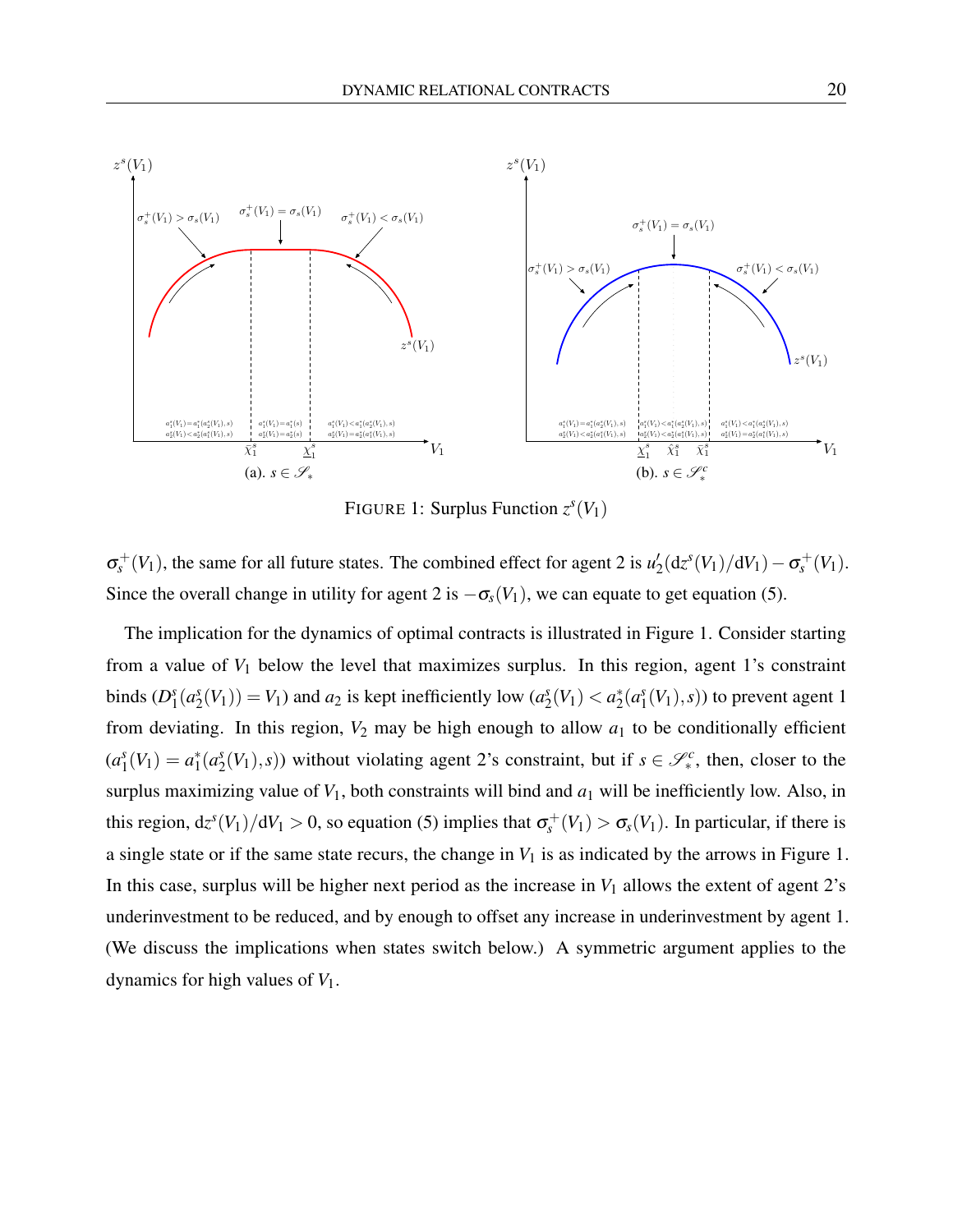## *4.2. Long-run dynamics*

To examine long-run convergence, we treat choices at date *t* as random variables and write  $x_1(t)$  for the random value of net consumption of agent 1 at date *t* after history  $s^t$  etc. Define  $\rho(t) \vcentcolon= u_2^l$  $\frac{1}{2}(x_2(t))/u_1^{\prime}$  $f_1(x_1(t))$  to be the ratio of marginal utilities at date  $t(\rho(t) = \sigma(t+1))$ . In this subsection we focus on the long-run properties of  $\rho(t)$ .

With more than one state, convergence to constrained surplus maximization may not occur because there is a conflict between risk sharing and surplus maximization. To achieve surplus maximization in state *s*, the distribution of consumption may differ from that in  $s' \neq s$  and therefore, an optimal contract must (dynamically) trade-off risk sharing against surplus maximization.

As already described, there is a (possibly trivial) interval of marginal utility ratios corresponding to maximum surplus in any state *s*. Let  $[\rho_s, \bar{\rho}_s]$  denote this interval in state *s*.<sup>14</sup> By equation [\(5\)](#page-18-0), the ¯ marginal utility ratio is unchanged from the previous period if (and only if) surplus is maximized today (i.e.,  $\rho(t) \in [$ **−**  $[\rho_{s_t}, \bar{\rho}_{s_t}]$ ). Thus, a constant marginal utility ratio requires that  $\Omega := \cap_{s \in \mathscr{S}}$ :<br>.  $[\rho_s,\bar{\rho}_s]\neq\emptyset.$ The set  $\Omega$  is non-empty when an FBA is sustainable, in which the ratio is constant. If  $\Omega$  is not only non-empty but a non-trivial interval, then there are multiple FBAs. Moreover, if an FBA is sustainable, then monotone convergence to an FBA occurs. If however,  $\Omega$  is empty, or if CSM actions are not always efficient, an FBA is not sustainable and the marginal utility ratio may not converge to a single value. Nevertheless, under a weak regularity condition, it does converge to a unique long-run invariant distribution, independent of the initial conditions.

To describe the evolution of the marginal utility ratio, let  $F_t^{(V_1(s_0))}$ :  $\mathbb{R}_+ \to [0,1]$  denote the distribution function of  $\rho(t)$  at date *t* given the initial value  $V_1(s_0)$ . This leads us to the following general convergence theorem.<sup>15</sup>

<span id="page-20-0"></span>THEOREM 1: *a) Suppose an FBA is sustainable. Then an optimal contract converges with probability one to an FBA:*  $||a(t) - a^*(s_t)|| \rightarrow 0$  *and the random sequence*  $\{\rho(t)\}\$ *is (weakly) monotone, with probability one. If there exist multiple FBAs, then the limit FBA depends upon*  $V_1(s_0)$ *. (b)* Suppose instead that an FBA is not sustainable. Then, provided  $\pi_{ss} > 0$  for all s,  $F_t^{(V_1(s_0))}$  con-

<sup>&</sup>lt;sup>14</sup> For  $s \in \mathscr{S}_*,$  $\rho_s = \sigma_s(\bar{\chi}_1^s)$  and  $\bar{\rho}_s = \sigma_s($  $\underline{\chi}_1^s$  and for  $s \in \mathscr{S}_*^c$ , ¯  $\rho_s = \bar{\rho}_s = \sigma_s(\hat{\chi}_1^s)$  (see Figure [1\)](#page-19-0).

<sup>–&</sup>lt;br>∂ ≃<br>آ∖ <sup>15</sup> We use  $\left\Vert \cdot\right\Vert$  to denote the Euclidean norm.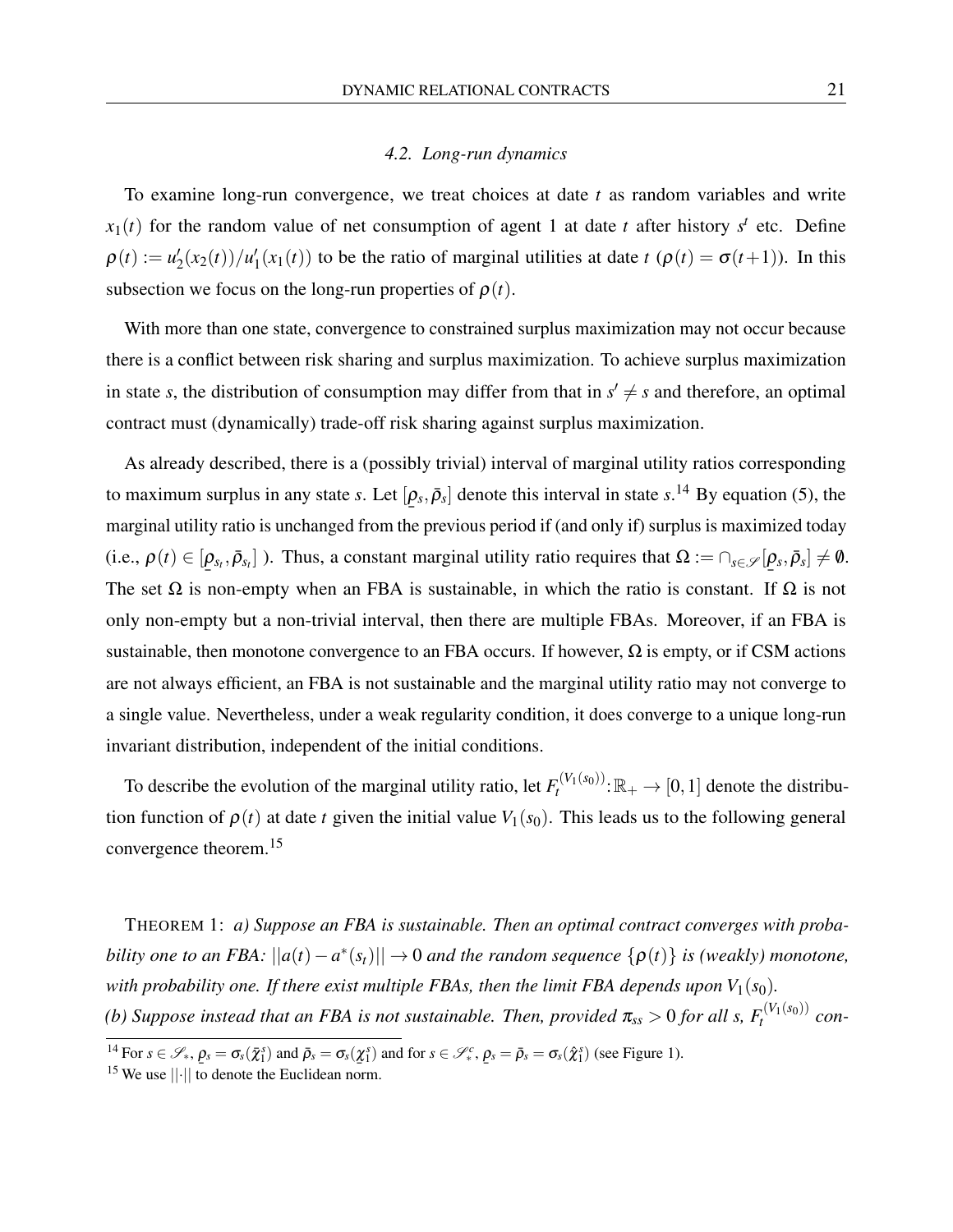*verges weakly to a unique distribution independent of*  $V_1(s_0)$ *. Either (i) this distribution is degenerate, in which case dynamics are as in part (a), with stationary limit contract with CSM actions*  $\bar{a}(s)$  *in each state, or otherwise (ii) this distribution is non-degenerate, and current surplus is not maximized in the long run:*  $||a(t) – \bar{a}(s_t)|| → 0$  *with probability zero.* 

In part (a) of Theorem [1,](#page-20-0) there is convergence to an FBA. There is a (possibly trivial) interval of the ratio of marginal utilities given by the set  $\Omega$  that are compatible with efficient actions and a constant marginal utility ratio. Convergence will be to the lower endpoint of  $\Omega$  if the initial marginal utility ratio is below the interval; to the upper endpoint of  $\Omega$  if initial marginal utility ratio is above the interval; and the sequence of marginal utility ratios will be constant if the initial marginal utility ratio belongs to Ω. The dynamics are similar in Part  $(b)(i)$ , which considers the case where there is an marginal utility ratio consistent with CSM actions in each state. Convergence is to the CSM actions and to this (unique marginal utility) ratio. This case arises if there is a single state but CSM actions are not efficient.<sup>16</sup> If there are multiple states and CSM actions in each state are inefficient, then this case is possible but not generic in the sense that a small perturbation of either  $\phi_i^s$  or  $y^s$  in any state *s* will lead to the case of Part (b)(ii).

Part (b)(ii) of Theorem [1](#page-20-0) provides a description of what happens when there is a conflict between surplus maximization and risk sharing. The optimal contract exhibits a second-best property. The marginal utility ratio  $\rho(t)$  does not settle down to a single value, and whenever it differs across two dates *t*−1 and *t*, actions at date *t* will not be CSM.<sup>17</sup> By contrast, in the risk-neutral case, we show that once the stationary phase is reached surplus is maximized in each state by varying the continuation utility to allow the constrained maximal surplus to be achieved (Theorem [2\)](#page-26-0). For example, if the state changes from one in which agent 1 can claim most of output to one in which roles are reversed, sufficient surplus and future utility is reallocated to agent 2 to satisfy his self-enforcing constraint at the CSM actions for that state. However, in the risk-averse setting of part (b)(ii) of Theorem [1,](#page-20-0) risk-sharing considerations make such an immediate step change undesirable. It is better to hold agent 1's action at the later date inefficiently low, keeping agent 2's default payoff from rising too

<sup>&</sup>lt;sup>16</sup> For the single state case irrespective of whether  $s \in \mathcal{S}_*$  or not,  $\{\rho(t)\}\$  monotone implies  $\{z^s(t)\}\$ is monotone increasing, converging to constrained maximal surplus, as indicated by the arrows in Figure [1.](#page-19-0)

<sup>&</sup>lt;sup>17</sup> Formally,  $\rho(t-1) \neq \rho(t)$  corresponds to  $\sigma(t) \neq \sigma(t+1)$ , and thus, from [\(5\)](#page-18-0),  $dz^{s}(\frac{V_1(t)}{dV_1}) = 0$ . Hence, actions at date *t* are not CSM, as claimed.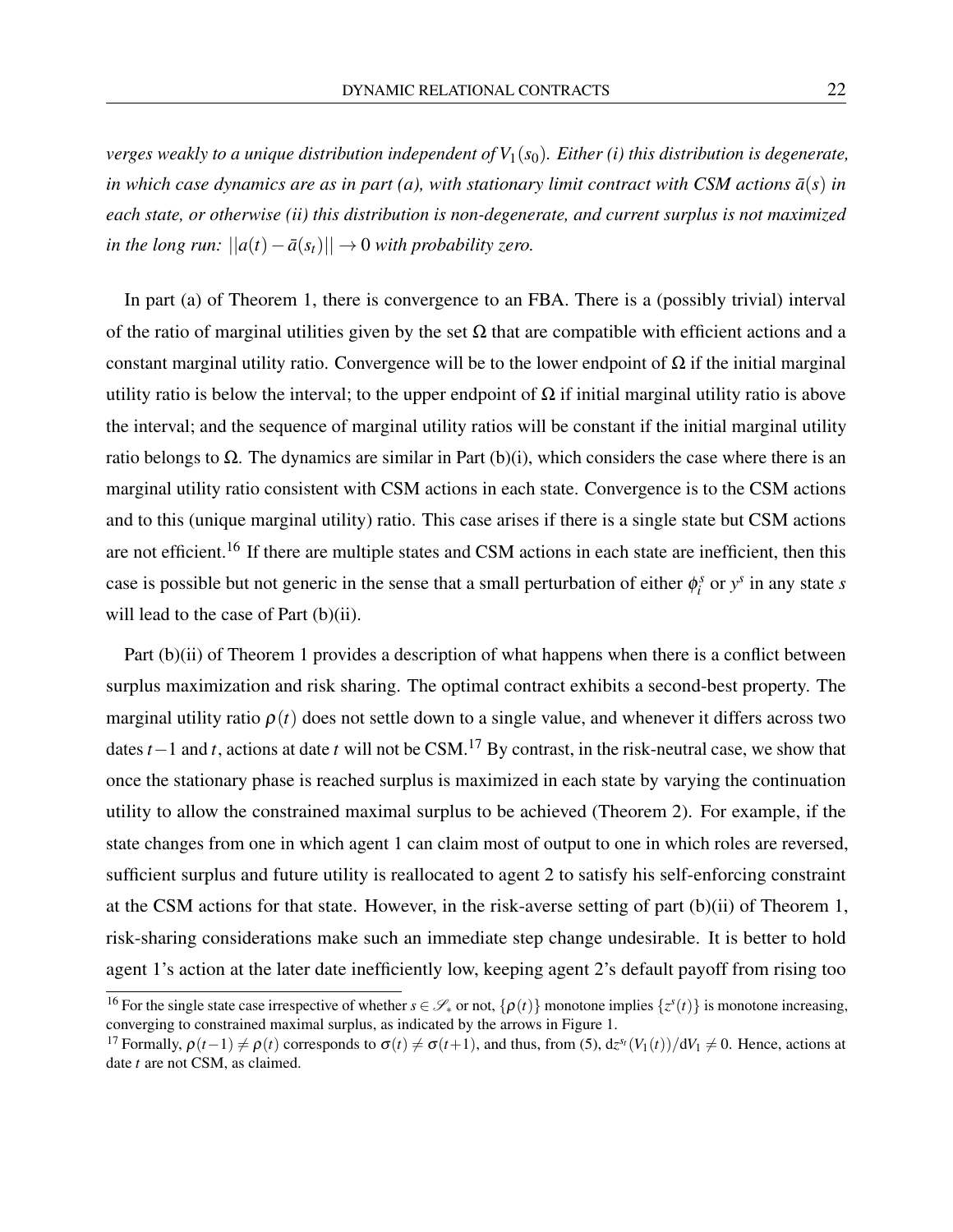much, thereby relaxes the latter's self-enforcing constraint meaning that the share going to agent 2 does not rise to that consistent with the CSM actions.

To better understand this dynamic trade-off between surplus maximization and risk sharing suppose to the contrary that the ratio of marginal utilities differs across two dates *t*−1 and *t*, but actions at date *t are* CSM. Then a simple change in the contract at *t*−1 and *t* can produce a Pareto-improvement. Consider the case where  $\rho(t-1) > \rho(t)$ . Initially hold actions fixed at both dates and increase  $x_1(t)$ by a small amount, but reduce  $x_1(t-1)$  to leave  $V_1(t-1)$  unchanged. If surplus were unchanged at *t*, this would improve risk sharing and lead to a Pareto-improvement because  $V_2(t-1)$  would increase. However, because  $x_2(t)$ , and hence  $V_2(t)$ , have fallen, agent 2's self-enforcing constraint may be violated at the initial actions (and will be, if the CSM actions are below the first-best). In order not to violate agent 2's self-enforcing constraint, agent 1's action at date *t* can be reduced. Correspondingly, agent 2's action can be increased because  $V_1(t)$  has risen. Critically, although this change may reduce surplus at date *t*, it does so only by a second-order amount since, by assumption, the original actions at date *t* were CSM.<sup>18</sup> Consequently, a Pareto-improvement results, contradicting the supposed optimality of the original situation.

## *4.3. Pure risk-sharing*

We now compare our results to the standard limited commitment, two-agent, pure risk-sharing model of [Kocherlakota](#page-36-1) [\(1996\)](#page-36-1), [Ligon et al.](#page-36-2) [\(2002\)](#page-36-2), [Thomas and Worrall](#page-37-3) [\(1988\)](#page-37-3). To do this, for simplicity we consider a special case of our hold-up model with additive production (here we return to treating actions  $a_i$  as choice variables),  $y^s(a) = f_1^s$  $f_1^s(a_1) + f_2^s$  $2^s(2)$ , and proportional defaults,  $\phi_i^s(a) = \theta_{i1}^s$ *i*1 *f s*  $\theta_1^s(a_1) + \theta_{i2}^s$ *i*2 *f s*  $2^{s}(a_2)$  where  $\theta_{ij}^s \ge 0$ ,  $i, j = 1, 2$ , and  $\sum_{i=1}^{2} \theta_{ij}^s = 1$ ,  $j = 1, 2$ . Our hold-up assumption requires  $\theta_{ij}^s > 0$ ,  $i, j = 1, 2$ ,  $i \neq j$ , all *s*. Holding technology and preferences fixed, consider the limit case *where hold-up vanishes*:  $\theta_{ij}^s = 0$ ,  $i, j = 1, 2, i \neq j$ , all *s*. This corresponds to the pure-risk sharing model. In any optimal contract of this limit model actions are clearly efficient, as are actions in the breakdown, so only efficient levels play any role. Agent *i*'s "endowment" in state s is  $f_i^s(a_i^*(s)) - a_i^*(s)$  and breakdown utility is  $u(f_i^s(a_i^*(s)) - a_i^*(s))$ .

<sup>&</sup>lt;sup>18</sup> The change in surplus would be second order when  $V_1$  and  $V_2$  are varied *according to the Pareto frontier* at *t* starting from maximum surplus; because the frontier's slope is  $-\rho(t)$  at maximum surplus, the change we construct also only has a second-order effect. Also, note that, by construction, the self-enforcing constraints hold at *t*, and since  $V_1(t-1)$  is unchanged and  $V_2(t-1)$  is increased, they also hold at  $t-1$ .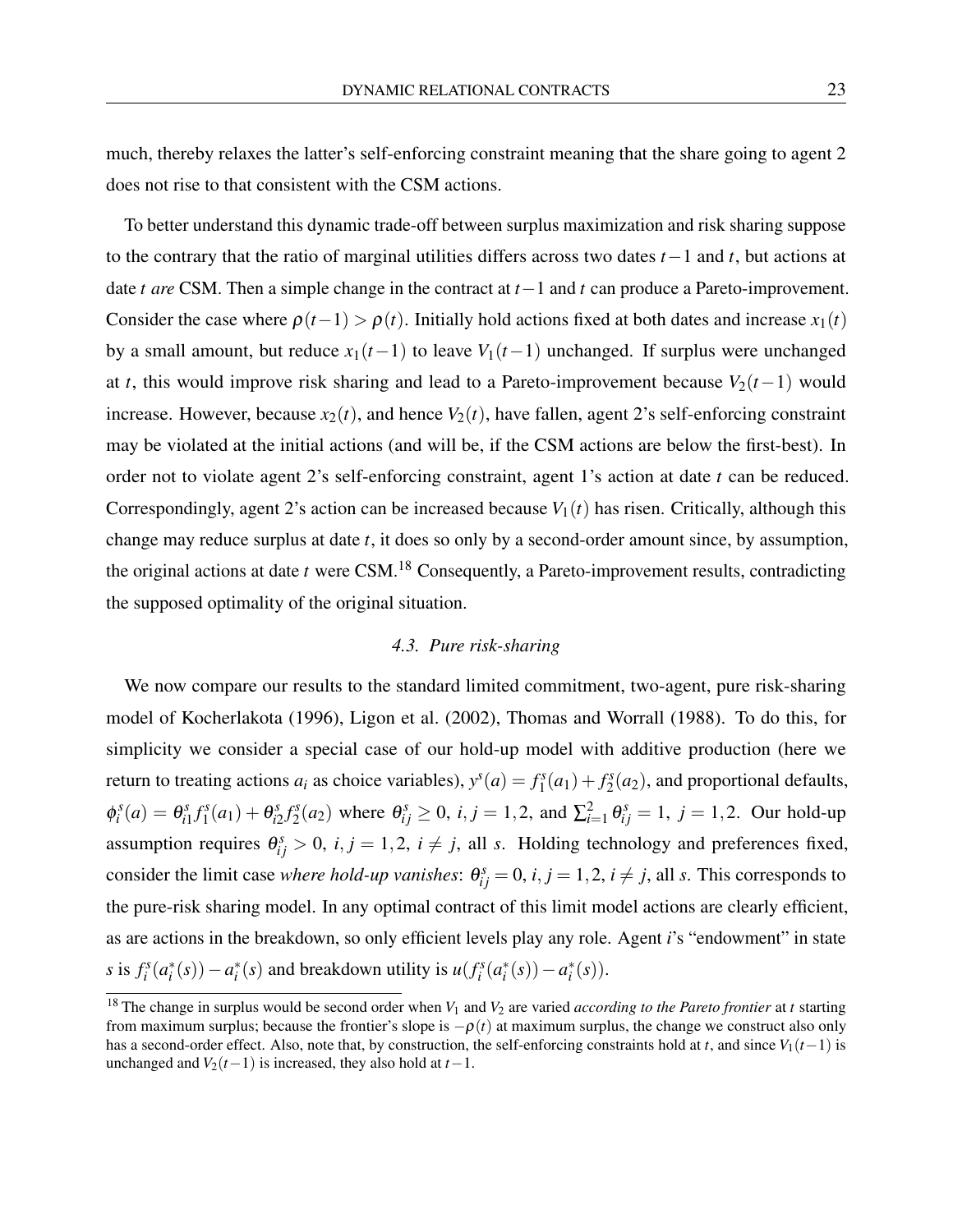We establish that the dynamics of the hold-up model converge to that of the risk-sharing model. In the latter, as is well known, dynamics are summarized in a simple updating rule for  $\rho(t)$  (which fixes surplus division given surplus depends only on *s*). We characterize how the corresponding updating rule in the hold-up model converges to the risk-sharing one as hold-up disappears. One application of this is that it allows us to characterize general properties of the hold-up dynamics for cases where hold-up is low.

From [Ligon et al.](#page-36-2) [\(2002\)](#page-36-2), the updating rule in the pure risk-sharing case, which we write  $\rho(t)$  =  $h^{RS}(\rho(t-1), s_t)$ , has the property that there is a (possibly degenerate) interval  $[\rho_s^{RS}, \bar{\rho}_s^{RS}]$  for each *s* **−** such that  $h^{RS}(\rho(t-1),s) = \bar{\rho}_s^{RS}$  if  $\rho(t-1) > \bar{\rho}_s^{RS}$ ;  $h^{RS}(\rho(t-1),s) = \rho(t-1)$  if  $\rho(t-1) \in [\rho_s^{RS}, \bar{\rho}_s^{RS}]$  and ¯  $h^{RS}(\rho(t-1), s) = \rho_s^{RS}$  if  $\rho(t-1) < \rho_s^{RS}$ . Moreover, there exists  $\delta > 0$  such that for  $1 \ge \delta > \delta$ , optimal  $\sum_{i=1}^{n}$   $\sum_{j=1}^{n}$   $\sum_{i=1}^{n}$   $\sum_{j=1}^{n}$   $\sum_{i=1}^{n}$   $\sum_{j=1}^{n}$   $\sum_{i=1}^{n}$   $\sum_{j=1}^{n}$   $\sum_{i=1}^{n}$   $\sum_{j=1}^{n}$   $\sum_{i=1}^{n}$   $\sum_{i=1}^{n}$   $\sum_{i=1}^{n}$   $\sum_{i=1}^{n}$   $\sum_{i=1}^{n}$   $\sum_{i=1}^{n}$   $\sum_{i=1}^{n}$  contracts that improve on autarky exist, and each [ ¯  $\rho_s^{RS}, \bar{\rho}_s^{RS}$ ] is non-degenerate (Proposition 2(iv) in [Ligon et al.](#page-36-2) [2002\)](#page-36-2).

Likewise, in the hold-up model we can also use  $(\rho(t-1), s_t)$  as the state variable. (By  $\rho(t-1)$  =  $\sigma(t)$ , this is equivalent to  $(\sigma(t), s_t)$ .) Thus, the evolution of the contract can be represented by  $\rho(t)$  = *h*( $\rho$ (*t*−1),*s*<sup>*t*</sup>), where *h*: $\mathbb{R}_+ \cup \{\infty\} \times \mathcal{S} \to \mathbb{R}_+$  (see the Appendix for details and characterization). The updating functions  $h(\rho, s)$  converge to those of the pure risk-sharing model as the hold-up problem diminishes. Moreover, for  $\rho(t-1)$  within the interior of the interval  $[\rho^{RS}_{s_t}, \bar{\rho}^{RS}_{s_t}]$ , when hold-up is small ¯ enough, optimal actions at *t* are at the first-best levels and so  $\rho(t) = \rho(t-1)$ . An illustration of this convergence for two states is depicted in Figure [2.](#page-24-1)

<span id="page-23-0"></span>**PROPOSITION 5:** For each state  $s \in \mathcal{S}$ , (i) for all  $\rho \in \mathbb{R}_+$ ,  $h(\rho, s) \to h^{RS}(\rho, s)$  as  $\theta_{ij} \to 0$ , i,  $j = 1, 2$ ,  $i \neq j$ , all *s. (ii)* For  $\delta > \delta$  and any  $\eta$  satisfying  $(1/2)(\bar{\rho}_s^{RS} - \rho_s^{RS}) > \eta > 0$ , all *s, there exists*  $\varepsilon > 0$  $\frac{1}{2}$  and any pairing  $\frac{1}{2}$  (-)  $\frac{1}{2}$  (-) *such that for*  $\theta_{ij}^s < \varepsilon$ ,  $i, j = 1, 2$ ,  $i \neq j$ , all s,  $h(\rho, s) = \rho$  for all  $\rho \in [$ ¯  $\rho_s^{RS} + \eta, \bar{\rho}_s^{RS} - \eta$  ].

One well-known feature of the pure risk sharing model is the "amnesia" property that once one of the agents is constrained, then the previous history is irrelevant to the future evolution of the optimal contract. This property no longer applies in our model of risk averse agents with actions. Suppose that agent 2's self-enforcing constraint binds at date *t*. In the risk-sharing problem, this fixes his continuation utility and there is a unique optimal way of delivering this continuation utility independently of past history and, in particular, independently of the previous ratio of marginal utilities. This can be seen in the flat sections of the functions  $h^{RS}(\rho, s)$  in Figure [2.](#page-24-1) In the hold-up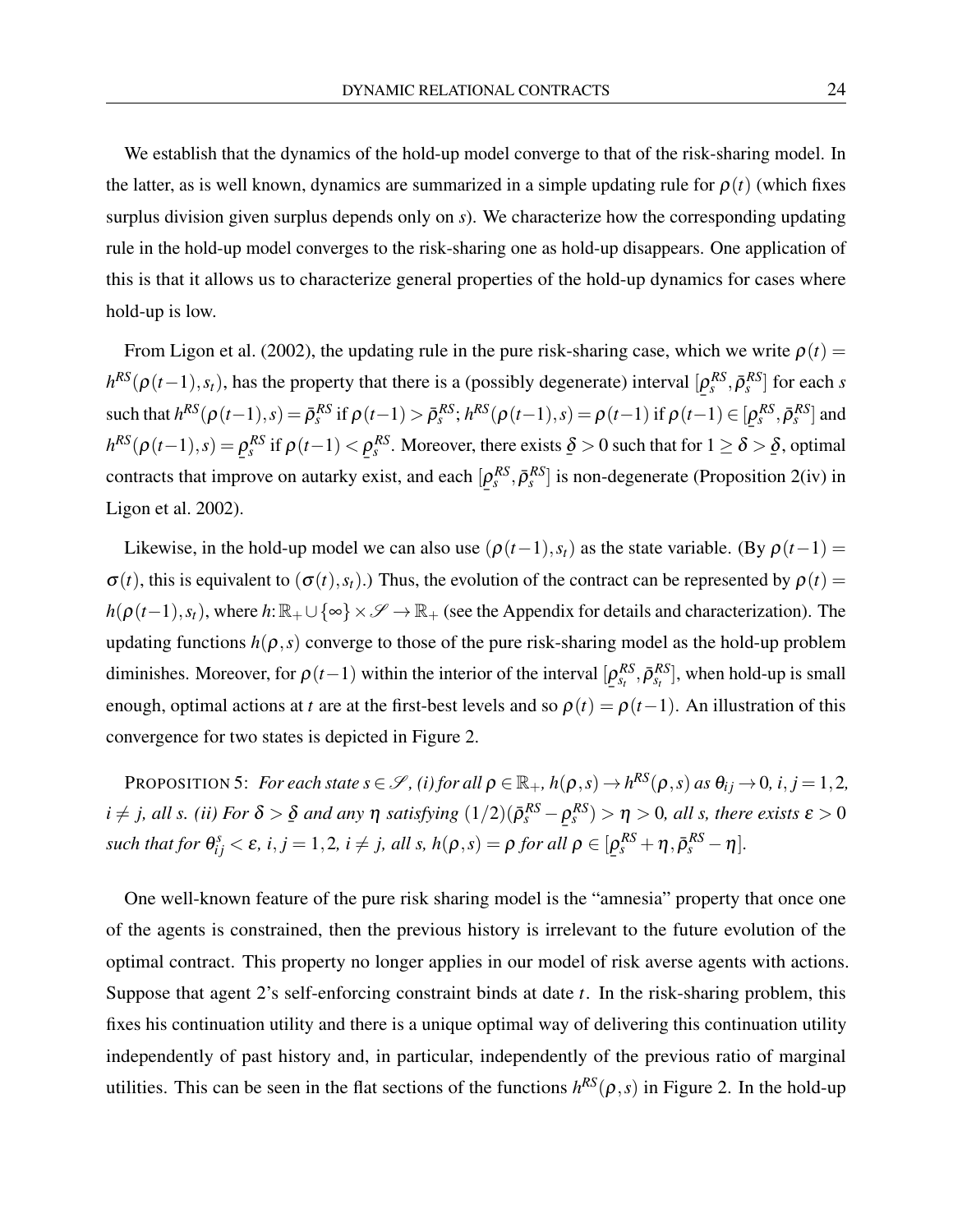

<span id="page-24-1"></span>FIGURE 2: Convergence to Pure Risk-Sharing

problem, by contrast, agent 2's self-enforcing constraint can be relaxed by cutting agent 1's action. Although this change may reduce surplus, sacrificing surplus can be offset by improved risk sharing and the incentive to do this will vary with the lagged marginal utility ratio. The logic of trading off surplus to improve risk sharing is similar to the explanation given above for why the partial insurance case involves optimal actions that are not CSM, even in the long run. This result is illustrated in Figure [2](#page-24-1) by the fact that the functions  $h(\rho, s)$  are upward sloping even away from the 45<sup>°</sup> line. Thus, even when an agent is constrained, past history affects the current actions and consumption and the future evolution of the optimal contract. The amnesia property fails.

## 5. RISK NEUTRALITY

<span id="page-24-0"></span>For this section, we use Assumption [A.5](#page-29-1) and suppose that both agents are risk neutral, in particular, that  $u_i(x) = x$  and that  $x_i = -\infty$  for  $i = 1, 2$ . In this case, the non-negativity constraint on consumption (limited liability) plays a key role. We show that an optimal contract exhibits a two-stage property. It starts with a backloading phase in which one of the agents consumes all of the output. This agent never overinvests, while the other agent overinvests. The second phase is stationary and actions are CSM. Therefore, if  $s \in \mathscr{S}_*$ , actions are at the first-best for both agents. If  $s \in \mathscr{S}_*^c$ , both agents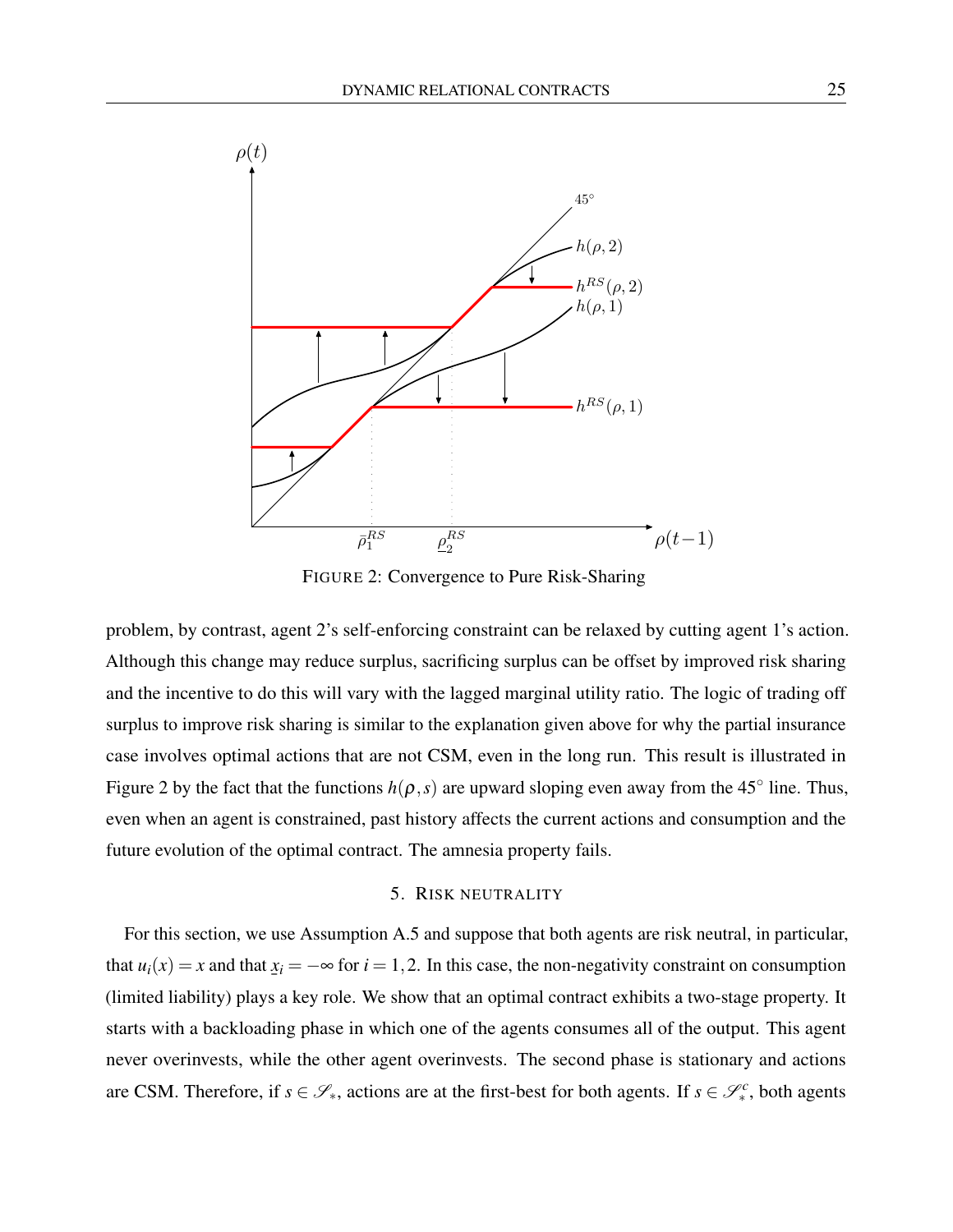underinvest and have positive consumption. Depending on the initial division of surplus however, the optimal contract might start off in the stationary phase in which case the first backloading phase does not exist.

The lower bound for the deviation utility is strictly positive. Therefore, the Pareto-frontier is defined on  $\Lambda^s := [$ ¯ *V s*  $[u_1^s, \bar{V}_1^s] \subset \mathbb{R}_{++}$ . It can be shown that the frontier is strictly concave if at least one of the self-enforcing constraints is binding. If  $V_1$  is in an interval where the efficient actions are sustainable (such values may not exist), then the frontier is linear with slope of −1 in this interval. In either case, CSM actions are unique.

Consider three (not necessarily disjoint) subsets of  $\Lambda^s$ :  $A^s = \{V_1 \in \Lambda^s : c_1^o = 0\}$ ,  $B^s = \{V_1 \in \Lambda^s : c_1^o > 0\}$ 0 and  $c_2^o > 0$ } and  $C^s = \{V_1 \in \Lambda^s : c_2^o = 0\}$  where  $(c_1^o)$  $_1^o, c_2^o$  $_2^o$ ) represents an optimal value for consumption at *V*<sub>1</sub>. Note that  $A^s \cup B^s \cup C^s = \Lambda^s$ . Also note that  $A^s$  can be non-empty and  $C^s$  empty or vice-versa (examples of this type can be constructed). We know from our previous discussion that if agent 1 overinvests, this can only occur for  $V_1 \in A^s$ , and if agent 2 overinvests, this occurs for  $V_1 \in C^s$ . Also, since optimal actions are positive, output and aggregate consumption is positive, and consequently, it is not possible that both  $\gamma_i > 0$  for the same  $V_1$ . Equally, for  $V_1 \in A^s$ ,  $c_2 > 0$ , and hence, the multiplier  $\gamma_2 = 0$ <sup>[1](#page-13-1)9</sup> We also know from Proposition 1 that if  $c_1 = 0$ , and therefore, that agent 2 gets all the consumption, then agent 2 is unconstrained, and hence,  $\mu_2 = 0$ . Likewise, for  $V_1 \in C^s$ ,  $\gamma_1 = \mu_1 = 0$ . Consumption for both agents is positive for  $V_1 \in B^s$ , so that  $\gamma_1 = \gamma_2 = 0$ .

Consider the subset  $A^s$ . Using  $\gamma_2 = \mu_2 = 0$ , we have from the first-order conditions [\(4a\)](#page-16-1) - [\(4c\)](#page-16-2) that:

<span id="page-25-0"></span>(6a) 
$$
\sigma_s^+(V_1) = 1 - \gamma_1 = \frac{\partial y^s(a_1, a_2)}{\partial a_1},
$$

<span id="page-25-1"></span>(6b) 
$$
\sigma_s(V_1)=1-\gamma_1-\mu_1=\frac{\partial y^s(a_1,a_2)}{\partial a_1}-\frac{\partial z^s(a_1,a_2)}{\partial a_2}\left(\frac{dD_1^s}{da_2}\right)^{-1}.
$$

Hence, for  $V_1 \in A^s$ ,  $1 \ge \sigma_s^+(V_1) \ge \sigma_s(V_1)$ . From equation [\(6a\)](#page-25-0) it follows that if  $\sigma_{s,r}^+(V_1) < 1$ , then  $\gamma_1 >$ 0, and  $\partial y^{s}(a_1,a_2)/\partial a_1 < 1$ , so that agent 1 is overinvesting. From equation [\(6b\)](#page-25-1) it follows that agent 2 doesn't overinvest and may underinvest. A similar set of conditions apply for  $V_1 \in C^s$  and imply  $1 \leq$  $\sigma_s^+(V_1) \leq \sigma_s(V_1)$  so that agent 1 doesn't overinvest and if  $\sigma_s^+(V_1) > 1$ , then agent 2 overinvests. For

<sup>&</sup>lt;sup>19</sup> Since the multiplier is unique, the conclusion that  $\gamma_2 = 0$  is valid even if  $V_1$  also belongs to  $B^s$  or to  $C^s$ . The same argument can be made for the other subsets and multipliers.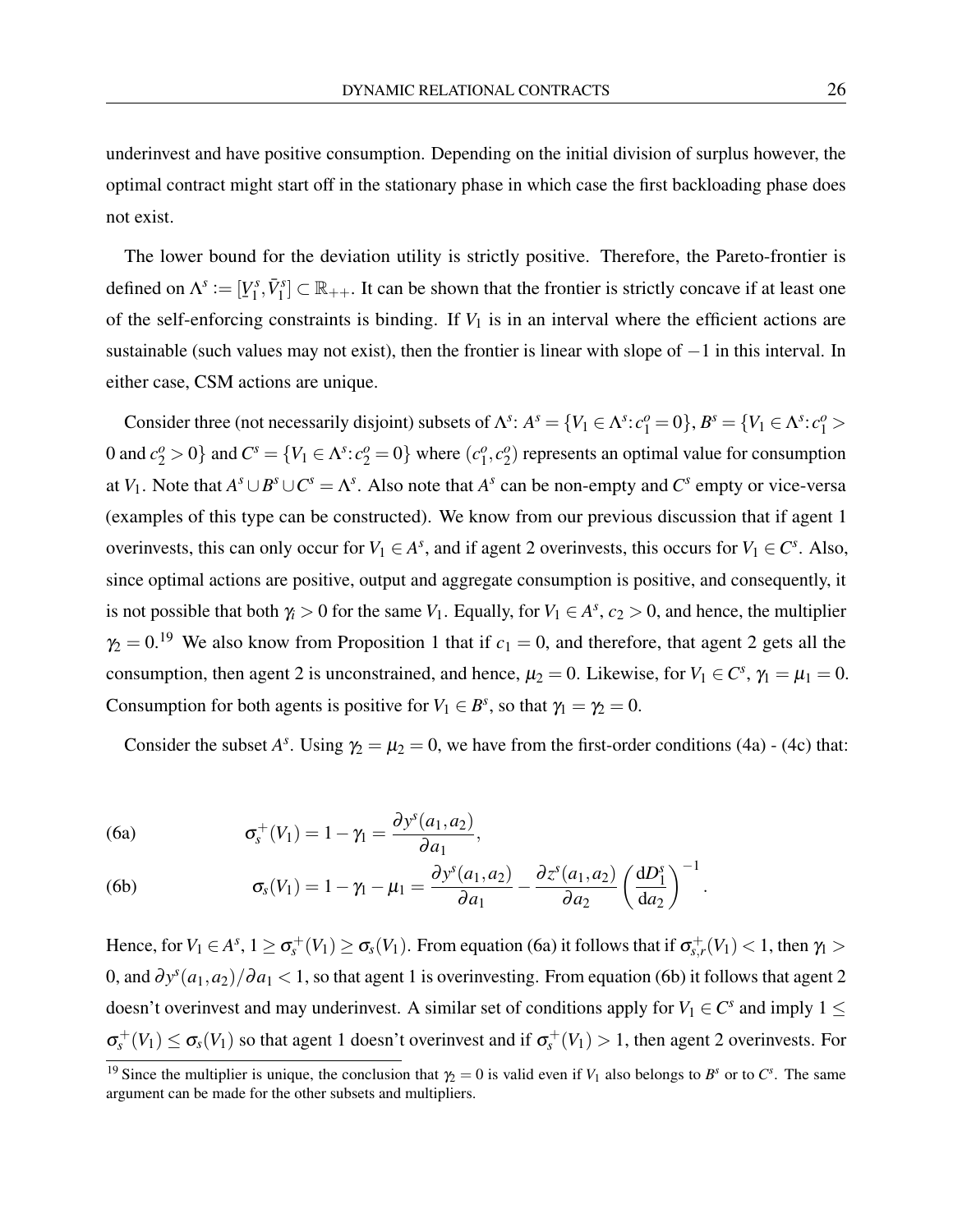$V_1 \in B^s$ , the first-order conditions show that  $\sigma_s^+(V_1) = 1$ , so there is no overinvestment. As a measure of the extent of overinvestment let  $\zeta_i^s := \max\{0, -\ln(\partial y^s(a_1, a_2)/\partial a_1)\}\$  and  $\zeta_s^s := \max\{\zeta_i^s\}$  $\zeta_1^s, \zeta_2^s$  $\begin{matrix} \mathcal{S} \\ 2 \end{matrix}$ . Hence,  $\zeta^s > 0$  if there is overinvestment and is a measure of the distortion of the marginal product below the efficient level. $^{20}$ 

We now state our two-phase characterization theorem. Here, for convenience, we also treat contracts as sequences of random variables, writing  $a_i(t)$  rather than  $a_i(s^t)$  etc.

<span id="page-26-0"></span>THEOREM 2: *In an optimal contract, there is a random time*  $\hat{t}$ ,  $0 \leq \hat{t} < \infty$  with probability one, *such that:*

 $\bm{Stationary\ phase\ (t \geq \hat{t}) : \bm{Optimal\ actions\ maximize} \ maximize\ the\ surplus\ z^s(a_1,a_2) \ subject\ to\ the\ self-enforcing$ *constraints, and hence, are CSM. The optimal actions depend only on the state s<sup>t</sup> and are therefore independent of the initial conditions. There is no overinvestment:*  $a_i(t) \leq a_i^*(a_j(t), s_t)$  for  $i, j = 1, 2$ ,  $i \neq j$ . For  $s_t \in \mathscr{S}_*$ , therefore, optimal actions and the corresponding surplus are first best:  $a(t)$  =  $a^*(s_t)$  and  $z^{s_t}(a(t)) = z^{s_t}(a^*(s_t))$ . For  $s_t \in \mathcal{S}_*^c$ , the self-enforcing constraints bind for both agents,  $c_i > 0$  for  $i = 1, 2$ , and there is underinvestment:  $a_i(t) < a_i^*(a_j(t), s_t) \le a_i^*(s_t)$  for  $i, j = 1, 2, i \ne j$ . *Backloading phase (* $t < \hat{t}$ *): Overinvestment declines during the backloading phase: in particular,*  $\zeta(t)$  *is weakly decreasing with*  $\zeta(\hat{t}-1) = 0$ . Backloading only applies to one agent, *i*, whose identity *depends on the initial surplus split: this agent overinvests and has zero consumption at each*  $t < \hat{t} - 1$ *. In the final period of backloading, at date t*ˆ−1*, there is no overinvestment: ai*(*t*ˆ−1) ≤ *a* ∗ *i* (*st*ˆ−<sup>1</sup> )*, but*  $a_j(\hat{t}-1) < a_j^*(s_{\hat{t}-1})$  for  $j \neq i$ . Moreover, if at any two dates t and  $t' > t$  the same state s occurs, *then underinvestment diminishes and surplus increases:*  $\partial y^s(a(t))/\partial a_j \ge \partial y^s(a(t'))/\partial a_j \ge 1$  for  $\hat{t} - 1 \ge t' > t$  and  $z^s(a(t')) \ge z^s(a(t))$  for  $\hat{t} \ge t' > t$ .

For a given value of agent 1's lifetime utility  $V_1(s_0)$ , there corresponds a value  $\sigma_0$ . From Theorem [2,](#page-26-0) we can describe a typical path as follows. Suppose  $\sigma_0 < 1$  (a symmetric argument applies if  $\sigma_0 > 1$ ). Then one of two possible scenarios applies. Either  $V_1(s_0) \in B^{s_0}$  or  $V_1(s_0) \in A^{s_0}$ . In the former case,  $\hat{t}$  = 1 and the contract moves to the stationary phase in each state at the next period. There is no overinvestment in this case. In the latter case, either  $\zeta_1(0) = 0$  and  $\hat{t} = 1$  as in the previous case, or  $\zeta_1(0) > 0$  in which case  $\hat{t} > 1$  and there is a backloading phase in which  $c_1(t) = 0$  and agent 1 overinvests. Correspondingly,  $V_1$  is sufficiently low that agent 1's self-enforcing constraint binds and agent 2 underinvests to avoid violating agent 1's self-enforcing constraint; by contrast  $V_2$  is high

<sup>&</sup>lt;sup>20</sup> In subset  $A^s$ ,  $\zeta^s = -\ln \sigma_s^+(V_1)$  and in subset  $C^s$ ,  $\zeta^s = \ln \sigma_s^+(V_1)$ .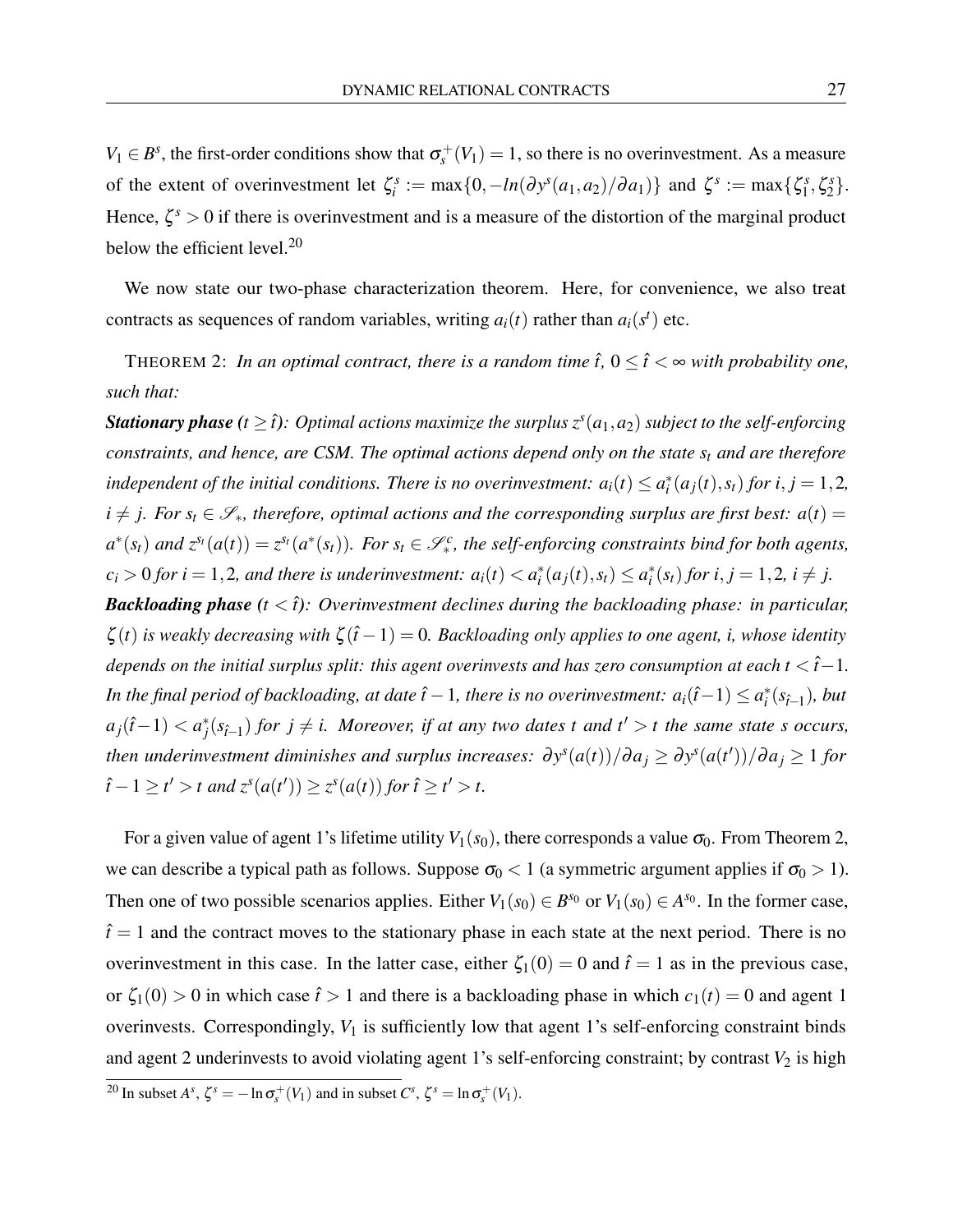enough that agent 2's self-enforcing constraint is slack.<sup>21</sup> The basic intuition for the backloading result is familiar from other dynamic contracting models. The claim is that if agent 2 is unconstrained and underinvesting, then agent 1 has zero consumption at all previous dates, her payments are optimally backloaded into the future. The idea is that if agent 1 has positive consumption, then backloading her consumption allows her later constraints to be relaxed, which in turn means agent 2 can increase his future investment level without violating agent 1's constraint. Since agents are risk neutral they do not care about the timing of consumption flows (keeping the action plans fixed) if the expected discounted value is the same, but the backloading will permit future surplus to be increased, leading to a Pareto-improvement. Consumption is backloaded to the maximum extent possible,  $c_1(t) = 0$  throughout the phase, allowing maximum surplus to be achieved as quickly as possible. Furthermore, by increasing  $a_1(t)$  above  $a_1^*$  $i_1^*(a_2(t), s)$ , with the extra output being allocated to agent 2, additional backloading can be achieved, and for a small amount of overinvestment, the reduction in surplus is second-order.<sup>22</sup> Two novel results in the two-sided environment concerning the backloading phase are the over-investment by the agent whose utility is backloaded (although over-investment does not persist into the stationary phase), and the fact that despite the possibility that property rights might vary radically and persistently between states, only one of the agents will ever be subject to backloading.

That there is overinvestment in the backloading phase is perhaps surprising given the hold-up problem and given that the literature, mentioned in the Introduction, that considers the case where only one agent takes an action finds that there is never any overinvestment. Consider the one-sided case with only agent 1 taking an action. If agent 2 gets sufficient of the surplus to allow  $a_1$  to be more than  $a_1^*$  without agent 2 wanting to deviate, then the optimal contract will be stationary with  $a_1 = a_1^*$  $\frac{*}{1}$ . The benefit from overinvestment is that it allows more backloading of agent 1's utility when  $c_1 = 0$ . In this case however there is no benefit, but an efficiency cost, *and* backloading can only increase

<sup>&</sup>lt;sup>21</sup> This characterization applies so long as  $\zeta_1(t) > 0$  and assuming agent 1's self-enforcing constraint binds with a positive multiplier. With more than one state, we cannot rule out the possibility that in some states deviation utilities are so low that the self-enforcing constraints may not bind even when  $\sigma(t) < 1$ . In this latter case, from [\(4c\)](#page-16-2) and [\(4a\)](#page-16-1),  $a_2(t) = a_2^*(a_1(t), s)$ and  $\sigma^+(t) = \sigma(t)$ .

<sup>&</sup>lt;sup>22</sup> The incentive to overinvest diminishes over time (as can be seen from [\(6a\)](#page-25-0),  $\sigma^+(t)$  approaches 1). Equally, if the same state recurs along the path, underinvestment diminishes as the self-enforcing constraint is relaxed. The combined effect is that surplus  $z^s(a(t))$  increases, and reaches a maximum when  $\sigma(t) = 1$ .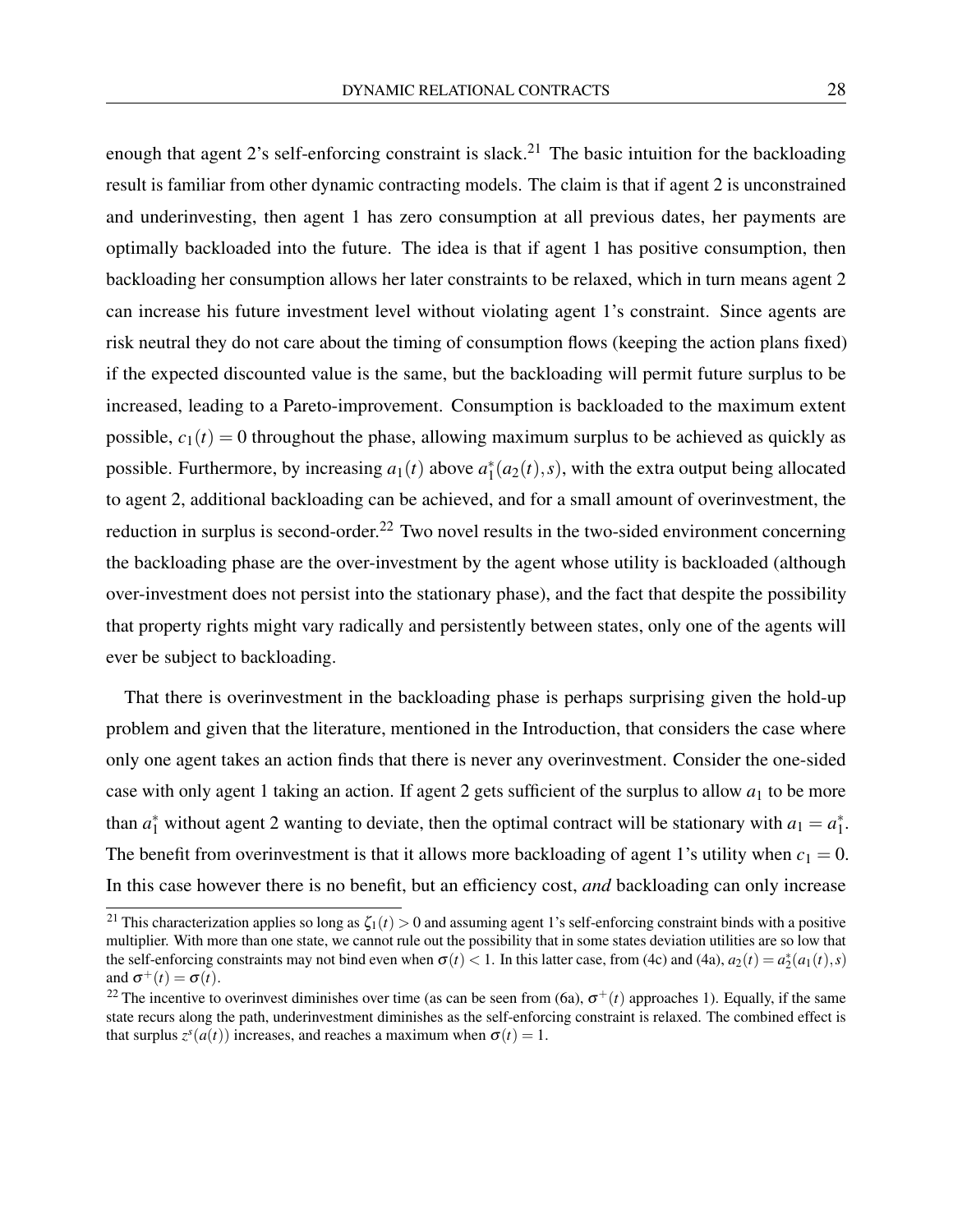<span id="page-28-0"></span>agent 2's incentive to renege in the future, potentially necessitating lower (inefficient) future actions by agent 1. Thus, there is no overinvestment.

#### 6. CONCLUSION

In this paper, we have analyzed the dynamic properties of a relational contract between two agents both of whom undertake a costly investment or action that yields joint benefits. We have shown that optimal contracts exhibit different properties depending on whether agents are risk neutral or risk averse. In the risk-neutral case, investments may be either above or below the efficient level and that actions and the division of the surplus converges monotonically to a stationary solution at which actions are constrained surplus maximizing (either both are first-best or both are below the first-best level). In the risk-averse case, we also establish a convergence result but convergence may or may not be monotonic depending on whether it is possible to sustain a first-best allocation or not. We have demonstrated that the optimal contract converges to the pure-risk sharing results of [Kocherlakota](#page-36-1) [\(1996\)](#page-36-1) as our hold-up problem vanishes.

In the risk-averse case there is an interesting trade-off between hold-up and risk-sharing. The hold-up problem creates an opportunity to relax the default constraint by lowering actions. This in turn allows more risk-sharing to be achieved without leading to default. It would be interesting to evaluate whether the gain in risk-sharing would ever be sufficient to offset the loss in surplus created by the original hold-up problem. This is a difficult question because without additional structure to the model little can be said about the long run distribution of the optimal contract.

#### APPENDIX

#### *Statements of lemmas for Section* [2](#page-7-0)

<span id="page-28-1"></span>LEMMA 1: *Under Assumption [2](#page-8-0), for*  $i, j = 1, 2, i \neq j$  *and for each*  $s \in \mathcal{S}$ , the conditionally efficient action,  $a_i^*(a_j, s)$ , is single-valued, weakly increasing and continuous in  $a_j$ .

<span id="page-28-3"></span>LEMMA 2: *Under Assumption* [3](#page-9-0), for *i*,  $j = 1, 2$ ,  $i \neq j$  and for each  $s \in \mathcal{S}$ , the Nash best-response,  $a_i^N(a_j, s)$ , is single-valued, weakly increasing and continuous in  $a_j$ . Moreover,  $0 < a_i^N(a_j, s) <$  $a_i^*(a_j, s)$  *for all a<sub>j</sub>*.

<span id="page-28-2"></span>LEMMA [3](#page-9-0): *Under Assumptions* [1](#page-8-1) *and* 3, *for*  $i, j = 1, 2, i \neq j$  *and for each*  $s \in \mathcal{S}$ , *the deviation* utility,  $D_i^s(a_j)$ , is bounded below and is a continuous, increasing, strictly concave, and differentiable *function of a<sup>j</sup> .*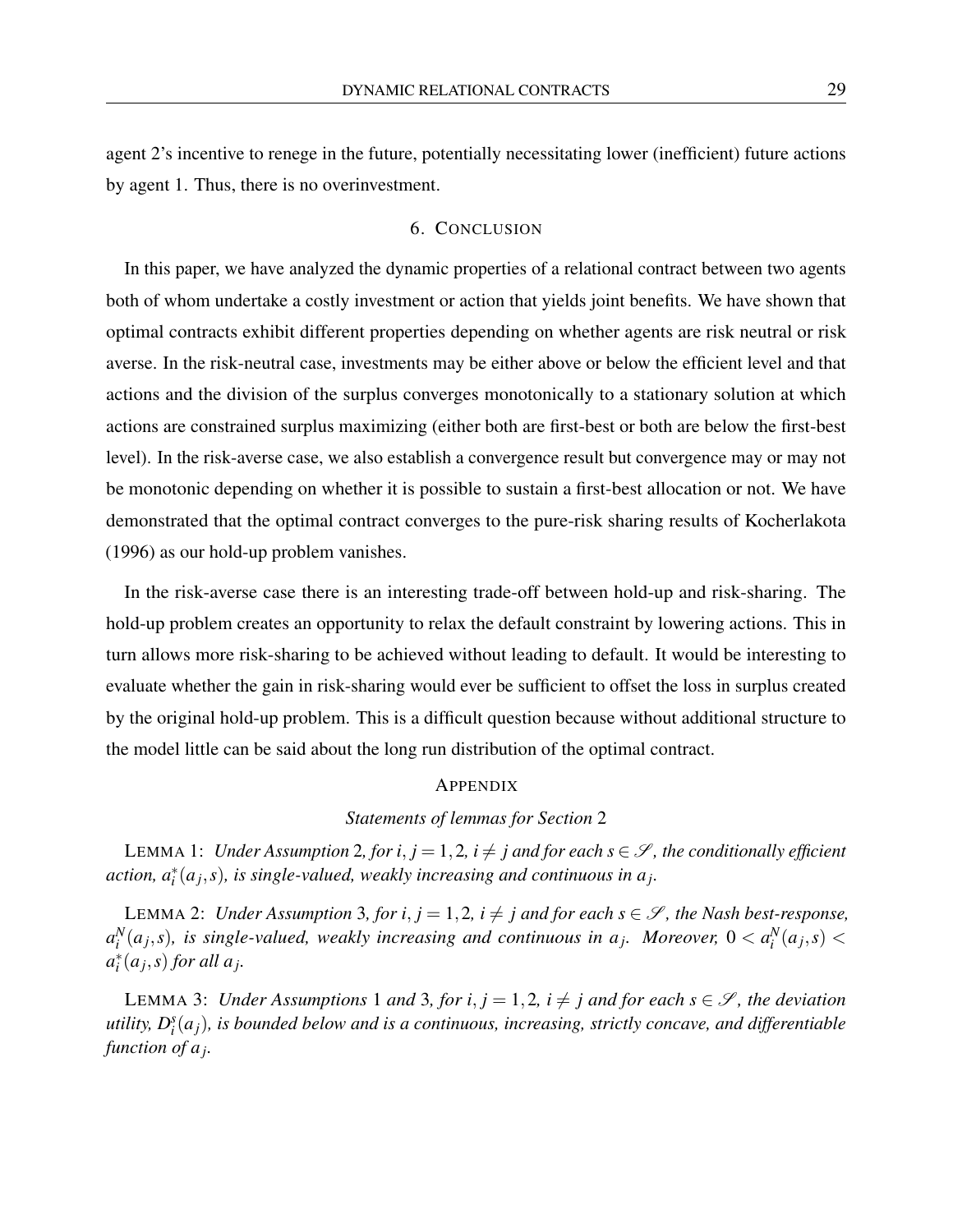#### *Statements of lemmas and technical details for Section* [3](#page-13-0)

<span id="page-29-3"></span>LEMMA 4: Under Assumptions[1](#page-8-1)-[3](#page-9-0), the set of lifetime utilities  $\mathscr{V}_{s_0}$  that correspond to dynamic *relational contracts is compact for each*  $s_0 \in \mathcal{S}$ *. Hence, optimal contracts exist.* 

It is convenient in analyzing the recursive problem to change variables and use the deviation utilities of the two agents instead of actions. Let  $d_j := D_i^s(a_j)$ ; by Lemma [3](#page-28-2)  $dD_i^s(a_j)/da_j > 0$ , and we let  $g_i^s(d_j) := (D_i^s)^{-1}(d_j)$ . Abusing notation, surplus is  $z^s(d_1, d_2) := z^s(g_2^s)$  $^{s}_{2}(d_{1}),$ g $^{s}_{1}$  $_1^s(d_2)$ ), with output  $y^{s}(d_1, d_2)$  defined similarly. Given the properties of  $D_i^{s}(a_j)$  (Lemma [3\)](#page-28-2), the functions  $g_j^{s}(d_i)$ are continuously differentiable, strictly increasing and strictly convex. Let  $\mathscr{D}(s) := \{(d_1, d_2) =$ (*D s*  $^{s}_{2}(a_{1}), D^{s}_{1}$  $\{f_1^s(a_2)\}\ (a_1, a_2) \in \mathbb{R}^2_+\}.$  The contract  $\{d(s^t), x(s^t)\}_{t=0}^{\infty}$  is feasible if  $\sum_i x_i(s^t) \leq z^{s_t}(d(s^t))$ (total consumption does not exceed output) for every history  $s<sup>t</sup>$ , and for actions and consumption to be non-negative, it must also satisfy  $d(s^t) \in \mathcal{D}(s_t)$  for every history  $s^t$  and  $x_i(s^t) + g_i^{s_t}$  $\int\limits_{j}^{\mathsf{S}_{t}}(d_{i}(s^{t}))\geq0$  for  $i, j = 1, 2, i \neq j$  and every history  $s^t$ . We define  $d_i^*(s) = D_j^s(a_i^*(s)), i \neq j, d_i^*(d_j, s) = D_j^s(a_i^*(g_i^s(d_j), s)),$ etc.

Problem [P1] can be reformulated with  $d \in \mathcal{D}(s)$  replacing  $a \ge 0$  as a choice variable, the RHS of [\(3b\)](#page-15-1) and [\(3c\)](#page-15-2) being  $d_2$  and  $d_1$  respectively,  $a_i$  in [\(3f\)](#page-15-5) being  $g_j^s(d_i)$  and the RHS of [\(3g\)](#page-15-6) being  $z^s(d_1, d_2)$ , with solution denoted by  $(d^{s}(V_1), x^{s}(V_1)).^{23}$ 

With the change in variables, the first-order condition [\(4c\)](#page-16-2) becomes

<span id="page-29-2"></span>(A.1) 
$$
\frac{\mu_j}{1+\mu_2} = \frac{\partial z^s}{\partial d_i} \left( u'_2(\cdot) + \frac{\gamma_2}{1+\mu_2} \right) + g_j^{s'}(d_i) \frac{\gamma_i}{1+\mu_2} \quad i, j = 1, 2 \text{ and } i \neq j.
$$

To establish concavity of  $V_2^r$  $Z_2^r(\cdot)$  we give two *alternative* assumptions.

<span id="page-29-0"></span>ASSUMPTION A.4: (a)  $z^{s}(d)$ :  $\mathcal{D}(s) \to \mathbb{R}$  is strictly concave in *d and* (b) any solution to [P1] has  $x_i > 0$  for  $i = 1, 2$  and for each  $s^t$ .

<span id="page-29-1"></span>ASSUMPTION A.5: The function  $z^{s}(d) + g^{s}(d_i)$ :  $\mathcal{D}(s) \rightarrow \mathbb{R}_+$  is concave in *d* for each *i*, *j* = 1, 2,  $j \neq i$ .

 $23$  The linear independence constraint qualification holds unless the constraints [\(3f\)](#page-15-5) are inactive and  $u'_2(\partial z^s/\partial a_1)(dg_2^s(d_1)/dd_10 = 1$ . This constraint qualification can fail, but it only fails at  $V_1 = \bar{V}_1^s$  where the slope of the Pareto-frontier is infinite (examples where the constraint qualification fails at this point can be constructed). Thus, apart from  $V_1 = \bar{V}_1^s$ , the linear independence constraint qualification holds and the Lagrangian multipliers in the first-order conditions (reported in sub-section [3.4\)](#page-16-3) exist and are unique. We can also ignore points  $V_1 = \bar{V}_1^s$  without loss of generality: if  $V_1(s_0) < \overline{V}_1^{s_0}$ , then we will show that  $V_1 \neq \overline{V}_1^s$  for any state *s*; if  $V_1(s_0) = \overline{V}_1^{s_0}$ , then it will be possible to reformulate the problem maximizing the utility of agent 1 for a given  $V_2$  for agent 2 and the relevant constraint qualification will be satisfied.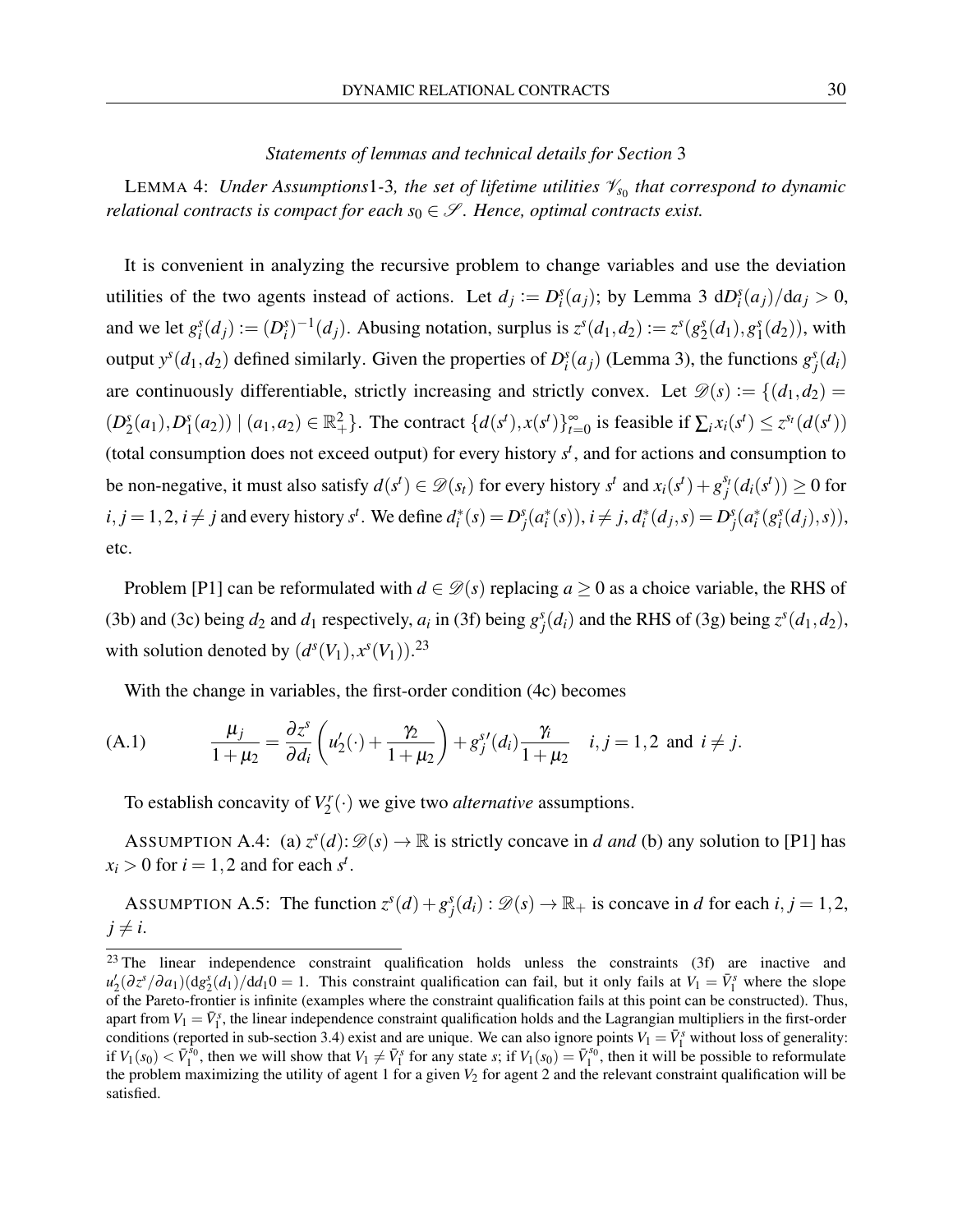Under either Assumption [A.4](#page-29-0) or Assumption [A.5,](#page-29-1) the Pareto-frontier is concave on [ ¯ *V s*  $\left[ \frac{s}{1}, \bar{V}_1^s \right]$ (Proposition [2\(](#page-14-0)i)). Under Assumption [A.4,](#page-29-0) it is easily checked that the constraint set is also convex.<sup>24</sup>

Although Assumptions [A.4](#page-29-0) and [A.5](#page-29-1) are not directly on primitives of the model (because they are specified in terms of the deviation utility and an endogenous variable for Assumption [A.4\)](#page-29-0), it is easily checked that there are natural parameterizations of the model where these assumptions are satisfied. For example, Assumption [A.4](#page-29-0) is satisfied provided that agents are not too risk averse. For example, consider the case where preferences exhibit constant absolute risk aversion with coefficient  $\alpha > 0$ , the same for both agents, and the production function is separable and given by  $y^s(a_1,a_2)=(\beta)^{-1}((a_1)^\beta+(a_2)^\beta)$  where  $\beta\in(0,1).$  Furthermore, suppose each agent can expropriate a proportion  $\theta$  of output in the case of default. Then a sufficient condition for the assumption to be satisfied for  $\theta \in (1/e, 1/2]$  is if  $\alpha < -e\theta(1-\theta)^{-1}\log\theta$ , and for  $\theta \in (0, 1/e]$  if  $\alpha < (1-\theta)^{-1}$ . Equally, suppose that agents are risk neutral with  $u_i(x) = x$ , production is additive and the breakdown consumption in each state is  $\phi_i(a) = \theta_{i1} f_1(a_1) + \theta_{i2} f_2(a_2)$ , where for notational simplicity the dependence of  $\theta$ ,  $f$  etc. on *s* is suppressed. With this specification for  $\phi_i(a)$ ,  $D''_j/D'_j = f''_i/f'_i$ , and it can be checked that Assumption [A.5](#page-29-1) is satisfied.

<span id="page-30-3"></span>LEMMA 5: *Under Assumptions* [1](#page-8-1)*-*[3](#page-9-0) *and under either Assumption* [A.4](#page-29-0) *or Assumption* [A.5](#page-29-1)*, d s i* (*V*1) *is a continuous function of*  $V_1$  *for each s*  $\in \mathcal{S}$  *and i* = 1,2*.* 

LEMMA 6: Under Assumptions [1](#page-8-1)-[3](#page-9-0), and for  $i, j = 1, 2, i \neq j$ , for any history  $s^t$ , (i) if  $V_i(s^t) > d_j(s^t)$ , then  $a_j(s^t) \ge a_j^*(a_i(s^t), s_t)$ ; (ii) if  $c_i(s^t) > 0$ , then  $a_i(s^t) \le a_i^*(a_j(s^t), s_t)$ .

## *Statement of lemmas and proofs of theorem for Section* [4](#page-17-0)

For all lemmas and proofs in this subsection, we maintain Assumption [A.4.](#page-29-0) Additionally it is assumed that agents are risk averse, that is,  $u_i$  is strictly concave for  $i = 1, 2$ .

<span id="page-30-2"></span>LEMMA 7: For each  $s \in \mathcal{S}$ , a solution to [P1] has the property that  $z^{s}(a_1, a_2)$  is maximized over  $a \in \mathbb{R}_+^2$  *subject to*  $V_1 \ge D_1^s$  $I_1^s(a_2)$  and  $V_2^s(V_1) \ge D_2^s$  $_{2}^{s}(a_1).$ 

<span id="page-30-1"></span>LEMMA 8: For each  $s \in \mathscr{S}$ , the surplus function  $z^s(V_1)$  is continuous, concave and differentiable *in V*1*.*

<span id="page-30-0"></span>LEMMA 9: *For each*  $s \in \mathscr{S}$ , *(i)*  $dz^{s}(V_1)/dV_1 > 0$  *(*< 0*) implies*  $\mu_1^{s}$  $\frac{s}{1}(V_1) > 0$  ( $\mu_2^s$  $2^s(Y_1) > 0$ ); (ii) *there are two critical values*  $\bar{\chi}_1^s \in (\underline{V})$ *V s*  $Y_1^s, \bar{V}_1^s$  and  $\chi_1^s \in [\underline{V}]$ ¯ *V s*  $y_1^s, \bar{V}_1^s$ ), such that  $d_2^s$  $Z_2^s(V_1) = V_1$  *for all*  $V_1 \leq \bar{\chi}_1^s$ 1

<sup>&</sup>lt;sup>24</sup> It can also be checked that if  $[P1]$  is written with *c* and *d* as choice variables, then a sufficient condition for convexity of the constraint set is that  $y<sup>s</sup>(d)$  is concave in *d*. This condition is more stringent than concavity of  $z<sup>s</sup>(d)$  and will fail in a number of natural cases.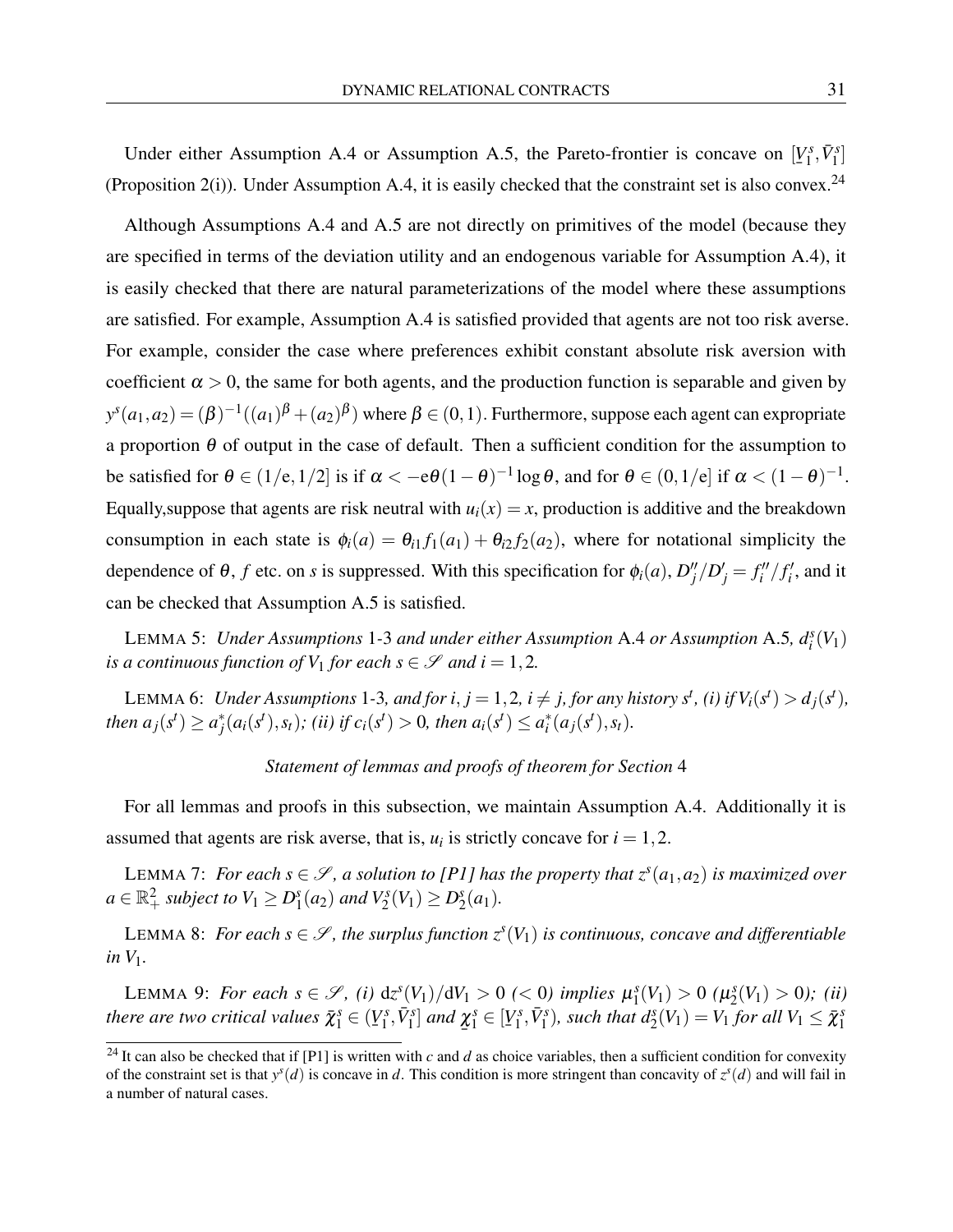and  $d_1^s$  $Y_1^s(V_1) = V_2^s$  $\chi_2^s(V_1)$  *for all*  $V_1 \ge \underline{\chi}_1^s$  $V_1^s < V_1 \le \underline{\chi}_1^s$  (if such  $V_1$  exist). If  $\int_1^s$ *. Moreover,*  $\mu_1^s$  $S_1^s(V_1) = 0$  for  $\bar{V}_1^s > V_1 \geq \bar{\chi}_1^s$  $\int_1^s$  and  $\mu_2^s$  $2^{s}(V_1) = 0$  *for*  $\overline{\chi}_1^s - \overline{\chi}_1^s$ ,  $\overline{\chi}_2^s - \overline{\chi}_1^s$ , and surplus is maximized for a unique value of  $V_1 \in (\underline{\chi}_1^s, \overline{\chi}_1^s)$  at which both  $\frac{s}{1}$  (if such  $V_1$  *exist*). If the efficient actions can be sustained in state s, then  $\bar{\chi}_1^s \leq \underline{\chi}_1^s$ 1 *.* ¯  $\chi_1^{\rm s}$  $_1^s$ , and surplus is maximized for a unique value of  $V_1 \in ($ ¯  $\chi_1^{\rm s}$  $\bar{x}_1^s, \bar{\chi}_1^s$ 1 ) *at which both constraints bind.*

#### Proof of Theorem [1:](#page-20-0)

Before proving the theorem, we prove two lemmas.

Since  $\sigma_s^+(V_1)$  depends only on the current slope  $\sigma$  and the current state *s* (recall  $V_1$  and  $\sigma$  are uniquely related for a given state) the evolution of the contract can be represented as a stochastic recursion, i.e.,  $\sigma(t+1) = \sigma_{s_t}^+(\sigma_{s_t}^{-1}(\sigma))$ , which we write as  $\sigma(t+1) = h(\sigma(t), s_t)$ , and where  $h: \mathbb{R}_+ \cup$  $\{\infty\}\times\mathscr{S}\to\mathbb{R}_+$ ;  $\sigma(0) = \sigma_0$  is the given initial value, corresponding to the initial state  $s_0$  and agent 1's lifetime utility *V*<sub>1</sub>(*s*<sub>0</sub>). (This is the same function as *h* defined in the text, given that  $\rho(t) = \sigma(t+1)$ .)

<span id="page-31-0"></span>LEMMA 10: *(i)* The function  $h(\sigma, s)$  is continuous and strictly increasing in  $\sigma$ ; *(ii)* for each state *s*, *there is a single, possibly degenerate, interval of fixed points*  $[\sigma_s^*,\bar{\sigma}_s^*]$ ,  $\sigma_s^*$  > 0, such that  $h(\sigma,s) = \sigma$ *for any*  $\sigma \in [\sigma_s^*, \bar{\sigma}_s^*]$ ; (*iii)*  $h(\sigma, s) < \sigma$  *for*  $\sigma > \bar{\sigma}_s^*$  *and*  $h(\sigma, s) > \sigma$  *for*  $\sigma < \sigma_s^*$ .

**Proof.** Let  $x_i(V_1) = c_i(V_1) - g_i(d_i(V_1))$  be the net consumption of agent *i* (dropping the state superscript) and  $\rho(V_1) := u'_2$  $\frac{1}{2}(x_2(V_1))/u'_1$  $J_1'(x_1(V_1))$ . Then,  $h(\sigma, s) = \rho(\sigma_s^{-1}(\sigma))$ .

We first prove part (i). From the concavity properties of [P1] under Assumption [A.4,](#page-29-0) the choice variables  $x_i(V_1)$  are continuous, and hence,  $\rho(V_1)$  is continuous in  $V_1$ . From Proposition [2\(](#page-14-0)i), the Pareto-Frontier is continuously differentiable and hence, so too is its inverse. Thus,  $h(\sigma, s)$  is continuous in  $\sigma$ .

Next, we turn to the monotonicity of  $h(\sigma, s)$ . First, we show that  $\rho(V_1)$  is strictly increasing. Suppose, to the contrary, that  $\rho(V_1) \leq \rho(\tilde{V}_1)$  for some  $V_1 > \tilde{V}_1$ . It follows from  $\rho(V_1) = -V_2^{r'}$  $\binom{r'}{2}(V_1)$  and the concavity of the frontier  $V_2^r$  $V_2^r(V_1)$  that  $V_1^r$  $Y_1^r(V_1) \leq V_1^r$  $V_1^r(\tilde{V}_1)$  for all  $r \in \mathcal{S}$ . Also, since  $\tilde{V}_1 < V_1$ , we have  $u_1(x_1(\tilde{V}_1))+\delta \sum_{r \in \mathscr{S}} \pi_{sr} V_1^r$  $Y_1^r(\tilde{V}_1) < u_1(x_1(V_1)) + \delta \sum_{r \in \mathscr{S}} \pi_{sr} V_1^r$  $Y_1^r(V_1)$ . Hence,  $x_1(\tilde{V}_1) < x_1(V_1)$ . Likewise, since the frontier is downward sloping,  $V_2(\tilde{V}_1) > V_2(V_1)$  and  $V_2^r$  $T_2^r(V_1^r)$  $V_1^r(\tilde{V}_1)) \leq V_2^r$  $T_2^r(V_1^r)$  $T_1^r(V_1)$ , and therefore, that  $x_2(\tilde{V}_1) > x_2(V_1)$ . But then  $u'_2$  $\frac{1}{2}(x_2(\tilde{V}_1))/u'_1$  $u'_1(x_1(\tilde{V}_1)) < u'_2$  $\frac{1}{2}(x_2(V_1))/u'_1$  $\gamma'_1(x_1(V_1))$  or  $\rho(\tilde{V}_1) < \rho(V_1)$ , which is a contradiction. Thus, we can conclude that  $\rho(V_1)$  is strictly increasing in  $V_1$ . Since the frontier  $V_2^s$  $V_2^s(V_1)$  is strictly decreasing in  $V_1$  and  $\sigma = -V_2^{s}$  $2^{r}$ <sup> $\binom{r}{2}$ </sup> $(V_1)$ , the result is proved.

To establish parts (ii) and (iii), from Lemma [9,](#page-30-0) for  $s \in \mathcal{S}_*$ , surplus is at the first-best level for  $V_1 \in$  $\bar{\chi}_1^s$  $\frac{s}{1}, \underline{\chi}_1^s$ ¯  $_{1}^{s}$ ]. Correspondingly, there is an interval of Pareto frontier slopes [  $[\sigma_s^*, \bar{\sigma}_s^*] := [-V_2^{s}$  $\mathbf{z}^s \mathbf{z}'(\bar{\mathbf{x}}_1^s)$  $\binom{s}{1}, -V_2^{s}$  $\frac{a}{2}$ <sup>s</sup> $\left(\frac{\chi^s}{\chi^s_1}\right)$ ¯  $\binom{s}{1}$ .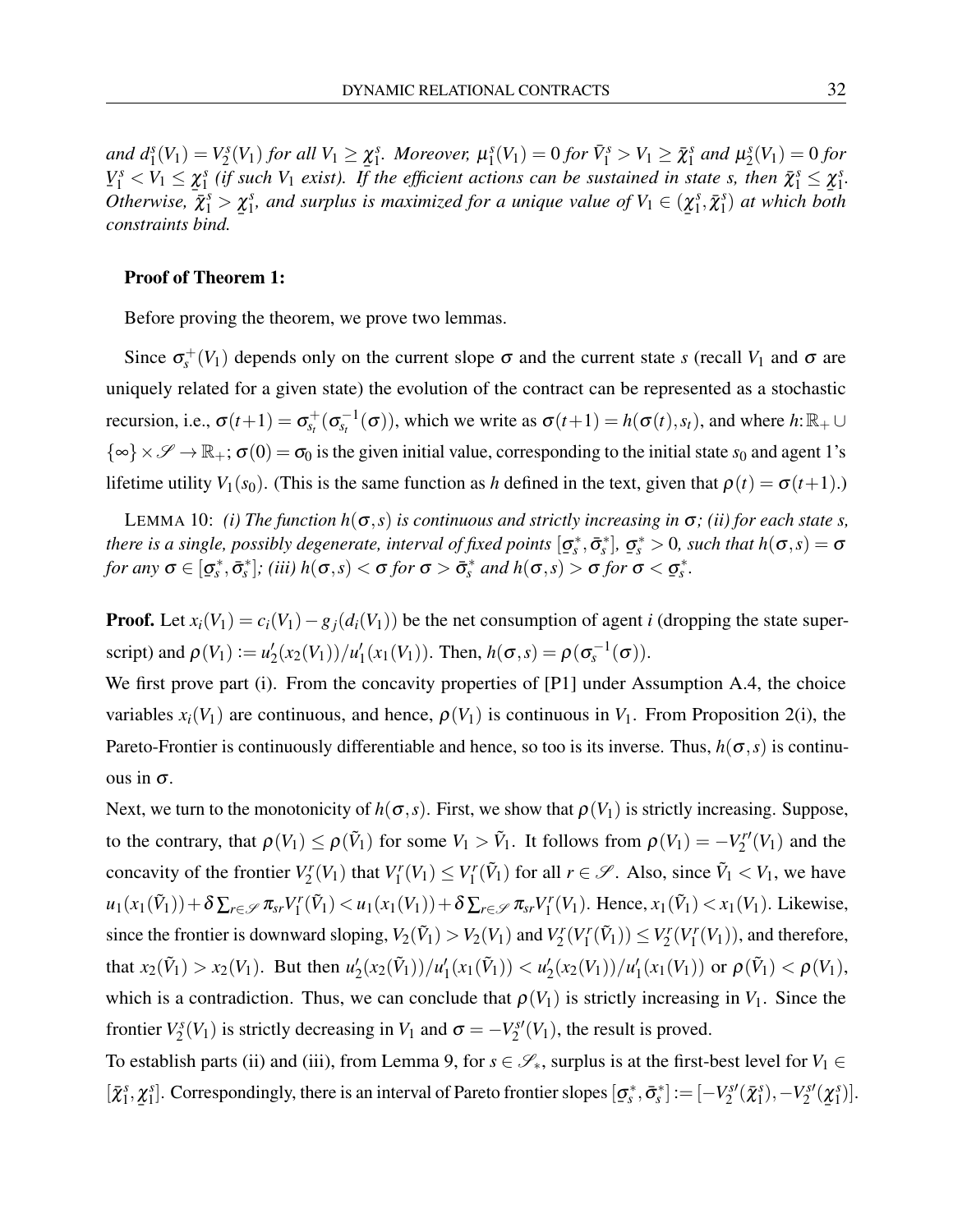For  $s \in \mathcal{S}_{*}^{c}$ , the corresponding interval is degenerate at a single point [  $[\sigma_s^*, \bar{\sigma}_s^*] := [-V_2^{s}$  $\hat{\mathbb{Z}}^{s}(\hat{\mathbf{\chi}}^{s}_1)$  $\binom{s}{1}$  where  $\hat{\chi}_1^s$  = arg max $_{V_1} z^s(V_1)$ . It follows from part (b) of Assumption [A.4](#page-29-0) and equation [\(4b\)](#page-16-0) (given  $\gamma_i = v_i^r = 0$ for  $i = 1, 2$ ) that  $\sigma_s^+(V_1)$  is positive and finite. Thus,  $0 < \sigma_s^* \le \bar{\sigma}_s^* < \infty$ . Equation [\(5\)](#page-18-0) therefore implies the following: If  $\sigma_s(V_1) \in [\sigma_s^*, \bar{\sigma}_s^*]$ , then  $\sigma_s^+(V_1) = \sigma_s(V_1)$ . If  $\sigma_s(V_1) > \bar{\sigma}_s^*$ , then  $dz^s(V_1)/dV_1 < 0$ (given the concavity of  $z^s(V_1)$  by Lemma [8\)](#page-30-1) and hence,  $\sigma_s^+(V_1) < \sigma_s(V_1)$ . Likewise, if  $\sigma_s(V_1) < \sigma_s^*$ , then  $dz^s(V_1)/dV_1 > 0$  and hence,  $\sigma_s^+(V_1) > \sigma_s(V_1)$ .

¯

Let  $\bar{s}$  be a state such that  $\sigma_{\bar{s}}^* \geq \sigma_{s}^*$  and  $\underline{s}$  a state such that  $\bar{\sigma}_{\underline{s}}^* \leq \bar{\sigma}_{\underline{s}}^*$  for all  $s \in \mathcal{S}$ .

<span id="page-32-0"></span>LEMMA 11: *An FBA is sustainable if and only if*  $\sigma_{\bar{s}}^* \leq \bar{\sigma}_{\bar{s}}^*$  $\int_{S}^{*}$  *and*  $\mathscr{S}_* = \mathscr{S}$ *.* 

**Proof.** The "if" implication follows because there would exist an initial value  $\sigma_0 \in [\sigma_s^*, \bar{\sigma}_s^*]$  $\mathbf{f}_s^*$  such that  $\sigma_0 \in [\sigma_s^*, \bar{\sigma}_s^*]$  for each state *s*. It therefore follows that starting from  $\sigma_0$ ,  $\sigma(t)$ , and hence, the ratio of marginal utilities, is kept constant at  $\sigma_0$  and since surplus is maximized for  $\sigma(t) \in [\sigma_{s_t}^*, \bar{\sigma}_{s_t}^*]$ , actions are CSM and thus first-best by  $\mathscr{S}_* = \mathscr{S}$  in each state. "Only if" follows because by Lemma [10](#page-31-0) even  $\sigma_{\bar{s}}^* > \bar{\sigma}_{\bar{s}}^*$  would imply that whenever  $s_t = \bar{s}$  and if first-best actions are sustainable in every state,  $s_{\tau} = s$  (such *t*,  $\tau$  exist with probability one given irreducibility), then either (a)  $\sigma(t) \in [\sigma_{s_t}^*, \bar{\sigma}_{s_t}^*]$  and  $\sigma(\tau) \in [\sigma_{s_{\tau}}^*, \bar{\sigma}_{s_{\tau}}^*]$  in which case  $\sigma(t) > \sigma(\tau)$ , and the risk-sharing condition fails, or (b) either or both  $\sigma(t) \notin [\sigma_{s_t}^*, \bar{\sigma}_{s_t}^*]$  and  $\sigma(\tau) \notin [\sigma_{s_{\tau}}^*, \bar{\sigma}_{s_{\tau}}^*]$ , in which case surplus is not maximized at least one of the dates. П

#### Proof of Theorem [1.](#page-20-0)

Recalling that  $\rho(t) = \sigma(t+1)$ , an interval  $[\sigma_s^*, \bar{\sigma}_s^*]$  corresponds to an interval of marginal utility ratios in state *s* and converge of  $\sigma(t)$  is equivalent to converence of  $\rho(t)$ . Part (a) of the Theorem therefore follows straightforwardly from Lemmas [10](#page-31-0) and [11.](#page-32-0) From Lemma [11](#page-32-0)  $\sigma_{\bar{s}}^* \leq \bar{\sigma}_{\bar{s}}^*$ ¯ *s* . Convergence is to  $\sigma_{\bar{s}}^*$  if  $\sigma_0 < \sigma_{\bar{s}}^*$ , since  $\sigma(t) = h(\sigma(t-1), s_{t-1}) \ge \sigma(t-1)$  by Lemma [10\(](#page-31-0)iii) and so  $\{\sigma(t)\}$  is a non-decreasing sequence; it is bounded above by  $\sigma_{\bar{s}}^*$  given *h* continuous and increasing in  $\sigma$  and that  $h(\sigma, s) \leq \sigma$ , all *s*, for  $\sigma \geq \sigma_s^*$ , by Lemma [10\(](#page-31-0)ii) and (iii); with probability one  $\sigma(t)$  converges to  $\sigma_{\bar{s}}^*$  given that  $h(\sigma, \bar{s}) > \sigma$  for  $\sigma < \sigma_{\bar{s}}^*$  and the irreducibility of  $[\pi_{sr}]$  and finiteness of states implies that state  $\bar{s}$  is recurrent. Likewise convergence (monotonic) is to  $\bar{\sigma}_{s}^{*}$  if  $\sigma_0 > \bar{\sigma}_{s}^{*}$ , and  $\sigma(t)$  is constant at  $\sigma_0$  if  $\sigma_0 \in [\sigma_s^*, \bar{\sigma}_s^*]$ . If there exist multiple FBAs then  $\sigma_s^* < \bar{\sigma}_s^*$ , and the line  $s^*$ . If there exist multiple FBAs then  $\sigma_{\bar{s}}^* < \bar{\sigma}_{\bar{s}}^*$  $\mathbf{s}^*$ , and the limit depends on  $\sigma_0$  and hence on  $V_1(s_0)$ . Since  $\lim_{t\to\infty} \sigma(t) \in [\sigma_s^*, \bar{\sigma}_s^*]$  for all *s*,  $\rho(t)$  convergence and by continuity the limit actions are  $a^*(s_t)$ , and  $x^*(s_t)$  is such that  $u'_2$  $\frac{1}{2}(x_2^*)$  $\binom{1}{2}(s)/u'_{1}$  $\int_1^{\prime} (x_1^*)$  $j_1^*(s)$ ) =  $\lim_{t\to\infty} \sigma(t)$ , all *s*.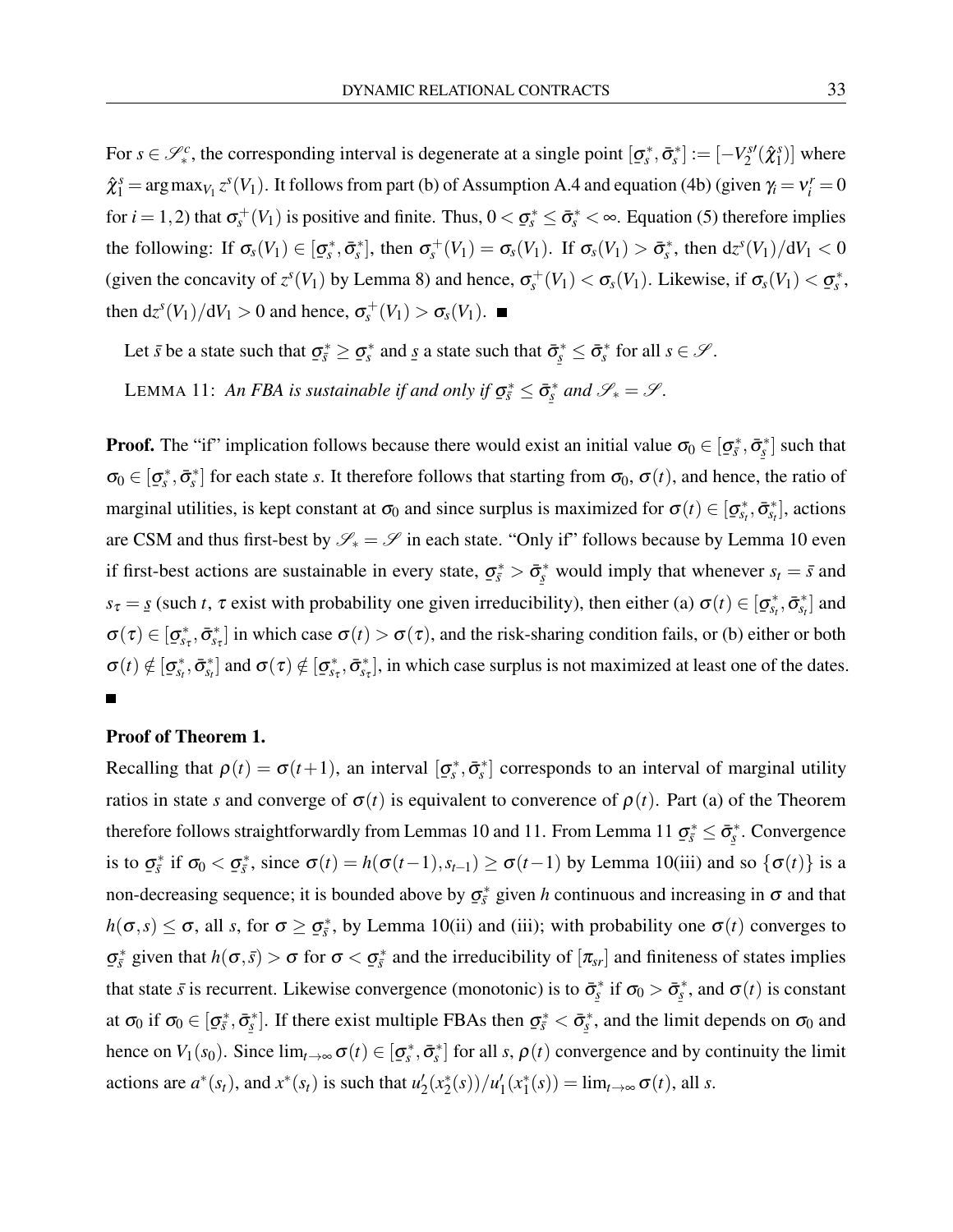For (b), if an FBA is not sustainable, then by Lemma [11](#page-32-0) either  $\sigma_{\bar{s}}^* = \bar{\sigma}_{\bar{s}}^*$  $s<sub>s</sub><sup>*</sup>$  and the CSM actions are below first-best levels in at least one state, or  $\sigma_s^* > \bar{\sigma}_s^*$ . In the former case by Lemma [10,](#page-31-0) following the argument in part (a),  $\{\sigma(t)\}\$ is monotonic and converges with probability one to  $\sigma_{\bar{s}}^* = \bar{\sigma}_{\bar{s}}^*$  $\mathbf{r}_{s}^{*} \in [\mathbf{\sigma}_{s}^{*}, \bar{\mathbf{\sigma}}_{s}^{*}]$ for all *s*, implying that limiting actions are CSM in each state, establishing case (b)(i). Otherwise, part (b)(ii) obtains;  $\sigma(t) \in [\min_s \{h(0,s)\}, \max_s \{h(\infty,s)\}]$  for  $t \geq 1$ . Irreducibility and finiteness of  $[\pi_{sr}]$  implies <u>s</u> *s* and *s*¯ are recurrent, and  $\sigma_{\bar{s}}^* > \bar{\sigma}_{\bar{s}}^*$  $\sigma_{\underline{s}}^*$  implies that for any  $\sigma \geq 0$ , either  $h(\sigma, \bar{s}) > \sigma$  or  $h(\sigma, s) < \sigma$  (or both). Thus, given *h* is continuous in  $\sigma$ , weak convergence to a degenerate distribution is impossible. Next consider the sequence of r.v.s  $\{a(t) - \bar{a}(s_t)\}\)$ . Assume w.l.o.g. that state <u>s</u> *s* is uniquely defined. Consider an infinite history  $\{s_0, s_1, \ldots\}$  in which each state occurs infinitely often, which implies from the properties of *h* established in Lemma [10](#page-31-0) that there exists *t'* such that  $\sigma(t) \ge \bar{\sigma}_s^*$ for *t* ≥ *t*'; note that the set of such histories has probability one. Suppose that  $a(t) - \bar{a}(s_t) \rightarrow 0$ , so that along the subsequence  $\{s_{t_1}, s_{t_2}, s_{t_3}, \ldots\}$  where  $t_i$  is the *i*th time  $\underline{s}$  occurs,  $a(t_i) \rightarrow \overline{a}(\underline{s})$  as  $i \rightarrow \infty$ . Consider a  $t \ge t'$  such that  $s_t = \bar{s}$ . Then  $\sigma(t) \ge h(\bar{\sigma}_s^*)$  $\left( \frac{\cdot}{\mathcal{S}}, \bar{s} \right) > \bar{\sigma}_{\mathcal{S}}^*$  $\frac{1}{s}$  by *h* increasing in  $\sigma$  and  $h(\sigma, \bar{s}) > \sigma$ for  $\sigma < \sigma_{\bar{s}}^*$ . If  $t_i$  is the next time  $\underline{s}$  occurs,  $\sigma(t_i) \ge \min\{h(\bar{\sigma}_s^*, \bar{s}), \min_{s \ne \bar{s}} \bar{\sigma}_s^*\} > \bar{\sigma}_s^*$ . This implies that  $V_1(t_i)$  is bounded above argmax $V_1 z^s(V_1)$ , i.e., above  $\sigma_s^{-1}(\bar{\sigma}_s^*)$ , so  $a(t_i)$  is bounded away from  $\bar{a}(\underline{s})$ . Since  $s_t = \bar{s}$  infinitely often, this contradicts  $a(t_i) \rightarrow \bar{a}(\underline{s})$ . N  $\overline{s}$ ). Since  $s_t = \overline{s}$  infinitely often, this contradicts  $a(t_i) \to \overline{a}(\underline{s})$ . Next, fix any  $\sigma_c \in (\overline{\sigma}_{\underline{s}}^*$ ¯ *s* ,  $\sigma_{\bar{s}}^{*}$ ); clearly  $h(\sigma_c, \bar{s}) > \sigma_c$  and  $h(\sigma_c, \bar{s}) < \sigma_c$ . Using  $\pi_{ss} > 0$  all *s*, there exist  $t \ge 1$  such that

$$
\varepsilon_1 := \mathbb{P}(\sigma(t) < \sigma_c | \sigma_0 = (\max_s \{h(\infty, s)\})) > 0
$$
\n
$$
\varepsilon_2 := \mathbb{P}(\sigma(t) > \sigma_c | \sigma_0 = (\min_s \{h(0, s)\}) > 0,
$$

since for  $\varepsilon_1$  (respectively  $\varepsilon_2$ ) consider a sufficient number of consecutive occurrences of  $\underline{s}$ *s* (respectively *s*). This implies the "splitting condition" of [Bhattacharya and Majumdar](#page-36-10) [\(2007;](#page-36-10) Chapter 3.5, p250) for the i.i.d. case, and the condition in [Foss et al.](#page-36-11) [\(2016;](#page-36-11) Corollary 1) in the general Markov case. Thus, there is a unique stationary distribution  $\tilde{F}$  such that  $F_t^{(V(s_0))}$  converges weakly to  $\tilde{F}$ , as  $t \to \infty$ , for any initial condition.  $\blacksquare$ 

#### *Statement of lemmas and proof of theorem for Section* [5](#page-24-0)

For this subsection we maintain Assumption [A.5](#page-29-1) but additionally assume that agents are risk-neutral with  $u_i(x_i) = x_i$ .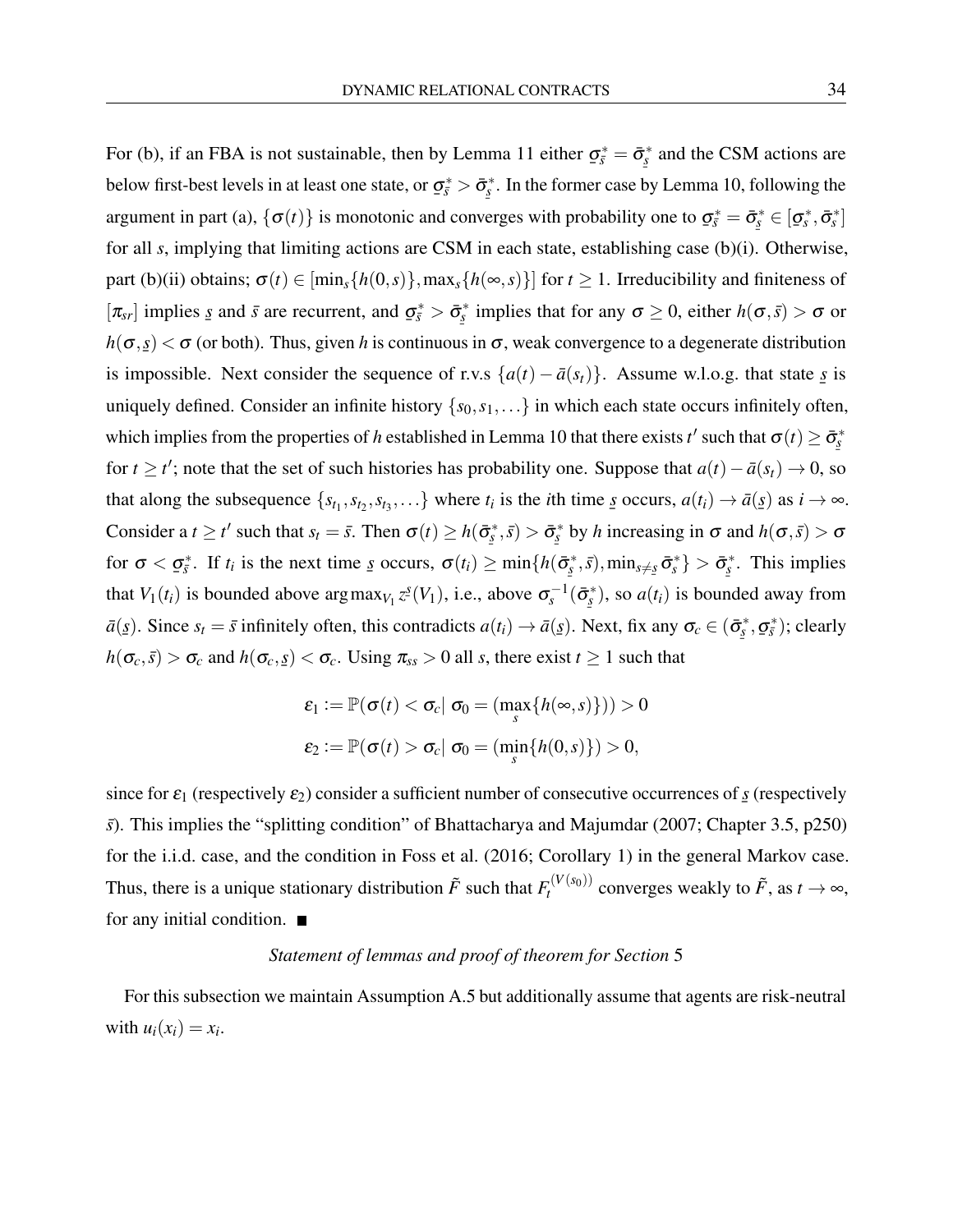<span id="page-34-1"></span>LEMMA 12: *For each*  $s \in \mathcal{S}$ , the Pareto-frontier  $V_2^s$  $\binom{r_S}{2}$  *is strictly concave on* [ ¯ *V s*  $\frac{r_s}{1},$ .<br>آ *V s*∗  $j_1^{s*}$ ) where  $\frac{1}{2}$  actions are not sustainable in state s, i.e., for  $s \in \mathcal{S}_*^c$ , then  $V_2^s(\cdot)$  is strictly concave on [ *V s*∗  $I_1^{ss*} := \inf\{V_1: V_2^{s}$  $V_2^{s\prime}(V_1) = -1\}$ *, and on*  $(\bar{V}_1^{s*}, \bar{V}_1^{s}]$  where  $\bar{V}_1^{s*} := \sup\{V_1 : V_2^{s\prime}\}$  $U_2^{sg}(V_1) = -1$ }. If first-best ¯ *V s*  $Y_{1}^{s}, \bar{V}_{1}^{s}$ .

<span id="page-34-0"></span>LEMMA 13: *With probability one, there is a random time*  $\hat{t} < \infty$  such that  $\zeta(t)$  converges monoton*ically to* 0 *with*  $\zeta(t) = 0$  *for all*  $t \geq \hat{t} - 1$ *.* 

<span id="page-34-2"></span>LEMMA 14: *For each*  $s \in \mathscr{S}$ , the surplus function  $z^s(V_1)$  is a continuous and single peaked *function of*  $V_1$ *. That is, for any*  $V_1^{(1)} < V_1^{(2)} < V_1^{(3)}$  $\sigma_1^{(3)}$ , *it is not possible that*  $z^s(V_1^{(1)})$  $(z_1^{(1)}), z^s(V_1^{(3)})$  $\left( \frac{1}{1}^{(3)} \right) > z^s(V_1^{(2)}$  $\binom{1}{1}$ . *Moreover,*  $z^{s}(V_1)$  *is maximal when*  $\sigma_{s}(V_1) = 1$ *.* 

#### Proof of Theorem [2.](#page-26-0)

**Stationary phase:** Define  $\hat{t}$  as the earliest date at which  $\sigma(t) = 1$ . By Lemma [13,](#page-34-0)  $\hat{t} < \infty$  with probability 1. If  $\sigma = 1$  and  $V_1 \in A$  (so that  $c_1 = 0$ ), then it follows from the first-order conditions that  $\gamma_1 = \gamma_2 = \mu_1 = \mu_2 = 0$ , and hence that  $a(t) = a^*(s_t)$  or equivalently  $d(t) = d^*(s_t)$  (we suppress *t* below for notational simplicity). A similar argument applies for  $\sigma = 1$  and  $V_1 \in C$ . If  $\sigma = 1$  and *V*<sub>1</sub> ∈ *B* (so  $c_1 > 0$  and  $c_2 > 0$ ), then  $\mu_1 = \mu_2$  from [\(4a\)](#page-16-1). Thus, either  $\mu_i = 0$ ,  $i = 1, 2$ , in which case again  $d = d^*$  and  $z^s(d)$  is maximal, or  $\mu_i > 0$ ,  $i = 1, 2$ , so both self-enforcing constraints bind. In the latter case,  $(\partial z^s / \partial d_2) / (\partial z^s / \partial d_1) = 1 = -V_2^{s}$  $2^{r_2'}(V_1)$ , from [\(4a\)](#page-16-1) and [\(A.1\)](#page-29-2). From the concavity of  $V_2^s$  $Z_2^s(V_1)$  and  $z^s(d)$ , this implies that  $z^s(d)$  is maximized by choice of  $d \in \mathcal{D}(s)$  and  $V_1 \in [0, 1]$ *V s*  $\left[ \frac{s}{1}, \bar{V}_1^s \right]$ subject to  $d_2 \le V_1, d_1 \le V_2(V_1)$ . Since these self-enforcing constraints must hold for any dynamic relational contract, it follows that at  $\sigma = 1$ ,  $z^s(d)$  is maximal across all dynamic relational contracts whether the self-enforcing constraints bind or not and optimal actions are CSM. Also in the case where  $\mu_1 = \mu_2 > 0$ , it follows from [\(A.1\)](#page-29-2) that  $d_i < d_i^*(d_j, s) \le d_i^*(s)$ ,  $j \ne i$  (the last inequality follows because  $d_i^*(d_j, s)$  is non-decreasing in  $d_j$ ). Since  $a_i$  and  $d_i$  are positively monotonically related through the function  $g_j^s$  and  $a = a^*$  if and only if  $d = d^*$ , the statement in the Theorem follows.

**Backloading phase:** Suppose  $V_1(s_0)$  is such that  $\sigma_0 < 1$  (a symmetric argument applies if  $\sigma_0 > 1$ ). Then  $\sigma(t) \leq \sigma^+(t) \equiv \sigma(t+1) \leq 1$  and  $\gamma_2(t) = 0$ .

We first establish the last part of the theorem. Consider  $t = \hat{t} - 1$ , so that  $\sigma^+(t) \equiv \sigma(t+1) = 1$ . Then  $\sigma^+(t) - \sigma(t) > 0$  and from [\(4a\)](#page-16-1),  $\mu_1(t) > 0$ . [\(4b\)](#page-16-0) implies that  $\gamma_1(t) = 0$ . So from [\(A.1\)](#page-29-2),  $\partial z^{s_t}/\partial d_1 \geq 0$ , and thus,  $d_1(t) \leq d_1^*$  $\int_1^*(d_2(t), s_t)$ . Likewise in [\(A.1\)](#page-29-2),  $d_2(t) < d_2^*$  $2^*(d_1(t), s_t)$ . Together with  $d_1(t) \leq d_1^*$  $d_1^*(d_2(t), s_t)$  this implies  $d_1(t) \leq d_1^*$  $d_1^*(s_t)$  and  $d_2(t) < d_2^*$  $2^*(s_t)$ ; equivalently  $a_1(t) \le a_1^*$  $j<sub>1</sub>(s<sub>t</sub>)$  and  $a_2(t) < a_2^*$  $_{2}^{*}(s_{t}).$ 

Next, suppose  $\sigma^+(t) < 1$ , so that  $t < \hat{t} - 1$  and from [\(6a\)](#page-25-0)  $\gamma_1 > 0$  (so  $c_1 = 0$  and  $V_1(t) \in A^{s_t}$ ).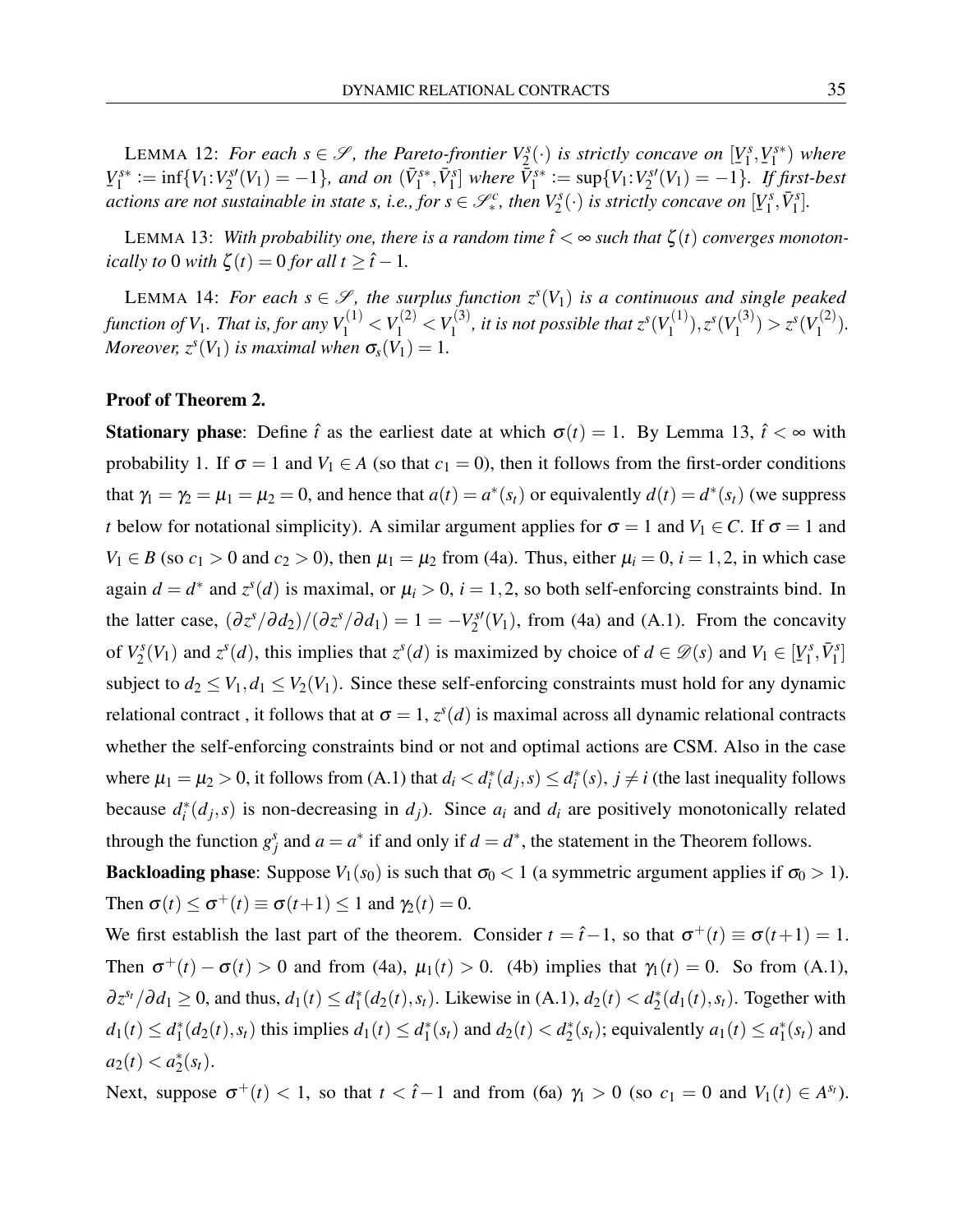Equation [\(6a\)](#page-25-0) implies that  $\frac{\partial y^s}{a_1, a_2}$   $\frac{\partial a_1}{\partial a_1}$  < 1, so that  $a_1(t) > a_1^*$  $i_1^*(a_2(t), s_t)$ . Again using [\(A.1\)](#page-29-2),  $\partial z^{s}$ (*d*<sub>1</sub>,*d*<sub>2</sub>)/ $\partial d_2$  ≥ 0, so that *d*<sub>2</sub>(*t*) ≤ *d*<sup> $*$ </sup><sub>2</sub>  $2^*(d_1(t), s_t)$  and hence  $a_2(t) \le a_2^*$  $_{2}^{*}(a_{1}(t),s_{t}).$ 

To establish the monotonicity of the marginal conditions, consider dates *t* and *t'* with  $\hat{t} \ge t' > t$ such that the same state *s* occurs at date *t* and *t'*. If  $\sigma^+(t') < 1$ , then it follows from the mono-tonicity of the sequence established in Lemma [13](#page-34-0) that  $\sigma^+(t) \leq \sigma^+(t') < 1$ . Hence,  $V_1(t) \in A^{s_t}$ and  $V_1(t') \in A^{s_{t'}}$ . It follows directly from [\(6a\)](#page-25-0) that  $1 > \partial y^s(a(t'))/\partial a_1 \ge \partial y^s(a(t))/\partial a_1$ . Now suppose, contrary to the assertion that  $\partial y^s(a(t'))/\partial a_2 > \partial y^s(a(t))/\partial a_2$  or equivalently  $\partial z^s(a(t'))/\partial a_2 >$  $\frac{\partial z^{s}(a(t))}{\partial a_{2}}$ . From [\(6a\)](#page-25-0) and [\(6b\)](#page-25-1)  $\frac{\partial z^{s}(a(t))}{\partial a_{2}}(dD_{1}^{s})$  $\int_1^s$  $(da_2)^{-1}$  ≡  $\partial z^s$  $(d(t))/\partial d_2$  = σ<sup>+</sup> $(t)$  − σ $(t)$  ≥ 0, and hence  $\partial z^s(a(t))/\partial a_2 \ge 0$  and  $\partial z^s(a(t'))/\partial a_2 > 0$ . Strict concavity of  $z^s(a)$  requires that  $\sum_{i=1}^2 ((\partial z^s (a(t')/\partial a_i) - (\partial z^s (a(t)/\partial a_i))(a_i(t') - a_i(t)) < 0 \text{ for } a(t) \neq a(t')$ . Then, since  $\partial^2 z^s / \partial a_1 \partial a_2 \geq$ 0, it follows that  $a_1(t) \ge a_1(t')$  and  $a_2(t) > a_2(t')$ . This however provides a contradiction. To see this, consider that  $\sigma(t') \ge \sigma(t)$  and  $\sigma(t) < 1$  imply, from Lemma [12,](#page-34-1) that  $V_1(t') \ge V_1(t)$ . Equally, because  $∂z<sup>s</sup>(a(t'))/∂a<sub>2</sub> > 0$ ,  $μ<sub>1</sub>(t') > 0$ , and hence,  $d<sub>2</sub>(t') = V<sub>1</sub>(t') ≥ V<sub>1</sub>(t) ≥ d<sub>2</sub>(t)$ . This implies  $a_2(t') \ge a_2(t)$ , a contradiction. A similar argument applies if  $\sigma^+(t) < \sigma^+(t') = 1$  and, except that in this case we have  $\gamma_1(t') = \gamma_2(t') = 0$  and thus, from [\(A.1\)](#page-29-2),  $\partial z^s(a(t'))/\partial a_1 \geq 0 > \partial z^s(a(t))/\partial a_1$ (the second inequality follows from the earlier argument because  $\sigma^+(t) < 1$ ). Finally, Lemma [14](#page-34-2) shows that  $z^{s}(V_1)$  is continuous and single-peaked and has a maximum when  $\sigma_s(V_1) = 1$ . From above,  $V_1(t') \geq V_1(t)$  when  $\sigma(t) < 1$ . Hence, we conclude that  $z^s(a(t)) \leq z^s(a(t'))$ .

## **REFERENCES**

- <span id="page-35-2"></span>ÁBRAHÁM, A. AND S. LACSÓ (2013): "Efficient Risk Sharing with Limited Commitment and Storage," Barcelona GSE Working Paper No. 697.
- <span id="page-35-1"></span>ACEMOGLU, D., M. GOLOSOV, AND A. TSYVINSKI (2011): "Power Fluctuations and Political Economy," *Journal of Economic Theory*, 146, 1009–1041.
- <span id="page-35-0"></span>ALBUQUERQUE, R. AND H. A. HOPENHAYN (2004): "Optimal Lending Contracts and Firm Dynamics," *Review of Economic Studies*, 71, 285–315.
- <span id="page-35-3"></span>BENVENISTE, L. AND J. SCHEINKMAN (1979): "On the Differentiability of the Value Function in Dynamic Models of Economics," *Econometrica*, 47, 727–732.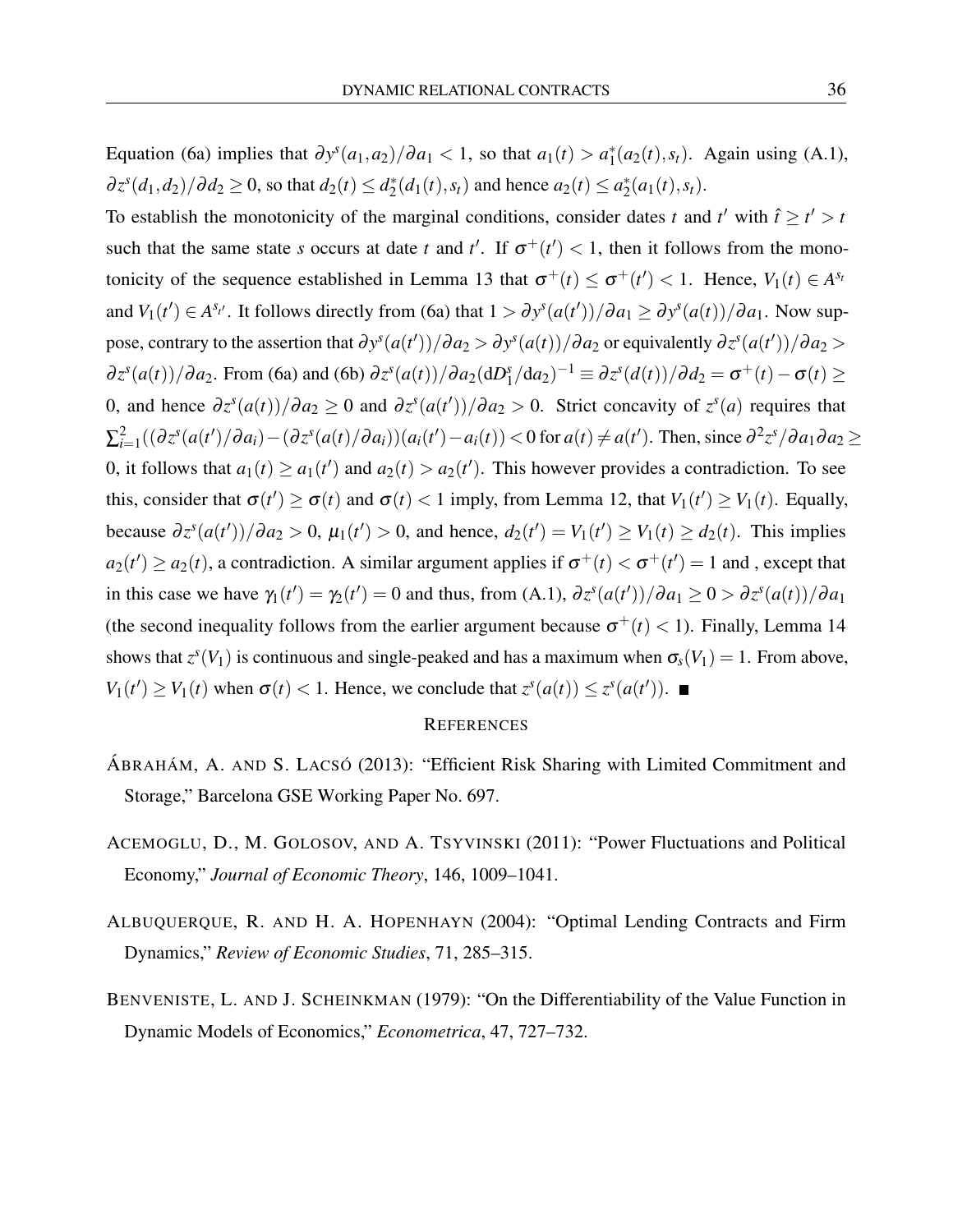- <span id="page-36-10"></span>BHATTACHARYA, R. AND M. MAJUMDAR (2007): *Random Dynamical Systems: Theory and Applications*, Cambridge: Cambridge University Press.
- <span id="page-36-3"></span>BROER, T. (2013): "The Wrong Shape of Insurance? What Cross-Sectional Distributions Tell us about Models of Consumption-Smoothing," *American Economic Journal: Macroeconomics*, 5, 107–40.
- <span id="page-36-4"></span>DOORNIK, K. (2006): "Relational Contracting in Partnerships," *Journal of Economics & Management Strategy*, 15, 517–548.
- <span id="page-36-7"></span>FONG, Y.-F. AND J. LI (2017): "Relational Contracts, Limited Liability, and Employment Dynamics," *Journal of Economic Theory*, 169, 270–293.
- <span id="page-36-11"></span>FOSS, S., V. SHNEER, J. P. THOMAS, AND T. WORRALL (2016): "Stochastic Stability of Monotone Economies in Regenerative Environments," Mimeo.
- <span id="page-36-9"></span>HALL, R. E. (2005): "Employment Fluctuations with Equilibrium Wage Stickiness," *American Economic Review*, 95, 50–65.
- <span id="page-36-8"></span>HALONEN, M. (2002): "Reputation and the Allocation of Ownership," *Economic Journal*, 112, 539–558.
- <span id="page-36-1"></span>KOCHERLAKOTA, N. R. (1996): "Implications of Efficient Risk Sharing without Commitment," *Review of Economic Studies*, 63, 595–610.
- <span id="page-36-0"></span>KOVRIJNYKH, N. (2013): "Debt Contracts with Partial Commitment," *American Economic Review*, 103, 2848–2874.
- <span id="page-36-5"></span>LEVIN, J. (2003): "Relational Incentive Contracts," *American Economic Review*, 93, 837–857.
- <span id="page-36-2"></span>LIGON, E., J. P. THOMAS, AND T. WORRALL (2002): "Informal Insurance Arrangements with Limited Commitment: Theory and Evidence from Village Economies," *Review of Economic Studies*, 69, 209–244.
- <span id="page-36-6"></span>MACLEOD, W. B. AND J. MALCOMSON (1989): "Implicit Contracts, Incentive Compatibility and Involuntary Unemployment," *Econometrica*, 57, 447–480.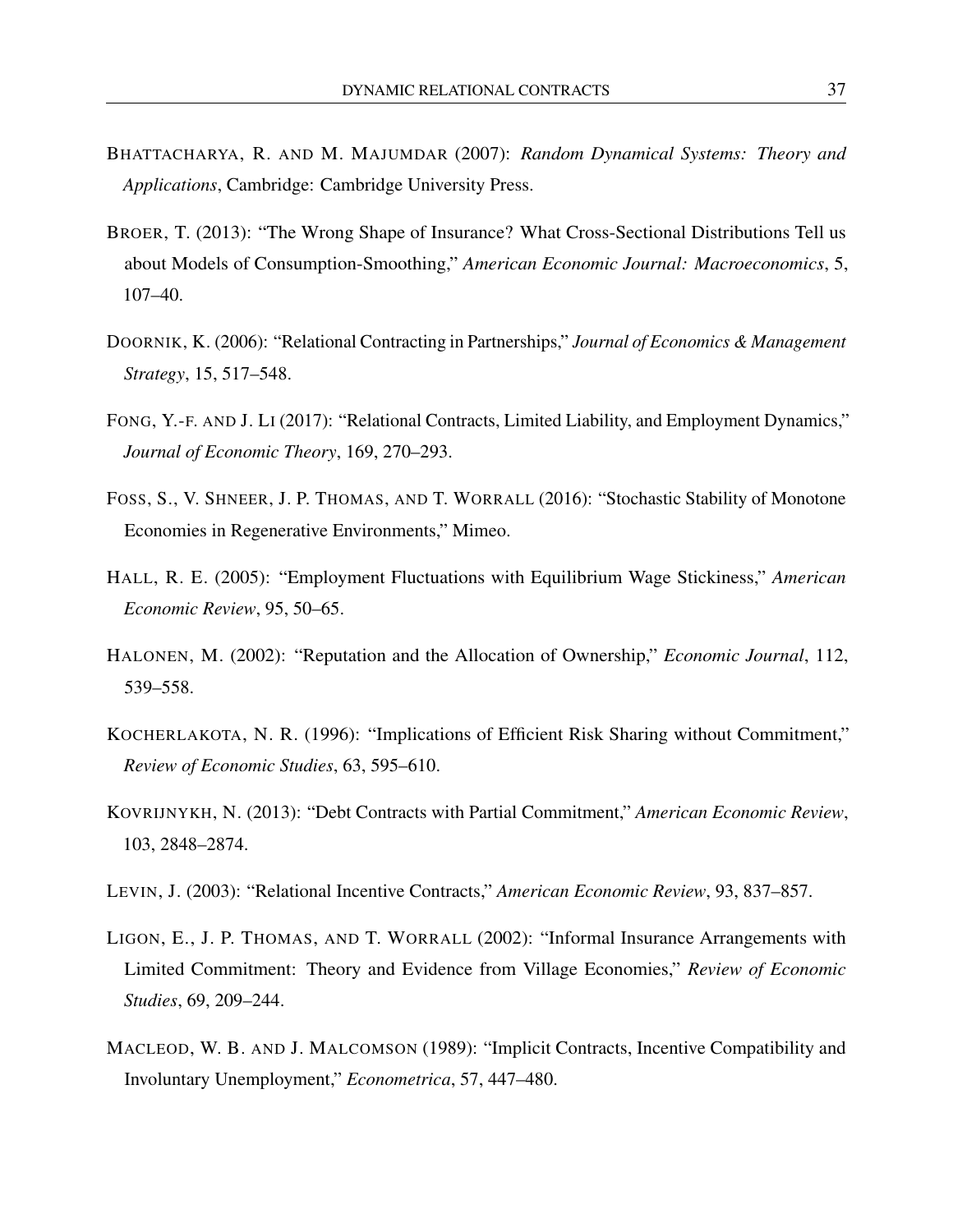- <span id="page-37-2"></span>RAY, D. (2002): "The Time Structure of Self-Enforcing Agreements," *Econometrica*, 70, 547–582.
- <span id="page-37-4"></span>RAYO, L. (2007): "Relational Incentives and Moral Hazard in Teams," *Review of Economic Studies*, 74, 937–963.
- <span id="page-37-5"></span>ROCKAFELLAR, R. T. (1997): *Convex Analysis*, Princeton, N.J: Princeton University Press.
- <span id="page-37-0"></span>SIGOUIN, C. (2003): "Investment Decisions, Financial Flows, and Self-Enforcing Contracts," *International Economic Review*, 44, 1359–1382.
- <span id="page-37-3"></span>THOMAS, J. P. AND T. WORRALL (1988): "Self-Enforcing Wage Contracts," *Review of Economic Studies*, 55, 541–554.
- <span id="page-37-1"></span>——— (1994): "Foreign Direct Investment and the Risk of Expropriation," *Review of Economic Studies*, 61, 81–108.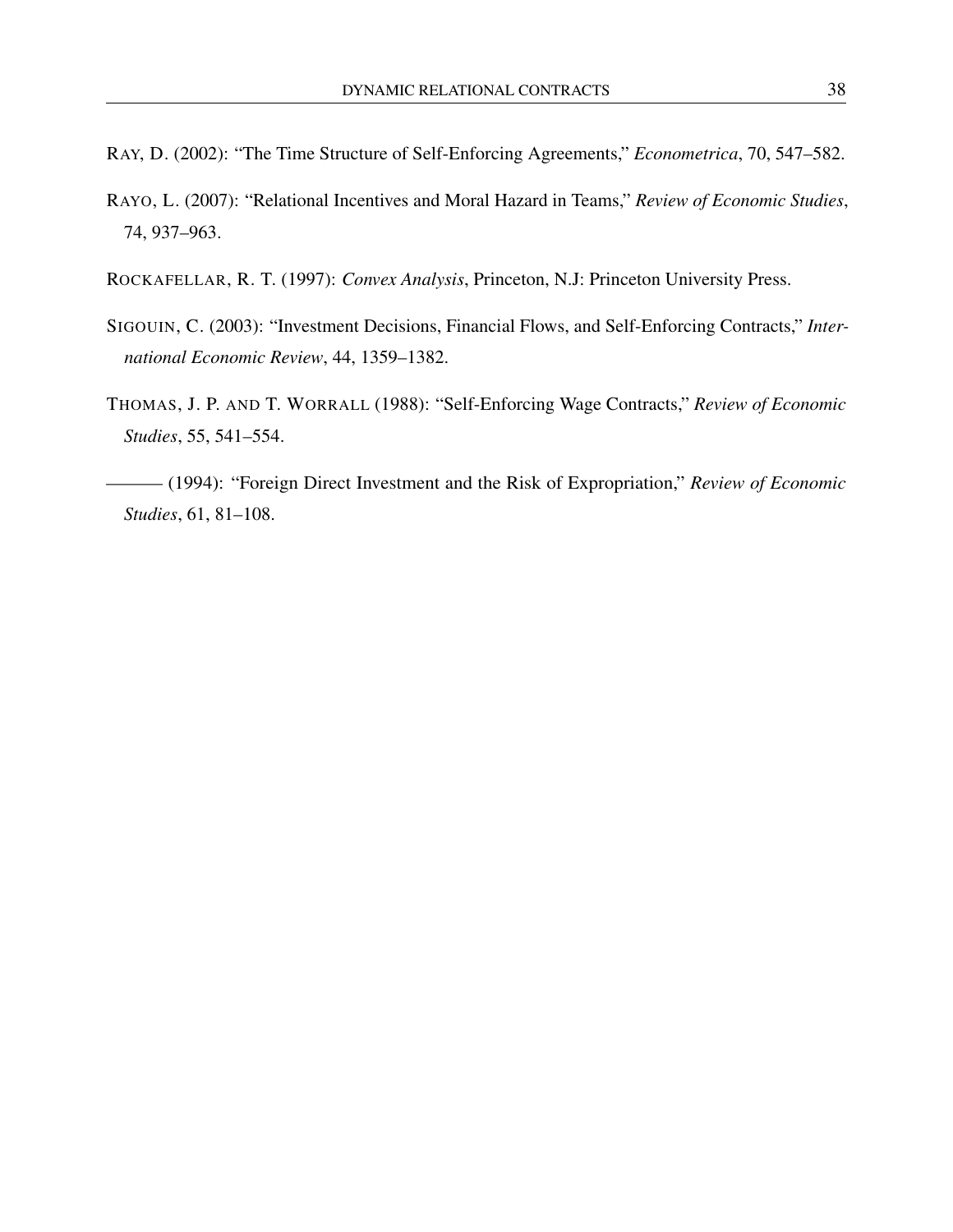## DYNAMIC RELATIONAL CONTRACTS UNDER COMPLETE INFORMATION SUPPLEMENTARY MATERIAL

This Supplementary Material contains the statements and omitted proofs of all propositions from the paper together with the statements and proofs of those lemmas given without proof in the Appendix to the paper.

*Proofs of lemmas for Section* [2](#page-7-0)

LEMMA 1: Under Assumption [2](#page-8-0), for  $i, j = 1, 2, i \neq j$  and for each  $s \in \mathscr{S}$ , the conditionally efficient action,  $a_i^*(a_j, s)$ , *is single-valued, weakly increasing and continuous in a<sup>j</sup> .*

**Proof.** By Assumption [2,](#page-8-0) holding  $a_j$  fixed,  $y^s(a_1, a_2)$  is strictly concave in  $a_i$ . Thus, the conditionally efficient actions are uniquely defined. From the continuity and differentiability assumptions, each  $a_i^*(a_j, s)$  is a continuous function of  $a_j$ . Complementarity in production implies that  $a_i^*(a_j, s)$  is weakly increasing in  $a_j$  for  $i, j = 1, 2, i \neq j$ .

LEMMA 2: Under Assumption [3](#page-9-0), for  $i, j = 1, 2, i \neq j$  and for each  $s \in \mathscr{S}$ , the Nash best-response,  $a_i^N(a_j, s)$ , is single-valued, weakly increasing and continuous in  $a_j$ . Moreover,  $0 < a_i^N(a_j,s) < a_i^*(a_j,s)$  for all  $a_j$ .

Proof. Since the lemma applies for any given state *s*, the notational dependence on *s* can be dropped. Uniqueness of the  $a_i^N(a_j)$  follows from Assumption [3](#page-9-0) that  $\phi_i(a_i, a_j)$  is strictly concave in its own action. Standard results imply these are continuous and differentiable functions. Since, from Assumption [3,](#page-9-0)  $\partial \phi_i(0, a_j)/\partial a_i > 1$ , it follows that  $a_i^N(a_j) > 0$ . Moreover, from the inequality in [\(1\)](#page-10-0),  $1 < \partial \phi_i(0, a_j)/\partial a_i < \partial y(0, a_j)/\partial a_i$ , so that  $a_i^*(a_j) > 0$ . Thus,

$$
1 = \frac{\partial \phi_i(a_i^N(a_j), a_j)}{\partial a_i} = \frac{\partial y(a_i^*(a_j), a_j)}{\partial a_i} > \frac{\partial \phi_i(a_i^*(a_j), a_j)}{\partial a_i}
$$

,

where the first two equalities hold from the first-order conditions for  $a_i^N(a_j)$  and  $a_i^*(a_j)$  respectively, and the last inequality follows from [\(1\)](#page-10-0). It then follows from the strict concavity of  $\phi_i$  in its own argument (Assumption [3\)](#page-9-0), that  $a_i^N(a_j) < a_i^*(a_j)$ .

LEMMA 3: Under Assumptions [1](#page-8-1) and [3](#page-9-0), for  $i, j = 1, 2, i \neq j$  and for each  $s \in \mathscr{S}$ , the deviation utility,  $D_i^s(a_j)$ , is *bounded below and is a continuous, increasing, strictly concave, and differentiable function of a<sup>j</sup> .*

Proof. Using Lemma [2](#page-28-3) and the definition of the deviation utility establishes its continuity and differentiability. The derivative satisfies:

$$
D_1^{s'}(a_2) = u'_1(\phi_1^{s}(a_1^{N}(a_2,s),a_2) - a_1^{N}(a_2,s))\frac{\partial \phi_1^{s}(a_1^{N}(a_2,s),a_2)}{\partial a_2}.
$$

Thus,  $D_1^s(a_2)$  is strictly increasing in  $a_2$  by the hold-up assumption in Assumption [3.](#page-9-0) To show it is strictly concave, let  $v_1^N(a_2,s) := \max_{\tilde{a}_1} \phi_1^s(\tilde{a}_1,a_2) - \tilde{a}_1$ . Dropping the state notation, since nothing depends on it, consider two values  $a_2 \neq \hat{a}_2$ and the convex combination  $a_2^{\lambda} = \lambda a_2 + (1 - \lambda) \hat{a}_2$  for  $\lambda \in (0, 1)$ . Then,

$$
v_1^N(a_2^{\lambda}) = \phi_1(a_1^N(a_2^{\lambda}), a_2^{\lambda}) - a_1^N(a_2^{\lambda})
$$
  
\n
$$
\geq \phi_1(\lambda a_1^N(a_2) + (1 - \lambda)a_1^N(\hat{a}_2), a_2^{\lambda}) - (\lambda a_1^N(a_2) + (1 - \lambda)a_1^N(\hat{a}_2))
$$
  
\n
$$
> \lambda (\phi_1(a_1^N(a_2), a_2) - a_1^N(a_2)) + (1 - \lambda) (\phi_1(a_1^N(\hat{a}_2), \hat{a}_2) - a_1^N(\hat{a}_2))
$$
  
\n
$$
= \lambda v_1^N(a_2) + (1 - \lambda)v_1^N(\hat{a}_2),
$$

where the first inequality follows from optimality and the second strict inequality from Assumption [3](#page-9-0) that  $\phi_1(a)$  is strictly concave. Since  $D_1(a_2) = u_1(v_1^N(a_2)) + \delta \sum_{r \in \mathcal{S}} \pi_{sr} D_1^r(a_2^{NE}(r))$  and  $u_1$  is itself concave, it follows that  $D_1(a_2)$  is strictly concave. From Assumption [3,](#page-9-0)  $v_1^N(a_2) \ge v_1^N(0) > 0$ . Therefore, from Assumption [1,](#page-8-1)  $u_1(v_1^N(a_2)) > -\infty$ . Likewise,  $D_1^r(a_2^{NE}(r)) > -\infty$ , and hence,  $D_1(a_2)$  is bounded below too. The same arguments apply with agent indices reversed.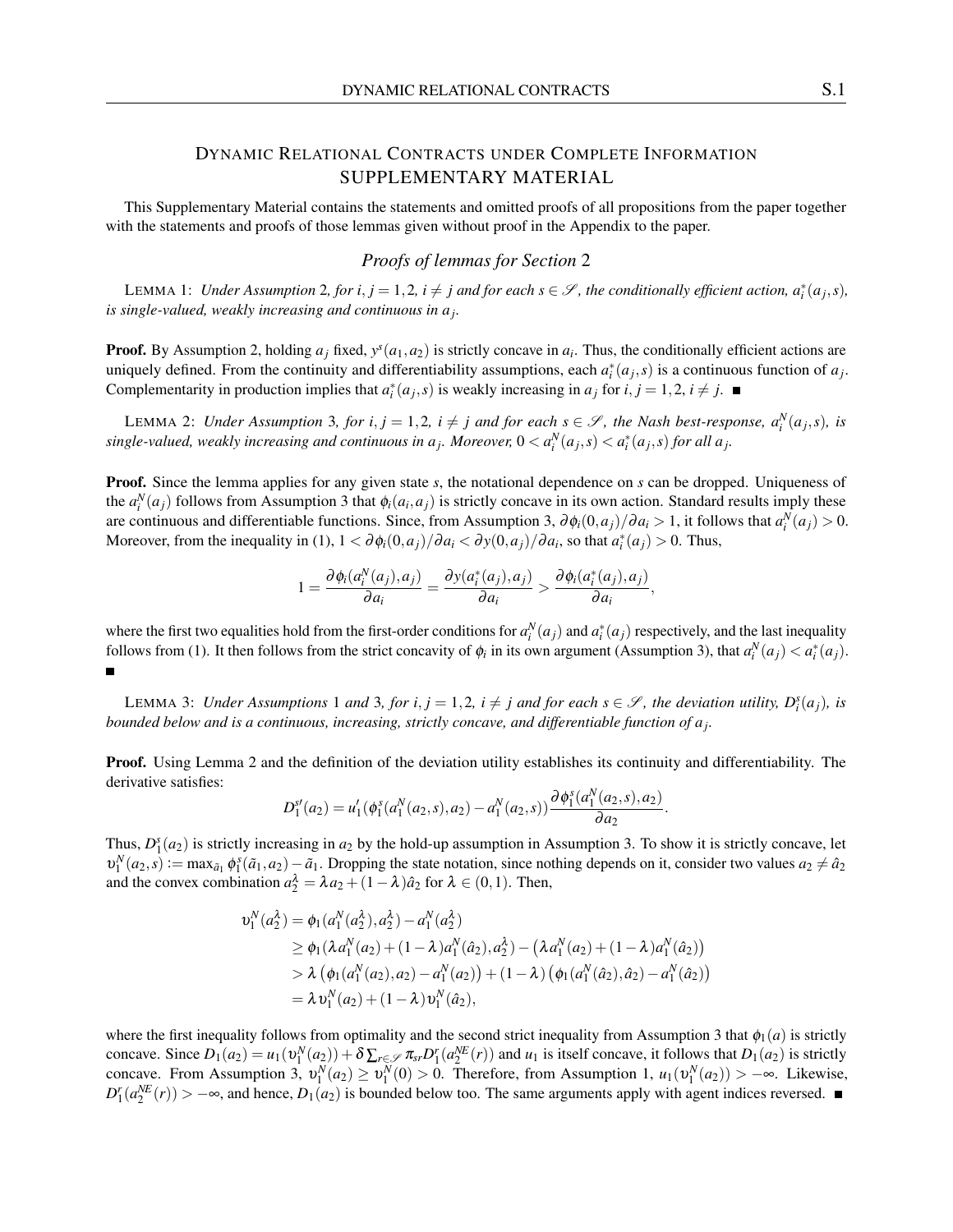#### *Proofs of lemmas and propositions for Section* [3](#page-13-0)

LEMMA 4: Under Assumptions[1](#page-8-1)-[3](#page-9-0), the set of lifetime utilities  $\mathscr{V}_{s_0}$  that correspond to dynamic relational contracts is *compact for each*  $s_0 \in \mathcal{S}$ *. Hence, optimal contracts exist.* 

**Proof.** By Lemma [3,](#page-28-2)  $D_i^s(a_j)$  is bounded below and by Assumption [2,](#page-8-0)  $z^s(a)$  is bounded above for each  $s \in \mathcal{S}$ . Together these facts imply that the future utility for agent *i* is bounded above. Therefore, in order to satisfy [\(2\)](#page-12-0), it follows that  $u_i(x_i(s^t))$ , and hence  $x_i(s^t)$ , is above some bound, say  $\hat{x}_i$ , at each  $s^t$ . By Assumption [2,](#page-8-0) the set of actions  $\mathscr{A}(s) = \{(a_1, a_2) \in \mathbb{R}_+^2 \mid z^s(a) \ge \hat{x}_1 + \hat{x}_2\}$  is compact. Therefore, the action-consumption pairs after any history  $s^t$  can be restricted to a compact subset, say  $F(s^t) \subset \mathbb{R}^4$ . Hence, the product space  $\prod_{s^t} F(s^t)$  is sequentially compact in the product topology because it is a countable product of compact spaces. Associated with any dynamic relational contract (and for notational simplicity, ignoring the dependence on the initial state) is a pair of discounted utilities  $(V_1, V_2)$ . Let  $\Gamma$ denote the set of dynamic relational contracts and  $\mathcal V$  the set of associated discounted utilities. Consider any convergent sequence in  $\mathcal V$  and the associated sequence of dynamic relational contracts in Γ. By sequential compactness, the latter has a convergent sub-sequence that converges pointwise to some limiting contract. By the dominated convergence theorem, the limit of the sequence of utilities at each  $s<sup>t</sup>$  along the subsequence must satisfy the self-enforcing constraints [\(2\)](#page-12-0) because utilities are continuous functions of contracts in this topology when  $\delta$  < 1, and because the constraints are weak inequalities. Thus, the limit contract is a dynamic relational contract , and the limiting sequence of the associated lifetime utilities has a limit point that corresponds to the limit dynamic relational contract. It follows that  $\mathcal V$  is closed and bounded, and hence, a compact subset of  $\mathbb{R}^2$ . The existence of optimal contracts then follows by maximizing weighted sums (with non-negative weights) of utilities over this set.

PROPOSITION 1: In any optimal contract (i) actions are never below the Nash reaction functions,  $a_i(s^t) \ge a_i^N(a_j(s^t), s_t)$ , *and*  $a(s^t) \ge a^{NE}(s_t) > 0$ ; (ii) an agent who is allocated all current output and who is not overinvesting,  $a_i(s^t) \le$  $a_i^*(a_j(s^t), s_t)$ *, is unconstrained.* 

**Proof.** We drop the state notation because nothing depends on it. (i) We first note that  $a^{NE} > 0$  because, from Lemma [2,](#page-28-3)  $a_i^N(a_j) > 0$  for all  $a_j$ . The proof proceeds in two parts. The first is to show that one cannot simultaneously have  $a_2 < a_2^N(a_1)$  and  $a_1 \ge a_1^N(a_2)$  or vice-versa. Thus, the actions must be either above both reaction functions or below both reaction functions. The next part shows that  $(a_1, a_2) \ge (a_1^{NE}, a_2^{NE})$ . Since the reaction functions are non-decreasing from Lemma [2,](#page-28-3) this rules out that both actions are below the reaction functions. Step 1: Suppose that at some date *t*,  $a_2 < a_2^N(a_1)$  and  $a_1 \ge a_1^N(a_2)$ . Then

<span id="page-39-1"></span>
$$
\frac{\partial \phi_2(a_1, a_2)}{\partial a_2} > \frac{\partial \phi_2(a_1, a_2^N(a_1))}{\partial a_2} = 1
$$

since  $\phi_2$  is strictly concave, and

<span id="page-39-0"></span>
$$
\frac{\partial \phi_1(a_1, a_2)}{\partial a_2} \ge \frac{\partial \phi_1(a_1^N(a_2), a_2)}{\partial a_2},
$$

by complementarity, given  $a_1 \ge a_1^N(a_2)$ . Consider a small increase in  $a_2$  of  $\Delta a_2 > 0$ . The consequent increase in output is approximately  $(\partial y(a_1, a_2)/\partial a_2) \Delta a_2$ . If the self-enforcing constraint of agent 1 is not binding, this increase in output can be given to agent 2 without violating any constraints. Suppose then, that agent 1's self-enforcing constraint is binding. Change the contract by increasing agent 1's consumption at date *t*, so that her utility increases by the same amount as the increase in her deviation utility. From the envelope theorem, the increase in the deviation utility is, to a first-order approximation,  $D'_1(a_2)\Delta a_2 = u'_1(\phi_1(a_1^N(a_2),a_2) - a_1^N(a_2))(\partial \phi_1(a_1^N(a_2),a_2)/\partial a_2)\Delta a_2$ . The remainder of the extra output (we show this is positive below because agent 2 will be better off) is given to agent 2. Keep the future unchanged. We now show that these changes meet the constraints and lead to a Pareto-improvement, contrary to the assumed optimality of the contract. Let  $w_i$  denote the current utility of agent *i*. First, agent 1 is no worse off (in fact better off, given the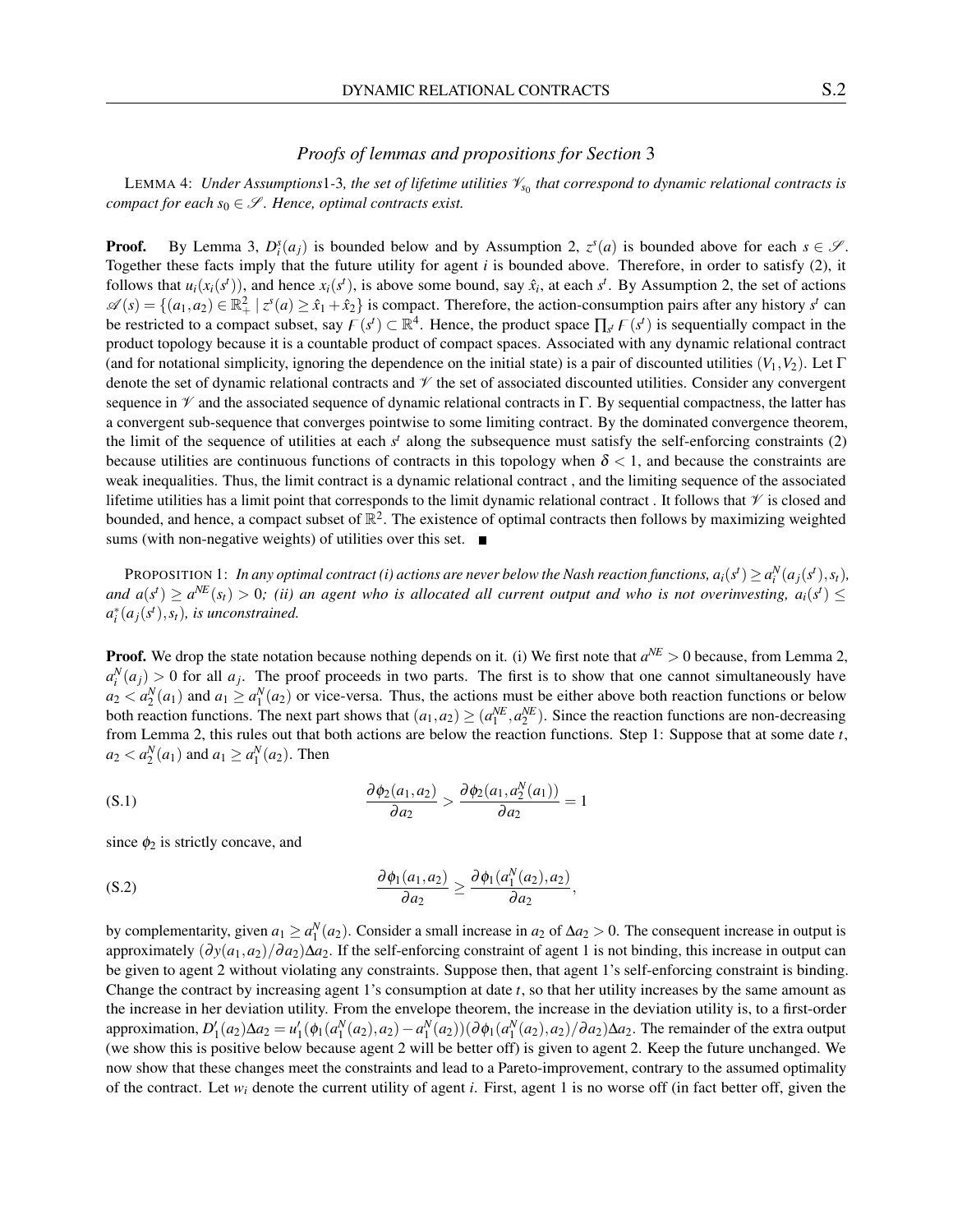hold-up assumption) and by construction her self-enforcing constraint is satisfied. For agent 2, the change in current utility is, to a first-order approximation,

<span id="page-40-0"></span>
$$
(S.3) \qquad \Delta w_2 \simeq u_2'(c_2 - a_2) \left( \frac{\partial y(a_1, a_2)}{\partial a_2} - \frac{u_1'(\phi_1(a_1^N(a_2), a_2) - a_1^N(a_2))}{u_1'(c_1 - a_1)} \frac{\partial \phi_1(a_1^N(a_2), a_2)}{\partial a_2} - 1 \right) \Delta a_2.
$$

Since agent 1's self-enforcing constraint is binding,  $V_1 = D_1(a_2)$  and therefore  $u_1(c_1 - a_1) + \delta \sum_{r \in \mathcal{S}} \pi_{sr} V_1^r = u_1(\phi_1(a_1^N(a_2), a_2)$  $a_1^N(a_2) + \delta \sum_{r \in \mathcal{S}} \pi_{sr} D_1^r(a_2^{NE}(r))$ . Also, since  $V_1^r \ge D_1^r(a_2^{NE}(r))$ ,  $u_1(\phi_1(a_1^N(a_2), a_2) - a_1^N(a_2)) \ge u_1(c_1 - a_1)$ . Therefore, it follows that  $u'_1(\phi_1(a_1^N(a_2), a_2) - a_1^N(a_2)) \le u'_1(c_1 - a_1)$ . Using this, the fact that  $\partial y(a_1, a_2)/\partial a_2 \ge \sum_i^2 \partial \phi_i(a_1, a_2)/\partial a_2$ , from Assumption [3,](#page-9-0) the inequality in [\(S.2\)](#page-39-0) above, gives

$$
\frac{\partial y(a_1, a_2)}{\partial a_2} - \frac{u'_1(\phi_1(a_1^N(a_2), a_2) - a_1^N(a_2))}{u'_1(c_1 - a_1)} \frac{\partial \phi_1(a_1^N(a_2), a_2)}{\partial a_2} \ge \frac{\partial y(a_1, a_2)}{\partial a_2} - \frac{\partial \phi_1(a_1, a_2)}{\partial a_2} \ge \frac{\partial \phi_2(a_1, a_2)}{\partial a_2}.
$$

Then using  $(S.1)$ , the bracketed term in  $(S.3)$  satisfies:

$$
\left(\frac{\partial y(a_1,a_2)}{\partial a_2} - \frac{u'_1(\phi_1(a_1^N(a_2),a_2) - a_1^N(a_2))}{u'_1(c_1 - a_1)} \frac{\partial \phi_1(a_1^N(a_2),a_2)}{\partial a_2} - 1\right) > 0.
$$

Thus, for  $\Delta a_2$  small enough,  $\Delta w_2 > 0$ . Agent 2's constraint is satisfied because  $a_1$ , and hence also  $D_2(a_1)$  are unchanged, while his utility has risen, so a Pareto-improvement has been demonstrated. A symmetric argument applies when  $a_1 < a_1^N(a_2)$  and  $a_2 \ge a_2^N(a_1)$ .

 $a_1 < a_1 (a_2)$  and  $a_2 \ge a_2 (a_1)$ .<br>Step 2: Suppose that  $(a_1, a_2) \le (a_1^{NE}, a_2^{NE})$  with strict inequality for at least one agent, say agent 2. Consider replacing the actions with the Nash equilibrium actions  $a_i^{NE}$ , so that output rises from  $y(a_1, a_2)$  to  $y(a_1^{NE}, a_2^{NE})$ . Let agent 1 have consumption of  $\phi_1(a_1^{NE}, a_2^{NE})$  and give the remainder of the output to agent 2 (we shall show that utility does not fall, so consumption does not fall, and thus, the change is feasible). The change in per-period utilities are

<span id="page-40-1"></span>
$$
\Delta w_1 = u_1(\phi_1(a_1^{NE}, a_2^{NE}) - a_1^{NE}) - u_1(c_1 - a_1)
$$
  
\n
$$
\Delta w_2 = u_2(y(a_1^{NE}, a_2^{NE}) - \phi_1(a_1^{NE}, a_2^{NE}) - a_2^{NE}) - u_2(c_2 - a_2) \ge u_2(\phi_2(a_1^{NE}, a_2^{NE}) - a_2^{NE}) - u_2(c_2 - a_2).
$$

By the definition of  $(a_1^{NE}, a_2^{NE})$ ,  $D_i(a_j^{NE}) = u_i(\phi_i(a_1^{NE}, a_2^{NE}) - a_i^{NE}) + \delta \sum_{r \in \mathcal{S}} \pi_{sr} D_i(a_{j,r}^{NE}, r)$  for  $i = 1, 2, i \neq j$ . Hence, for agent 1

<span id="page-40-2"></span>
$$
(S.5) \tD_1(a_2^{NE}) - D_1(a_2) = u_1(\phi_1(a_1^{NE}, a_2^{NE}) - a_1^{NE}) - u_1(\phi_1(a_1^{N}(a_2), a_2)) - a_1^{N}(a_2))),
$$

with a similar expression for agent 2. Using the expression for ∆*w*<sup>1</sup> in [\(S.4\)](#page-40-1) and [\(S.5\)](#page-40-2) gives,

<span id="page-40-3"></span>
$$
\Delta w_1 - (D_1(a_2^{NE}) - D_1(a_2)) = (u_1(\phi_1(a_1^{NE}, a_2^{NE}) - a_1^{NE}) - u_1(c_1 - a_1)) - (S.6)
$$
  

$$
(u_1(\phi_1(a_1^{NE}, a_2^{NE}) - a_1^{NE}) - u_1(\phi_1(a_1^{N}(a_2), a_2)) - a_1^{N}(a_2)))
$$
  

$$
= u_1(\phi_1(a_1^{N}(a_2), a_2)) - a_1^{N}(a_2)) - u_1(c_1 - a_1).
$$

We can assume that  $V_1 = D_1(a_2)$ , otherwise it would be possible to raise  $a_2$  and reallocate output in a Pareto-improving way. Thus, by the same arguments as in Step 1,  $u_1(\phi_1(a_1^N(a_2), a_2) - a_1^N(a_2)) \ge u_1(c_1 - a_1)$ , so that  $\Delta w_1 - (D_1(a_2^N) - D_1(a_2^N))$  $D_1(a_2)$   $\geq$  0: the change does not violate the self-enforcing constraint of agent 1. Moreover, since  $a_2^{NE} > a_2$  by assumption, and since Lemma [3](#page-28-2) shows that  $D_1(a_2)$  is strictly increasing, it follows from [\(S.6\)](#page-40-3) that  $\Delta w_1 > 0$ . Now consider agent 2. The new consumption of agent 2 is equal to  $y(a_1^{NE}, a_2^{NE}) - \phi_1(a_1^{NE}, a_2^{NE})$ , which by Assumption [3](#page-9-0) is at least  $\phi_2(a_1^{NE}, a_2^{NE})$ . Thus, the change in current utility of agent 2 satisfies  $\Delta w_2 = u_2(\phi_2(a_1^{NE}, a_2^{NE}) - a_1^{NE}) - u_2(c_2 - a_2)$  and the same argument as above can be applied to show  $\Delta w_2 - (D_2(a_1^N) - D_2(a_1)) \ge 0$ . Thus, we obtain a contradiction to the assumed optimality of the original contract.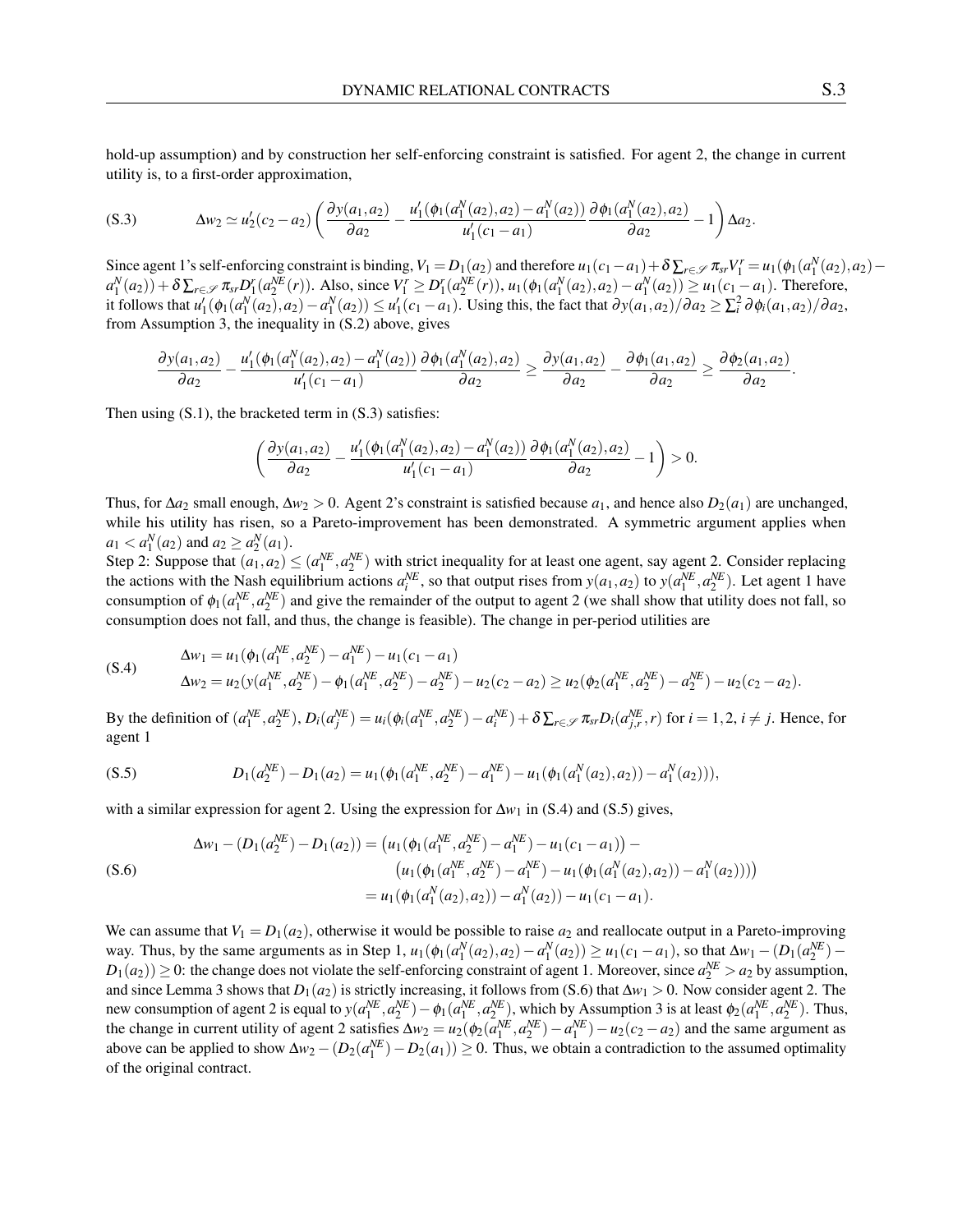(ii) Suppose  $c_1 = y(a_1, a_2)$ . From part (i), optimal actions satisfy  $a_1 \ge a_1^N(a_2)$ . Thus,  $a_1^N(a_2) \le a_1 \le a_1^*(a_2)$  and  $y(a_1, a_2) - a_1 \ge y(a_1^N(a_2), a_2) - a_1^N(a_2)$ . Equally, by Assumption [3,](#page-9-0)  $a_1^N(a_2) > 0$ , so that  $y(a_1^N(a_2), a_2) - a_1^N(a_2) > 0$  $\phi_1(a_1^N(a_2), a_2) - a_1^N(a_2)$ . Thus,  $u_1(y(a_1, a_2) - a_1) > u_1^N(a_2)$ . Write  $V_1^r$  for next-period continuation utility in state r. Then,

$$
D_1(a_2) := u_1^N(a_2) + \delta \sum_r \pi_{sr} D_1^r(a_2^{NE}(r))
$$
  
< 
$$
< u_1(y(a_1, a_2) - a_1) + \delta \sum_r \pi_{sr} V_1^r,
$$

where the inequality follows from  $u_1(y(a_1, a_2) - a_1) > u_1^N(a_2)$  and  $V_1^r \ge D_1^r(a_2^{NE}(r))$ .

PROPOSITION 2: *For each*  $s \in \mathscr{S}$  *and under Assumptions* [1](#page-8-1)-[3](#page-9-0) *(i) under either Assumption* [A.4](#page-29-0) *or Assumption* [A.5](#page-29-1)*,*  $V_2^s(V_1)$  *is a continuous and concave function of*  $V_1$  *defined on a non-degenerate closed interval*  $[Y_1^s, \bar{V}_1^s]$ *,and is continuously*<br>differentiable on its interior. Moreover *differentiable on its interior. Moreover,*

$$
V_2^{s(+)}(V_1) = 0
$$
 and  $V_2^{s(-)}(\bar{V}_1) = -\infty$ ,

*where*  $V_2^{s(+)}$  $\chi_2^{s(+)}$  denotes the right and  $V_2^{s(-)}$  $t_2^{(s(-))}$  the left derivative. (ii) Under Assumption [A.4](#page-29-0),  $V_2^s(V_1)$  is strictly *concave if*  $u_i$  is strictly concave,  $i = 1,2$ , or over any interval such that  $a^s(V_1)$  varies with  $V_1$ ; under Assumption [A.5](#page-29-1),  $V_2^s(V_1)$  is strictly *concave over any interval such that*  $a^{s}(V_1)$  *varies with*  $V_1$ *.* 

**Proof.** We first note that Assumption [A.5](#page-29-1) implies that  $z^s(d)$  is strictly concave. Since  $z^s(d) + g^s_j(d_i)$  is concave,  $z^s(d^\lambda) - (\lambda z^s(d) + (1-\lambda)z^s(\hat{d}) \ge (\lambda g^s_j(d_i) + (1-\lambda)g^s_j(\hat{d_i})) - g^s_j(d^\lambda_i)$  for pairs  $d$  and  $\hat{d}$  and  $d^\lambda = \lambda d + (1-\lambda)\hat{d}$  and  $\lambda \in [0,1]$ . Since  $g_j^s(d_i)$  is strictly convex,  $(\lambda g_j^s(d_i) + (1-\lambda)g_j^s(\hat{d_i})) - g_j^s(d_i^{\lambda}) > 0$  for  $\lambda \in (0,1)$  and  $d_i \neq \hat{d_i}$  and  $i, j = 1,2$ ,  $i \neq j$ . Hence, for  $d \neq \hat{d}$  and  $\lambda \in (0,1)$ , we have  $z^{s}(d^{\lambda}) - (\lambda z^{s}(d) + (1 - \lambda)z^{s}(\hat{d}) > 0$ , so that  $z^{s}(d)$  is strictly concave.

First consider Assumption [A.5.](#page-29-1) Let  $(x(s^t), d(s^t))_{t=0}^{\infty}$  and  $(\hat{x}(s^t), \hat{d}(s^t))_{t=0}^{\infty}$  be two optimal contracts with utilities of  $(V_1, V_2^s(V_1))$  and  $(\hat{V}_1, V_2^s(\hat{V}_1))$  respectively, with  $V_1 \neq \hat{V}_1$  (if there is a unique optimal contract, i.e., a unique Paretoefficient allocation, then the lemma is trivial). Take a convex combination of the two contract actions, such that  $d^{\lambda}(s^t) = \lambda d(s^t) + (1 - \lambda) \hat{d}(s^t)$  is chosen each period,  $0 < \lambda < 1$ . Define, for  $i, j = 1, 2, i \neq j$ ,

$$
h_j^{s_i}(s^t) := g_j^{s_i}(d_i^{\lambda}(s^t)) - \left(\lambda g_j^{s_i}(d_i(s^t)) + (1-\lambda)g_j^{s_i}(\widehat{d_i}(s^t)\right).
$$

Since  $g_j^s$  is convex,  $h_j^s \le 0$ . We want to show that it is feasible to choose  $\tilde{x}_i(s^t)$  such that  $\tilde{c}_i(s^t) \equiv \tilde{x}_i(s^t) + g_j^{s_i}(d_i^{\lambda}(s^t)) \ge 0$ ,  $\tilde{x}_1(s^t) + \tilde{x}_2(s^t) \leq z^s(d^{\lambda}(s^t))$ , equivalently  $\tilde{c}_1(s^t) + \tilde{c}_2(s^t) \leq y^s(d^{\lambda}(s^t))$ , and  $\tilde{x}_i(s^t) \geq \lambda x_i(s^t) + (1 - \lambda)\hat{x}_i(s^t)$ , equivalently  $\tilde{c}_i(s^i) \ge (\lambda c_i(s^i) + (1 - \lambda)\hat{c}_i(s^i)) + h_j(s^i), i = 1, 2$  (where  $c_i$  and  $\hat{c}_i$  are the consumptions corresponding to the original<br>contracts). For notational convenience, we drop the dependence on the state and history for contracts). For notational convenience, we drop the dependence on the state and history for the moment. Let  $\tilde{c}_1$  =  $\max{\{\lambda c_1 + (1 - \lambda)\hat{c}_1 + h_2, 0\}}$  and  $\tilde{c}_2 = y(d^{\lambda}) - \tilde{c}_1$ . There are two cases to consider: case I, where  $\lambda c_1 + (1 - \lambda)\hat{c}_1 +$  $h_2 < 0$ , and case II, where  $\lambda c_1 + (1 - \lambda)\hat{c}_1 + h_2 \geq 0$ .

Case I. In this case,  $\tilde{c}_1 = 0$  and  $\tilde{c}_2 = y(d^{\lambda})$ . Then, by assumption,  $\tilde{c}_1 > \lambda c_1 + (1 - \lambda)\tilde{c}_1 + h_2$ . Furthermore,  $\tilde{c}_2 > 0$  since extinge and hance output is positive. Note  $\tilde{c}_1 > (1 - \lambda)\tilde{c}_1 + h_1 > y(d^{\lambda}) - ($ actions, and hence, output is positive. Next  $\tilde{c}_2 - (\lambda c_2 + (1 - \lambda)\tilde{c}_2 + h_1) \ge y(d^{\lambda}) - (\lambda y(d) + (1 - \lambda)y(d) + h_1) \ge 0$ , where the first inequality follows because  $c_2 \leq y(d)$  and  $\hat{c}_2 \leq y(d)$  and the second inequality follows from Assumption [A.5](#page-29-1) that  $z(d) + g_2(d_1) \equiv y(d) - g_1(d_2)$  is concave in *d*.

Case II. In this case,  $\tilde{c}_1 = \lambda c_1 + (1 - \lambda)\hat{c}_1 + h_2$  and  $\tilde{c}_2 = y(d^{\lambda}) - \tilde{c}_1$ . By assumption,  $\tilde{c}_1 \ge 0$ . Furthermore,  $\tilde{c}_2 = y(d^{\lambda}) - \tilde{c}_2$ ,  $y(d^{\lambda}) - (d^{\lambda}) - (d^{\lambda}) - (d^{\lambda}) - (d^{\lambda}) - (d^{\lambda}) - (d^{\lambda}) - (d^{\lambda}) - (d^{\lambda}) - (d^$  $\tilde{c}_1 = y(d^{\lambda}) - (\lambda c_1 + (1 - \lambda)\hat{c}_1 + h_2) \ge y(d^{\lambda}) - (\lambda y(d) + (1 - \lambda)y(d)) - h_2 \ge 0$ , where the final inequality follows because  $y(d) - g_2(d_1) \equiv z(d) + g_1(d_2)$  is concave in d. Likewise,  $\tilde{c}_2 - (\lambda c_2 + (1 - \lambda)\tilde{c}_2) - h_1 = y(d^{\lambda}) - (\lambda (c_1 + c_2) +$  $(1 - \lambda)(\hat{c}_1 + \hat{c}_2) - h_2 - h_1 \ge z(d^{\lambda}) - (\lambda z(d) + (1 - \lambda)z(d) \ge 0$ , where the first inequality follows from  $c_1 + c_2 \le y(d)$ <br>and  $\hat{c}_1 + \hat{c}_2 \le y(d)$ . The final inequality follows from the conceptive of  $z(d)$  and is a strict inequa and  $\hat{c}_1 + \hat{c}_2 \leq y(\hat{d})$ . The final inequality follows from the concavity of  $z(d)$ , and is a strict inequality if  $d \neq \hat{d}$  because *z* is strictly concave.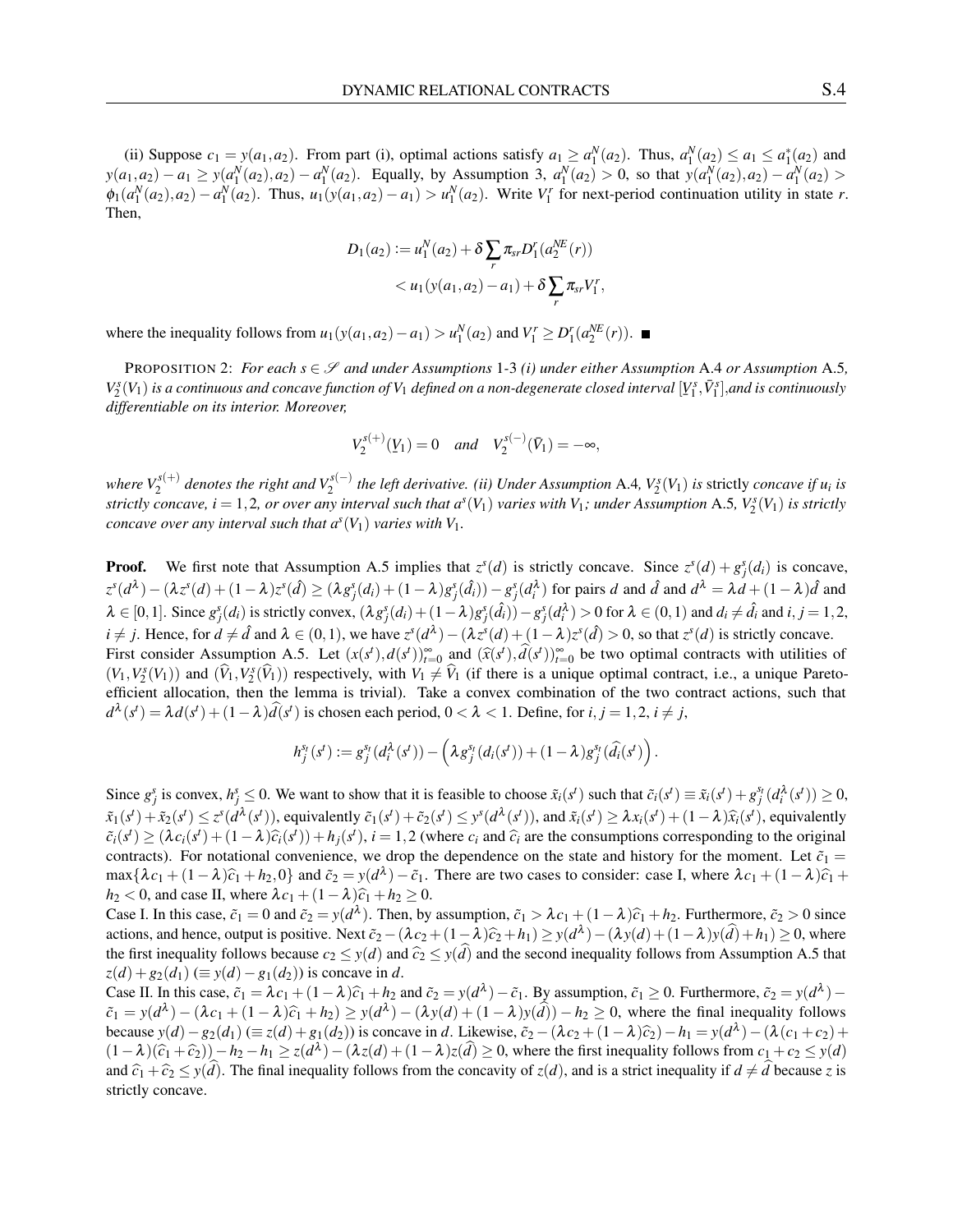Now consider the contract  $(\tilde{x}(s^t), d^{\lambda}(s^t))_{t=0}^{\infty}$ . We have, by the forgoing and by the concavity of *u<sub>i</sub>*, that:

<span id="page-42-0"></span>
$$
u_i(\tilde{c}_i - g_j(d_i^{\lambda})) \ge u_i(\lambda (c_i - g_j(d_i)) + (1 - \lambda)(\widehat{c}_i - g_j(\widehat{d}_i)))
$$
  
\n
$$
\ge \lambda u_i(c_i - g_j(d_i)) + (1 - \lambda)u_i(\widehat{c}_i - g_j(\widehat{d}_i)),
$$

where for one of the agents the first inequality is strict if  $d \neq \hat{d}$  (agent 1 in case I, agent 2 in case II). Thus, the contract  $(\tilde{x}(s^t), d^{\lambda}(s^t))_{t=0}^{\infty}$  offers at least as much utility in each date-event pair as the average contract and is feasible and selfenforcing. By construction, utilities from the new contract are at least  $\lambda(V_1, V_2^s(V_1)) + (1 - \lambda)(\hat{V}_1, V_2^s(\hat{V}_1))$ . Considering cases where  $d \neq d$ , the first claim of part (ii) follows by straightforward arguments.

Under Assumption [A.4,](#page-29-0) it is only necessary to consider case II. Applying the same argument using the concavity of  $z(d)$ shows that  $(\tilde{x}(s^t), d^{\lambda}(s^t))_{t=0}^{\infty}$  offers at least as much utility in each date-event pair as the average contract and is feasible and self-enforcing. To establish the second claim of part (ii), for  $d \neq \hat{d}$  we again get a strict inequality because *z* is strictly concave; if  $u_i$  is strictly concave, then the second inequality in  $(S.7)$  is strict at some date, and hence, strict concavity of *V*<sup>2</sup> follows.

Using standard arguments, it then follows that  $V_2^s(\cdot)$  is concave on an open interval  $(V_1, \bar{V}_1)$  where  $V_1$  and  $\bar{V}_1$  are the respective infimum and supremum of the projection of the Pareto frontier onto agent 1's utilities. To show that  $V_2^s(\cdot)$ is in fact concave, continuous and defined on  $[Y_1, \bar{V}_1]$ , consider a sequence  $\{V_1^p\}$  $\frac{1}{2}$  is, from above). Since all variables belong to compact spaces, assume w.l.o.g. that a corresponding subsequence of  $\{Y_1^p\}_{p=1}^{\infty} \in (\underline{V}_1, \overline{V}_1)$ , such that  $V_1^p$  $Y_1^p \downarrow Y_1$  (that optimal contracts  $\{(x_t^p, d_t^p)_{t\geq 0}\}_{p=1}^{\infty}$  is convergent. Since all inequality constraints are weak, it is easily seen that this limit contract is self-enforcing. Therefore, an optimal contract must offer at least the utility to agent 2 from the limit contract,  $V_2(Y_1) \ge \lim_{p \to \infty} V_2(V_1^p)$ function (creating a discontinuity at  $V_1$ ). The fact that  $V_2(V_1)$  is continuous and decreasing on  $(V_1, \bar{V}_1)$  then implies that  $\binom{p}{1}$ . Equally, it cannot offer more because this would violate concavity of the value  $V_2(V_1) > V_2(V_1)$  for all  $V_1 \in (Y_1, \bar{V}_1)$ , and hence, that this point at  $Y_1$  is constrained Pareto efficient. A similar argument applies at  $\bar{V}_1$ . applies at  $\bar{V}_1$ .

We now establish differentiability. Assume  $Y_1^s < \bar{V}_1^s$  (this is established later). Fix  $V_1 = V_1^o \in (\underline{V}_1^s, \bar{V}_1^s)$  and let the superscript "o" represent optimal values of other variables (these need not be unique). Since nothing depends on it, the notational dependence on the state *s* is dropped. Recall that by Proposition [1,](#page-13-1) output is positive. Hence there are three possibilities: (A)  $c_1^o = 0$  and  $c_2^o > 0$ , (B)  $c_1^o > 0$  and  $c_2^o > 0$ , or (C)  $c_1^o > 0$  and  $c_2^o = 0$  (only possibility B is relevant under Assumption [A.4\)](#page-29-0). First, consider case (B) and define  $Y_1^o := V_1^o - d_2^o$  and  $Y_2^o := V_2^o - d_1^o$  where  $Y_1^o, Y_2^o \ge 0$  in any dynamic relational contract. Also  $V_2^o = V_2(V_1^o)$ . Likewise, we have the recursive equations  $u_1(c_1^o - g_2(d_1^o)) + \delta \sum_{r \in \mathcal{S}} \pi_{sr} V_1^{ro} = V_1^0$ and  $u_2(z(d_1^o, d_2^o)+g_2(d_1^o)-c_1^0)+\delta\sum_{r\in\mathcal{S}}\pi_{sr}V_2^{ro}=V_2^o$ . Consider the following equations where the future values, but not (necessarily) the current values, are at their optimal levels:

$$
V_1 - u_1(c_1 - g_2(d_1)) = \delta \sum_{r \in \mathcal{S}} \pi_{sr} V_1^{ro},
$$
  

$$
V_2 - u_2(z(d_1, d_2) + g_2(d_1) - c_1)) = \delta \sum_{r \in \mathcal{S}} \pi_{sr} V_2^{ro},
$$
  

$$
V_1 - d_2 = \Upsilon_1^o,
$$
  

$$
V_2 - d_1 = \Upsilon_2^o.
$$

Since the functions  $u_i$ ,  $g_i$  and  $z$  are continuous and differentiable, the *implicit function theorem* asserts the existence of continuous and differentiable functions  $\tilde{c}_1(V_1)$ ,  $\tilde{d}_1(V_1)$ ,  $\tilde{d}_2(V_1)$  and  $\tilde{V}_2(V_1)$  in an open interval around  $V_1^o$  such that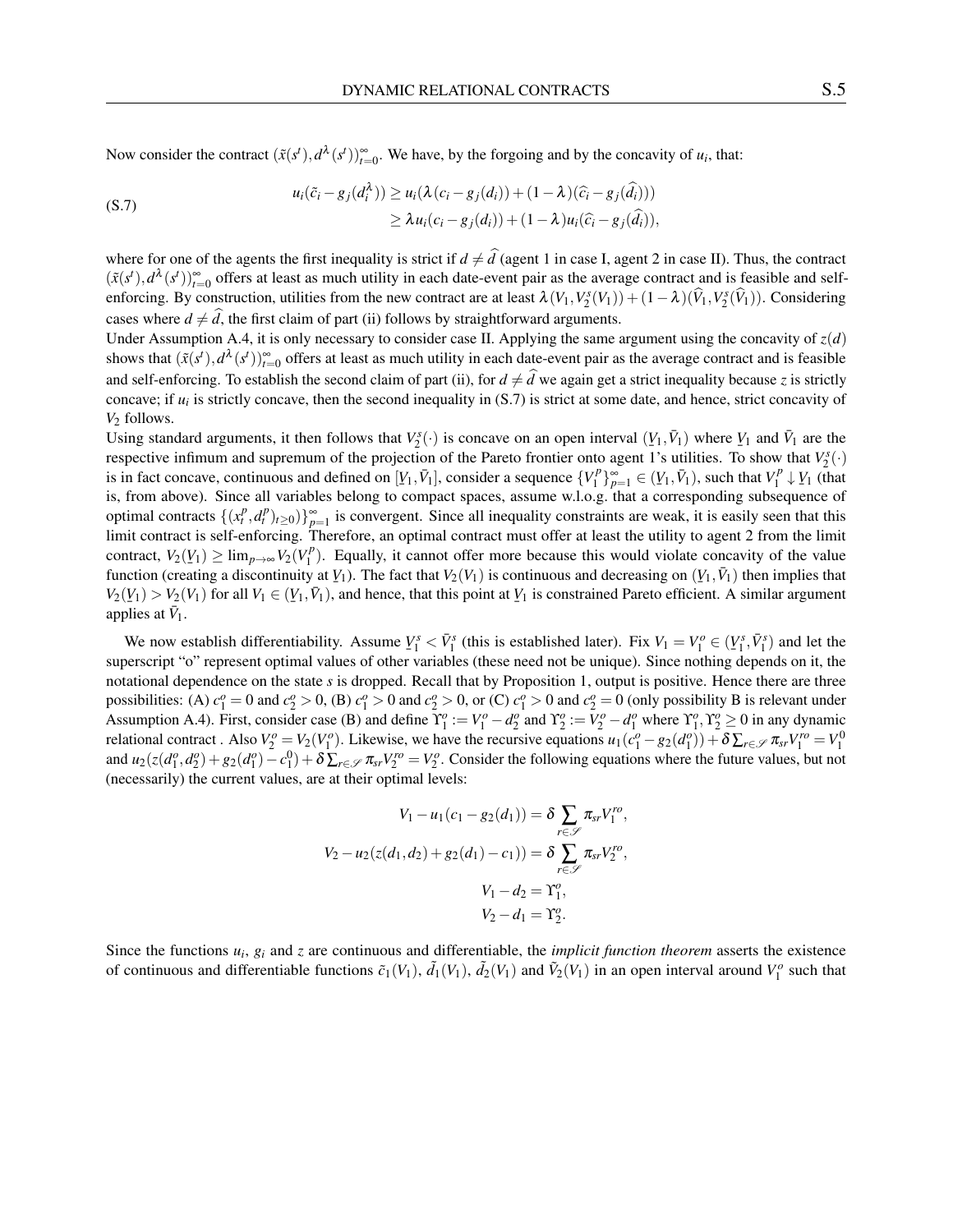$\tilde{c}_1(V_1^o) = c_1^o$  etc. and for each  $V_1$  in the interval

$$
V_1 - u_1(\tilde{c}_1(V_1) - g_2(\tilde{d}_1(V_1))) = \delta \sum_{r \in \mathcal{S}} \pi_{sr} V_1^{ro},
$$
  

$$
\tilde{V}_2(V_1) - u_2(z(\tilde{d}_1(V_1), \tilde{d}_2(V_1)) + g_2(\tilde{d}_1(V_1)) - \tilde{c}_1(V_1)) = \delta \sum_{r \in \mathcal{S}} \pi_{sr} V_2^{ro},
$$
  

$$
V_1 - \tilde{d}_2(V_1) = \tilde{\Upsilon}_1^o,
$$
  

$$
\tilde{V}_2(V_1) - \tilde{d}_1(V_1) = \tilde{\Upsilon}_2^o,
$$

provided the determinant of the Jacobian matrix,  $J$ , of this system (all functions evaluated at the optimum  $V_1^o$ ) satisfies:

<span id="page-43-0"></span>
$$
|J| = u_1' \left(1 - u_2' \frac{\partial z}{\partial a_1} g_2'\right) \neq 0.
$$

Given that  $u'_1 > 0$ , the condition is equivalent to the linear independence constraint qualification, which holds unless  $V_1 = \overline{V}_1^s$ . We have  $\widetilde{V}_2(V_1^o) = V_2(V_1^o)$  and  $\widetilde{V}_2(V_1) \le V_2(V_1)$  because  $V_2(V_1)$  is an optimal value function. Since  $V_2(V_1)$  is concave and given  $\tilde{V}_2(V_1)$  is differentiable, and  $\tilde{V}_2(V_1^o) = V_2(V_1^o)$  with  $\tilde{V}_2(V_1) \le V_2(V_1)$ , Lemma 1 of [Benveniste and](#page-35-3) [Scheinkman](#page-35-3) [\(1979\)](#page-35-3) can be applied, and therefore, it follows that  $V_2(V_1)$  is differentiable at  $V_1^o$ .

Next, consider case (A):  $c_1^o = 0$  and  $c_2^o > 0$ . We can proceed as before except that by Proposition [1\(](#page-13-1)ii), agent 2's self-enforcing constraint is not binding. Thus,  $V_2 > d_1$ , and this constraint can be ignored. Instead, hold  $c_1 = 0$  fixed. Therefore, consider small changes in the current contract (that is, varying  $a_1, a_2, V_1, V_2$ ), which satisfy:

$$
V_1 - u_1(-g_2^s(d_1)) = \delta \sum_{r \in \mathcal{S}} \pi_{sr} V_1^{ro},
$$
  

$$
V_2 - u_2(z(d_1, d_2) + g_2(d_1))) = \delta \sum_{r \in \mathcal{S}} \pi_{sr} V_2^{ro},
$$
  

$$
V_1 - d_2 = \Upsilon_1^o.
$$

Here the implicit function theorem can be applied directly because the determinant of the Jacobian of the system is  $u'_1g'_2 > 0$ . Again applying Lemma 1 of [Benveniste and Scheinkman](#page-35-3) [\(1979\)](#page-35-3) shows that the function  $V_2(V_1)$  is differentiable at *V*<sub>1</sub>. A similar argument applies to case (C). In particular, it can be shown that  $V_2^{-1}(V_2)$  is differentiable at  $V_2 = V_2(V_1)$ . Since  $V_2^{-1}(\cdot)$  is strictly decreasing,  $V_2(\cdot)$  is differentiable at  $V_1$ . Since  $V_2(V_1)$  is differentiable and is a concave function on  $[Y_1^s, \overline{V}_1^s]$ , it follows as a corollary to Theorem 24.1 in [Rockafellar](#page-37-5) [\(1997\)](#page-37-5) that the function has a continuous derivative.

Next we confirm that  $V_1^s < \bar{V}_1^s$ . Suppose to the contrary that the frontier consists of a single point. We establish a contradiction. For cases (A), (B) and (C) let  $|J|$  denote the determinant of the Jacobian of the systems described above and let  $|J'|$  be the corresponding determinant of the Jacobian with the agent indices swapped. If either  $|J| \neq 0$  or  $|J'| \neq 0$ , then the existence of the differentiable subfunction  $\tilde{V}_2(V_1)$  establishes that there are feasible points which offer one of the agents a higher utility, contradicting the hypothesis. Thus, it can only be that case (B) applies and that  $|J| = |J'| = 0$ . Rewriting the term in brackets in [\(S.8\)](#page-43-0), this implies

<span id="page-43-1"></span>
$$
(S.9) \qquad (1 - u_j'((\partial z)/(\partial a_i))g_j') = (u_j'D_j')((\partial \phi_j/\partial a_i) + 1 - (\partial y/\partial a_i)) = 0,
$$

 $i \neq j$ ,  $i, j = 1, 2$ . Since  $(u'_j/D'_j) > 0$ , this implies  $(\partial y/\partial a_i) - 1 - (\partial \phi_j/\partial a_i) = 0$ . Consider a small increase in  $a_1$  of  $\Delta$ . Suppose that of the increase in output, agent 2 receives the increase in her default, approximately  $\Delta\partial\phi_2/\partial a_1$ , while the remainder is allocated to agent 1. Given equation [\(S.9\)](#page-43-1), the remainder is approximately  $\Delta\partial y/\partial a_1 - \Delta\partial \phi_2/\partial a_1 = \Delta$ . Since ∆ is agent 1's extra effort cost, she suffers no more than a second-order loss, while agent 2 has a first-order gain in utility of approximately *u*<sup>1</sup><sub>2</sub>∆∂φ<sub>2</sub>/∂*a*<sub>1</sub>. When state *s* recurs, make a corresponding increase in *a*<sub>2</sub>, and thereafter continue alternating between the two agents. Since  $\delta > 0$ , for  $\Delta$  small enough, there is a first-order gain in discounted utilities for both agents, and the first-order increase in deviation utilities is always more than matched by an increase in the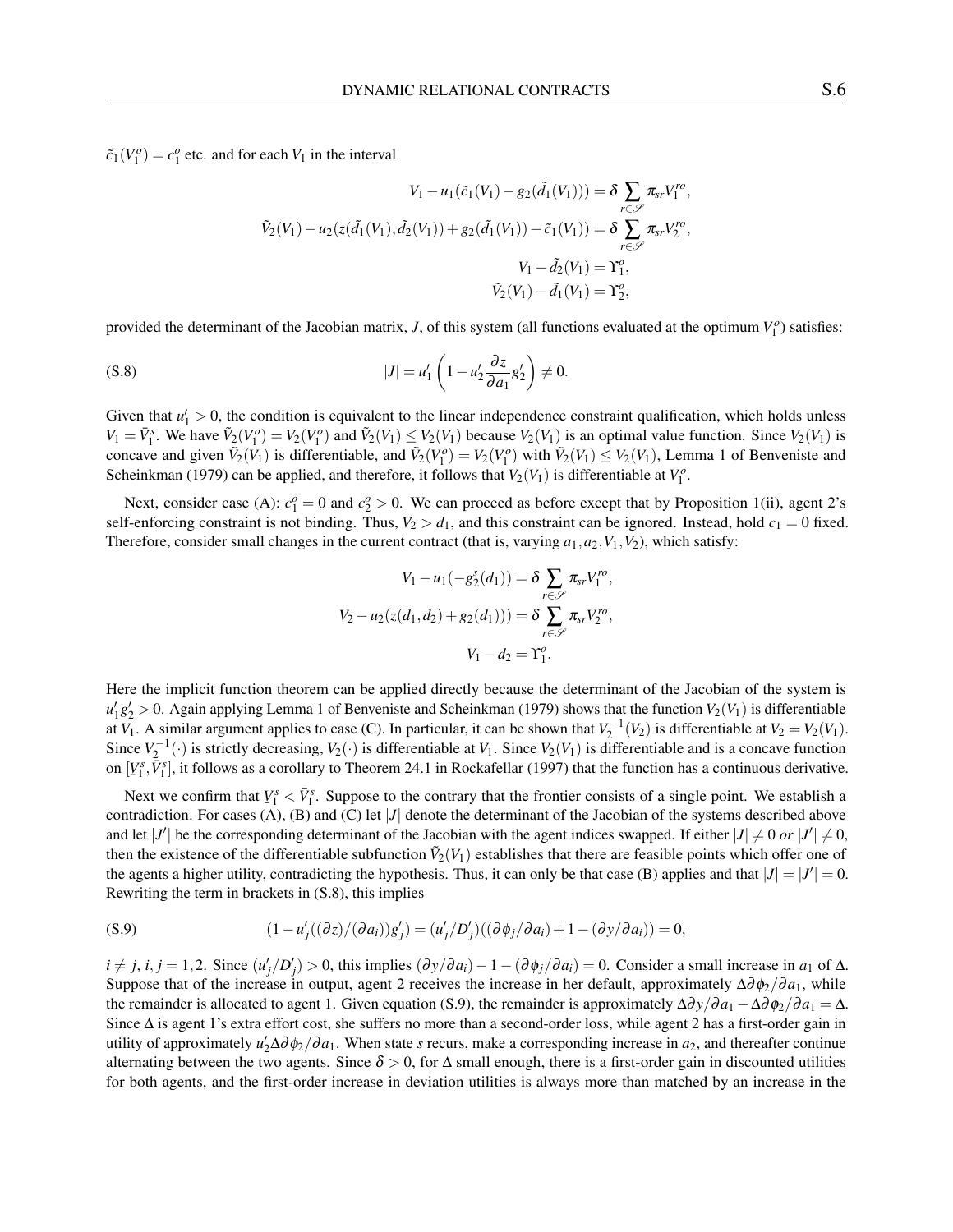constructed contract utilities. Thus, an allocation which offers strictly more than the initial equilibrium can be supported as an equilibrium, again giving a contradiction. We now show that

$$
V_2^{(+)}(V_1) = 0
$$
 and  $V_2^{(-)}(\bar{V}_1) = -\infty$ .

Suppose to the contrary of the assertion that  $V_2^{(+)}$  $\chi^{(+)}(V_1)$  < 0 (it cannot be positive by definition of it being a Pareto frontier). By a previous argument, for every  $V_1 \in [Y_1, \bar{V}_1]$  at which the implicit function theorem can be applied, there is a continuously differentiable function  $\tilde{V}_2(V_1)$  which describes utilities to agent 2 from dynamic relational contracts which yield  $V_1$  to agent 1. Moreover, the theorem together with the optimality of the function  $V_2(V_1)$  imply that there is an open neighborhood of  $V_1$  such that  $V_2(V_1 + \varepsilon) \ge \tilde{V}_2(V_1 + \varepsilon)$  for all  $\varepsilon \ge 0$ . At  $V_1 = V_1$  this therefore implies  $\tilde{V}'_2(Y_1) \leq V_2^{(+)}(Y_1) < 0$ . The implicit function theorem (which applies if  $\tilde{V}'_2(V_1)$  is finite) then  $\varepsilon > 0$  with  $\tilde{V}_2(V_1 - \varepsilon) > \tilde{V}_2(V_1) = V_2(V_1)$  corresponding to a dynamic relational contract . Consequently, the Pareto  $\sum_{i=1}^{N} (Y_i) < 0$ . The implicit function theorem (which applies if  $\tilde{V}'_2(V_1)$  is finite) then implies that there is an frontier must extend below  $V_1$ , which is a contradiction. A similar argument applies at  $\bar{V}_1$ .

LEMMA 5: *Under Assumptions* [1](#page-8-1)*-*[3](#page-9-0) *and under either Assumption* [A.4](#page-29-0) *or Assumption* [A.5](#page-29-1)*, d s i* (*V*1) *is a continuous function of V*<sub>1</sub> *for each*  $s \in \mathcal{S}$  *and*  $i = 1, 2$ *.* 

**Proof.** Again we suppress the notational dependence on the state *s*. To see the uniqueness of *d* as a function of  $V_1$ , suppose to the contrary that  $(x, d, (V_1^r)_{r \in \mathscr{S}})$  and  $(\widehat{x}, \widehat{d}, (\widehat{V}_1^r)_{r \in \mathscr{S}})$  are both optimal at  $V_1$  with  $d \neq \widehat{d}$ . Consider the convex combinations  $d^{\lambda} = \lambda d + (1 - \lambda)d$  for some  $\lambda \in (0,1)$  and define  $\tilde{c}$  and cases I and II as in the proof of Proposition [2.](#page-14-0) In case I, agent 1 is strictly better off while agent 2 is no worse off; in case II, as  $d \neq d$ , agent 2 is strictly better off while agent 1 is no worse off. As shown in the proof of Proposition [2,](#page-14-0) this change is feasible, and delivers a payoff profile that is Pareto-superior to that at  $V_1$ , contrary to the optimality of the two original contracts.

To establish continuity of  $d_i(V_1)$ , let  $\{V_1^p\}$  $\int_{1}^{p} \int_{p=1}^{\infty}$  be such that  $V_{1}^{p} \to V_{1}^{*}$ . Since all variables belong to compact spaces, assume w.l.o.g. that the corresponding sequence of optimal choices  $\{(x^p, d^p, (V_1^{rp})\})$  $\binom{r}{1}$ *r*∈ $\mathscr{S}$ )} $_{p=1}^{\infty}$  is convergent to  $(\bar{x}, \bar{d}, (\bar{V}_1^r)_{r \in \mathscr{S}})$ , and let  $(x^*, d^*, (V_1^{r*})_{r \in \mathscr{S}})$  be the optimal choices at  $V_1^*$ . Assume that  $\bar{d} \neq d^*$ ; a contradiction will be established. By continuity of all the constraints,  $(\bar{c}, \bar{d}, (\bar{V}_1^r)_{r \in \mathscr{S}})$  is feasible for  $V_1^*$ , and since  $V_2^s(V_1)$  is continuous (from Proposition [2\)](#page-14-0), this choice attains the maximum, contradicting the uniqueness of *d* as a function of  $V_1^s$ .

PROPOSITION 3:  $V_2^s(V_1^s)$ ,  $V_1^s \in [Y_1^s, \bar{V}_1^s]$ , *is a solution to the following program* 

[**P1**] 
$$
V_2^s(V_1) = \max_{a \ge 0, x \ge x, (V_1^r \in \mathbb{R})_{r \in \mathscr{S}}} \left\{ u_2(x_2) + \delta \sum_{r \in \mathscr{S}} \pi_{sr} V_2^r(V_1^r) \right\}
$$

*subject to*

<span id="page-44-6"></span><span id="page-44-3"></span><span id="page-44-2"></span><span id="page-44-0"></span>(S.10a)

\n
$$
u_{1}(x_{1}) + \delta \sum_{r \in \mathcal{S}} \pi_{sr} V_{1}^{r} \geq V_{1}:
$$
\n(S.10b)

\n
$$
V_{1} \geq D_{1}^{s}(a_{2}):
$$
\n(S.10c)

\n
$$
u_{2}(x_{2}) + \delta \sum_{r \in \mathcal{S}} \pi_{sr} V_{2}^{r}(V_{1}^{r}) \geq D_{2}^{s}(a_{1}):
$$
\n(S.10d)

\n
$$
V_{1}^{r} \geq V_{1}^{r}:
$$
\n(S.10e)

\n
$$
V_{1}^{r} \leq \bar{V}_{1}^{r}:
$$
\n(S.10f)

\n
$$
x_{i} + a_{i} \geq 0: \quad i, j = 1, 2, \quad i \neq j
$$
\n(S.10h)

\n(S.110i)

<span id="page-44-5"></span><span id="page-44-4"></span><span id="page-44-1"></span>(S.10g)  $x_1 + x_2 \le z^s(a_1, a_2)$ :  $\psi$ 

**Proof.** Arguments follow standard lines. Briefly: take an optimal contract corresponding to  $V_1 \in [Y_1^s, \bar{V}_1^s]$  in state *s* (from Lemma [4](#page-29-3) such a contract exists) with its initial values for *a*, *x*, and  $(V_i^r)_{r \in \mathscr{S}}, i = 1, 2$ , being continuation payoffs. First, [\(S.10d\)](#page-44-0)−[\(S.10e\)](#page-44-1) must hold, since, otherwise a Pareto-dominating continuation is feasible, which also relaxes all constraints and increases current payoffs. By definition of a dynamic relational contract, [\(S.10b\)](#page-44-2)−[\(S.10c\)](#page-44-3) must hold (the

*r* 1

*r* 2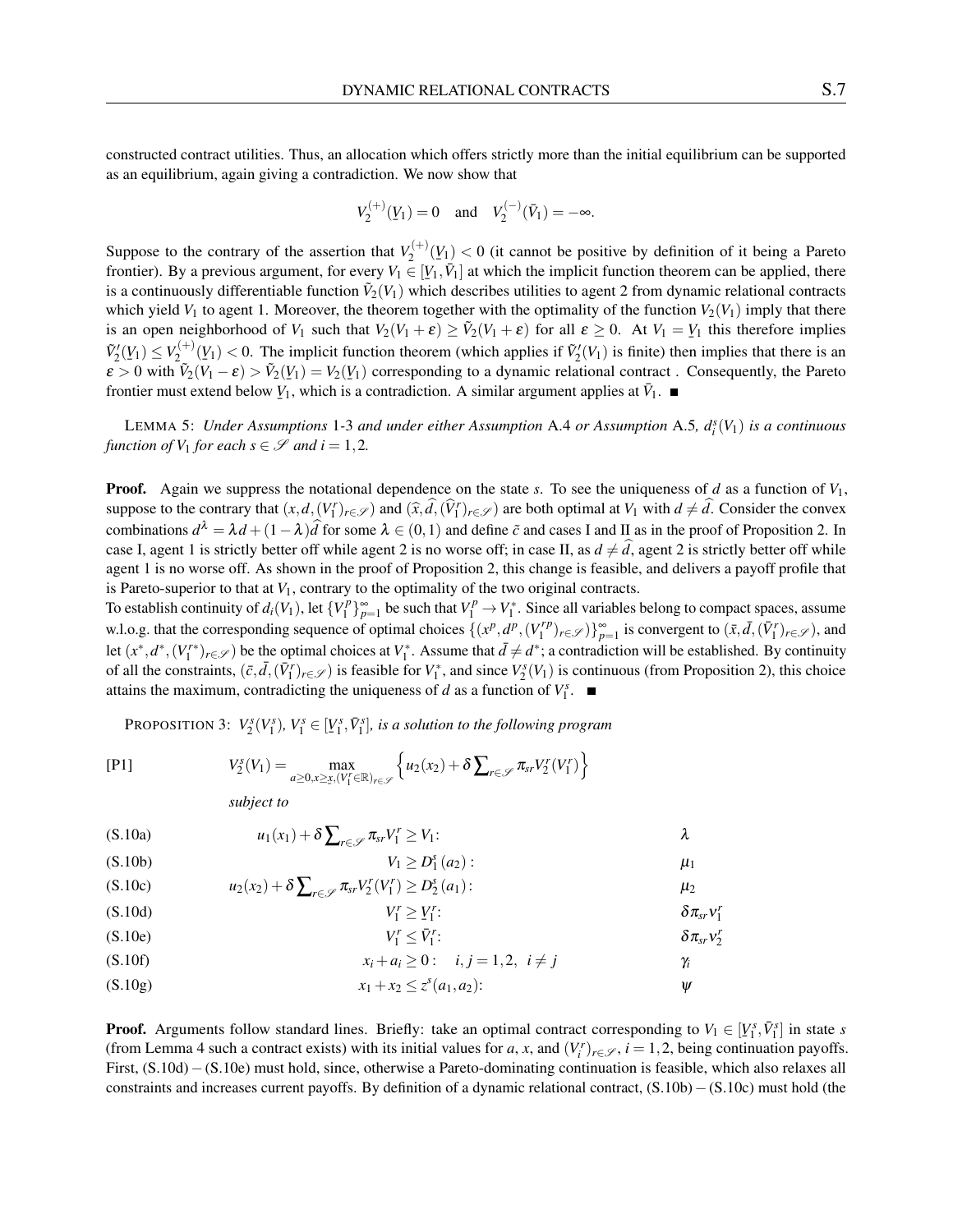latter since  $V_2^r \le V_2^r(V_1^r)$ , by definition of  $V_2^r(\cdot)$ , so, if it were violated, agent 2 would be better off deviating) and also  $(S.10f) - (S.10g)$  $(S.10f) - (S.10g)$  $(S.10f) - (S.10g)$  must be satisfied for feasibility. Conversely, *a*, *x*, and  $(V_1^r)_{r \in \mathcal{S}}$  satisfying  $(S.10a) - (S.10g)$  $(S.10a) - (S.10g)$  correspond to a dynamic relational contract with  $(a, x)$  in the initial period, and the optimal contract corresponding to each  $V_1^r$  as the continuation contract in state *r*. If the maximum in [P1] is not attained by an optimal contract, then replacing it by a set of choices with a higher value of the maximand will lead to a Pareto-superior dynamic relational contract, contradicting optimality.  $\blacksquare$ 

LEMMA 6: Under Assumptions [1](#page-8-1)-[3](#page-9-0), and for  $i, j = 1, 2, i \neq j$ , for any history  $s^t$ , (i) if  $V_i(s^t) > d_j(s^t)$ , then  $a_j(s^t) \ge$  $a_j^*(a_i(s^t), s_t)$ ; (ii) if  $c_i(s^t) > 0$ , then  $a_i(s^t) \le a_i^*(a_j(s^t), s_t)$ .

Proof. Again we drop the state notation for the proof. Parts (i) and (ii) follow directly from the first-order condition [\(4c\)](#page-16-2). (i) If  $V_i > d_j$ , then  $\mu_i = 0$  and therefore, from [\(4c\)](#page-16-2),  $\partial z^s(a)/\partial a_j \leq 0$ . Thus,  $a_j \geq a_j^*(a_i, s)$ , that is, there is no underinvestment. (ii) Equally, if  $c_i > 0$ , then  $\gamma_i = 0$  and therefore, from [\(4c\)](#page-16-2),  $\partial z^s(a)/\partial a_i \ge 0$ . Thus,  $a_i \le a_i^*(a_j, s)$ , that is, there is no overinvestment.

#### *Computation of the illustrative example from Section* [1](#page-0-0)

In this section we show how to compute the solution to the illustrative example presented in the Introduction of the paper. The example has an additive production technology

$$
y(a_1, a_2) = f_1(a_1) + f_2(a_2) = 2(\sqrt{a_1} + \sqrt{a_2}).
$$

Preferences are common and exhibit constant absolute risk aversion with parameter 1/2:

$$
u_i(x) = 2\left(1 - e^{-\frac{1}{2}x}\right).
$$

The conditionally efficient actions are independent of the other agent's action and given by  $a_1^* = a_2^* = 1$  and the first-best surplus  $z(a^*) = 2$ . The breakdown payoffs are of the form  $\phi_i(a_1, a_2) = \theta_{i1} f_1(a_1) + \theta_{i2} f_2(a_2)$  where the parameters are  $\theta_{11} = \theta_{22} = 0$  and  $\theta_{12} = \theta_{21} = 1$ . Given the additive technology, the Nash best-response functions are dominant strategies, and hence,  $a_i^N = a_i^{NE} = 0.25$  With these assumptions, the deviation payoffs are:

$$
D_i(a_j) = u_i\left(2\sqrt{a_j}\right) = 2\left(1 - e^{-\sqrt{a_j}}\right).
$$

At the first-best, the net consumption of both agents is  $x_i^* = 1$ . This is sustainable provided

$$
\frac{u_i(1)}{(1-\delta)}=\frac{2(1-e^{-\frac{1}{2}})}{(1-\delta)}\ge D_i(1)=2(1-e^{-1}),
$$

or  $\delta \ge (1 + \sqrt{\epsilon})^{-1}$ . Here we consider the knife-edge case  $\delta = (1 + \sqrt{\epsilon})^{-1}$ , in which case the first best is just sustainable for an equal split of the surplus.

Since the example is symmetric, we first compute the solution for low values of  $V_1 < u_1(2)$  and the case for higher values of  $V_1$  is completely symmetric. Consider a low value of  $V_1 \geq V_1$  where agent 1 is constrained, that is  $V_1 < u_1(2)$  =  $2(1+e^{-1})$ . By construction, agent 2 is unconstrained and the optimal action for agent 1 is the conditionally efficient action. The action of agent 1, and hence surplus is determined by the binding constraint  $V_1 = D_1(a_2)$ . In particular, for

<sup>&</sup>lt;sup>25</sup> Strictly, this violates our condition that Nash actions are strictly positive. However, the importance of the assumption of positive Nash equilibrium actions was to rule out trivial contracts. Trivial contracts with zero actions are not optimal in this example for the parameter values chosen, and hence, the substance of the theorems does apply.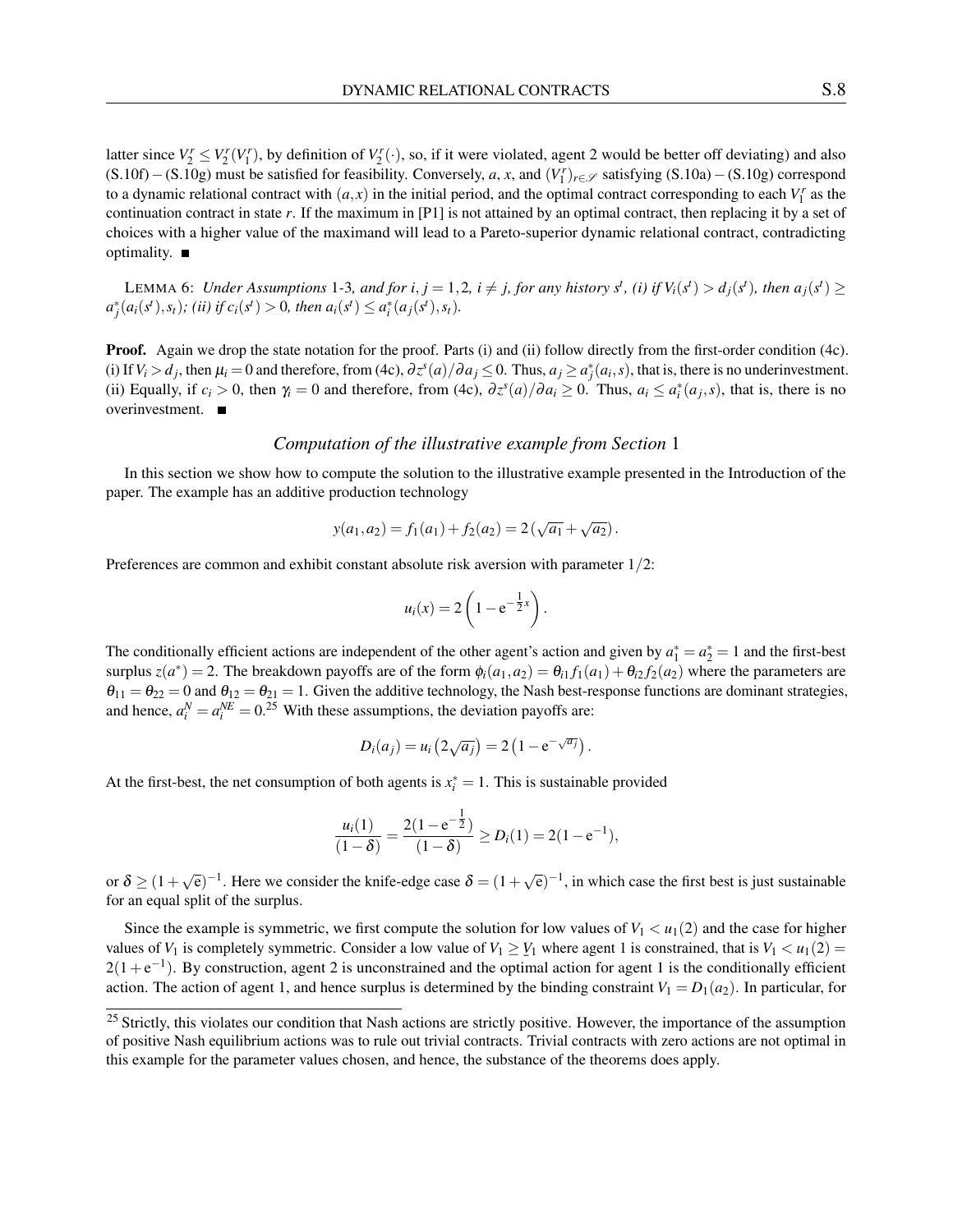

<span id="page-46-0"></span>FIGURE S.1: Phase Diagram

 $V_1 \in [V_1, u_1(2)]$ 

$$
a_1(V_1) = 1,
$$
  
\n
$$
a_2(V_1) = \left(\frac{1}{2}u_1^{-1}(V_1)\right)^2 = \left(\log\left(1 - \frac{V_1}{2}\right)\right)^2,
$$
  
\n
$$
z(V_1) = 1 + u^{-1}(V_1) - \left(\frac{1}{2}u_1^{-1}(V_1)\right)^2 = 1 - 2\log\left(1 - \frac{V_1}{2}\right) - \left(\log\left(1 - \frac{V_1}{2}\right)\right)^2
$$
  
\n
$$
z'(V_1) = u_1^{-1'}(V_1)\left(1 + u^{-1}(V_1)\right) = \left(1 + \log\left(1 - \frac{V_1}{2}\right)\right)\left(1 - \frac{V_1}{2}\right)^{-1}.
$$

It is easily checked that the surplus function  $z(V_1)$  is increasing and concave in this region with  $z(0) = z'(0) = 1$  and  $z(V_1) = 2$  and  $z'(V_1) = 0$  when  $V_1 = u(2)$ . It follows, (from equation [\(5\)](#page-18-0) in the paper), that  $\sigma^+(V_1) \ge \sigma(V_1)$  with equality only holding when  $V_1 = u(2)$  where, because agents are symmetric,  $\sigma^+(V_1) = \sigma(V_1) = 1$ .

If the Pareto frontier were known, in particular, if  $\sigma(V_1)$  were known, then, for a given  $V_1$ , the net consumption of each agent can be determined from equation [\(5\)](#page-18-0) together with the first-order condition  $\sigma^+(V_1) = u'_2/u'_1$  and that the sum of net consumptions equals the current surplus. Since the Pareto-frontier is not known, equation [\(5\)](#page-18-0) can be used to determine the net consumption of agent 1, say, as a function of  $V_1$  and  $\sigma$ . The equation for net consumption  $x_1$  is determined by

$$
e^{x_1}e^{-\frac{1}{2}z(V_1)}-\sigma=e^{\frac{1}{2}x_1}e^{-\frac{1}{2}z(V_1)}z'(V_1),
$$

which can be solved explicitly to give

$$
x_1(V_1,\sigma)=\log\left(\frac{1}{2}\left((z'(V_1))^2+2\sigma e^{\frac{1}{2}z(V_1)}+z'(V_1)\sqrt{(z'(V_1))^2+4\sigma e^{\frac{1}{2}z(V_1)}}\right)\right).
$$

For the given value of  $V_1$  and  $\sigma$ , the promise-keeping constraint then determines  $V_1^+(V_1,\sigma) = (1/\delta)(V_1 - u(x_1(V_1,\sigma)))$ . It can be checked that  $x_1(V_1, \sigma)$  is increasing in  $\sigma$  (so that  $V_1^+(V_1, \sigma)$  is decreasing in  $\sigma$ ) and that  $V_1^+(V_1, \sigma) - V_1$ is increasing in *V*<sub>1</sub>. Hence, the locus of values where  $V_1^+(V_1, \sigma) = V_1$  is upward sloping and furthermore, it passes

,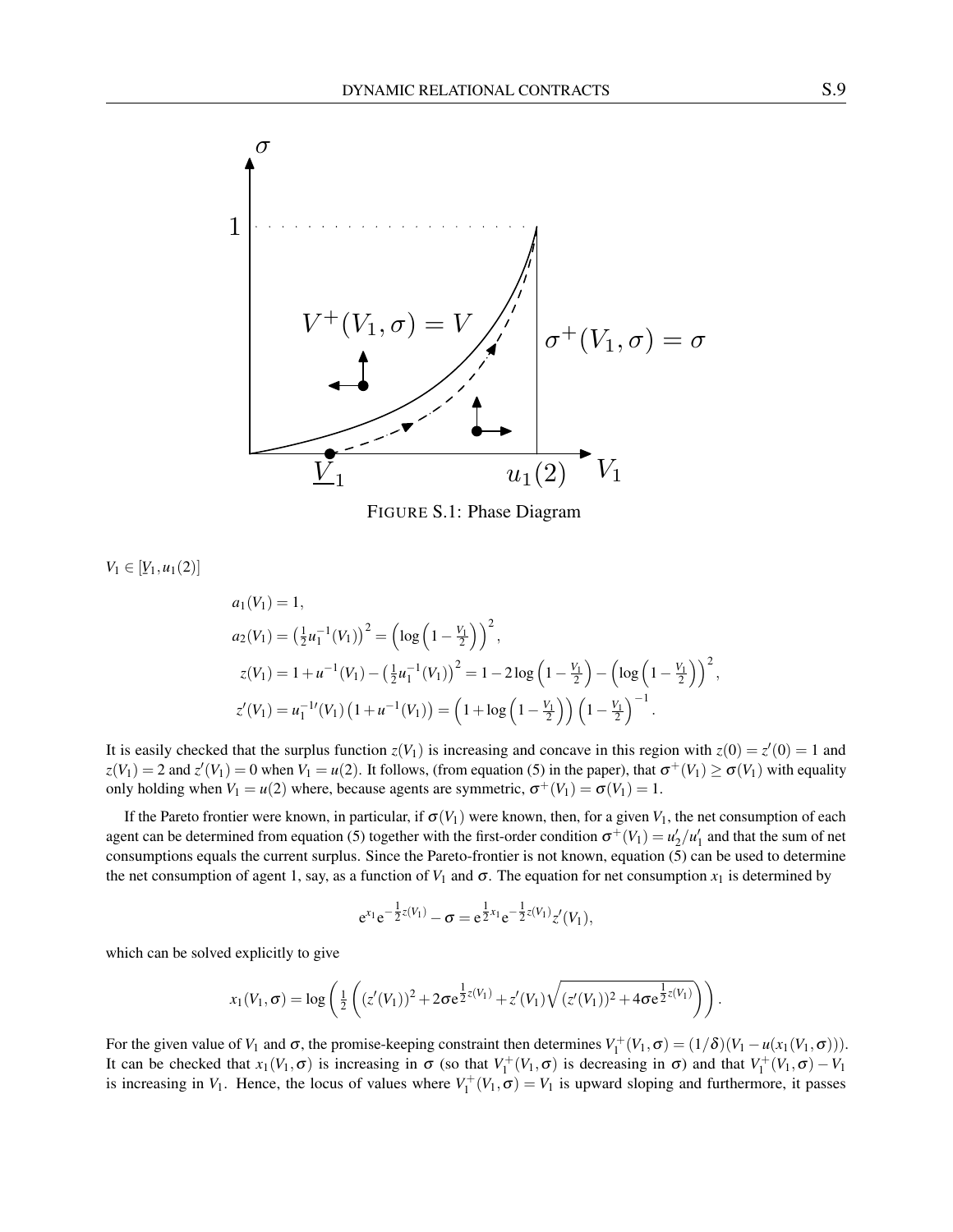through  $(0,0)$  and  $(u(2),1)$ .  $V_1^+(V,\sigma) > V_1$  below this locus and  $V_1^+(V_1,\sigma) < V_1$  above it. The locus of points where  $\sigma^+(V_1,\sigma) = \sigma$  occurs when  $z'(V_1) = 0$ , that is for  $V_1 = u_1(2)$ . The phase diagram for the change in  $V_1$  and  $\sigma$  is illustrated in Figure [S.1.](#page-46-0) The optimal solution where agent 1 is constrained corresponds to the unique stable saddle path in  $(V, \sigma)$ -space that converges to the first-best allocation  $(V, \sigma) = (u(2), 1)$ . The complete solution can be numerically approximated by starting with  $\sigma = 0$ , and finding the value of  $V_1 = V_1$  on the saddle path. The Pareto-frontier is found by calculating the expected discounted utility of agent 2 along the computed saddle path. In the numerical calculations this is done by using ten iterations and then assuming the first-best allocation is attained. The approximation gives  $V_1 \approx 0.353328$  and  $\bar{V}_1 = V_2(V_1) \approx 1.53803$ .

Since the example is symmetric, the solution when  $V_1$  is large enough such that agent 2 is constrained is computed symmetrically. The solution for the Pareto-frontier, surplus and actions of both agents is illustrated in Figure [S.2.](#page-47-0) The point "S" indicates the first-best allocation.



<span id="page-47-0"></span>FIGURE S.2: EXAMPLE WHERE  $u_i(x) = 2(1-\exp(-\frac{1}{2})$  $(\frac{1}{2}x)$ ),  $f(a) = 2(\sqrt{a_1} + \sqrt{a_2})$  and deviation PAYOFF  $D_i(a_j) = 2(1 - \exp(-\sqrt{a_j}))$ . POINT "S" IS THE STATIONARY POINT.

## *Proofs of lemmas and propositions for Section* [4](#page-17-0)

For all proofs in this subsection, we maintain Assumptions [1-](#page-8-1)[3](#page-9-0) and [A.4.](#page-29-0) Additionally it is assumed that agents are risk averse, that is,  $u_i$  is strictly concave for  $i = 1, 2$ .

LEMMA 7: For each  $s \in \mathscr{S}$ , a solution to [P1] has the property that  $z^s(a_1,a_2)$  is maximized over  $a \in \mathbb{R}_+^2$  subject to  $V_1 \geq D_1^s(a_2)$  *and*  $V_2^s(V_1) \geq D_2^s(a_1)$ *.*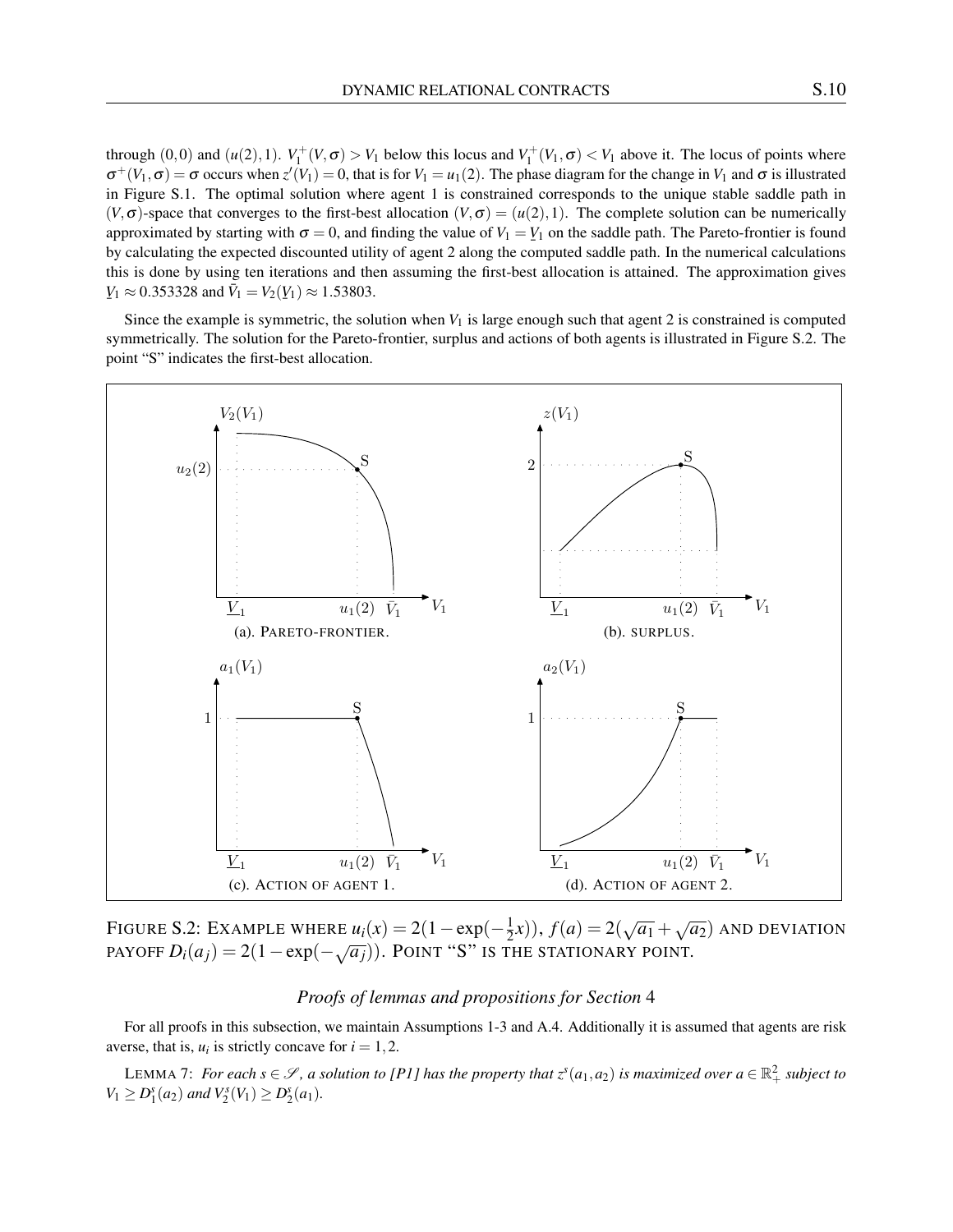**Proof.** We work in terms of the variables *d* rather than directly in terms of the actions *a* and show that  $z^s(d_1, d_2)$  is maximized subject to  $V_1 \ge d_2$  and  $V_2^s(V_1) \ge d_1$ . Suppose otherwise, and replace  $(d_1(V_1), d_2(V_1))$  by some  $(d_1, d_2) \in \mathcal{D}(s)$ satisfying these constraints with  $z^s(d_1, d_2) > z^s(d_1(V_1), d_2(V_1))$ . In doing so, hold  $c_1 - g_2^s(d_1)$  and  $(V_1^r)_{r \in \mathcal{S}}$  constant. With these changes, all constraints are satisfied, but the maximand is increased, leading to a contradiction.

LEMMA 8: For each  $s \in \mathscr{S}$ , the surplus function  $z^s(V_1)$  is continuous, concave and differentiable in  $V_1$ .

#### Proof. Taking each property in turn.

Continuity: Continuity follows straightforwardly from the Theorem of the Maximum.

Concavity: Take any *V*<sub>1</sub> and *V*<sub>1</sub><sup>'</sup> in [*V*<sub>1</sub><sup>s</sup>,  $\bar{V}_1^s$ ] and the convex combination  $V_1^{\lambda} = \lambda V_1 + (1 - \lambda)V_1^{\prime}$ ,  $0 \le \lambda \le 1$ . Let  $d_i^{\lambda} := \lambda d_i(V_1) + (1 - \lambda) d_i(V'_1)$ . Since  $V_i \ge d_j(V_1)$  and  $V'_i \ge d_j(V'_1)$ , it follows that  $V_1^{\lambda} \ge d_2^{\lambda}$ . Similarly,  $V_2^s(V_1^{\lambda}) \ge d_1^{\lambda}$ , from the concavity of  $V_2^s(V_1)$ . Consequently,  $(d_1^{\lambda}, d_2^{\lambda})$  is feasible at  $V_1^{\lambda}$ , and therefore, by Lemma [7](#page-30-2) and the concavity of  $z^{s}(d_1, d_2)$ ,  $z^{s}(d_1(V_1^{\lambda}), d_2(V_1^{\lambda})) \ge z^{s}(d_1^{\lambda}, d_2^{\lambda}) \ge \lambda z^{s}(d_1(V_1), d_2(V_1)) + (1 - \lambda)z^{s}(d_1(V_1'), d_2(V_1')).$  Thus, the concavity of  $z^s(V_1)$  is established.

Differentiability: To establish differentiability fix  $\hat{V}_1 \in (V_1^s, \bar{V}_1^s)$  with optimal choices  $d_1(\hat{V}_1)$  and  $d_2(\hat{V}_1)$ , and consider a  $V_1$  in a neighborhood of  $\hat{V}_1 \subset [Y_1^s, \bar{V}_1^s]$ . Consider  $(\tilde{d}_1(V_1), \tilde{d}_2(V_1))$  satisfying  $\tilde{d}_2(V_1) - d_2(\hat{V}_1) = V_1 - \hat{V}_1$  and  $d_1(V_1) - d_1(\hat{V}_1) = V_2^s(V_1) - V_2^s(\hat{V}_1)$ . By construction,  $(d_1(V_1), d_2(V_1))$  is feasible, and by the differentiability of  $V_2^s(V_1)$ and  $z^{s}(d_1, d_2)$ , this traces out a differentiable function for  $V_1$ ,  $z^{s}(\tilde{d}_1(V_1), \tilde{d}_2(V_1))$  in the neighborhood of  $\hat{V}_1$ , with  $z^{s}(\tilde{d}_1(\hat{V}_1), \tilde{d}_2(\hat{V}_1)) = z^{s}(\hat{V}_1)$ . From Part A,  $z^{s}(\tilde{d}_1(V_1), \tilde{d}_2(V_1)) \leq z^{s}(V_1)$ . Therefore, applying Lemma 1 of [Benveniste](#page-35-3) [and Scheinkman](#page-35-3) [\(1979\)](#page-35-3) establishes differentiability.

LEMMA 9: For each  $s \in \mathscr{S}$  (i)  $dz^s(V_1)/dV_1 > 0$  (< 0) implies  $\mu_1^s(V_1) > 0$  ( $\mu_2^s(V_1) > 0$ ); (ii) there are two critical values  $\bar{\chi}_1^s \in (Y_1^s, \bar{V}_1^s]$  and  $\underline{\chi}_1^s \in [Y_1^s, \bar{V}_1^s)$ , such that  $d_2^s(V_1) = V_1$  for all  $V_1 \leq \bar{\chi}_1^s$  and  $d_1^s(V_1) = V_2^s(V_1)$  for all  $V_1 \geq \underline{\chi}_1^s$ . Moreover,  $\mu_1^s(V_1) = 0$  for  $\bar{V}_1^s > V_1 \ge \bar{\chi}_1^s$  and  $\mu_2^s(V_1) = 0$  for  $V_1^s < V_1 \le \underline{\chi}_1^s$  (if such  $V_1$  exist). If the efficient actions can be  $\sum_{i=1}^{n} \sum_{j=1}^{n} \sum_{j=1}^{n} \sum_{j=1}^{n} \sum_{j=1}^{n}$  *s*  $\sum_{i=1}^{n} \sum_{j=1}^{n} \sum_{j=1}^{n} \sum_{j=1}^{n} \sum_{j=1}^{n} \sum_{j=1}^{n} \sum_{j=1}^{n} \sum_{j=1}^{n} \sum_{j=1}^{n} \sum_{j=1}^{n} \sum_{j=1}^{n} \sum_{j=1}^{n} \sum_{j=1}^{n} \sum_{j=1}^{n} \sum_{j=1}^{n} \sum_{j=1}^{n} \sum_{$  $\underline{\chi}_1^s$ . *Otherwise*,  $\bar{\chi}_1^s > \underline{\chi}$  $\underline{\chi}_1^s$ , and surplus is maximized for a unique value of  $V_1 \in ($ ¯  $\chi_1^s, \bar{\chi}_1^s$ ) at *which both constraints bind.*

**Proof.** Since nothing depends on it, we drop the state superscript in what follows. Result (i) follows immediately from [\(5\)](#page-18-0) (which follows from the first-order conditions) and the first-order condition [\(4a\)](#page-16-1) (setting  $v_i^r = 0$  for  $i = 1, 2$ ).

To prove result (ii), let the surplus function be at a maximum between  $V_1^*$  and  $\bar{V}_1^*$  (with a unique maximum if  $V_1^* = \bar{V}_1^*$ ). There are two possibilities: case (a),  $V_1^* < \bar{V}_1^*$ , and case (b),  $V_1^* = \bar{V}_1^* =: \hat{\chi}_1$ . In case (a), it follows from (i) that  $\mu(V) > 0$  for  $V_1 < V_1^*$  and happen  $\mathcal{A}(V) = V_1(V_1)$  for  $V_1 < V_1^*$  where the week  $\mu_1(V_1) > 0$  for  $V_1 < V_1^*$ , and hence,  $d_1(V_1) = V_2(V_1)$  for  $V_1 \le V_1^*$ , where the weak inequality follows by continuity of  $d_1(V_1)$  and  $V_2(V_1)$ . Likewise,  $\mu_2(V_1) > 0$  for  $V_1 > \overline{V}_1^*$ , and  $d_2(V_1) = V_1$  for  $V_1 \ge \overline{V}_1^*$ . Since  $z(d)$  is strictly concave, and  $d_1(V_1)$  and  $V_2(V_1)$ . Likewise,  $\mu_2(V_1) > 0$  for  $V_1 > \overline{V}_1^*$ , and  $z(V_1)$  is constant on  $[V_1^*, \overline{V}_1^*]$ , it follows (see proof of Lemma [14\)](#page-34-2) that actions are first-best and  $\mu_1(V_1) = \mu_2(V_1) = 0$ on this interval. Next, consider some  $\hat{V}_1 < V_1^*$ . We want to show that  $\mu_2(\hat{V}_1) = 0$ . Suppose to the contrary that  $\mu_2(\hat{V}_1) > 0$ . Then, setting  $\gamma_i = 0$ ,  $i = 1, 2$  in the first-order condition [\(4c\)](#page-16-2) shows that  $\partial z(d_1(\hat{V}_1), d_2(\hat{V}_1))/\partial d_1 > 0$  and  $d_1(\hat{V}_1) = V_2(\hat{V}_1) > V_2(V_1^*) \ge d_1(V_1^*)$ , where the strict inequality follows because  $V_2(\cdot)$  decreasing. Since  $\mu_2(V_1^*) = 0$  (by efficiency), it follows that  $\partial z(d_1(V_1^*), d_2(V_1^*))/\partial d_1 = 0$ . Since  $d_1(\hat{V}_1) > d_1(V_1^*)$ , and because by assumption  $\partial^2 z/\partial d_1^2 < 0$ and  $\frac{\partial^2 z}{\partial d_1 \partial d_2} \ge 0$ , it follows that  $d_2(\hat{V}_1) > d_2(V_1^*)$ . But  $\mu_1(V_1) > 0$  for  $V_1 < V_1^*$  by the first part of the proof, so that  $d_2(\hat{V}_1) = \hat{V}_1 \leq \underline{V}_1^* = d_2(\underline{V}_1^*)$  (where the last equality follows by continuity), yielding a contradiction. A similar argument shows that  $\mu_1(V_1) = 0$  for  $V_1 \ge \bar{V}_1^*$ .

For case (b), define  $\tilde{V}_1^{\mu_2} \in [Y_1, \hat{\chi}_1]$  to be the largest (supremum) value of  $V_1$  with  $\mu_2(V_1) = 0$  (recall  $\mu_2(V_1) > 0$  for  $V_1 > \hat{\chi}_1$ by part (i)). First, suppose such a value exists. Noting that  $\mu_1(V_1) > 0$  for  $V_1 < \hat{\chi}_1$ , for  $\hat{V}_1 < V_1^{\mu_2}$ , replace  $V_1^{\mu_1}$  by  $V_1^{\mu_2}$  in the by part (1)). First, suppose such a value exists. Noting that  $\mu_1(v_1) > 0$  for  $v_1 < \chi_1$ , for  $v_1 < v_1$ , replace  $\frac{\chi_1}{2}$  by  $v_1$ . In the argument given in case (a), to show that  $\mu_2(\hat{V}_1) = 0$  for  $\hat{V}_1 < V_1^{\mu_$ for all  $\hat{V} > V_1^{\mu_1}$ , if there exists a  $V_1^{\mu_1} \in [\hat{\chi}_1, \bar{V}_1]$  such that  $\mu_1(\hat{V}_1^{\mu_1}) = 0$ . then  $\mu_1(\hat{V}) = 0$  for all  $\hat{V} > V_1^{\mu_1}$ . Therefore, set in *V*<sub>1</sub> (setting  $\gamma_i = 0$ ,  $i = 1, 2$  in equation [\(4c\)](#page-16-2) and modifying the argument in Lemma [14\)](#page-34-2), then actions are first-best at  $\underline{\chi}_1 = \tilde{V}_1^{\mu_2}$  and  $\overline{\chi}_1 = \tilde{V}_1^{\mu_1}$ . Note also, that if  $\overline{\chi}_1^s = \underline{\chi}_1^s (= \hat{\chi}_1)$ , then  $\mu_1(\hat{\chi}_1) = \mu_2(\hat{\chi}_1) = 0$ , by continuity of the multipliers  $\hat{\chi}_1$ . Finally, if there is no  $\tilde{V}_1^{\mu_2} \in [Y_1, \hat{\chi}_1]$  to be the largest (supremum) value of  $V_1$  with  $\mu_2(V_1) = 0$ , then set  $\underline{\chi}_1 = V_1$ . In this case,  $\mu_2(Y_1) > 0$  and both actions are under-efficient at  $Y_1$ . Likewise, if there is no  $\tilde{V}_1^{\mu_1}$  such that  $\mu_1(\tilde{V}_1^{\mu_1}) = 0$ , then  $\bar{\chi}_1 = \bar{V}_1$ ,  $\mu_1(\bar{V}_1) > 0$  and both actions are under-efficient at  $V_1 = \bar{V}_1$ .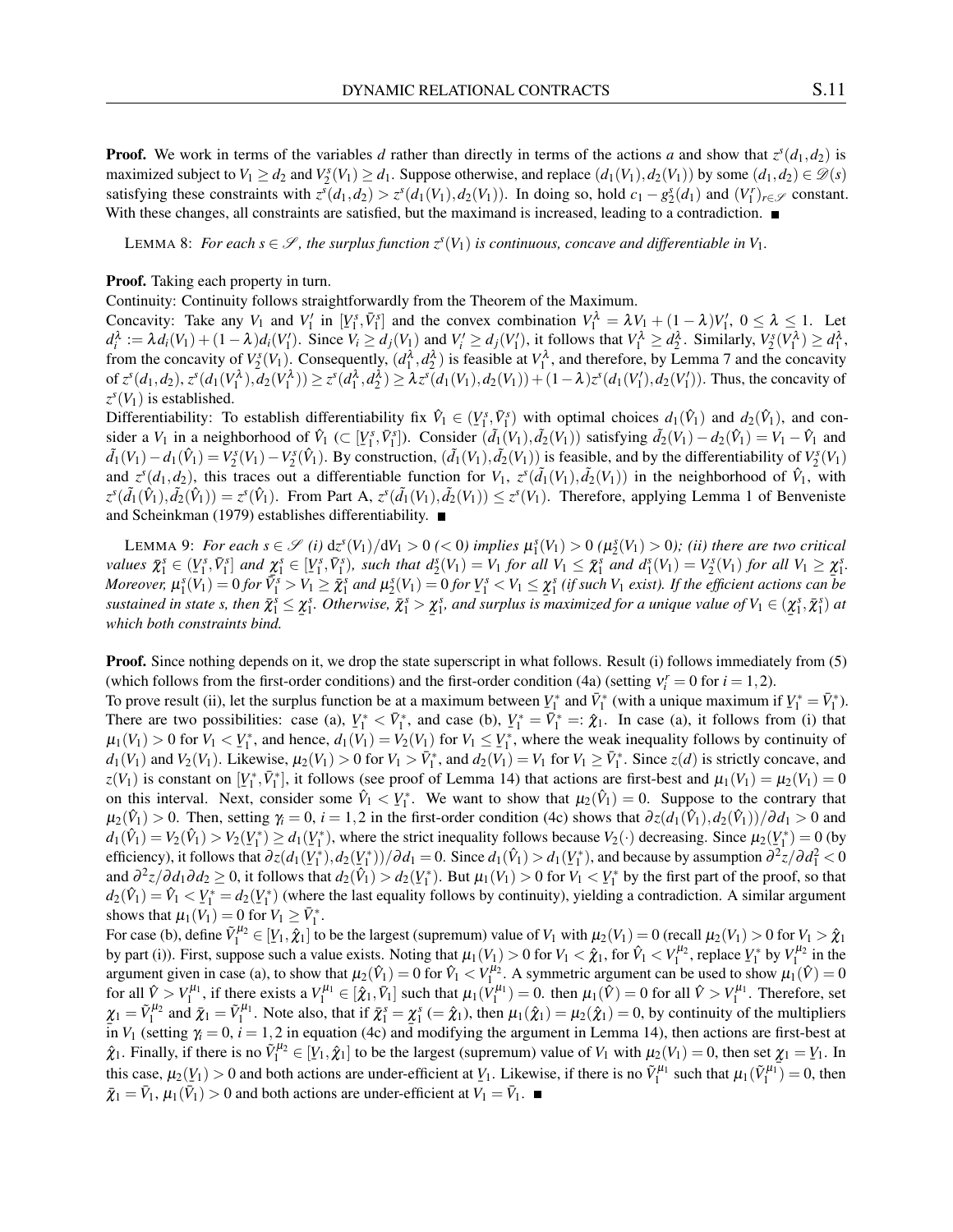PROPOSITION 4: With risk-averse agents and under Assumption [A.4](#page-29-0) (i) there is no overinvestment,  $\partial z^s(a(s^t)) / \partial a_i \ge 0$ ,  $i = 1, 2$ , all  $s'$ ; (ii) surplus  $z^s(V_1)$  is a concave differentiable function (strictly concave if  $s \in \mathscr{S}^c_*$ ) with maximum at unique *CSM* actions; (iii) at  $V_1$  such that  $z^s(V_1)$  is maximized, either efficient actions  $a^*(s)$  are sustainable (by definition, if  $s \in \mathscr{S}_*$ ) or both constraints bind (if  $s \in \mathscr{S}_*^c$ ) and  $a^s(V_1) < a^*(s)$ ; (iv) for each  $V_1 \in [\underline{V}_1^s, \overline{V}_1^s]$ ,  $\sigma_s^+(V_1)$ , the (absolute value  $\sigma$  for  $\epsilon$  of the) common slope of the Pareto-frontiers next period, and  $\sigma_s(V_1)$ , the slope of the current Pareto-frontier, satisfy

$$
\sigma_s^+(V_1) - \sigma_s(V_1) = u'_2 \frac{dz^s(V_1)}{dV_1}.
$$

**Proof.** (i) By Proposition [2\(](#page-14-0)ii), the Pareto-frontier is strictly concave. This implies not only is  $a_i^s(\cdot)$  a continuous function of *V*<sup>1</sup> but it also can be established (by adapting the proof of Lemma [5,](#page-30-3) using the strict concavity of the Pareto-frontiers and the strict concavity of the utility functions) that  $x_i^s(\cdot)$  and  $V_1^{s,r}$  $1^{s,r}(\cdot)$  are continuous functions of  $V_1$ . Our previous discussion of [P1] has shown that the endpoint constraints [\(3d\)](#page-15-3) and [\(3e\)](#page-15-4) do not bind. Equally, by part (b) of Assumption [A.4,](#page-29-0)  $x_i > 0$ in an optimal contract and hence, since actions are non-negative, the consumption constraints [\(3f\)](#page-15-5) do not bind. Since constraints [\(3f\)](#page-15-5) do not bind, setting  $\gamma_i = 0$ ,  $i = 1, 2$ , in equation [\(4c\)](#page-16-2) shows that  $\partial z^s / \partial a_i \ge 0$ ,  $i = 1, 2$ . This implies,  $a_i^s(V_1) \le a_i^s(a_j(V_1), s), i, j = 1, 2, i \ne j$ . (ii) follows from Lemma [5,](#page-30-3) and the fact that for  $s \in \mathcal{S}_*^c$ , argmax $v_1 z^s(V_1)$  is unique and so the CSM action is unique, while for  $s \in \mathcal{S}_*$  it is  $a^*(s)$  by definition. (iii) follows from Lemma [9:](#page-30-0) if  $s \in \mathcal{S}_*^c$  then  $\bar{\chi}_1^s > \underline{\chi}_1^s$ , so both constraints bind. By Lemma [7](#page-30-2)  $z^s(a_1, a_2)$  is maximized over  $a \in \mathbb{R}_+^2$  subject to  $V_1 \geq D_1^s(a_2)$ and  $V_2^s(V_1) \geq D_2^s(a_1)$ , and so  $a_i \leq a_i^*(a_j)$ ,  $i = 1, 2$  (otherwise surplus could be increased by cutting  $a_i$ ). Hence by  $a_i^*(0)$ non-decreasing and  $a \neq a^*$  the result follows. (iv) Setting  $v_i^r = 0$  for  $i = 1, 2$  in equation [\(4a\)](#page-16-1), and also setting  $\gamma_i = 0$  for  $i = 1, 2$  in equation [\(4b\)](#page-16-0), and substituting gives:

<span id="page-49-0"></span>
$$
(S.11) \t\sigma_s^+(V_1) - \sigma_s(V_1) = u'_2 \left( -\sigma_s(V_1) \frac{\partial z^s(d_1^s(V_1), d_2^s(V_1))}{\partial d_1} + \frac{\partial z^s(d_1^s(V_1), d_2^s(V_1))}{\partial d_2} \right).
$$

The bracketed term on the right-hand-side of equation [\(S.11\)](#page-49-0) is equal to  $dz^s(V_1)/dV_1$ . To see this recall that  $\partial z^s/\partial d_i \geq 0$ and first note that if  $\partial z^s / \partial d_1 > 0$ , then  $\mu_2 > 0$  and [\(3c\)](#page-15-2) holds as an equality. Therefore,  $d_1^s(V_1) = V_2^s(V_1)$  and consequently  $dd_1^s/dV_1 = V_2^{s'}(V_1) = -\sigma_s(V_1) < 0$ . Hence,  $-\sigma_s(V_1)(\partial z^s/\partial d_1)$  equals  $(\partial z^s/\partial d_1)(dd_1^s/dV_1)$ , with the same equality trivially holding if  $\partial z^s / \partial d_1 = 0$ . Likewise, if  $\partial z^s / \partial d_2 > 0$ , then [\(3b\)](#page-15-1) holds an equality and  $dd_2^s / dV_1 = 1$ , and hence,  $(\partial z^s / \partial d_2) = (dd_2^s / dV_1)(\partial z^s / \partial d_2)$  (again, also holding trivially if  $\partial z^s / \partial d_2 = 0$ ). From Lemma [8,](#page-30-1) the surplus function is differentiable and therefore, using the total derivative of  $z^s(d_1^s(V_1), d_2^s(V_1))$  with respect to  $V_1$ , it follows that bracketed term in equation [\(S.11\)](#page-49-0) is equal to  $\frac{d^s(V_1)}{dV_1}$ . Hence, equation (S.11) can be written as

$$
\sigma_s^+(V_1) - \sigma_s(V_1) = u'_2 \frac{dz^s(V_1)}{dV_1},
$$

which is equation [\(5\)](#page-18-0) in the text.  $\blacksquare$ 

#### *Proof of proposition* [5](#page-23-0) *in Section* [4](#page-17-0)

PROPOSITION 5: For each state  $s \in \mathscr{S}$ , (i) for all  $\rho \in \mathbb{R}_+$ ,  $h(\rho, s) \to h^{RS}(\rho, s)$  as  $\theta_{ij} \to 0$ , i,  $j = 1, 2$ ,  $i \neq j$ , all s. (ii) *For*  $\delta > \delta$  *and any*  $\eta$  *satisfying*  $(1/2)(\bar{\rho}_s^{RS} - \rho_s)$ <br>*all*  $s, h(\rho, s) = \rho$  *for all*  $\rho \in [\rho^{RS} + \eta, \bar{\rho}^{RS}]$  $(\rho_s^{RS}) > \eta > 0$ , all *s, there exists*  $\varepsilon > 0$  *such that for*  $\theta_{ij}^s < \varepsilon$ ,  $i, j = 1, 2, i \neq j$ , *all s,*  $h(\rho, s) = \rho$  *for all*  $\rho \in$  [ ¯  $\rho_s^{RS} + \eta, \bar{\rho}_s^{RS} - \eta$  ].

**Proof.** To nest the hold-up and risk-sharing models consider the following problem:

[P2] 
$$
\max_{(a(s^t) \ge 0, x(s^t) \ge x)_{t=0}^{\infty}} \mathbb{E} \left[ \sum_{t=0}^{\infty} \delta^t u_2(x_2(s^t)) | s_0 \right]
$$

subject to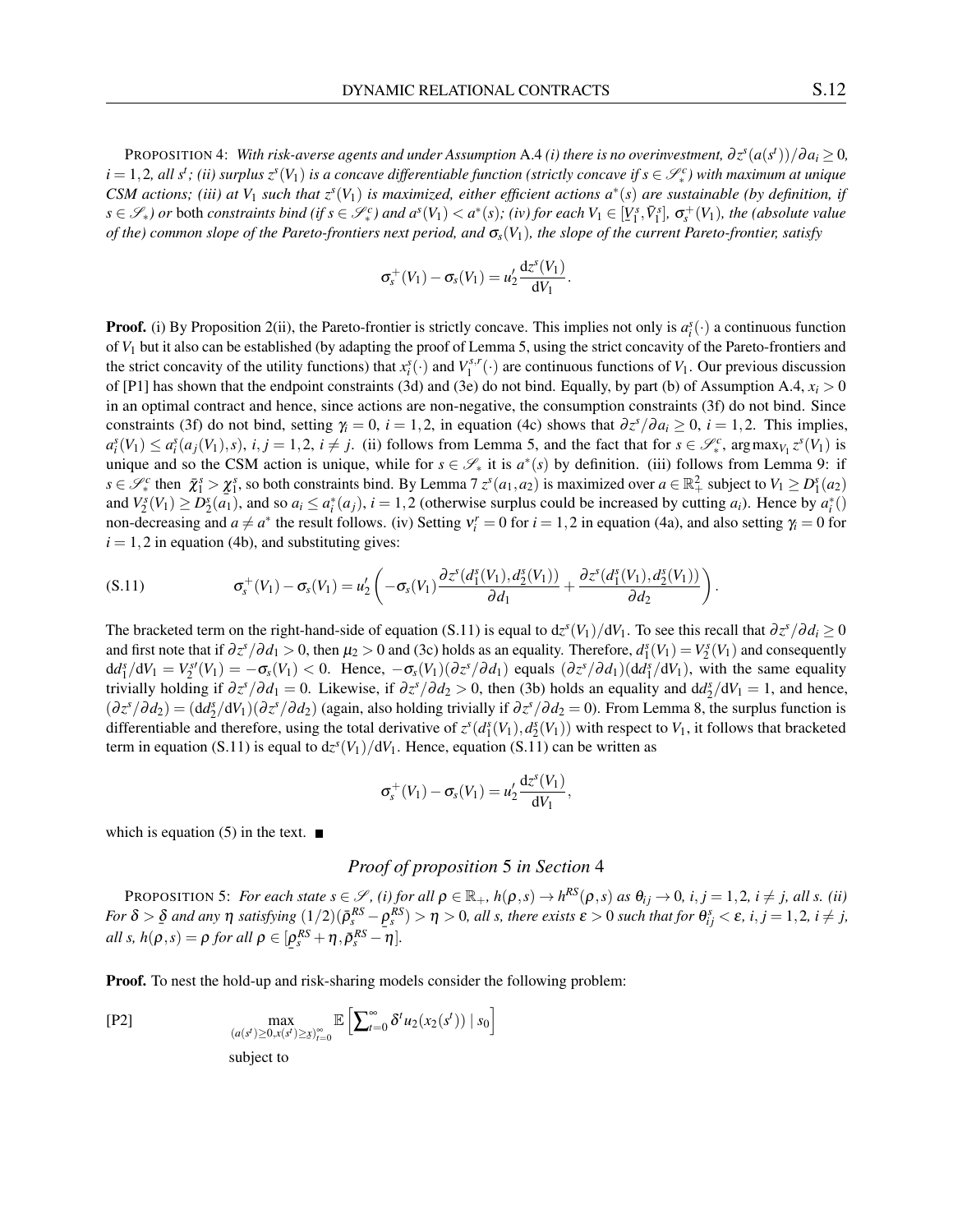$$
\mathbb{E}\left[\sum_{t=0}^{\infty} \delta^t u_1(x_1(s^t)) \mid s_0\right] \geq V_1(s_0)
$$

<span id="page-50-0"></span>
$$
(S.12b) \t u_i(x_i(s^t)) + \mathbb{E}\left[\sum_{\tau=t+1}^{\infty} \delta^{\tau-t} u_i(x_i(s^{\tau})) \mid s^t\right] \geq F_i^s(a_j(s^t), \theta, \xi) \quad i=1,2 \text{ and } \forall s^t
$$

<span id="page-50-2"></span>
$$
(S.12c) \t\t x_1(s^t) + x_2(s^t) \leq \hat{z}^s(a(s^t)) \quad \forall s^t.
$$

For  $F_i^s(a_j, \theta, \xi) = D_i^s(a_j; \theta)$  (where the dependence of the deviation utility on the default parameters has been made explicit) and  $\hat{z}^s(a) = z^s(a) := f_1^s(a_1) + f_2^s(a_2) - a_1 - a_2$ , the solution to this problem is the solution to our hold-up problem (henceforth, the HU problem). Define  $Y_i^s := f_i^s(a_i^*(s)) - a_i^*(s)$ ,  $\hat{z}^s(a) = Y_1^s + Y_2^s$  and for  $\xi \ge 0$ ,

$$
F_i^s(a_j, \theta, \xi) = u_i(Y_i^s) + \mathbb{E}\left[\sum_{\tau=1}^{\infty} \delta^{\tau} u_i(Y_i^{s_{\tau}}) \mid s_0 = s\right] + \xi.
$$

We call this the  $\xi$ -RS problem (it is independent of *a*). When  $\xi = 0$ , this is the standard risk-sharing problem. Define  $\theta \equiv (\theta_{ij}^s)_{i,j=1,2,\ s \in \mathscr{S}}$  with  $\theta_{ii}^s = 1$  and for  $i \neq j$ ,  $\theta_{ij}^s = 0$ ,  $i = 1,2$ , all  $s \in \mathscr{S}$ , and denote this by  $\theta^0$ . There exists  $\hat{\xi}(\theta) > 0$ ,  $\hat{\xi}(\theta) \to 0$  as  $\theta \to \theta^0$ , such that for all  $\theta$  ( $\theta_{ij}^s \ge 0$ , *i*, *j* = 1, 2, and  $\sum_{i=1}^2 \theta_{ij}^s \le 1$ , *j* = 1, 2), all  $0 \le a_2 \le a_2^*(s)$ , all  $s \in \mathcal{S}$ ,

<span id="page-50-1"></span>
$$
D_1^s (a_2; \theta) := \max_{a_1} u_1 (\theta_{12}^s f_2 (a_2) + \theta_{11}^s f_1^s (a_1) - a_1) +
$$
  
\n
$$
\mathbb{E} \left[ \sum_{\tau \ge t+1} \delta^{\tau - t} u_1 \left( \theta_{12}^{s_{\tau}} f_2^{s_{\tau}} (a_2^{NE}(s_{\tau})) + \max_{a_1} (\theta_{11}^{s_{\tau}} f_1^{s_{\tau}} (a_1) - a_1) \right) \mid s_t = s \right]
$$
  
\n
$$
\le \mathbb{E} \left[ \sum_{\tau \ge t} \delta^{\tau - t} u_1 \left( Y_1^{s_{\tau}} + \theta_{12}^{s_{\tau}} f_2^{s_{\tau}} (a_2^*) \right) \mid s \right]
$$
  
\n
$$
\le \mathbb{E} \left[ \sum_{\tau \ge t} \delta^{\tau - t} u_1 \left( Y_1^{s_{\tau}} \right) \mid s \right] + \hat{\xi} (\theta),
$$

where the first inequality follows from  $a_2^{NE}(s) \le a_2^*(s)$  and the fact that if agent 1 deviates, then he gets at most  $\theta_{12}^s f_2^s(a_2^*(s))$ where the first inequality follows from  $a_2^s$  ( $s_j \le a_2(s_j)$  and the fact that if agent 1 deviates, then he gets at most  $b_{12}^s f_2^s (a_2^s)$ )<br>more consumption today than his autarkic income  $Y_1^s$ , given that  $\max_{a_1}$ likewise in the future given that  $\theta_{12}^{s_{\tau}} f_2^{s_{\tau}} (a_2^{NE}) \leq \theta_{12}^{s_{\tau}} f_2^{s_{\tau}} (a_2^*)$ . (That is, for any  $\theta$  near enough to  $\theta^0$ , we can find a  $\xi$  also small such that adding it to autarkic utility in the risk-sharing problem gives a deviation utility bigger than the deviation utility in the hold-up problem.) Likewise for agent 2. Define  $[Y_1^{RS}, \bar{V}_1^{RS}]$  to be the projection of the Pareto frontier onto<br>agent 1's utilities in the PS case in some state s (dropping the dependence on s for potatio agent 1's utilities in the RS case in some state *s* (dropping the dependence on *s* for notational simplicity, and where possible in what follows). By [Ligon et al.](#page-36-2) [\(2002\)](#page-36-2),  $u'_2(x_2^{RS}(Y_1^{RS}))/u'_1(x_1^{RS}(Y_1^{RS})) = \rho^{RS}, u'_2(x_2^{RS}(\bar{V}_1^{RS}))/u'_1(x_1^{RS}(\bar{V}_1^{RS})) = \bar{\rho}^{RS}.$ By the assumption that  $\delta > \delta$ ,  $V_1^{RS} < \bar{V}_1^{RS}$ , and there exists a continuous function  $\frac{\xi}{2}(V_1):(V_1^{RS},\bar{V}_1^{RS}) \to \mathbb{R}_{++}$ , such that for  $\xi \leq \xi(V_1)$ , the solution to the  $\xi$ -RS problem exists at  $V_1 \in (Y_1^{RS}, \bar{V}_1^{RS})$  (adapting the arguments in [Thomas and Worrall](#page-37-3) 1000)  $1988$ .

A. Fix  $V_1 \in (Y_1^{RS}, \bar{V}_1^{RS})$ . Then, for  $\theta$  close enough to  $\theta^0$  such that  $\hat{\xi}(\theta) \leq \underline{\xi}(V_1)$ ,  $\{(x(s^t) = w(s^t), a(s^t))\}_{t \geq 0}$  is feasible in the HU problem, where  $\{w(t)\}_{t\geq 0}$  solves the  $\hat{\xi}(\theta)$ -RS problem at  $V_1$  and  $a(t) = a^*(s_t)$ , which implies (see [\(S.12b\)](#page-50-0)) at all *s t*

$$
u_1(w_1(s^t)) + \mathbb{E}\left[\sum_{\tau\geq t+1} \delta^{\tau-t} u_1(w_1(s^{\tau})) \mid s^t\right] \geq \mathbb{E}\left[\sum_{\tau\geq t} \delta^{\tau-t} u_1(Y_1^{s_{\tau}}) \mid s_t\right] + \hat{\xi}(\theta) \geq D_1^{s_t}(a_2(s_t);\theta),
$$

where the second inequality follows from  $(S.13)$ ; and also  $(S.12c)$  holds trivially. Likewise for agent 2. Thus, the constraints in the HU problem are satisfied. Denote by  $C(\theta)$  a solution to the HU problem at  $V_1$  (when it exists) and by  $V_2(C(\theta))$  the corresponding payoff to agent 2, and likewise by  $R(\xi)$  and  $V_2(R(\xi))$  the corresponding contract and values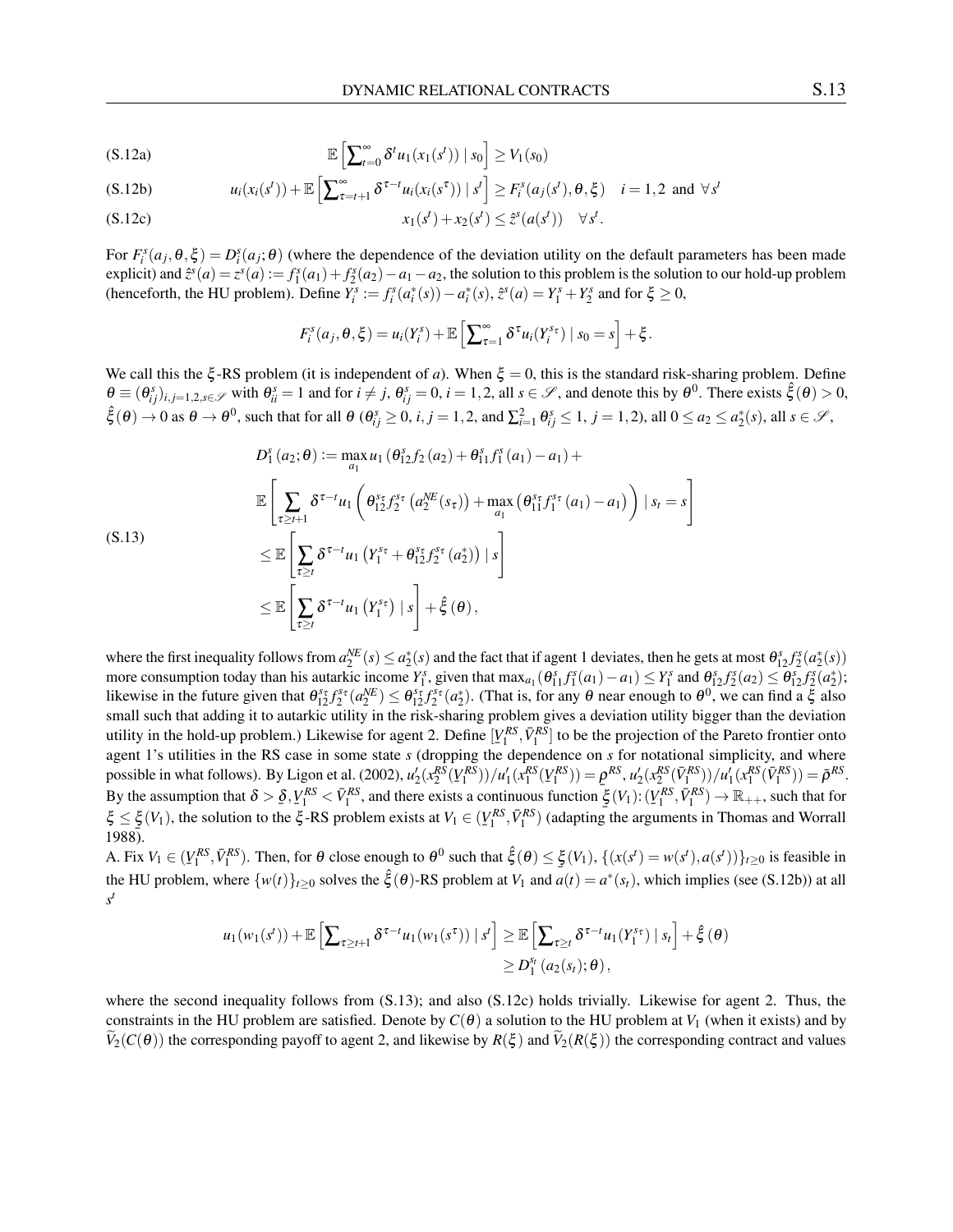in the  $\xi$ -RS problem, with  $R(0)$  the optimal risk-sharing contract at  $V_1$ . We have just shown that for  $\theta$  close enough to  $\theta^0$ :

<span id="page-51-0"></span>
$$
\widetilde{V}_2(C(\theta)) \ge \widetilde{V}_2\left(R\left(\hat{\xi}(\theta)\right)\right).
$$
 (S.14)

Let  $\theta \to \theta^0$ . We assert that  $\lim C(\theta) = \lim R(\hat{\xi}(\theta)) = R(0)$ . Suppose otherwise, then we can find a subsequence (recall from Lemma [4](#page-29-3) that the space of contracts is compact in the usual product topology, and payoffs are continuous in this topology) for which  $\lim C(\theta)$  exists and  $\lim C(\theta) \neq R(0)$ . For this subsequence, then,  $\tilde{V}_2(\lim C(\theta)) = \lim \tilde{V}_2(C(\theta)) \ge$  $\lim_{\epsilon \to 0} \widetilde{V}_2(R(\hat{\xi}(\theta))) = \widetilde{V}_2(\lim_{\epsilon \to 0} R(0))$  (from [\(S.14\)](#page-51-0)), but since  $\lim_{\epsilon \to 0} C(\theta)$  satisfies the RS constraints ( $\hat{z}^s(a^t)$  is maximal in the RS problem, so [\(S.12c\)](#page-50-2) must hold) and offers agent 2 a payoff at least that in the RS problem, this contradicts the uniqueness of the RS solution. Moreover, for all  $\theta$  such that  $\hat{\xi}(\theta) < \xi(V_1)$ , neither self-enforcing constraint binds and  $a(0) = a^*$ . To see this, recall that for  $\xi \leq \xi(V_1)$ , the solution to the  $\xi$ -RS problem exists at  $V_1$ , so that  $V_1 \geq \mathbb{E}[\sum_{t \geq 0} \delta^t u_1(Y_1^{S_t}) \mid s_0 = s] +$  $\frac{\xi}{2}(V_1) > \mathbb{E}[\sum_{t \geq 0} \delta^t u_1(Y_1^{s_t}) \mid s_0 = s] + \hat{\xi}(\theta) \geq D_1^{s_0}(a_2; \theta)$  (the latter follows from [\(S.13\)](#page-50-1)). Hence, agent 1's self-enforcing constraint does not bind, and this also holds for agent 2 because  $\widetilde{V}_2(C(\theta)) \ge \widetilde{V}_2(R(\hat{\xi}(\theta))) > \mathbb{E}[\sum_{t \ge 0} \delta^t u_2(Y_2^{s_t}) \mid s_0] +$  $\hat{\xi}(\theta) \geq D_2^{s_0}(a_1;\theta)$ . Since neither self-enforcing constraint binds,  $a(0) = a^*$ . Consequently, with  $\mu_1 = \mu_2 = 0$ , from [\(N.4a\)](#page-54-0)  $\sigma_r = \sigma_s$  for all such  $\theta$ , while, (from  $\lim C(\theta) = R(0), \sigma_r = \sigma_s$  and [\(N.4b\)](#page-54-1),  $\sigma_s(V_1) \to u'_2(x_2^{RS}(V_1))/u'_1(x_1^{RS}(V_1))$ because  $\theta \to \theta^0$ , where  $x_i^{RS}$  is agent *i*'s allocation at  $V_1$  in the optimal risk-sharing contract. So far  $V_1$  has been held fixed, but we extend the above arguments for a range of values for *V*<sub>1</sub>. For  $\varepsilon > 0$  small enough that  $V_1^{RS} + \varepsilon < \bar{V}_1^{RS} - \varepsilon$ , consider  $V_1^{RS} + \varepsilon < \bar{V}_1^{RS}$  +  $\varepsilon < \bar{V}_1^{RS}$  +  $\varepsilon < \bar{V}_1^{RS}$  +  $\varepsilon < \bar{V}_1^{RS}$  +  $\vare$  $[Y_1^{RS} + \varepsilon, \bar{V}_1^{RS} - \varepsilon]$ . Since  $\xi(V_1) > 0$  and continuous on  $[Y_1^{RS} + \varepsilon, \bar{V}_1^{RS} - \varepsilon]$ , we can define  $\xi(\varepsilon) := \min_{V_1 \in [Y_1 + \varepsilon, \bar{V}_1 - \varepsilon]} \xi(V_1)$ , where  $\xi(\varepsilon) > 0$ . Thus, for  $\theta$  such that  $\hat{\xi}(\theta) < \xi(\varepsilon)$ , current actions are efficient (see above) for all  $V_1 \in [Y_1^{RS} + \varepsilon, \overline{V_1^{RS}} - \varepsilon]$ ,  $\pi \sigma' = \sigma^s$  on this interval. Moreover, at  $V^{RS} = \sigma (V_1 + \epsilon) \rightarrow u' (r^{RS}(V^{RS} + \epsilon)) / u' (r^{RS}(V_1 + \epsilon))$ so that  $\sigma^r = \sigma^s$  on this interval. Moreover, at  $V_1^{RS} + \varepsilon$ ,  $\sigma_s(V_1 + \varepsilon) \to u_2'(x_2^{RS}(V_1^{RS} + \varepsilon)) / u_1'(x_1^{RS}(V_1^{RS} + \varepsilon))$ , and at  $\overline{V}^{RS}$ ,  $\varepsilon$ ,  $\sigma_s(\overline{V}^{RS} \cap \varepsilon) \to u_2'(x_2^{RS}(\overline{V}^{RS} \cap \varepsilon)) / u_2'(x_2^{RS}(\overline{V}$  $\bar{V}_1^{RS} - \varepsilon, \sigma_s(\bar{V}_1^{RS} - \varepsilon) \to u_2'(x_2^{RS}(\bar{V}_1^{RS} - \varepsilon))/u_1'(x_1^{RS}(\bar{V}_1^{RS} - \varepsilon)).$  Also, for  $V_1 \in [\underline{V}_1^{RS} + \varepsilon, \bar{V}_1^{RS} - \varepsilon], \sigma_s(\underline{V}_1^{RS} + \varepsilon) \leq \sigma_s(V_1) \leq$  $\sigma_s(\bar{V}_1^{RS} - \varepsilon)$  by the concavity of the value function. It follows that for any  $\eta > 0$  and for all  $\theta$  close enough to  $\theta^0$ ,  $\sigma_r = \sigma_s$ for any  $\sigma_s \in [u_2'(x_1^{RS}(Y_1^{RS} + \varepsilon))/u_1'(x_1^{RS}(Y_1^{RS} + \varepsilon)) + \eta, u_2'(x_2^{RS}(\bar{V}_1^{RS} - \varepsilon))/u_1'(x_1^{RS}(\bar{V}_1^{RS} - \varepsilon)) - \eta]$ . Since  $\varepsilon$  and  $\eta$  can be mode orbitrarily small, and  $u'(x_1^{RS}(Y_1^{RS}))$ ,  $u'(x_1^{RS}(Y_1^{RS})) = \sigma^{RS}$ ,  $u'($ made arbitrarily small, and  $u'_2(x_2^{RS}(Y_1^{RS}))/u'_1(x_1^{RS}(Y_1^{RS})) =$ ¯  $\rho_s^{RS}$ ,  $u'_2(x_2^{RS}(\bar{V}_1^{RS})) / u'_1(x_1^{RS}(\bar{V}_1^{RS})) = \bar{\rho}_s^{RS}$ , the claim in part (ii) of the proposition follows.

B. Maintain the assumption that  $\delta > \delta$ . Define  $V_1(\theta)$  to be the minimum efficient value for  $V_1$  in state *s* in the HU problem (i.e., where  $V_2'(V_1(\theta)) = 0$ ). Recall that agent 1's self-enforcing constraint binds at this point,  $D_1(a_2; \theta) = V_1(\theta)$ (see Lemma [9\)](#page-30-0). Since  $\theta \to \theta^0$ ,  $V_1(\theta) = D_1(a_2; \theta) \to \mathbb{E}[\sum_{\tau \geq t} \delta^{\tau-t} u_1(Y_1^{\tau}) | s_0] = V_1$ , and consider the sequence of optimal contracts at  $V_1(\theta)$ , denoted by  $C(\theta)$ , as  $\theta \to \theta^0$ . From the foregoing,  $\lim_{\theta \to 0} C(\theta)$  (as before, taking a convergent subsequence if necessary) yields agent 1 a payoff of  $Y_1$ . Let  $R$  denote the optimal risk-sharing contract at  $Y_1$ . We assert  $\lim_{\epsilon \to 0} C(\theta) = R$ . If  $\tilde{V}_2(\lim_{\epsilon \to 0} C(\theta)) > \tilde{V}_2(R)$ , then since  $\lim_{\epsilon \to 0} C(\theta)$  satisfies the risk-sharing constraints at  $V_1$  ([\(S.12c\)](#page-50-2) holds because  $z^s(a^t)$  is maximal in the RS case), this contradicts the optimality of *R*. If  $\tilde{V}_2(\text{lim }C(\theta)) < \tilde{V}_2(R)$ : this implies that we can fix  $V_1 > V_1$  close enough to  $V_1$  such that the RS payoff, say,  $V_2^{RS}(V_1) > \tilde{V}_2(\lim_{\theta \to 0} C(\theta)) + \eta$ , for some  $\eta > 0$ , and from part A,  $V_2(V_1; \theta)$  (where we make the dependence of  $V_2$  on  $\theta$  in the HU problem explicit) is defined for  $\theta$ close enough to  $\theta^0$  and converges to  $V_2^{RS}(V_1)$  as  $\theta \to \theta^0$ . Thus, for  $\theta$  close enough to  $\theta^0$ ,  $|V_2(V_1; \theta) - V_2^{RS}(V_1)| < \eta/2$ . Since for  $\theta$  close enough to  $\theta^0$  that  $V_1 > V_1(\theta), \widetilde{V}_2(C(\theta)) = V_2(Y_1(\theta); \theta) \ge V_2(Y_1; \theta)$  by  $V_2(\cdot; \theta)$  decreasing, then for  $\overline{V}_2(C(\theta)) = V_2(V_1; \theta) > V_2(V_1; \theta) > V_2(\lim_{\theta \to 0} C(\theta)) + \eta/2 = \lim_{\theta \to 0} V_2(C(\theta)) + \eta/2$ , a contradiction. Thus,  $\tilde{V}_2(\lim C(\theta)) = \tilde{V}_2(R)$ , and so  $\lim C(\theta) = R$ , otherwise, there would be two optimal RS contracts at  $V_1$ , which is impossible. Next, at  $V_1(\theta)$ ,  $\sigma_s = 0$ , and  $\lim_{\mathcal{C}} C(\theta) = R$  implies that  $\sigma_r \to u'_2(x_2^{RS}(V_1))/u'_1(x_1^{RS}(V_1))$ . A symmetric  $\lim_{\epsilon \to 0} \frac{\ln \left( \frac{1}{\epsilon} \right) - \ln \left( \frac{1}{\epsilon} \right)}{\ln \left( \frac{1}{\epsilon} \right)}$  is  $\lim_{\epsilon \to 0} \frac{\ln \left( \frac{1}{\epsilon} \right) - \ln \left( \frac{1}{\epsilon} \right)}{\ln \left( \frac{1}{\epsilon} \right)}$  is  $\lim_{\epsilon \to 0} \frac{\ln \left( \frac{1}{\epsilon} \right) - \ln \left( \frac{1}{\epsilon} \right)}{\ln \left( \frac{1}{\epsilon} \right)}$ . The symmetric argument non-decreasing, and from part A, the claim of part (i) of the proposition then follows (for  $\delta > \delta$ ).

C. Finally, assume  $\delta \leq \delta$ : So  $Y_1^{RS} = \overline{V_1^{RS}} =: V_1^{AUT}$  say, and there is a unique feasible contract in the RS case, autarky, which we denote  $R^{AUT}$ . As in part B, consider the sequence of optimal contracts at  $V_1(\theta)$ , denoted by  $C(\theta)$ , as  $\theta \to \theta^0$ .<br>*V*<sub>1</sub>(e) – *D*<sub>1</sub>(g),  $V_2(\theta) = P_1(a \cdot \theta)$ ,  $V_1 = V_2 = V_1 + V_2$ ,  $V_2 = V_1 + V_2 + V_3$ ,  $V_3 = V_1 + V_$  $V_1(\theta) = D_1(a_2; \theta) \rightarrow \mathbb{E}[\sum_{\tau \geq t} \delta^{\tau-t} u_1(Y_1^{\delta_{\tau}}) | s_0] = V_1^{AUT}$ , and likewise  $\widetilde{V}_2(\mathcal{C}(\theta)) \geq D_2(a_1; \theta) \rightarrow \mathbb{E}[\sum_{\tau \geq t} \delta^{\tau-t} u_2(Y_2^{\delta_{\tau}}) | s_0] = \widetilde{V}_1(\mathcal{P}^{AUT})$ . Hence  $\lim_{\tau \to 0} C(\theta)$  (so before taki  $\widetilde{V}_2(R^{AUT})$ . Hence,  $\lim_{\epsilon \to 0} C(\theta)$  (as before, taking a convergent subsequence if necessary) yields agent 1 a payoff of  $V_1^{AUT}$ and agent 2 a payoff of at least  $\tilde{V}_2(R^{AUT})$ . If  $\tilde{V}_2(\lim_{\theta \to 0} C(\theta)) > \tilde{V}_2(R^{AUT})$ , then since  $\lim_{\theta \to 0} C(\theta)$  satisfies the risk-sharing constraints at  $V_1^{AUT}$  ([\(S.12c\)](#page-50-2) holds because  $z^s(a(\tau))$  is maximal in the RS case), this contradicts the optimality of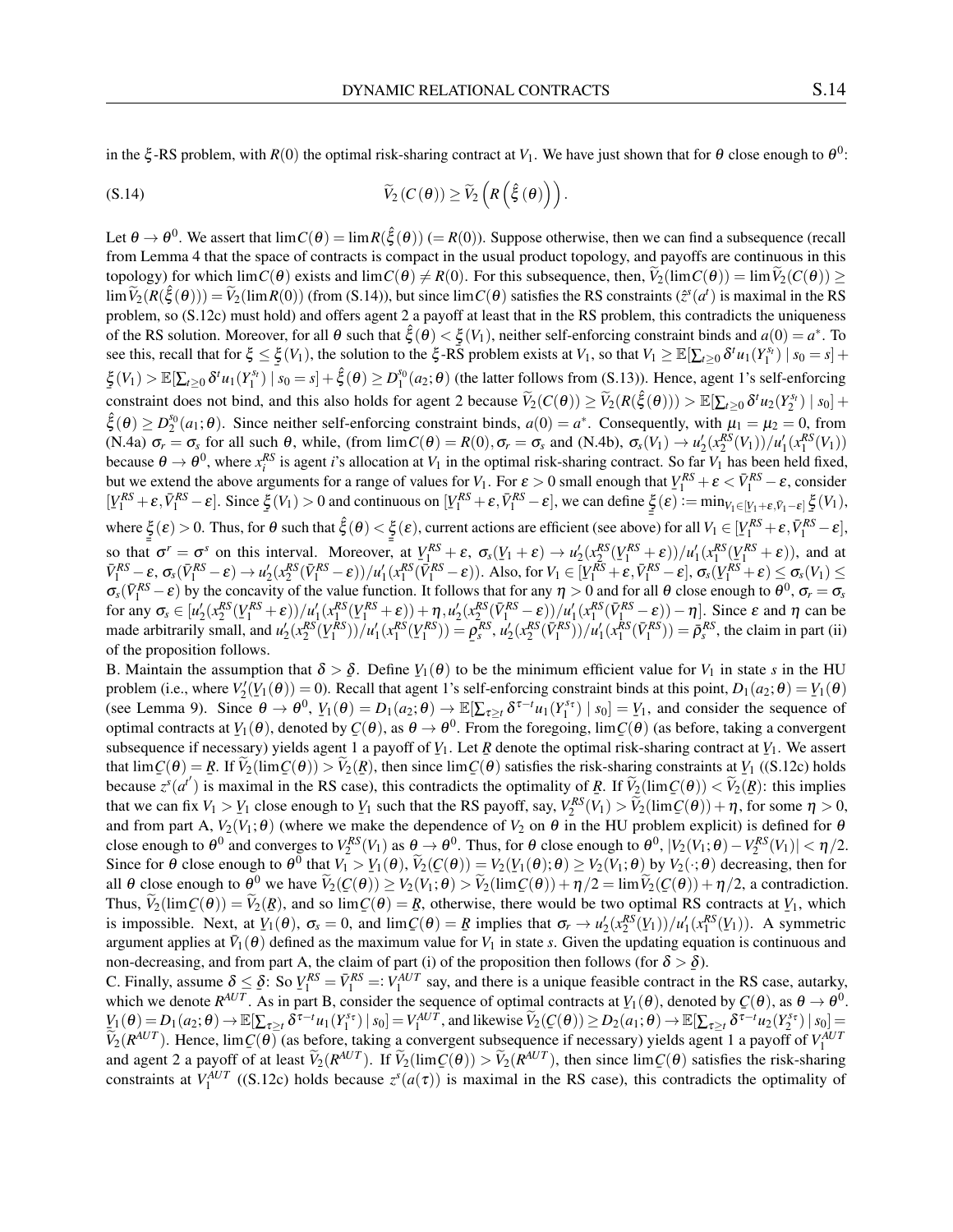$R^{AUT}$ . Hence,  $\tilde{V}_2(\lim C(\theta)) = \tilde{V}_2(R^{AUT})$  and so  $\lim C(\theta) = R^{AUT}$  by the uniqueness of the optimal RS contract. Since a symmetric argument applies at  $\overline{V}_1(\theta)$ , both at  $\sigma_s = 0$  and  $\sigma_s = \infty$ ,  $\sigma_r \rightarrow u'_2(x_2^{RS}(V_1^{AUT}))/u'_1(x_1^{RS}(V_1^{AUT})) =$ ¯  $\rho_s^{RS} = \bar{\rho}_s^{RS}$ , so part (i) of the proposition follows.  $\blacksquare$ 

#### *Proofs of lemmas for Section* [5](#page-24-0)

For this subsection we maintain Assumptions [1-](#page-8-1)[3](#page-9-0) and [A.5](#page-29-1) and additionally assume that agents are risk-neutral with  $u_i(x_i) = x_i$ .

LEMMA 10: For each  $s \in \mathscr{S}$ , the Pareto-frontier  $V_2^s(\cdot)$  is strictly concave on  $[\underline{V}_1^s, \underline{V}_1^{s*})$  where  $\underline{V}_1^{s*} := \inf \{V_1 : V_2^{s'}(V_1) =$  $[-1]$ , and on  $(\bar{V}_1^{s*}, \bar{V}_1^{s}]$  where  $\bar{V}_1^{s*} := \sup\{V_1: V_2^{s}(V_1) = -1\}$ . If first-best actions are not sustainable in state s, i.e, for  $s \in \mathscr{S}_c^*$ , then  $V_2^s(\cdot)$  *is strictly concave on*  $[Y_1^s, \overline{V}_1^s]$ *.* 

**Proof.** It follows from Proposition [2](#page-14-0) that the Pareto-frontier is strictly concave provided that for any two values  $V_1$  and  $\hat{V}_1, V_1 \neq \hat{V}_1$ , the corresponding choices satisfy  $d \neq \hat{d}$ . If  $d(V_1) \neq d^*$ , then one or other of the self-enforcing constraints is binding, Therefore, taking a neighborhood about *V*<sup>1</sup> shows that *d* cannot be constant on this neighborhood, and hence, that the frontier is strictly concave (on the neighborhood). If, however,  $d(V_1) = d^*$ , then the actions are first-best, implying  $\mu_i = \gamma_i = 0$ . Thus, from the first-order condition [\(4b\)](#page-16-0) with  $u'_i = 1$ , it follows that  $V'_2(V_1) = -1$ . By concavity, the set of values of *V*<sub>1</sub> where  $V'_2(V_1) = -1$  is an interval (possibly degenerate). Since  $V_2^{s(+)}$  $V_2^{s(+)}(V_1) = 0$  and  $V_2^{s(-)}$  $\chi_2^{s(-)}(\bar{V}_1) = -\infty$ , this interval is contained in the interior of  $[\underline{V}_1, \overline{V}_1]$ .

LEMMA 11: With probability one, there is a random time  $\hat{t} < \infty$  such that  $\zeta(t)$  converges monotonically to 0 with  $\zeta(t) = 0$  *for all t*  $\geq \hat{t} - 1$ *.* 

**Proof.** Recall the three subsets of  $\Lambda^s = [\underline{V}_1^s, \overline{V}_1^s] \subset \mathbb{R}_{++}$ :  $A^s = \{V_1 \in \Lambda^s : c_1^o = 0\}$ ,  $B^s = \{V_1 \in \Lambda^s : c_1^o > 0 \text{ and } c_2^o > 0\}$  and  $C^s = \{V_1 \in \Lambda^s : c_2^o = 0\}$  where  $(c_1^o, c_2^o)$  represents an optimal value for consumption at  $V_1$ . For notational convenience, we drop the state superscripts and define  $\sigma(t+1) := \sigma^+(t)$ . Recall that  $\zeta(t) = \max{\{\zeta_1(t), \zeta_2(t)\}}$  and that from the first-order conditions  $\zeta_1(t) = -\ln(\sigma(t+1))$  and  $\zeta_2(t) = \ln(\sigma(t+1))$ . First, if  $\sigma(t) = 1$ , then  $\sigma(t+1) = 1$ . Using [\(4b\)](#page-16-0), this is immediate if  $V_1 \in B$ . It also follows that  $\sigma(t+1) = 1$  for  $V_1 \in A$  or  $V_1 \in C$  because, for  $V_1 \in A$ ,  $1 \ge \sigma^+ \ge \sigma$  and for  $V_1 \in C$ ,  $1 \le \sigma^+ \le \sigma$ . Next, suppose w.l.o.g. that  $\sigma_0 < 1$ . Since  $\sigma \ge 1$  for  $V_1 \in C$ , it follows that  $V_1 \in A$  or  $V_1 \in B$ . For  $V_1 \in B$ ,  $\sigma(1) = 1$ , and for  $V_1 \in A$ ,  $1 \ge \sigma^+ \ge \sigma$ . Hence,  $1 \ge \sigma(t+1) \ge \sigma(t)$ . Thus,  $\zeta(t)$  declines for all  $\sigma_0$ . It remains to establish that convergence to  $\sigma(t) = 1$  occurs. Let *t'* be the random period when  $c_1 > 0$  first occurs. We first show that  $t' < \infty$  almost surely. Notice that by virtue of  $a_1 \ge a_1^{NE}(s) > 0$  for any state *s*, when  $c_1 = 0$ , agent 1's utility is at most  $-a_1^{NE}(s)$ . Let  $-a_1 := \max_{s \in \mathcal{S}} \{-a_1^{NE}(s)\} < 0$ . Since net utilities are bounded in equilibrium, denote by  $\bar{u}_1$  the maximum utility to agent 1 in any state. Let  $\tau$  be such that  $\delta^{\tau} \bar{u}_1/(1-\delta) < \bar{u}_1$ . Then, starting in any state *s* at any date *t*, it must be the case that  $c_1 > 0$  on some positive probability path within the next  $\tau$  periods because otherwise future utility after  $t + \tau$ cannot compensate the current negative utility. Letting  $\pi$  be the minimum probability of any such  $\tau$ -period path (that is, the minimum probability of a positive probability path), we conclude that after history  $s^t$ , there is a probability of at least  $\pi > 0$  that  $c_1 > 0$  before  $t + \tau$ . Consequently, Pr[ $\exists t$  such that  $c_1(t) > 0$ ] = 1. From the above argument, we have  $\sigma(t) \leq 1$ , but if  $c_1(t) > 0$  at *t*, then  $V_1 \in B$  or  $V_1 \in C$ . If  $V_1 \in B$ , then  $\sigma(t+1) = 1$ ; if  $V_1 \in C$ , then  $\sigma(t) \geq 1$ , and hence, combining inequalities,  $\sigma(t) = 1$ . Hence, Pr[ $\exists t$  such that  $\zeta(t) = 0$ ] = 1.

LEMMA 12: For each  $s \in \mathscr{S}$ , the surplus function  $z^s(V_1)$  is a continuous and single peaked function of  $V_1$ . That is, for *any*  $V_1^{(1)} < V_1^{(2)} < V_1^{(3)}$  $\sigma_1^{(3)}$ , *it is not possible that*  $z^s(V_1^{(1)})$  $(z_1^{(1)}), z^s(V_1^{(3)})$  $\left( \begin{smallmatrix} (3) \\ 1 \end{smallmatrix} \right) > z^s(V_1^{(2)})$  $\sigma_s^{(2)}$ ). Moreover,  $z^s(V_1)$  is maximal when  $\sigma_s(V_1) = 1$ .

**Proof.** Continuity follows from Lemma [5.](#page-30-3) Suppose, to the contrary, that  $z^{s}(V_1)$  is not single peaked and that there is  $V_1^{(1)} < V_1^{(2)} < V_1^{(3)}$  $\chi_1^{(3)}$  such that  $z^{s}(V_1^{(1)})$  $\left[ \begin{smallmatrix} 1 \ 1 \end{smallmatrix} \right] > z^s(V_1^{(2)})$  $\binom{1}{1}$  and  $z^{s}(V_1^{(3)})$  $\left( \frac{1}{1}^{(3)} \right) > z^s(V_1^{(2)}$  $I_1^{(2)}$ ). By concavity of the Pareto-frontier, there is some  $\lambda \in (0,1)$  such that the convex combination of contracts satisfies  $V_1^{(\lambda)} = \lambda V_1^{(1)} + (1 - \lambda)V_1^{(3)} \leq V_1^{(2)}$  $\int_1^{(2)}$  and  $V_2^{(\lambda)} = \lambda V_2^s(V_1^{(1)})$  $V_1^{(1)}$  +  $(1 - \lambda)V_2^{s}(V_1^{(3)})$  $V_1^{(3)}$ )  $\leq V_2^{s}(V_1^{(2)})$  $a_1^{(2)}$ ). Let  $d_i^{(k)}$  $c_i^{(k)}$  and  $c_i^{(k)}$  $\mathbf{v}_i^{(k)}$  denote the optimal choices at  $V_1^{(k)}$  $f_1^{(k)}$  for  $k = 1, 2, 3$ . In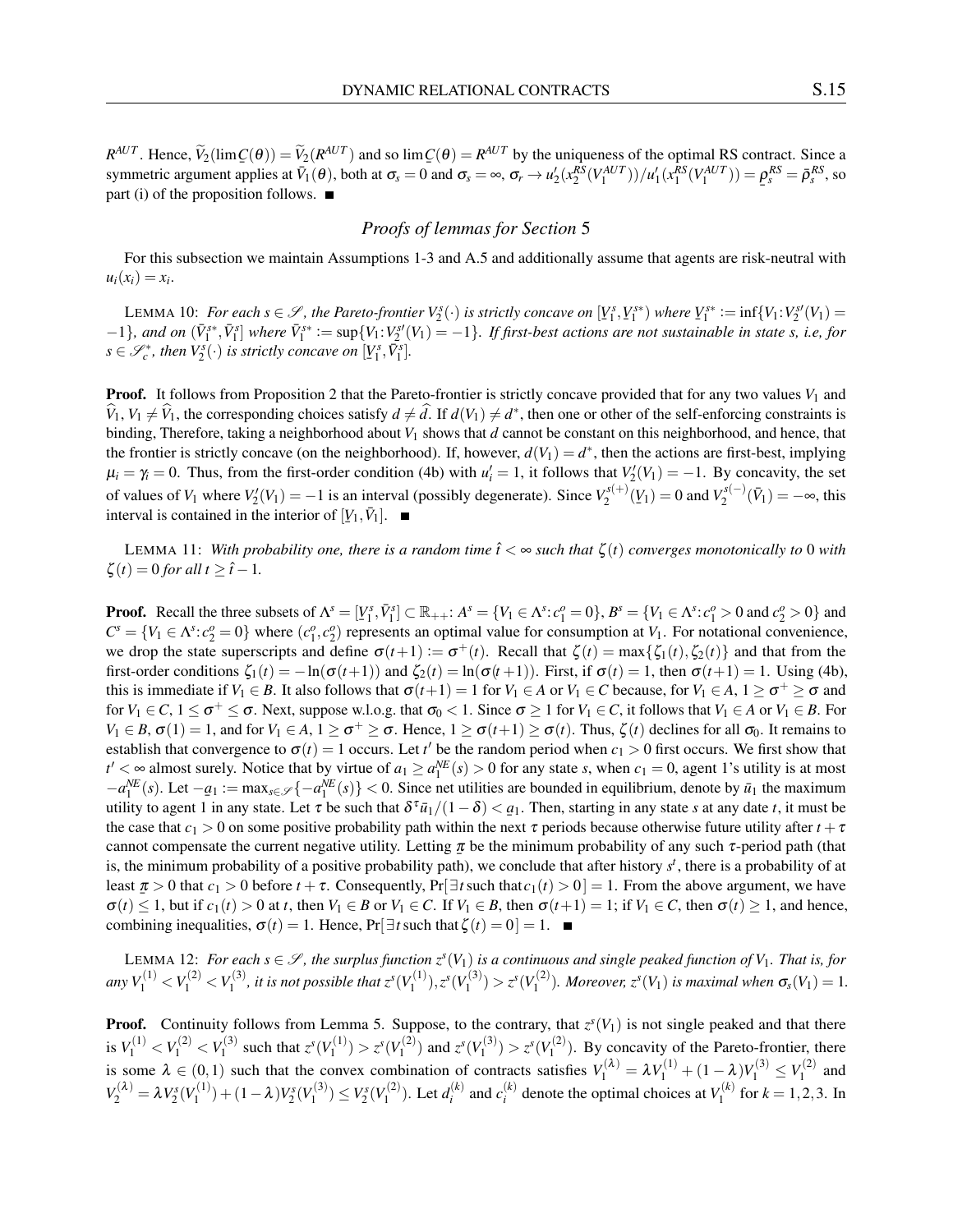addition, let  $d_i^{(\lambda)} = \lambda d_i^{(1)} + (1 - \lambda) d_i^{(3)}$  $i_j^{(3)}$ , in the proof of Proposition [2](#page-14-0) it is shown that under Assumption [A.5](#page-29-1) surplus is a concave function of *d*. Hence,  $z^s(d_1^{(\lambda)}, d_2^{(\lambda)}) \geq \lambda z^s(d_1^{(1)})$  $a_1^{(1)}, a_2^{(1)}$  $(z^{(1)}_2)+(1-\lambda)z^s(d_1^{(3)})$  $a_1^{(3)}, a_2^{(3)}$  $\lambda z^s(V^{(1)}_1) = \lambda z^s(V^{(1)}_1)$  $\chi_1^{(1)}) + (1 - \lambda)z^s(V_1^{(3)})$  $j_{1}^{(3)}$ )  $\geq$  $\min(z^s(V_1^{(1)})$  $(z_1^{(1)}), z^s(V_1^{(3)})$  $(z_1^{(3)})) > z^s(V_1^{(2)}$  $y_1^{(2)}$ ). Now consider the contract at  $V_1^{(2)}$  $a_1^{(2)}$  and replace  $d_i^{(2)}$  $a_i^{(2)}$  by  $d_i^{(\lambda)}$ , and replace  $c_i^{(2)}$  $\int_{i}^{(2)}$  by  $\tilde{c}_i$ , such that  $\tilde{c}_i - g_j^s(d_i^{(\lambda)}) > c_i^{(2)} - g_j^s(d_i^{(2)})$  $g_i^{(2)}$  and  $\tilde{c}_1 + \tilde{c}_2 - g_2^{s}(d_1^{(\lambda)}) - g_1^{s}(d_2^{(\lambda)}) = z^{s}(d_1^{(\lambda)}, d_2^{(\lambda)})$ . The existence of such  $\tilde{c}_i$  is guaranteed by the strict inequality just established that  $z^s(d_1^{(\lambda)}, d_2^{(\lambda)}) > z^s(d_1^{(2)})$  $a_1^{(2)}, a_2^{(2)}$  $2^{(2)}$ ). While making these changes to current utilities, keep continuation utilities unchanged. The new utilities satisfy  $V_i > V_i^{(2)} \ge V_i^{(\lambda)} \ge d_j^{(\lambda)}$ , where the first inequality follows from the construction of the new contract, the second inequality follows from the concavity of the frontier and the choice of  $\lambda$ , and the third follows from the definitions of  $V_i^{(\lambda)}$  and  $d_J^{(\lambda)}$  and the constraints  $V_i^{(k)} \ge d_j^{(k)}$ *j* . This provides a contradiction, and hence, we conclude that  $z(V_1)$  is single peaked.

Consider  $\sigma_s(V_1) = 1$ . If  $V_1 \in A^s$  or  $V_1 \in C^s$ , then it follows from the first-order conditions that actions and surplus are first-best. For  $V_1 \in B^s$ , there are two possibilities: either  $\mu_1 = \mu_2 = 0$ , or  $\mu_1, \mu_2 > 0$ . In the former case, actions and surplus are first-best. In the latter case, note that the first-order conditions can be used to show  $\mu_1 = (\partial z^s / \partial d_2)/(1 - (\partial z^s / \partial d_1))$ and  $\mu_2 = (\partial z^s / \partial d_1)/(1 - (\partial z^s / \partial d_1))$  $\mu_2 = (\partial z^s / \partial d_1)/(1 - (\partial z^s / \partial d_1))$  $\mu_2 = (\partial z^s / \partial d_1)/(1 - (\partial z^s / \partial d_1))$ . It has already been shown in the proof of Proposition 2 that  $(1 - (\partial z^s / \partial d_1)) \neq 0$ except possibly where  $V_1 = \bar{V}_1^s$ . Hence, from Lemma [5](#page-30-3) and the continuity of the functions  $z^s$  (and  $g_i^s$ ), the multipliers are continuous *functions* of  $V_1$  and  $\mu_1, \mu_2 > 0$  in an open neighborhood of  $V_1$ . Thus, in this neighborhood,  $d_2(V_1) = V_1$  and  $d_1(V_1) = V_2^s(V_1)$ . Since  $V_2(\cdot)$  is a differentiable function,  $d_i$  is a differentiable function of  $V_1$  in this neighborhood, with derivatives  $\frac{dd_2}{dV_1} = 1$  and  $\frac{dd_1}{dV_1} = -\sigma_s(V_1)$ . Hence,

$$
\frac{\mathrm{d}z^{s}(V_1)}{\mathrm{d}V_1}=-\sigma_s(V_1)\frac{\partial z^{s}(d_1,d_2)}{\partial d_1}+\frac{\partial z^{s}(d_1,d_2)}{\partial d_2}.
$$

It can also be checked from the first-order conditions that the derivative  $dz^{s}(V_1)/dV_1$  is zero when  $\sigma_s(V_1) = 1$ . Moreover, it can be seen that  $z^{s}(V_1)$  is concave in this neighborhood, and hence, the surplus is maximal.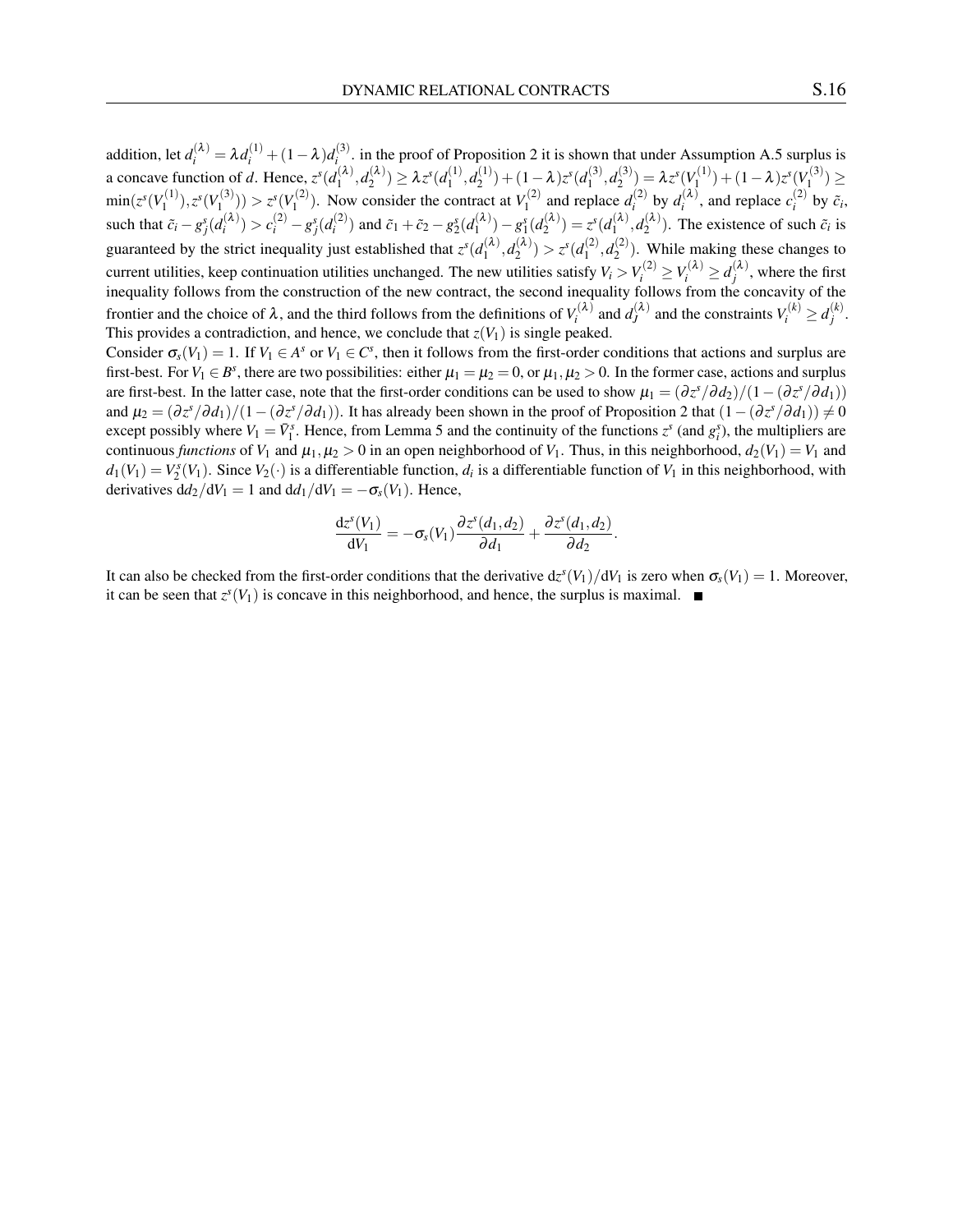## DYNAMIC RELATIONAL CONTRACTS UNDER COMPLETE INFORMATION MATERIAL NOT FOR PUBLICATION

## *First-order conditions in the risk-neutral case*

As in the text consider three subsets of  $\Lambda^s = [Y_1^s, \bar{V}_1^s], A^s = \{V_1 \in \Lambda^s : c_1^o = 0\}, B^s = \{V_1 \in \Lambda^s : c_1^o > 0 \text{ and } c_2^o > 0\}$  and  $c_2^o > 0$  and  $c_2^o > 0$  where  $(c_2^o, c_2^o)$  represents an optimal value for consumpt  $C^s = \{V_1 \in \Lambda^s : c_2^o = 0\}$  where  $(c_1^o, c_2^o)$  represents an optimal value for consumption at  $V_1$ . We can rewrite the first-order conditions of equations [\(4a\)](#page-16-1)-[\(4c\)](#page-16-2) for each of these subsets under the assumption of risk neutrality. Consider the first-order conditions for  $V_1 \in A^s$ . With risk-neutrality, and remembering that  $v_i^r = 0$  for  $i = 1, 2$ , these are given by:

(N.1a) 
$$
\sigma_s^+(V_1) = 1 - \gamma_1 = \frac{\partial y^s(a_1, a_2)}{\partial a_1},
$$

(N.1b) 
$$
\sigma_s(V_1) = 1 - \gamma_1 - \mu_1 = \frac{\partial y^s(a_1, a_2)}{\partial a_1} - \frac{\partial z^s(a_1, a_2)}{\partial a_2} g_1^{s}(d_2),
$$

(N.1c) 
$$
\sigma_s^+(V_1) - \sigma_s(V_1) = \mu_1 = \frac{\partial z^s(a_1, a_2)}{\partial a_2} g_1^{s}(d_2).
$$

Similarly, for  $V_1 \in B^s$ , where  $\gamma_1 = \gamma_2 = 0$ , the first-order conditions satisfy:

$$
\sigma_s^+(V_1) = 1,
$$

(N.2b) 
$$
\sigma_s(V_1) = 1 + \mu_2 - \mu_1 = \frac{1 - \frac{\partial z^s(a_1, a_2)}{\partial a_2} g_1^{s'}(d_2)}{1 - \frac{\partial z^s(a_1, a_2)}{\partial a_1} g_2^{s'}(d_1)},
$$

(N.2c) 
$$
\sigma_s^+(V_1) - \sigma_s(V_1) = \mu_1 - \mu_2 = -\sigma \frac{\partial z^s(a_1, a_2)}{\partial a_1} g_2^{s'}(d_1) + \frac{\partial z^s(a_1, a_2)}{\partial a_2} g_1^{s'}(d_2).
$$

Likewise, for  $V_1 \in C^s$ :

(N.3a) 
$$
\sigma_s^+(V_1) = 1 + \frac{\gamma_2}{1 + \mu_2} = \frac{1}{\frac{\partial y^s(a_1, a_2)}{\partial a_2}},
$$

(N.3b) 
$$
\sigma_s(V_1) = 1 + \gamma_2 + \mu_2 = \frac{1}{\frac{\partial y^s(a_1, a_2)}{\partial a_2} - \frac{\partial z^s(a_1, a_2)}{\partial a_1} g_2^{s'}(d_1)},
$$

(N.3c) 
$$
\frac{\sigma_s^+(V_1) - \sigma_s(V_1)}{\sigma_s^+(V_1)} = -\mu_2 = -\sigma_s(V_1) \frac{\partial z^s(a_1, a_2)}{\partial a_1} g_2^{s'}(d_1).
$$

#### *First-order conditions in the risk-averse case*

Setting  $v_i^r = \gamma_i = 0$  for  $i = 1, 2$  in equations [\(4a\)](#page-16-1)-[\(4c\)](#page-16-2) gives:

<span id="page-54-0"></span>(N.4a) 
$$
\sigma_s^+(V_1) - \sigma_s(V_1) = -\sigma_s(V_1)\frac{\mu_2}{1+\mu_2} + \frac{\mu_1}{1+\mu_2},
$$

<span id="page-54-1"></span>(N.4b) 
$$
\sigma_s^+(V_1) = \frac{u'_2}{u'_1},
$$

(N.4c) 
$$
u_2' \frac{\partial z^s}{\partial d_i} = \frac{\mu_j}{1 + \mu_2} \quad i = 1, 2 \text{ and } i \neq j.
$$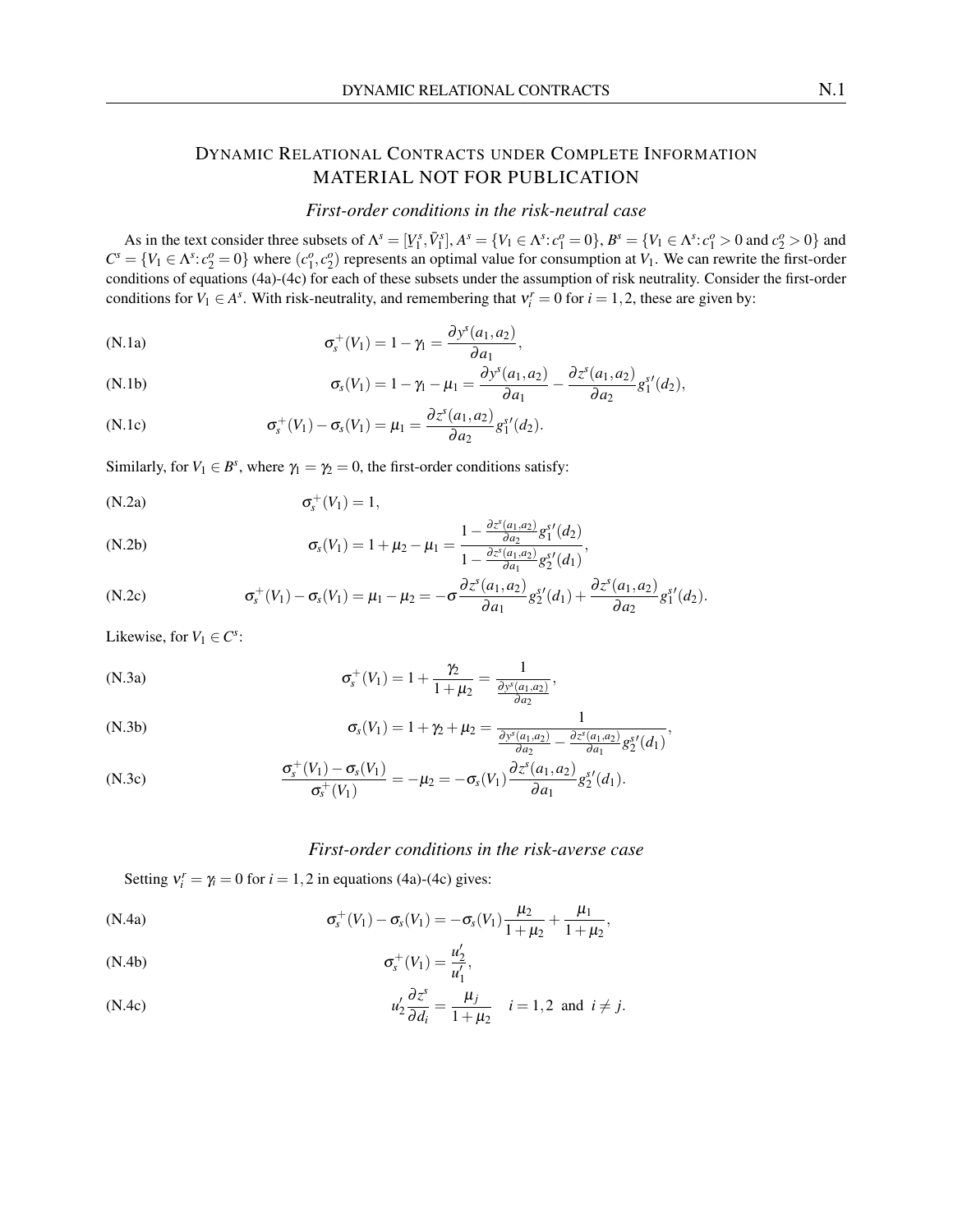#### *Example in risk-neutral case*

We consider a simple example with no uncertainty to illustrate the results in the risk-neutral case that demonstrates that the backloading phase of Theorem [2](#page-26-0) with overinvestment can exist. The example is similar to the example in the risk-averse case presented in the Introduction of the main text except that agents are risk neutral, there is an asymmetry in production and the non-negativity constraints on consumption are imposed. We assume the production function is

$$
y(a_1, a_2) = f_1(a_1) + f_2(a_2) = 2b\sqrt{a_1} + 2\sqrt{a_2}
$$

for a parameter  $b \in (0,1)$ . In the example in the text  $b = 1$ . We suppose the breakdown payoffs are the same as in the example in the text:  $\phi_i(a_1, a_2) = \theta_{i1} f_1(a_1) + \theta_{i2} f_2(a_2)$  where the parameters are  $\theta_{11} = \theta_{22} = 0$  and  $\theta_{12} = \theta_{21} = 1$ . The conditionally efficient actions are independent of the other agent's action and given by  $a_1^* = b^2$  and  $a_2^* = 1$  and maximal efficient surplus is  $1 + b^2$ . Given the additive technology the Nash best-response functions are dominant strategies,  $a_1^N = a_2^N = 0$  so the best response is no investment. Hence. the deviation payoffs are (all per-period payoffs have been multiplied by  $(1 - \delta)$ : √ √

$$
D_1(a_2) = (1 - \delta)2\sqrt{a_2}
$$
 and  $D_2(a_1) = (1 - \delta)2b\sqrt{a_1}$ .

For illustration we consider the special case of  $\delta = 1/3$  and  $b =$ √  $3/3$  (the value  $\delta = 1/3$  is chosen such that the efficient outcome is not sustainable in the stationary solution but large enough to generate simple but interesting dynamics for the optimum contract). The solution can be found by first deriving the efficient stationary solution and then working backwards from the stationary solution to construct the entire Pareto-frontier. It should be stressed that this procedure computes the exact solution and does not rely on numerical methods.

The solution is illustrated in Figure [N.1](#page-56-0) which plots some of the variables of interest against the (continuation) utility *V*1, of agent 1. The stationary solution is indicated by point "S". Figure [N.1](#page-56-0)[\(a\)](#page-56-1) illustrates the Pareto-frontier. The left hand endpoint of the frontier is determined at the point where this function has a zero slope and the right hand endpoint where the slope is infinite and  $a_1 = 0$ . The stationary solution is where joint utility,  $V_1 + V_2$ , is maximized so that the slope of the frontier is  $-1$  at point S. Figure [N.1](#page-56-0)[\(b\)](#page-56-2) illustrates the surplus for different values of  $V_1$  indicating that surplus is maximized at the stationary solution. Figure [N.1](#page-56-0)[\(d\)](#page-56-3) illustrates that agent 2 is always underinvesting  $(a_2 < a_2^* = 1)$  for all  $V_1$ . Agent 1 is always constrained but because  $V_1$  is increased,  $a_2$  can also be increased without agent 1 reneging. Figure [N.1](#page-56-0)[\(c\)](#page-56-4) shows that agent 1's investment is efficient  $(a_1^* = 1/3)$  for  $V_1 \in [2/27, 4\sqrt{21}/27]$  and that agent 1 overinvests (and has zero consumption) for low values of  $V_1 < 2/27$  and underinvests for larger values of  $V_1$  and at the stationary solution. If we suppose that the initial distribution of utilities is such that  $V_1 < 2/27$  then the optimum contract evolves in the following way. In the initial period agent 1 has zero consumption and overinvests. In the next period it can be shown that the continuation value for  $V_1$  will be in the range  $(2/27, 4\sqrt{21}/27)$ . Thus, next period the action  $a_1$  is chosen efficiently,  $a_1 = 1/3$ . In the periods thereafter the continuation values are the utility maximizing ones at the stationary point where both agents underinvest. Thus, in this example and for the parameters we've used, and for an initial distribution where  $V_1 < 2/27$ , there is at most one period of Phase 1 where there is overinvestment and after two periods the stationary solution is reached where both agents are underinvesting (for different parameter values there may be more than one period of Phase 1 in which there is overinvestment, but here the purpose is just to illustrate that there may be overinvestment).